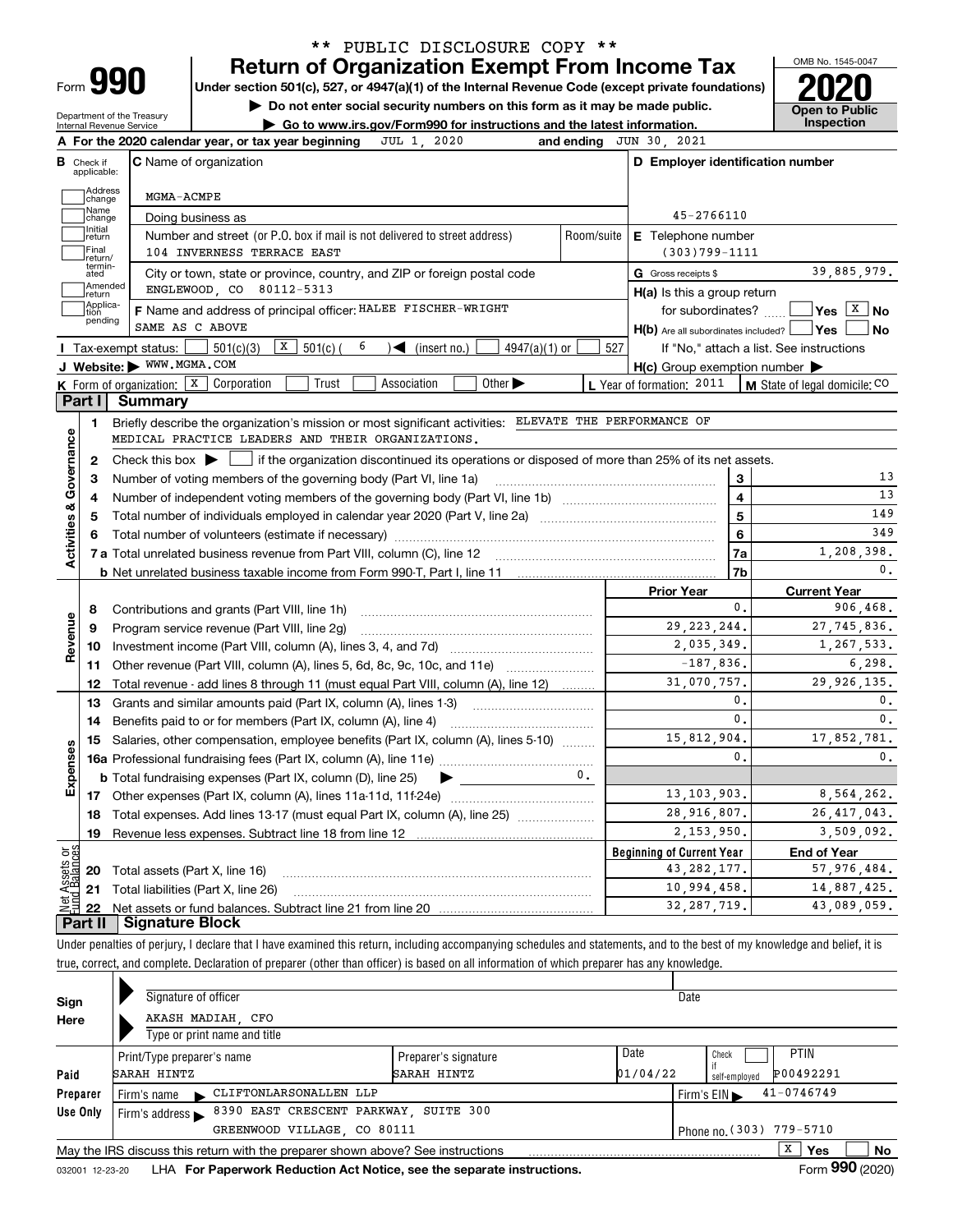| $\mathbf{1}$<br>$\mathbf{2}$<br>3<br>4<br>4a<br>4b<br>4c | X<br>Briefly describe the organization's mission:<br>TO ELEVATE THE PERFORMANCE OF MEDICAL PRACTICE LEADERS AND THEIR<br>ORGANIZATIONS BY CONNECTING MEMBERS BUILDING PARTNERSHIPS SETTING<br>THE STANDARDS FOR CERTIFICATION, ADVOCATING FOR PHYSICIAN PRACTICE,<br>AND PROVIDING INNOVATIVE SOLUTIONS.<br>Did the organization undertake any significant program services during the year which were not listed on the<br>$\sqrt{Y}$ es $\boxed{X}$ No<br>If "Yes," describe these new services on Schedule O.<br>If "Yes," describe these changes on Schedule O.<br>Describe the organization's program service accomplishments for each of its three largest program services, as measured by expenses.<br>Section 501(c)(3) and 501(c)(4) organizations are required to report the amount of grants and allocations to others, the total expenses, and<br>revenue, if any, for each program service reported.<br>MEMBERSHIP SERVICES - AS THE ASSOCIATION FOR PROFESSIONALS IN THE FIELD<br>OF MEDICAL GROUP PRACTICE ADMINISTRATION, THE ASSOCIATION PROVIDED<br>SERVICES TO ITS MEMBERS INCLUDING COMMUNICATIONS ON PERTINENT ISSUES OF<br>THE PROFESSION INFORMATION ON PRODUCTS AND SERVICES AND OTHER<br>ACTIVITIES TO PROMOTE THE MEDICAL GROUP PRACTICE ADMINISTRATION<br>INDUSTRY AND ITS MEMBERS. THE ASSOCIATION SERVES MORE THAN 55 000<br>MEMBERS. IN ADDITION, THE ASSOCIATION'S GOVERNMENT AFFAIRS STAFF<br>MONITORED AND ENGAGED IN ADVOCACY EFFORTS RELATED TO FEDERAL<br>LEGISLATION AND REGULATIONS THAT AFFECT MEDICAL GROUP PRACTICES. THE<br>GOVERNMENT AFFAIRS STAFF ALSO EDUCATED THE MEMBERSHIP ON HEALTH CARE<br>NEWS, EVENTS AND CHANGING FEDERAL REQUIREMENTS. THEY PUBLISHED<br>APPROXIMATELY 65 EDUCATIONAL ELECTRONIC NEWSLETTERS WITH AN AVERAGE<br>(Code: ) (Expenses \$<br>EDUCATION AND CERTIFICATION - THE ASSOCIATION PROVIDED MEDICAL PRACTICE<br>MANAGEMENT ADMINISTRATION EDUCATION TO APPROXIMATELY 32,530 ATTENDEES,<br>PRESENTING EDUCATION VIA FORMAL CLASSROOM PROGRAMMING ON A NATIONAL.<br>REGIONAL AND STATE BASIS. THE ASSOCIATION PROVIDED EDUCATION AT DIGITAL<br>CONFERENCES TO 3,730 ATTENDEES. COMPUTER-BASED AND AUDIO-CONFERENCE<br>TRAINING WAS PRESENTED TO APPROXIMATELY 28,800 ATTENDEES. IN ADDITION,<br>CERTIFICATIONS ARE OFFERED TO MEMBERS CONSISTING OF MULTIPLE CHOICE<br>EXAM AND SCENARIO-BASED EXAMS, AND PROFESSIONAL, PEER-REVIEWED BUSINESS |
|----------------------------------------------------------|--------------------------------------------------------------------------------------------------------------------------------------------------------------------------------------------------------------------------------------------------------------------------------------------------------------------------------------------------------------------------------------------------------------------------------------------------------------------------------------------------------------------------------------------------------------------------------------------------------------------------------------------------------------------------------------------------------------------------------------------------------------------------------------------------------------------------------------------------------------------------------------------------------------------------------------------------------------------------------------------------------------------------------------------------------------------------------------------------------------------------------------------------------------------------------------------------------------------------------------------------------------------------------------------------------------------------------------------------------------------------------------------------------------------------------------------------------------------------------------------------------------------------------------------------------------------------------------------------------------------------------------------------------------------------------------------------------------------------------------------------------------------------------------------------------------------------------------------------------------------------------------------------------------------------------------------------------------------------------------------------------------------------------------------------------------------------------------------------------------------------------------------------------------------------------------------------------------------------------------------------------------------------------------------------------------------------------------------------------------------------------------------------------------------------|
|                                                          |                                                                                                                                                                                                                                                                                                                                                                                                                                                                                                                                                                                                                                                                                                                                                                                                                                                                                                                                                                                                                                                                                                                                                                                                                                                                                                                                                                                                                                                                                                                                                                                                                                                                                                                                                                                                                                                                                                                                                                                                                                                                                                                                                                                                                                                                                                                                                                                                                          |
|                                                          |                                                                                                                                                                                                                                                                                                                                                                                                                                                                                                                                                                                                                                                                                                                                                                                                                                                                                                                                                                                                                                                                                                                                                                                                                                                                                                                                                                                                                                                                                                                                                                                                                                                                                                                                                                                                                                                                                                                                                                                                                                                                                                                                                                                                                                                                                                                                                                                                                          |
|                                                          |                                                                                                                                                                                                                                                                                                                                                                                                                                                                                                                                                                                                                                                                                                                                                                                                                                                                                                                                                                                                                                                                                                                                                                                                                                                                                                                                                                                                                                                                                                                                                                                                                                                                                                                                                                                                                                                                                                                                                                                                                                                                                                                                                                                                                                                                                                                                                                                                                          |
|                                                          |                                                                                                                                                                                                                                                                                                                                                                                                                                                                                                                                                                                                                                                                                                                                                                                                                                                                                                                                                                                                                                                                                                                                                                                                                                                                                                                                                                                                                                                                                                                                                                                                                                                                                                                                                                                                                                                                                                                                                                                                                                                                                                                                                                                                                                                                                                                                                                                                                          |
|                                                          |                                                                                                                                                                                                                                                                                                                                                                                                                                                                                                                                                                                                                                                                                                                                                                                                                                                                                                                                                                                                                                                                                                                                                                                                                                                                                                                                                                                                                                                                                                                                                                                                                                                                                                                                                                                                                                                                                                                                                                                                                                                                                                                                                                                                                                                                                                                                                                                                                          |
|                                                          |                                                                                                                                                                                                                                                                                                                                                                                                                                                                                                                                                                                                                                                                                                                                                                                                                                                                                                                                                                                                                                                                                                                                                                                                                                                                                                                                                                                                                                                                                                                                                                                                                                                                                                                                                                                                                                                                                                                                                                                                                                                                                                                                                                                                                                                                                                                                                                                                                          |
|                                                          |                                                                                                                                                                                                                                                                                                                                                                                                                                                                                                                                                                                                                                                                                                                                                                                                                                                                                                                                                                                                                                                                                                                                                                                                                                                                                                                                                                                                                                                                                                                                                                                                                                                                                                                                                                                                                                                                                                                                                                                                                                                                                                                                                                                                                                                                                                                                                                                                                          |
|                                                          |                                                                                                                                                                                                                                                                                                                                                                                                                                                                                                                                                                                                                                                                                                                                                                                                                                                                                                                                                                                                                                                                                                                                                                                                                                                                                                                                                                                                                                                                                                                                                                                                                                                                                                                                                                                                                                                                                                                                                                                                                                                                                                                                                                                                                                                                                                                                                                                                                          |
|                                                          |                                                                                                                                                                                                                                                                                                                                                                                                                                                                                                                                                                                                                                                                                                                                                                                                                                                                                                                                                                                                                                                                                                                                                                                                                                                                                                                                                                                                                                                                                                                                                                                                                                                                                                                                                                                                                                                                                                                                                                                                                                                                                                                                                                                                                                                                                                                                                                                                                          |
|                                                          |                                                                                                                                                                                                                                                                                                                                                                                                                                                                                                                                                                                                                                                                                                                                                                                                                                                                                                                                                                                                                                                                                                                                                                                                                                                                                                                                                                                                                                                                                                                                                                                                                                                                                                                                                                                                                                                                                                                                                                                                                                                                                                                                                                                                                                                                                                                                                                                                                          |
|                                                          |                                                                                                                                                                                                                                                                                                                                                                                                                                                                                                                                                                                                                                                                                                                                                                                                                                                                                                                                                                                                                                                                                                                                                                                                                                                                                                                                                                                                                                                                                                                                                                                                                                                                                                                                                                                                                                                                                                                                                                                                                                                                                                                                                                                                                                                                                                                                                                                                                          |
|                                                          |                                                                                                                                                                                                                                                                                                                                                                                                                                                                                                                                                                                                                                                                                                                                                                                                                                                                                                                                                                                                                                                                                                                                                                                                                                                                                                                                                                                                                                                                                                                                                                                                                                                                                                                                                                                                                                                                                                                                                                                                                                                                                                                                                                                                                                                                                                                                                                                                                          |
|                                                          |                                                                                                                                                                                                                                                                                                                                                                                                                                                                                                                                                                                                                                                                                                                                                                                                                                                                                                                                                                                                                                                                                                                                                                                                                                                                                                                                                                                                                                                                                                                                                                                                                                                                                                                                                                                                                                                                                                                                                                                                                                                                                                                                                                                                                                                                                                                                                                                                                          |
|                                                          |                                                                                                                                                                                                                                                                                                                                                                                                                                                                                                                                                                                                                                                                                                                                                                                                                                                                                                                                                                                                                                                                                                                                                                                                                                                                                                                                                                                                                                                                                                                                                                                                                                                                                                                                                                                                                                                                                                                                                                                                                                                                                                                                                                                                                                                                                                                                                                                                                          |
|                                                          |                                                                                                                                                                                                                                                                                                                                                                                                                                                                                                                                                                                                                                                                                                                                                                                                                                                                                                                                                                                                                                                                                                                                                                                                                                                                                                                                                                                                                                                                                                                                                                                                                                                                                                                                                                                                                                                                                                                                                                                                                                                                                                                                                                                                                                                                                                                                                                                                                          |
|                                                          |                                                                                                                                                                                                                                                                                                                                                                                                                                                                                                                                                                                                                                                                                                                                                                                                                                                                                                                                                                                                                                                                                                                                                                                                                                                                                                                                                                                                                                                                                                                                                                                                                                                                                                                                                                                                                                                                                                                                                                                                                                                                                                                                                                                                                                                                                                                                                                                                                          |
|                                                          |                                                                                                                                                                                                                                                                                                                                                                                                                                                                                                                                                                                                                                                                                                                                                                                                                                                                                                                                                                                                                                                                                                                                                                                                                                                                                                                                                                                                                                                                                                                                                                                                                                                                                                                                                                                                                                                                                                                                                                                                                                                                                                                                                                                                                                                                                                                                                                                                                          |
|                                                          |                                                                                                                                                                                                                                                                                                                                                                                                                                                                                                                                                                                                                                                                                                                                                                                                                                                                                                                                                                                                                                                                                                                                                                                                                                                                                                                                                                                                                                                                                                                                                                                                                                                                                                                                                                                                                                                                                                                                                                                                                                                                                                                                                                                                                                                                                                                                                                                                                          |
|                                                          |                                                                                                                                                                                                                                                                                                                                                                                                                                                                                                                                                                                                                                                                                                                                                                                                                                                                                                                                                                                                                                                                                                                                                                                                                                                                                                                                                                                                                                                                                                                                                                                                                                                                                                                                                                                                                                                                                                                                                                                                                                                                                                                                                                                                                                                                                                                                                                                                                          |
|                                                          |                                                                                                                                                                                                                                                                                                                                                                                                                                                                                                                                                                                                                                                                                                                                                                                                                                                                                                                                                                                                                                                                                                                                                                                                                                                                                                                                                                                                                                                                                                                                                                                                                                                                                                                                                                                                                                                                                                                                                                                                                                                                                                                                                                                                                                                                                                                                                                                                                          |
|                                                          |                                                                                                                                                                                                                                                                                                                                                                                                                                                                                                                                                                                                                                                                                                                                                                                                                                                                                                                                                                                                                                                                                                                                                                                                                                                                                                                                                                                                                                                                                                                                                                                                                                                                                                                                                                                                                                                                                                                                                                                                                                                                                                                                                                                                                                                                                                                                                                                                                          |
|                                                          |                                                                                                                                                                                                                                                                                                                                                                                                                                                                                                                                                                                                                                                                                                                                                                                                                                                                                                                                                                                                                                                                                                                                                                                                                                                                                                                                                                                                                                                                                                                                                                                                                                                                                                                                                                                                                                                                                                                                                                                                                                                                                                                                                                                                                                                                                                                                                                                                                          |
|                                                          |                                                                                                                                                                                                                                                                                                                                                                                                                                                                                                                                                                                                                                                                                                                                                                                                                                                                                                                                                                                                                                                                                                                                                                                                                                                                                                                                                                                                                                                                                                                                                                                                                                                                                                                                                                                                                                                                                                                                                                                                                                                                                                                                                                                                                                                                                                                                                                                                                          |
|                                                          |                                                                                                                                                                                                                                                                                                                                                                                                                                                                                                                                                                                                                                                                                                                                                                                                                                                                                                                                                                                                                                                                                                                                                                                                                                                                                                                                                                                                                                                                                                                                                                                                                                                                                                                                                                                                                                                                                                                                                                                                                                                                                                                                                                                                                                                                                                                                                                                                                          |
|                                                          |                                                                                                                                                                                                                                                                                                                                                                                                                                                                                                                                                                                                                                                                                                                                                                                                                                                                                                                                                                                                                                                                                                                                                                                                                                                                                                                                                                                                                                                                                                                                                                                                                                                                                                                                                                                                                                                                                                                                                                                                                                                                                                                                                                                                                                                                                                                                                                                                                          |
|                                                          |                                                                                                                                                                                                                                                                                                                                                                                                                                                                                                                                                                                                                                                                                                                                                                                                                                                                                                                                                                                                                                                                                                                                                                                                                                                                                                                                                                                                                                                                                                                                                                                                                                                                                                                                                                                                                                                                                                                                                                                                                                                                                                                                                                                                                                                                                                                                                                                                                          |
|                                                          |                                                                                                                                                                                                                                                                                                                                                                                                                                                                                                                                                                                                                                                                                                                                                                                                                                                                                                                                                                                                                                                                                                                                                                                                                                                                                                                                                                                                                                                                                                                                                                                                                                                                                                                                                                                                                                                                                                                                                                                                                                                                                                                                                                                                                                                                                                                                                                                                                          |
|                                                          |                                                                                                                                                                                                                                                                                                                                                                                                                                                                                                                                                                                                                                                                                                                                                                                                                                                                                                                                                                                                                                                                                                                                                                                                                                                                                                                                                                                                                                                                                                                                                                                                                                                                                                                                                                                                                                                                                                                                                                                                                                                                                                                                                                                                                                                                                                                                                                                                                          |
|                                                          |                                                                                                                                                                                                                                                                                                                                                                                                                                                                                                                                                                                                                                                                                                                                                                                                                                                                                                                                                                                                                                                                                                                                                                                                                                                                                                                                                                                                                                                                                                                                                                                                                                                                                                                                                                                                                                                                                                                                                                                                                                                                                                                                                                                                                                                                                                                                                                                                                          |
|                                                          |                                                                                                                                                                                                                                                                                                                                                                                                                                                                                                                                                                                                                                                                                                                                                                                                                                                                                                                                                                                                                                                                                                                                                                                                                                                                                                                                                                                                                                                                                                                                                                                                                                                                                                                                                                                                                                                                                                                                                                                                                                                                                                                                                                                                                                                                                                                                                                                                                          |
|                                                          |                                                                                                                                                                                                                                                                                                                                                                                                                                                                                                                                                                                                                                                                                                                                                                                                                                                                                                                                                                                                                                                                                                                                                                                                                                                                                                                                                                                                                                                                                                                                                                                                                                                                                                                                                                                                                                                                                                                                                                                                                                                                                                                                                                                                                                                                                                                                                                                                                          |
|                                                          |                                                                                                                                                                                                                                                                                                                                                                                                                                                                                                                                                                                                                                                                                                                                                                                                                                                                                                                                                                                                                                                                                                                                                                                                                                                                                                                                                                                                                                                                                                                                                                                                                                                                                                                                                                                                                                                                                                                                                                                                                                                                                                                                                                                                                                                                                                                                                                                                                          |
|                                                          |                                                                                                                                                                                                                                                                                                                                                                                                                                                                                                                                                                                                                                                                                                                                                                                                                                                                                                                                                                                                                                                                                                                                                                                                                                                                                                                                                                                                                                                                                                                                                                                                                                                                                                                                                                                                                                                                                                                                                                                                                                                                                                                                                                                                                                                                                                                                                                                                                          |
|                                                          |                                                                                                                                                                                                                                                                                                                                                                                                                                                                                                                                                                                                                                                                                                                                                                                                                                                                                                                                                                                                                                                                                                                                                                                                                                                                                                                                                                                                                                                                                                                                                                                                                                                                                                                                                                                                                                                                                                                                                                                                                                                                                                                                                                                                                                                                                                                                                                                                                          |
|                                                          |                                                                                                                                                                                                                                                                                                                                                                                                                                                                                                                                                                                                                                                                                                                                                                                                                                                                                                                                                                                                                                                                                                                                                                                                                                                                                                                                                                                                                                                                                                                                                                                                                                                                                                                                                                                                                                                                                                                                                                                                                                                                                                                                                                                                                                                                                                                                                                                                                          |
|                                                          |                                                                                                                                                                                                                                                                                                                                                                                                                                                                                                                                                                                                                                                                                                                                                                                                                                                                                                                                                                                                                                                                                                                                                                                                                                                                                                                                                                                                                                                                                                                                                                                                                                                                                                                                                                                                                                                                                                                                                                                                                                                                                                                                                                                                                                                                                                                                                                                                                          |
|                                                          |                                                                                                                                                                                                                                                                                                                                                                                                                                                                                                                                                                                                                                                                                                                                                                                                                                                                                                                                                                                                                                                                                                                                                                                                                                                                                                                                                                                                                                                                                                                                                                                                                                                                                                                                                                                                                                                                                                                                                                                                                                                                                                                                                                                                                                                                                                                                                                                                                          |
|                                                          |                                                                                                                                                                                                                                                                                                                                                                                                                                                                                                                                                                                                                                                                                                                                                                                                                                                                                                                                                                                                                                                                                                                                                                                                                                                                                                                                                                                                                                                                                                                                                                                                                                                                                                                                                                                                                                                                                                                                                                                                                                                                                                                                                                                                                                                                                                                                                                                                                          |
|                                                          | PLANS. A TOTAL OF 273 EXAM COMPONENTS WERE GIVEN TO EXAMINEES DURING                                                                                                                                                                                                                                                                                                                                                                                                                                                                                                                                                                                                                                                                                                                                                                                                                                                                                                                                                                                                                                                                                                                                                                                                                                                                                                                                                                                                                                                                                                                                                                                                                                                                                                                                                                                                                                                                                                                                                                                                                                                                                                                                                                                                                                                                                                                                                     |
|                                                          | THE PERIOD. 89 MEMBERS RECEIVED CERTIFICATION CREDENTIALS DURING FY21                                                                                                                                                                                                                                                                                                                                                                                                                                                                                                                                                                                                                                                                                                                                                                                                                                                                                                                                                                                                                                                                                                                                                                                                                                                                                                                                                                                                                                                                                                                                                                                                                                                                                                                                                                                                                                                                                                                                                                                                                                                                                                                                                                                                                                                                                                                                                    |
|                                                          | AND 23 INDIVIDUALS WERE ADVANCED TO FELLOW STATUS.                                                                                                                                                                                                                                                                                                                                                                                                                                                                                                                                                                                                                                                                                                                                                                                                                                                                                                                                                                                                                                                                                                                                                                                                                                                                                                                                                                                                                                                                                                                                                                                                                                                                                                                                                                                                                                                                                                                                                                                                                                                                                                                                                                                                                                                                                                                                                                       |
|                                                          |                                                                                                                                                                                                                                                                                                                                                                                                                                                                                                                                                                                                                                                                                                                                                                                                                                                                                                                                                                                                                                                                                                                                                                                                                                                                                                                                                                                                                                                                                                                                                                                                                                                                                                                                                                                                                                                                                                                                                                                                                                                                                                                                                                                                                                                                                                                                                                                                                          |
|                                                          | $\left($ Revenue \$ $\right)$                                                                                                                                                                                                                                                                                                                                                                                                                                                                                                                                                                                                                                                                                                                                                                                                                                                                                                                                                                                                                                                                                                                                                                                                                                                                                                                                                                                                                                                                                                                                                                                                                                                                                                                                                                                                                                                                                                                                                                                                                                                                                                                                                                                                                                                                                                                                                                                            |
|                                                          | SURVEYS AND PUBLICATIONS - THE ASSOCIATION CONDUCTED ANNUAL SURVEYS                                                                                                                                                                                                                                                                                                                                                                                                                                                                                                                                                                                                                                                                                                                                                                                                                                                                                                                                                                                                                                                                                                                                                                                                                                                                                                                                                                                                                                                                                                                                                                                                                                                                                                                                                                                                                                                                                                                                                                                                                                                                                                                                                                                                                                                                                                                                                      |
|                                                          | DESIGNED TO PROVIDE CRITICAL INFORMATION FOR BUSINESS PLANNING,                                                                                                                                                                                                                                                                                                                                                                                                                                                                                                                                                                                                                                                                                                                                                                                                                                                                                                                                                                                                                                                                                                                                                                                                                                                                                                                                                                                                                                                                                                                                                                                                                                                                                                                                                                                                                                                                                                                                                                                                                                                                                                                                                                                                                                                                                                                                                          |
|                                                          | MANAGEMENT STAFFING AND COMPENSATION PURPOSES. THE ASSOCIATION                                                                                                                                                                                                                                                                                                                                                                                                                                                                                                                                                                                                                                                                                                                                                                                                                                                                                                                                                                                                                                                                                                                                                                                                                                                                                                                                                                                                                                                                                                                                                                                                                                                                                                                                                                                                                                                                                                                                                                                                                                                                                                                                                                                                                                                                                                                                                           |
|                                                          |                                                                                                                                                                                                                                                                                                                                                                                                                                                                                                                                                                                                                                                                                                                                                                                                                                                                                                                                                                                                                                                                                                                                                                                                                                                                                                                                                                                                                                                                                                                                                                                                                                                                                                                                                                                                                                                                                                                                                                                                                                                                                                                                                                                                                                                                                                                                                                                                                          |
|                                                          | PUBLISHED 7 ELECTRONIC AND 2 PRINTED SURVEY REPORTS PRESENTING                                                                                                                                                                                                                                                                                                                                                                                                                                                                                                                                                                                                                                                                                                                                                                                                                                                                                                                                                                                                                                                                                                                                                                                                                                                                                                                                                                                                                                                                                                                                                                                                                                                                                                                                                                                                                                                                                                                                                                                                                                                                                                                                                                                                                                                                                                                                                           |
|                                                          | BENCHMARKING DATA AND SOLD APPROXIMATELY 5,000 SURVEYS. IN ADDITION THE                                                                                                                                                                                                                                                                                                                                                                                                                                                                                                                                                                                                                                                                                                                                                                                                                                                                                                                                                                                                                                                                                                                                                                                                                                                                                                                                                                                                                                                                                                                                                                                                                                                                                                                                                                                                                                                                                                                                                                                                                                                                                                                                                                                                                                                                                                                                                  |
|                                                          | ASSOCIATION PUBLISHED PRINT AND EBOOKS AND SOLD APPROXIMATELY 4,200                                                                                                                                                                                                                                                                                                                                                                                                                                                                                                                                                                                                                                                                                                                                                                                                                                                                                                                                                                                                                                                                                                                                                                                                                                                                                                                                                                                                                                                                                                                                                                                                                                                                                                                                                                                                                                                                                                                                                                                                                                                                                                                                                                                                                                                                                                                                                      |
|                                                          | MANUALS AND TEXTBOOKS ON MEDICAL PRACTICE MANAGEMENT TOPICS, INCLUDING                                                                                                                                                                                                                                                                                                                                                                                                                                                                                                                                                                                                                                                                                                                                                                                                                                                                                                                                                                                                                                                                                                                                                                                                                                                                                                                                                                                                                                                                                                                                                                                                                                                                                                                                                                                                                                                                                                                                                                                                                                                                                                                                                                                                                                                                                                                                                   |
|                                                          | RESOURCES FROM OTHER PUBLISHERS.                                                                                                                                                                                                                                                                                                                                                                                                                                                                                                                                                                                                                                                                                                                                                                                                                                                                                                                                                                                                                                                                                                                                                                                                                                                                                                                                                                                                                                                                                                                                                                                                                                                                                                                                                                                                                                                                                                                                                                                                                                                                                                                                                                                                                                                                                                                                                                                         |
|                                                          |                                                                                                                                                                                                                                                                                                                                                                                                                                                                                                                                                                                                                                                                                                                                                                                                                                                                                                                                                                                                                                                                                                                                                                                                                                                                                                                                                                                                                                                                                                                                                                                                                                                                                                                                                                                                                                                                                                                                                                                                                                                                                                                                                                                                                                                                                                                                                                                                                          |
|                                                          |                                                                                                                                                                                                                                                                                                                                                                                                                                                                                                                                                                                                                                                                                                                                                                                                                                                                                                                                                                                                                                                                                                                                                                                                                                                                                                                                                                                                                                                                                                                                                                                                                                                                                                                                                                                                                                                                                                                                                                                                                                                                                                                                                                                                                                                                                                                                                                                                                          |
|                                                          |                                                                                                                                                                                                                                                                                                                                                                                                                                                                                                                                                                                                                                                                                                                                                                                                                                                                                                                                                                                                                                                                                                                                                                                                                                                                                                                                                                                                                                                                                                                                                                                                                                                                                                                                                                                                                                                                                                                                                                                                                                                                                                                                                                                                                                                                                                                                                                                                                          |
|                                                          | <b>4d</b> Other program services (Describe on Schedule O.)                                                                                                                                                                                                                                                                                                                                                                                                                                                                                                                                                                                                                                                                                                                                                                                                                                                                                                                                                                                                                                                                                                                                                                                                                                                                                                                                                                                                                                                                                                                                                                                                                                                                                                                                                                                                                                                                                                                                                                                                                                                                                                                                                                                                                                                                                                                                                               |
| (Expenses \$                                             | including grants of \$<br>(Revenue \$                                                                                                                                                                                                                                                                                                                                                                                                                                                                                                                                                                                                                                                                                                                                                                                                                                                                                                                                                                                                                                                                                                                                                                                                                                                                                                                                                                                                                                                                                                                                                                                                                                                                                                                                                                                                                                                                                                                                                                                                                                                                                                                                                                                                                                                                                                                                                                                    |
| 4e                                                       | Total program service expenses                                                                                                                                                                                                                                                                                                                                                                                                                                                                                                                                                                                                                                                                                                                                                                                                                                                                                                                                                                                                                                                                                                                                                                                                                                                                                                                                                                                                                                                                                                                                                                                                                                                                                                                                                                                                                                                                                                                                                                                                                                                                                                                                                                                                                                                                                                                                                                                           |
|                                                          |                                                                                                                                                                                                                                                                                                                                                                                                                                                                                                                                                                                                                                                                                                                                                                                                                                                                                                                                                                                                                                                                                                                                                                                                                                                                                                                                                                                                                                                                                                                                                                                                                                                                                                                                                                                                                                                                                                                                                                                                                                                                                                                                                                                                                                                                                                                                                                                                                          |
| 032002 12-23-20                                          | Form 990 (2020)                                                                                                                                                                                                                                                                                                                                                                                                                                                                                                                                                                                                                                                                                                                                                                                                                                                                                                                                                                                                                                                                                                                                                                                                                                                                                                                                                                                                                                                                                                                                                                                                                                                                                                                                                                                                                                                                                                                                                                                                                                                                                                                                                                                                                                                                                                                                                                                                          |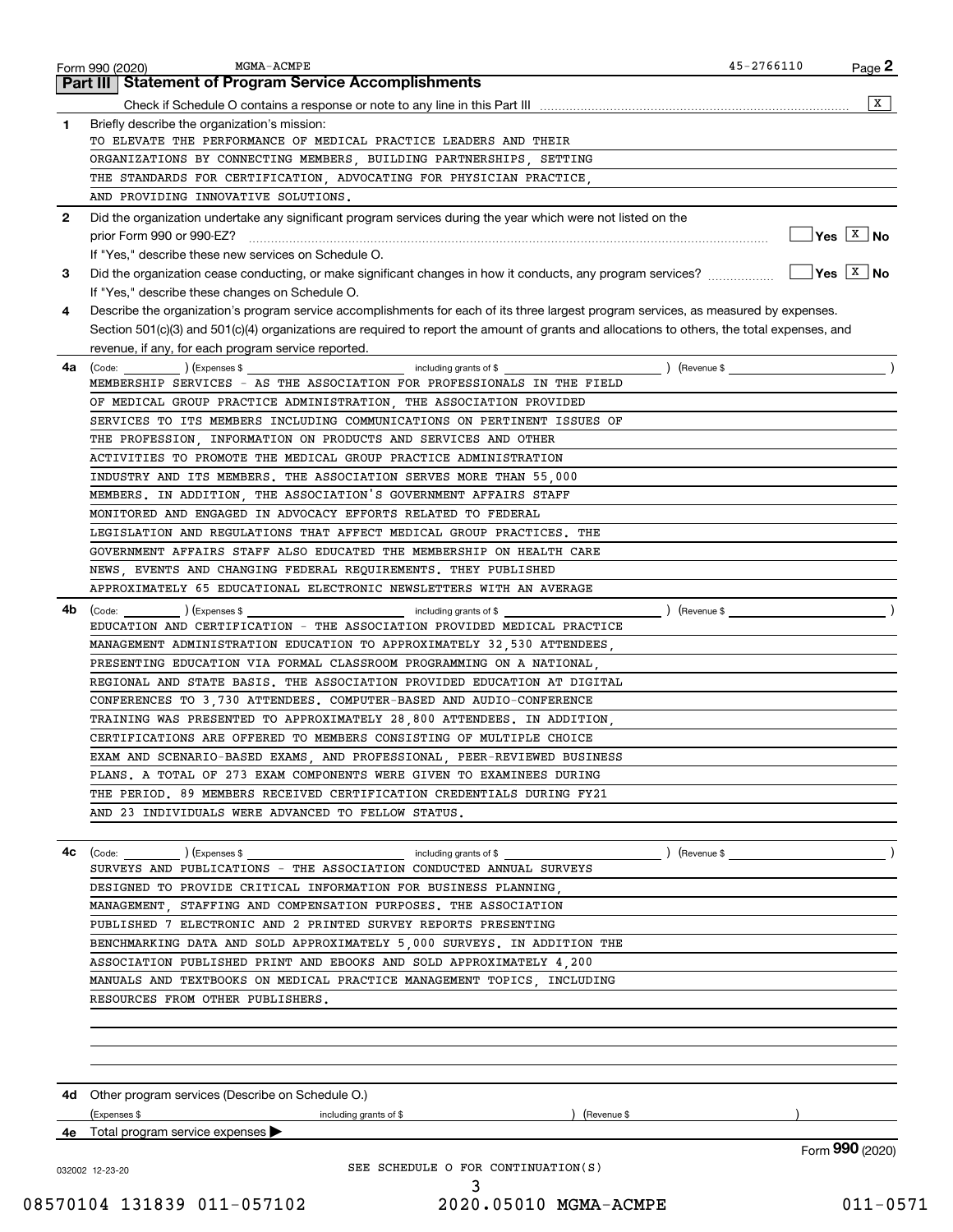|     | $45 - 2766110$<br>MGMA-ACMPE<br>Form 990 (2020)                                                                                            |                 |     | Page $3$        |
|-----|--------------------------------------------------------------------------------------------------------------------------------------------|-----------------|-----|-----------------|
|     | <b>Part IV   Checklist of Required Schedules</b>                                                                                           |                 |     |                 |
|     |                                                                                                                                            |                 | Yes | No              |
| 1   | Is the organization described in section $501(c)(3)$ or $4947(a)(1)$ (other than a private foundation)?                                    |                 |     |                 |
|     |                                                                                                                                            | 1               |     | х               |
| 2   |                                                                                                                                            | $\mathbf{2}$    | X   |                 |
| 3   | Did the organization engage in direct or indirect political campaign activities on behalf of or in opposition to candidates for            |                 |     |                 |
|     |                                                                                                                                            | 3               |     | х               |
| 4   | Section 501(c)(3) organizations. Did the organization engage in lobbying activities, or have a section 501(h) election in effect           |                 |     |                 |
|     |                                                                                                                                            | 4               |     |                 |
| 5   | Is the organization a section 501(c)(4), 501(c)(5), or 501(c)(6) organization that receives membership dues, assessments, or               |                 |     |                 |
|     |                                                                                                                                            | 5               | х   |                 |
| 6   | Did the organization maintain any donor advised funds or any similar funds or accounts for which donors have the right to                  |                 |     |                 |
|     | provide advice on the distribution or investment of amounts in such funds or accounts? If "Yes," complete Schedule D, Part I               | 6               |     | х               |
| 7   | Did the organization receive or hold a conservation easement, including easements to preserve open space,                                  |                 |     |                 |
|     |                                                                                                                                            | $\overline{7}$  |     | x               |
| 8   | Did the organization maintain collections of works of art, historical treasures, or other similar assets? If "Yes," complete               |                 |     |                 |
|     |                                                                                                                                            | 8               |     | x               |
| 9   | Did the organization report an amount in Part X, line 21, for escrow or custodial account liability, serve as a custodian for              |                 |     |                 |
|     | amounts not listed in Part X; or provide credit counseling, debt management, credit repair, or debt negotiation services?                  |                 |     |                 |
|     |                                                                                                                                            | 9               |     | х               |
| 10  | Did the organization, directly or through a related organization, hold assets in donor-restricted endowments                               |                 |     |                 |
|     |                                                                                                                                            | 10              | х   |                 |
| 11  | If the organization's answer to any of the following questions is "Yes," then complete Schedule D, Parts VI, VII, VIII, IX, or X           |                 |     |                 |
|     | as applicable.                                                                                                                             |                 |     |                 |
|     | a Did the organization report an amount for land, buildings, and equipment in Part X, line 10? If "Yes," complete Schedule D,              |                 |     |                 |
|     |                                                                                                                                            | 11a             | х   |                 |
|     | .<br><b>b</b> Did the organization report an amount for investments - other securities in Part X, line 12, that is 5% or more of its total |                 |     |                 |
|     |                                                                                                                                            |                 |     | x               |
|     |                                                                                                                                            | 11b             |     |                 |
|     | c Did the organization report an amount for investments - program related in Part X, line 13, that is 5% or more of its total              |                 | x   |                 |
|     |                                                                                                                                            | 11с             |     |                 |
|     | d Did the organization report an amount for other assets in Part X, line 15, that is 5% or more of its total assets reported in            |                 |     | x               |
|     |                                                                                                                                            | 11d             | х   |                 |
|     | e Did the organization report an amount for other liabilities in Part X, line 25? If "Yes," complete Schedule D, Part X                    | <b>11e</b>      |     |                 |
| f   | Did the organization's separate or consolidated financial statements for the tax year include a footnote that addresses                    |                 |     |                 |
|     | the organization's liability for uncertain tax positions under FIN 48 (ASC 740)? If "Yes," complete Schedule D, Part X                     | 11f             | x   |                 |
|     | 12a Did the organization obtain separate, independent audited financial statements for the tax year? If "Yes," complete                    |                 |     |                 |
|     |                                                                                                                                            | 12a             |     |                 |
|     | <b>b</b> Was the organization included in consolidated, independent audited financial statements for the tax year?                         |                 |     |                 |
|     | If "Yes," and if the organization answered "No" to line 12a, then completing Schedule D, Parts XI and XII is optional                      | 12 <sub>b</sub> | x   |                 |
| 13  |                                                                                                                                            | 13              |     | Χ               |
| 14a | Did the organization maintain an office, employees, or agents outside of the United States?                                                | 14a             |     | х               |
|     | <b>b</b> Did the organization have aggregate revenues or expenses of more than \$10,000 from grantmaking, fundraising, business,           |                 |     |                 |
|     | investment, and program service activities outside the United States, or aggregate foreign investments valued at \$100,000                 |                 |     |                 |
|     |                                                                                                                                            | 14b             |     | х               |
| 15  | Did the organization report on Part IX, column (A), line 3, more than \$5,000 of grants or other assistance to or for any                  |                 |     |                 |
|     |                                                                                                                                            | 15              |     | х               |
| 16  | Did the organization report on Part IX, column (A), line 3, more than \$5,000 of aggregate grants or other assistance to                   |                 |     |                 |
|     |                                                                                                                                            | 16              |     | х               |
| 17  | Did the organization report a total of more than \$15,000 of expenses for professional fundraising services on Part IX,                    |                 |     |                 |
|     |                                                                                                                                            | 17              |     | х               |
| 18  | Did the organization report more than \$15,000 total of fundraising event gross income and contributions on Part VIII, lines               |                 |     |                 |
|     |                                                                                                                                            | 18              |     | х               |
| 19  | Did the organization report more than \$15,000 of gross income from gaming activities on Part VIII, line 9a? If "Yes."                     |                 |     |                 |
|     |                                                                                                                                            | 19              |     | x               |
|     |                                                                                                                                            | 20a             |     | X               |
|     | b If "Yes" to line 20a, did the organization attach a copy of its audited financial statements to this return?                             | 20 <sub>b</sub> |     |                 |
| 21  | Did the organization report more than \$5,000 of grants or other assistance to any domestic organization or                                |                 |     |                 |
|     |                                                                                                                                            | 21              |     | х               |
|     | 032003 12-23-20                                                                                                                            |                 |     | Form 990 (2020) |

MGMA-ACMPE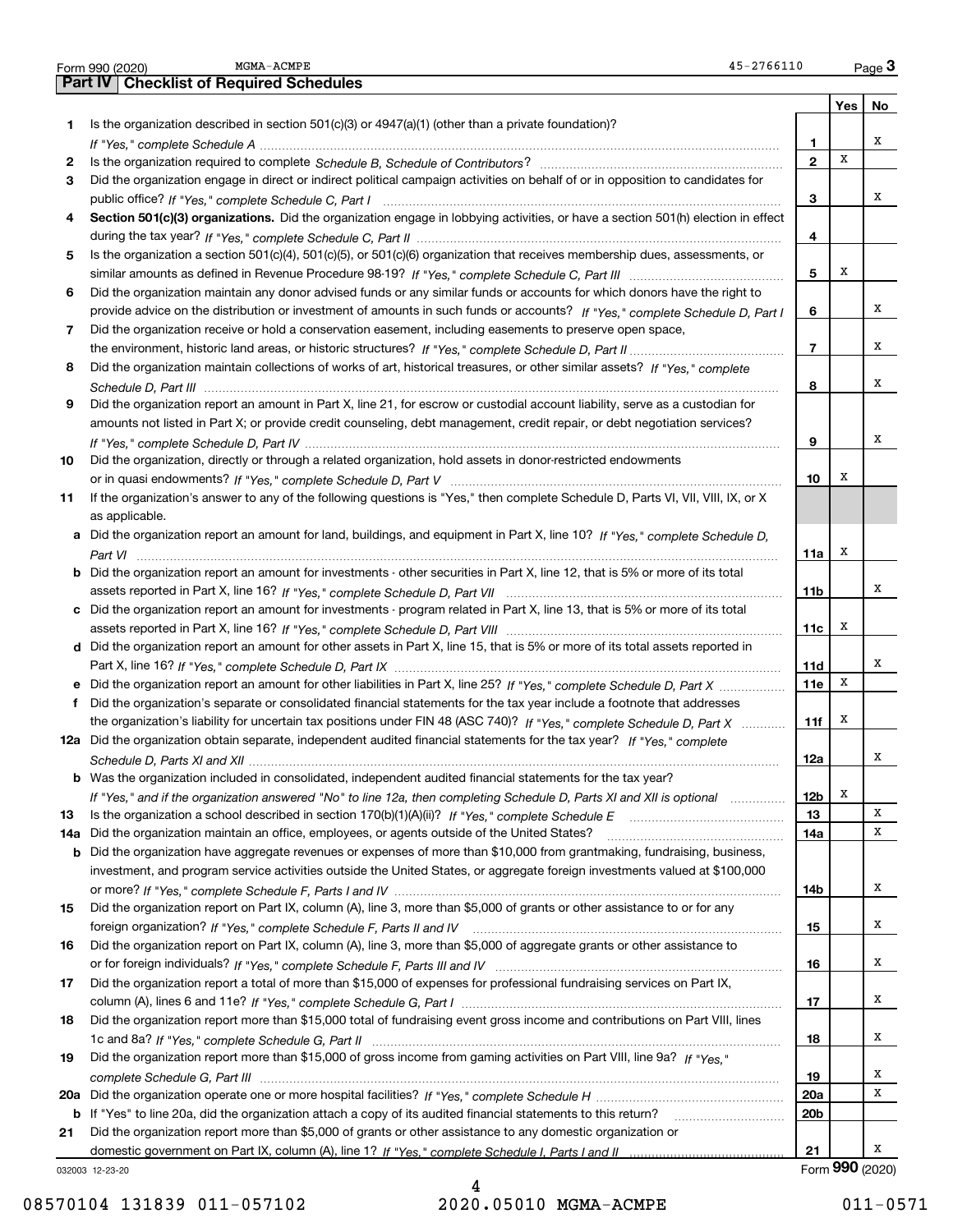|               | 45-2766110<br>MGMA-ACMPE<br>Form 990 (2020)                                                                                  |                 |            | Page 4          |
|---------------|------------------------------------------------------------------------------------------------------------------------------|-----------------|------------|-----------------|
|               | Part IV   Checklist of Required Schedules (continued)                                                                        |                 |            |                 |
|               |                                                                                                                              |                 | Yes        | No              |
| 22            | Did the organization report more than \$5,000 of grants or other assistance to or for domestic individuals on                |                 |            |                 |
|               |                                                                                                                              | 22              |            | х               |
| 23            | Did the organization answer "Yes" to Part VII, Section A, line 3, 4, or 5 about compensation of the organization's current   |                 |            |                 |
|               | and former officers, directors, trustees, key employees, and highest compensated employees? If "Yes," complete               |                 |            |                 |
|               |                                                                                                                              |                 | X          |                 |
|               |                                                                                                                              | 23              |            |                 |
|               | 24a Did the organization have a tax-exempt bond issue with an outstanding principal amount of more than \$100,000 as of the  |                 |            |                 |
|               | last day of the year, that was issued after December 31, 2002? If "Yes," answer lines 24b through 24d and complete           |                 |            |                 |
|               |                                                                                                                              | 24a             |            | х               |
|               |                                                                                                                              | 24 <sub>b</sub> |            |                 |
|               | c Did the organization maintain an escrow account other than a refunding escrow at any time during the year to defease       |                 |            |                 |
|               |                                                                                                                              | 24c             |            |                 |
|               |                                                                                                                              | 24d             |            |                 |
|               | 25a Section 501(c)(3), 501(c)(4), and 501(c)(29) organizations. Did the organization engage in an excess benefit             |                 |            |                 |
|               |                                                                                                                              | 25a             |            |                 |
|               | b Is the organization aware that it engaged in an excess benefit transaction with a disqualified person in a prior year, and |                 |            |                 |
|               | that the transaction has not been reported on any of the organization's prior Forms 990 or 990-EZ? If "Yes," complete        |                 |            |                 |
|               |                                                                                                                              | 25 <sub>b</sub> |            |                 |
|               | Schedule L, Part I                                                                                                           |                 |            |                 |
| 26            | Did the organization report any amount on Part X, line 5 or 22, for receivables from or payables to any current              |                 |            |                 |
|               | or former officer, director, trustee, key employee, creator or founder, substantial contributor, or 35%                      |                 |            |                 |
|               |                                                                                                                              | 26              |            | х               |
| 27            | Did the organization provide a grant or other assistance to any current or former officer, director, trustee, key employee,  |                 |            |                 |
|               | creator or founder, substantial contributor or employee thereof, a grant selection committee member, or to a 35% controlled  |                 |            |                 |
|               | entity (including an employee thereof) or family member of any of these persons? If "Yes," complete Schedule L, Part III     | 27              |            | х               |
| 28            | Was the organization a party to a business transaction with one of the following parties (see Schedule L, Part IV            |                 |            |                 |
|               | instructions, for applicable filing thresholds, conditions, and exceptions):                                                 |                 |            |                 |
|               | a A current or former officer, director, trustee, key employee, creator or founder, or substantial contributor? If           |                 |            |                 |
|               |                                                                                                                              | <b>28a</b>      |            | х               |
|               |                                                                                                                              | 28 <sub>b</sub> |            | x               |
|               | c A 35% controlled entity of one or more individuals and/or organizations described in lines 28a or 28b? If                  |                 |            |                 |
|               |                                                                                                                              | 28c             |            | х               |
| 29            |                                                                                                                              | 29              |            | x               |
| 30            |                                                                                                                              |                 |            |                 |
|               | Did the organization receive contributions of art, historical treasures, or other similar assets, or qualified conservation  |                 |            | х               |
|               |                                                                                                                              | 30              |            | X               |
| 31            | Did the organization liquidate, terminate, or dissolve and cease operations? If "Yes," complete Schedule N, Part I           | 31              |            |                 |
| 32            | Did the organization sell, exchange, dispose of, or transfer more than 25% of its net assets? If "Yes," complete             |                 |            |                 |
|               |                                                                                                                              | 32              |            | х               |
| 33            | Did the organization own 100% of an entity disregarded as separate from the organization under Regulations                   |                 |            |                 |
|               |                                                                                                                              | 33              |            | x               |
| 34            | Was the organization related to any tax-exempt or taxable entity? If "Yes," complete Schedule R, Part II, III, or IV, and    |                 |            |                 |
|               |                                                                                                                              | 34              | X          |                 |
|               | 35a Did the organization have a controlled entity within the meaning of section 512(b)(13)?                                  | 35a             | x          |                 |
|               | b If "Yes" to line 35a, did the organization receive any payment from or engage in any transaction with a controlled entity  |                 |            |                 |
|               |                                                                                                                              | 35 <sub>b</sub> | X          |                 |
| 36            | Section 501(c)(3) organizations. Did the organization make any transfers to an exempt non-charitable related organization?   |                 |            |                 |
|               |                                                                                                                              | 36              |            |                 |
| 37            | Did the organization conduct more than 5% of its activities through an entity that is not a related organization             |                 |            |                 |
|               |                                                                                                                              | 37              |            | x               |
|               |                                                                                                                              |                 |            |                 |
| 38            | Did the organization complete Schedule O and provide explanations in Schedule O for Part VI, lines 11b and 19?               |                 |            |                 |
| <b>Part V</b> | Note: All Form 990 filers are required to complete Schedule O                                                                | 38              | X          |                 |
|               |                                                                                                                              |                 |            |                 |
|               | Check if Schedule O contains a response or note to any line in this Part V                                                   |                 |            |                 |
|               |                                                                                                                              |                 | <b>Yes</b> | No              |
|               | 108<br>1a                                                                                                                    |                 |            |                 |
|               | 0<br><b>b</b> Enter the number of Forms W-2G included in line 1a. Enter -0- if not applicable<br>1b                          |                 |            |                 |
|               | c Did the organization comply with backup withholding rules for reportable payments to vendors and reportable gaming         |                 |            |                 |
|               | (gambling) winnings to prize winners?                                                                                        | 1c              | х          |                 |
|               | 032004 12-23-20                                                                                                              |                 |            | Form 990 (2020) |
|               |                                                                                                                              |                 |            |                 |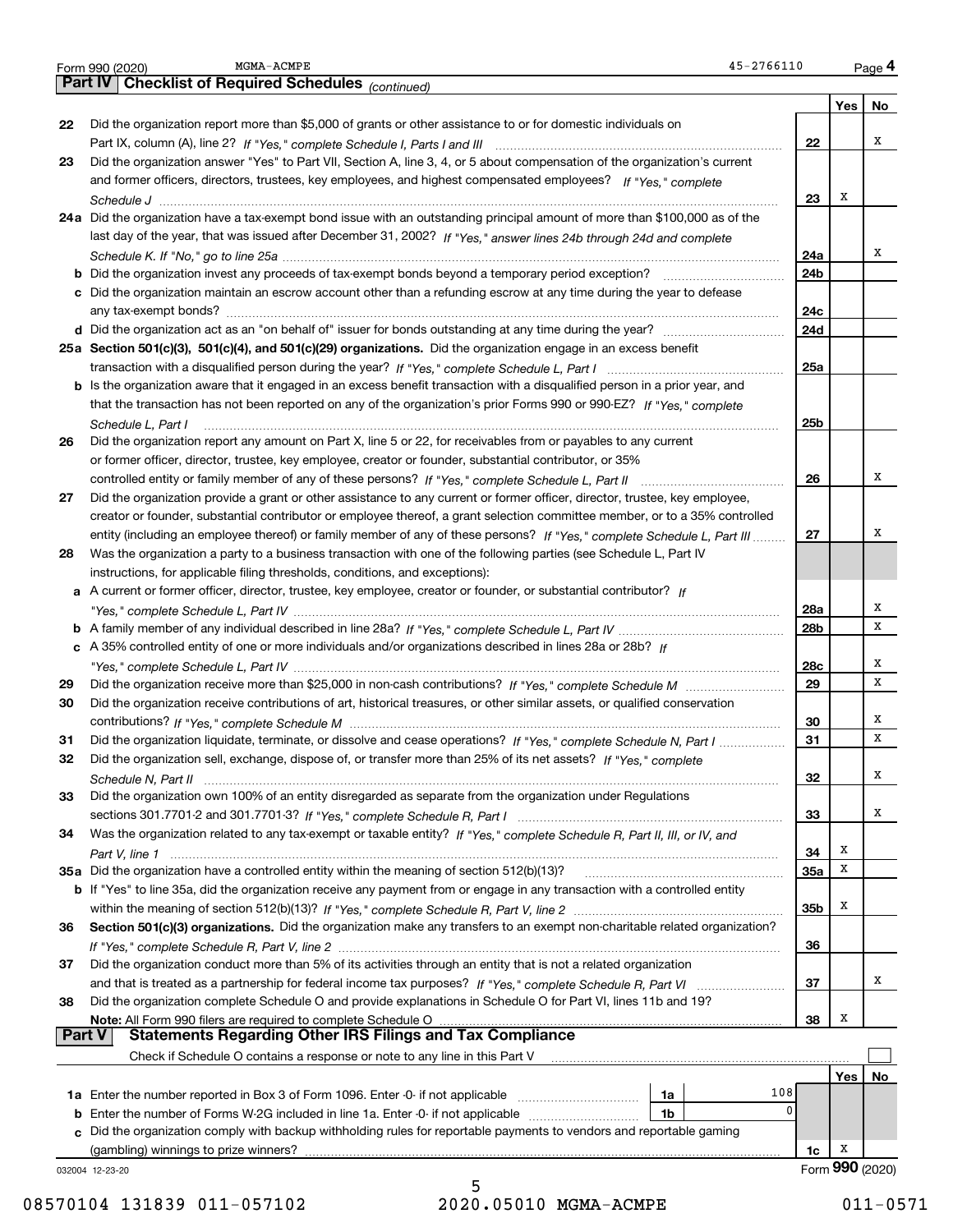|     | MGMA-ACMPE<br>Form 990 (2020)                                                                                                                   | 45-2766110     |     | Page 5            |
|-----|-------------------------------------------------------------------------------------------------------------------------------------------------|----------------|-----|-------------------|
|     | Statements Regarding Other IRS Filings and Tax Compliance (continued)<br><b>Part V</b>                                                          |                |     |                   |
|     |                                                                                                                                                 |                | Yes | No                |
|     | 2a Enter the number of employees reported on Form W-3, Transmittal of Wage and Tax Statements,                                                  |                |     |                   |
|     | filed for the calendar year ending with or within the year covered by this return<br>2a                                                         | 149            |     |                   |
|     |                                                                                                                                                 | 2 <sub>b</sub> | Х   |                   |
|     |                                                                                                                                                 |                |     |                   |
| за  | Did the organization have unrelated business gross income of \$1,000 or more during the year?                                                   | 3a             | х   |                   |
|     |                                                                                                                                                 | 3 <sub>b</sub> | Х   |                   |
|     | 4a At any time during the calendar year, did the organization have an interest in, or a signature or other authority over, a                    |                |     |                   |
|     | financial account in a foreign country (such as a bank account, securities account, or other financial account)?                                | 4a             |     | X                 |
|     | <b>b</b> If "Yes," enter the name of the foreign country $\blacktriangleright$                                                                  |                |     |                   |
|     | See instructions for filing requirements for FinCEN Form 114, Report of Foreign Bank and Financial Accounts (FBAR).                             |                |     |                   |
| 5a  | Was the organization a party to a prohibited tax shelter transaction at any time during the tax year?                                           | 5a             |     | х                 |
| b   |                                                                                                                                                 | 5 <sub>b</sub> |     | X                 |
| c   |                                                                                                                                                 | 5с             |     |                   |
|     | 6a Does the organization have annual gross receipts that are normally greater than \$100,000, and did the organization solicit                  |                |     |                   |
|     | any contributions that were not tax deductible as charitable contributions?                                                                     | 6a             |     | X                 |
|     | <b>b</b> If "Yes," did the organization include with every solicitation an express statement that such contributions or gifts                   |                |     |                   |
|     | were not tax deductible?                                                                                                                        | 6b             |     |                   |
| 7   | Organizations that may receive deductible contributions under section 170(c).                                                                   |                |     |                   |
| a   | Did the organization receive a payment in excess of \$75 made partly as a contribution and partly for goods and services provided to the payor? | 7a             |     |                   |
|     | <b>b</b> If "Yes," did the organization notify the donor of the value of the goods or services provided?                                        | 7b             |     |                   |
| c   | Did the organization sell, exchange, or otherwise dispose of tangible personal property for which it was required                               |                |     |                   |
|     |                                                                                                                                                 | 7c             |     |                   |
|     | 7d<br>d If "Yes," indicate the number of Forms 8282 filed during the year [11,111] [12] [13] [14] [15] [15] [15] [15                            |                |     |                   |
| е   | Did the organization receive any funds, directly or indirectly, to pay premiums on a personal benefit contract?                                 | 7e             |     |                   |
| Ť.  | Did the organization, during the year, pay premiums, directly or indirectly, on a personal benefit contract?                                    | 7f             |     |                   |
| g   | If the organization received a contribution of qualified intellectual property, did the organization file Form 8899 as required?                | 7g             |     |                   |
| h   | If the organization received a contribution of cars, boats, airplanes, or other vehicles, did the organization file a Form 1098-C?              | 7h             |     |                   |
| 8   | Sponsoring organizations maintaining donor advised funds. Did a donor advised fund maintained by the                                            |                |     |                   |
|     | sponsoring organization have excess business holdings at any time during the year?                                                              | 8              |     |                   |
| 9   | Sponsoring organizations maintaining donor advised funds.                                                                                       |                |     |                   |
| а   | Did the sponsoring organization make any taxable distributions under section 4966?                                                              | 9a             |     |                   |
| b   | Did the sponsoring organization make a distribution to a donor, donor advisor, or related person?                                               | 9b             |     |                   |
| 10  | Section 501(c)(7) organizations. Enter:                                                                                                         |                |     |                   |
|     | 10a                                                                                                                                             |                |     |                   |
|     | 10 <sub>b</sub><br>Gross receipts, included on Form 990, Part VIII, line 12, for public use of club facilities                                  |                |     |                   |
| 11  | Section 501(c)(12) organizations. Enter:                                                                                                        |                |     |                   |
|     | <b>a</b> Gross income from members or shareholders<br>11a                                                                                       |                |     |                   |
|     | <b>b</b> Gross income from other sources (Do not net amounts due or paid to other sources against                                               |                |     |                   |
|     | 11b                                                                                                                                             |                |     |                   |
|     | 12a Section 4947(a)(1) non-exempt charitable trusts. Is the organization filing Form 990 in lieu of Form 1041?                                  | 12a            |     |                   |
|     | <b>b</b> If "Yes," enter the amount of tax-exempt interest received or accrued during the year<br>12b                                           |                |     |                   |
| 13  | Section 501(c)(29) qualified nonprofit health insurance issuers.                                                                                |                |     |                   |
| a   | Is the organization licensed to issue qualified health plans in more than one state?                                                            | 13a            |     |                   |
|     | Note: See the instructions for additional information the organization must report on Schedule O.                                               |                |     |                   |
|     | <b>b</b> Enter the amount of reserves the organization is required to maintain by the states in which the                                       |                |     |                   |
|     | 13 <sub>b</sub>                                                                                                                                 |                |     |                   |
|     | 13c                                                                                                                                             |                |     |                   |
| 14a | Did the organization receive any payments for indoor tanning services during the tax year?                                                      | 14a            |     | x                 |
|     | <b>b</b> If "Yes," has it filed a Form 720 to report these payments? If "No," provide an explanation on Schedule O                              | 14b            |     |                   |
| 15  | Is the organization subject to the section 4960 tax on payment(s) of more than \$1,000,000 in remuneration or                                   |                |     |                   |
|     |                                                                                                                                                 | 15             | х   |                   |
|     | If "Yes," see instructions and file Form 4720, Schedule N.                                                                                      |                |     |                   |
| 16  | Is the organization an educational institution subject to the section 4968 excise tax on net investment income?                                 | 16             |     | x                 |
|     | If "Yes," complete Form 4720, Schedule O.                                                                                                       |                |     |                   |
|     |                                                                                                                                                 |                |     | $000 \; \text{m}$ |

Form (2020) **990**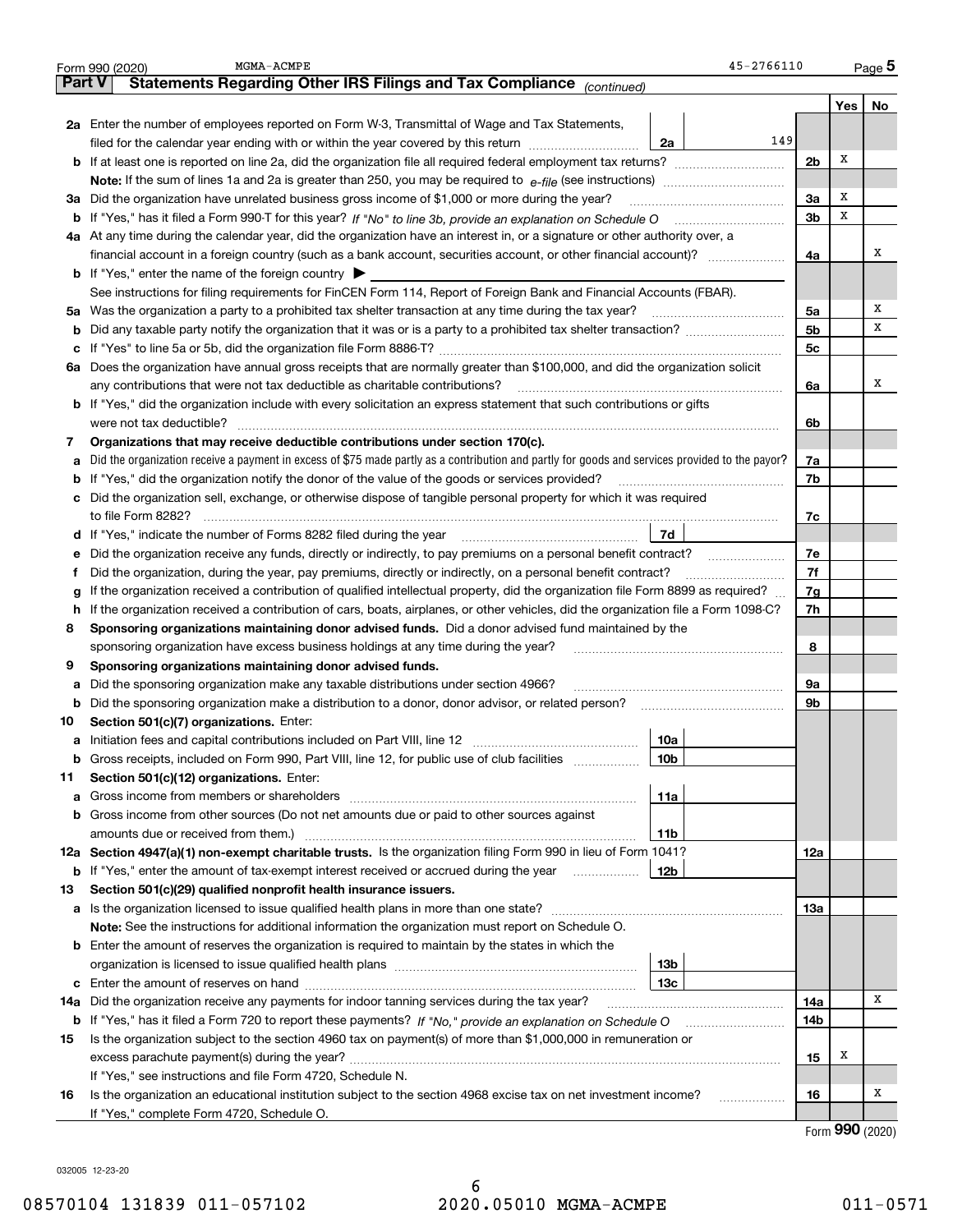|    | 45-2766110<br>MGMA-ACMPE<br>Form 990 (2020)                                                                                                                                                                                    |                 |                 | Page $6$       |
|----|--------------------------------------------------------------------------------------------------------------------------------------------------------------------------------------------------------------------------------|-----------------|-----------------|----------------|
|    | <b>Part VI</b><br>Governance, Management, and Disclosure For each "Yes" response to lines 2 through 7b below, and for a "No" response                                                                                          |                 |                 |                |
|    | to line 8a, 8b, or 10b below, describe the circumstances, processes, or changes on Schedule O. See instructions.                                                                                                               |                 |                 |                |
|    |                                                                                                                                                                                                                                |                 |                 | $\overline{X}$ |
|    | <b>Section A. Governing Body and Management</b>                                                                                                                                                                                |                 |                 |                |
|    |                                                                                                                                                                                                                                |                 | Yes             | No             |
|    | 1a<br><b>1a</b> Enter the number of voting members of the governing body at the end of the tax year <i>manumum</i>                                                                                                             | 13              |                 |                |
|    | If there are material differences in voting rights among members of the governing body, or if the governing                                                                                                                    |                 |                 |                |
|    | body delegated broad authority to an executive committee or similar committee, explain on Schedule O.                                                                                                                          |                 |                 |                |
|    | <b>b</b> Enter the number of voting members included on line 1a, above, who are independent<br>1b                                                                                                                              | 13              |                 |                |
| 2  | Did any officer, director, trustee, or key employee have a family relationship or a business relationship with any other                                                                                                       |                 |                 |                |
|    | officer, director, trustee, or key employee?                                                                                                                                                                                   | $\mathbf{2}$    |                 | х              |
| 3  | Did the organization delegate control over management duties customarily performed by or under the direct supervision                                                                                                          |                 |                 |                |
|    |                                                                                                                                                                                                                                | 3               |                 | х              |
| 4  | Did the organization make any significant changes to its governing documents since the prior Form 990 was filed?                                                                                                               | 4               |                 | x              |
| 5  |                                                                                                                                                                                                                                | 5               |                 | x              |
| 6  | Did the organization have members or stockholders?                                                                                                                                                                             | 6               | x               |                |
|    | 7a Did the organization have members, stockholders, or other persons who had the power to elect or appoint one or                                                                                                              |                 |                 |                |
|    | more members of the governing body?                                                                                                                                                                                            | 7a              | x               |                |
|    | <b>b</b> Are any governance decisions of the organization reserved to (or subject to approval by) members, stockholders, or                                                                                                    |                 |                 |                |
|    | persons other than the governing body?                                                                                                                                                                                         | 7b              | х               |                |
| 8  | Did the organization contemporaneously document the meetings held or written actions undertaken during the year by the following:                                                                                              |                 |                 |                |
| а  |                                                                                                                                                                                                                                | 8а              | х               |                |
|    |                                                                                                                                                                                                                                | 8b              | x               |                |
| 9  | Is there any officer, director, trustee, or key employee listed in Part VII, Section A, who cannot be reached at the                                                                                                           |                 |                 |                |
|    |                                                                                                                                                                                                                                | 9               |                 | x              |
|    | Section B. Policies (This Section B requests information about policies not required by the Internal Revenue Code.)                                                                                                            |                 |                 |                |
|    |                                                                                                                                                                                                                                |                 | Yes             | No             |
|    |                                                                                                                                                                                                                                | 10a             |                 | x              |
|    | b If "Yes," did the organization have written policies and procedures governing the activities of such chapters, affiliates,                                                                                                   |                 |                 |                |
|    | and branches to ensure their operations are consistent with the organization's exempt purposes?                                                                                                                                | 10 <sub>b</sub> |                 |                |
|    | 11a Has the organization provided a complete copy of this Form 990 to all members of its governing body before filing the form?                                                                                                | 11a             | x               |                |
|    | <b>b</b> Describe in Schedule O the process, if any, used by the organization to review this Form 990.                                                                                                                         |                 |                 |                |
|    |                                                                                                                                                                                                                                | 12a             | х               |                |
|    | <b>b</b> Were officers, directors, or trustees, and key employees required to disclose annually interests that could give rise to conflicts?                                                                                   | 12 <sub>b</sub> | x               |                |
|    | c Did the organization regularly and consistently monitor and enforce compliance with the policy? If "Yes," describe                                                                                                           |                 |                 |                |
|    | in Schedule O how this was done manufactured and contain a series of the state of the state of the state of th                                                                                                                 | 12c             | x               |                |
| 13 | Did the organization have a written whistleblower policy?                                                                                                                                                                      | 13              | x               |                |
| 14 | Did the organization have a written document retention and destruction policy?<br>The organization have a written document retention and destruction policy?                                                                   | 14              | х               |                |
| 15 | Did the process for determining compensation of the following persons include a review and approval by independent                                                                                                             |                 |                 |                |
|    | persons, comparability data, and contemporaneous substantiation of the deliberation and decision?                                                                                                                              |                 |                 |                |
|    | a The organization's CEO, Executive Director, or top management official [11] [12] The organization's CEO, Executive Director, or top management official [12] [12] [12] [12] The organization's CEO, Executive Director, or t | 15a             | х               |                |
|    | b Other officers or key employees of the organization manufactured content to the organization manufactured by Other officers or key employees of the organization manufactured by the state of the organization manufactured  | 15b             | х               |                |
|    | If "Yes" to line 15a or 15b, describe the process in Schedule O (see instructions).                                                                                                                                            |                 |                 |                |
|    | 16a Did the organization invest in, contribute assets to, or participate in a joint venture or similar arrangement with a                                                                                                      |                 |                 |                |
|    | taxable entity during the year?                                                                                                                                                                                                | 16a             |                 | х              |
|    | b If "Yes," did the organization follow a written policy or procedure requiring the organization to evaluate its participation                                                                                                 |                 |                 |                |
|    | in joint venture arrangements under applicable federal tax law, and take steps to safeguard the organization's                                                                                                                 |                 |                 |                |
|    |                                                                                                                                                                                                                                | 16b             |                 |                |
|    | <b>Section C. Disclosure</b>                                                                                                                                                                                                   |                 |                 |                |
| 17 | <b>NONE</b><br>List the states with which a copy of this Form 990 is required to be filed $\blacktriangleright$                                                                                                                |                 |                 |                |
| 18 | Section 6104 requires an organization to make its Forms 1023 (1024 or 1024-A, if applicable), 990, and 990-T (Section 501(c)(3)s only) available                                                                               |                 |                 |                |
|    | for public inspection. Indicate how you made these available. Check all that apply.                                                                                                                                            |                 |                 |                |
|    | X Upon request<br>Another's website<br>Own website<br>Other (explain on Schedule O)                                                                                                                                            |                 |                 |                |
| 19 | Describe on Schedule O whether (and if so, how) the organization made its governing documents, conflict of interest policy, and financial                                                                                      |                 |                 |                |
|    | statements available to the public during the tax year.                                                                                                                                                                        |                 |                 |                |
| 20 | State the name, address, and telephone number of the person who possesses the organization's books and records                                                                                                                 |                 |                 |                |
|    | AKASH MADIAH - 303-799-1111                                                                                                                                                                                                    |                 |                 |                |
|    | 104 INVERNESS TERRACE EAST, ENGLEWOOD, CO<br>80112                                                                                                                                                                             |                 |                 |                |
|    | 032006 12-23-20                                                                                                                                                                                                                |                 | Form 990 (2020) |                |
|    | 7                                                                                                                                                                                                                              |                 |                 |                |
|    | 08570104 131839 011-057102<br>2020.05010 MGMA-ACMPE                                                                                                                                                                            |                 |                 | $011 - 0571$   |
|    |                                                                                                                                                                                                                                |                 |                 |                |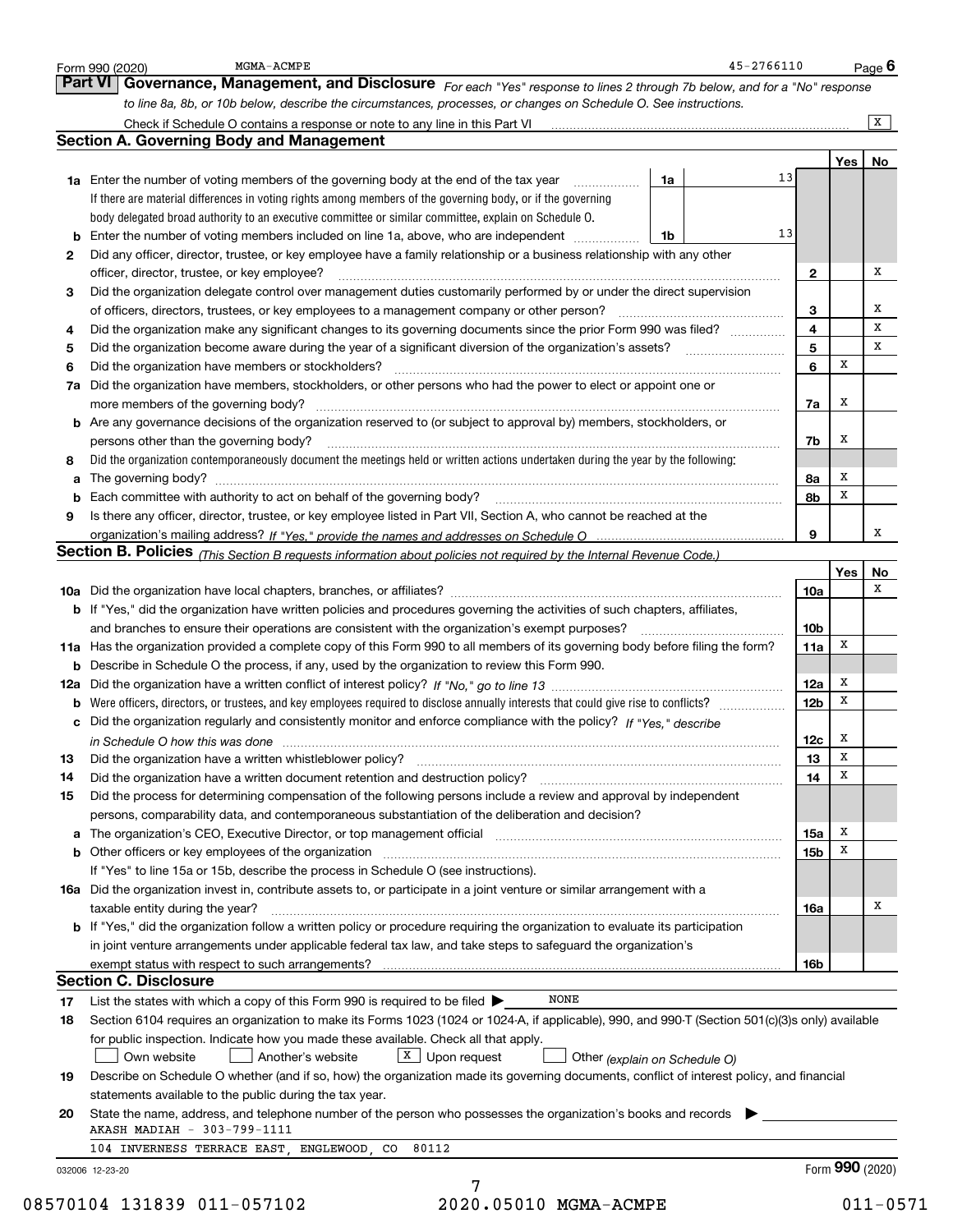| Form 990 (2020)   | MGMA-ACMPE                                                                                                                                                 | 45-2766110 | Page |
|-------------------|------------------------------------------------------------------------------------------------------------------------------------------------------------|------------|------|
|                   | Part VII Compensation of Officers, Directors, Trustees, Key Employees, Highest Compensated                                                                 |            |      |
|                   | <b>Employees, and Independent Contractors</b>                                                                                                              |            |      |
|                   | Check if Schedule O contains a response or note to any line in this Part VII                                                                               |            |      |
| <b>Section A.</b> | Officers, Directors, Trustees, Key Employees, and Highest Compensated Employees                                                                            |            |      |
|                   | 1a Complete this table for all persons required to be listed. Report compensation for the calendar year ending with or within the organization's tax year. |            |      |

**•** List all of the organization's current officers, directors, trustees (whether individuals or organizations), regardless of amount of compensation. Enter -0- in columns (D), (E), and (F) if no compensation was paid.

 $\bullet$  List all of the organization's  $\,$ current key employees, if any. See instructions for definition of "key employee."

**•** List the organization's five current highest compensated employees (other than an officer, director, trustee, or key employee) who received reportable compensation (Box 5 of Form W-2 and/or Box 7 of Form 1099-MISC) of more than \$100,000 from the organization and any related organizations.

**•** List all of the organization's former officers, key employees, and highest compensated employees who received more than \$100,000 of reportable compensation from the organization and any related organizations.

**former directors or trustees**  ¥ List all of the organization's that received, in the capacity as a former director or trustee of the organization, more than \$10,000 of reportable compensation from the organization and any related organizations.

See instructions for the order in which to list the persons above.

Check this box if neither the organization nor any related organization compensated any current officer, director, or trustee.  $\mathcal{L}^{\text{max}}$ 

| (A)                                | (B)                    |                               |                       |         | (C)          |                                                                  |        | (D)             | (E)                              | (F)                      |
|------------------------------------|------------------------|-------------------------------|-----------------------|---------|--------------|------------------------------------------------------------------|--------|-----------------|----------------------------------|--------------------------|
| Name and title                     | Average                |                               |                       |         | Position     | (do not check more than one                                      |        | Reportable      | Reportable                       | Estimated                |
|                                    | hours per              |                               |                       |         |              | box, unless person is both an<br>officer and a director/trustee) |        | compensation    | compensation                     | amount of                |
|                                    | week                   |                               |                       |         |              |                                                                  |        | from<br>the     | from related                     | other                    |
|                                    | (list any<br>hours for |                               |                       |         |              |                                                                  |        | organization    | organizations<br>(W-2/1099-MISC) | compensation<br>from the |
|                                    | related                |                               |                       |         |              |                                                                  |        | (W-2/1099-MISC) |                                  | organization             |
|                                    | organizations          |                               |                       |         |              |                                                                  |        |                 |                                  | and related              |
|                                    | below                  | ndividual trustee or director | Institutional trustee |         | Key employee | Highest compensated<br>employee                                  |        |                 |                                  | organizations            |
|                                    | line)                  |                               |                       | Officer |              |                                                                  | Former |                 |                                  |                          |
| HALEE FISCHER-WRIGHT<br>(1)        | 44.00                  |                               |                       |         |              |                                                                  |        |                 |                                  |                          |
| PRESIDENT/CEO                      | 6.00                   |                               |                       | X       |              |                                                                  |        | 1,103,953.      | 0.                               | 50, 154.                 |
| (2)<br><b>RONALD HOLDER</b>        | 44.00                  |                               |                       |         |              |                                                                  |        |                 |                                  |                          |
| COO                                | 6,00                   |                               |                       | X       |              |                                                                  |        | 485,783.        | 0.                               | 48,184.                  |
| (3)<br><b>AKASH MADIAH</b>         | 44.00                  |                               |                       |         |              |                                                                  |        |                 |                                  |                          |
| CFO                                | 6,00                   |                               |                       | X       |              |                                                                  |        | 425,991         | 0.                               | 41,575.                  |
| ANDERS GILBERG<br>(4)              | 40.00                  |                               |                       |         |              |                                                                  |        |                 |                                  |                          |
| SR VP GOVERNMENT RELATIONS         | 0.00                   |                               |                       |         |              | X                                                                |        | 353,729.        | 0.                               | 52,448.                  |
| (5)<br><b>ANDREW SWANSON</b>       | 40.00                  |                               |                       |         |              |                                                                  |        |                 |                                  |                          |
| VP INDUSTRY INSIGHTS               | 0.00                   |                               |                       |         | X            |                                                                  |        | 256,380.        | 0.                               | 56, 353.                 |
| TRACY WATROUS<br>(6)               | 40.00                  |                               |                       |         |              |                                                                  |        |                 |                                  |                          |
| VP CONTENT/MEMBERSHIP              | 0.00                   |                               |                       |         | x            |                                                                  |        | 246,254.        | 0.                               | 41,385.                  |
| (7)<br>TODD PRESCOTT               | 40.00                  |                               |                       |         |              |                                                                  |        |                 |                                  |                          |
| VP HUMAN RESOURCES                 | 0.00                   |                               |                       |         | X            |                                                                  |        | 233,861         | 0.                               | 36, 175.                 |
| OWEN KEMP<br>(8)                   | 40.00                  |                               |                       |         |              |                                                                  |        |                 |                                  |                          |
| SALES SENIOR MANAGER               | 0.00                   |                               |                       |         |              | X                                                                |        | 188,485.        | 0.                               | 27,145.                  |
| (9) ROBERT TENNANT                 | 40.00                  |                               |                       |         |              |                                                                  |        |                 |                                  |                          |
| FORMER DIR. HEALTH INFO. THRU 2/21 | 0.00                   |                               |                       |         |              | X                                                                |        | 183,205.        | 0.                               | 16,394.                  |
| (10) ANDREW WALKER                 | 40.00                  |                               |                       |         |              |                                                                  |        |                 |                                  |                          |
| DIRECTOR, NATL ORG MEMBERSHIP      | 0.00                   |                               |                       |         |              | X                                                                |        | 166,475.        | 0.                               | 43,683.                  |
| (11) BRETT MCCALLON                | 40.00                  |                               |                       |         |              |                                                                  |        |                 |                                  |                          |
| DIRECTOR FINANCE                   | 0.00                   |                               |                       |         |              | X                                                                |        | 158,932         | 0.                               | 20,732.                  |
| (12) WILLIAM R. HAMBSH             | 1,00                   |                               |                       |         |              |                                                                  |        |                 |                                  |                          |
| BOARD CHAIR                        | 3,00                   | X                             |                       | X       |              |                                                                  |        | $\mathbf 0$     | 0,                               | 0.                       |
| (13) KAREN MARCELO                 | 1.00                   |                               |                       |         |              |                                                                  |        |                 |                                  |                          |
| VICE CHAIR                         | 3,00                   | x                             |                       | X       |              |                                                                  |        | 0.              | 0.                               | $\mathbf 0$ .            |
| (14) TODD D. GRAGES                | 1.00                   |                               |                       |         |              |                                                                  |        |                 |                                  |                          |
| PAST BOARD CHAIR                   | 3,00                   | X                             |                       | X       |              |                                                                  |        | $\mathbf{0}$    | 0.                               | $\mathbf{0}$ .           |
| (15) JEFFREY W. SMITH              | 1.00                   |                               |                       |         |              |                                                                  |        |                 |                                  |                          |
| FINANCE/AUDIT CHAIR                | 3,00                   | х                             |                       | X       |              |                                                                  |        | $\mathbf{0}$    | $\mathbf{0}$ .                   | $\mathbf 0$ .            |
| (16) ERIC D. CROCKETT              | 1.00                   |                               |                       |         |              |                                                                  |        |                 |                                  |                          |
| FINANCE/AUDIT VICE CHAIR           | 3,00                   | х                             |                       | X       |              |                                                                  |        | $\mathbf{0}$    | 0,                               | 0.                       |
| (17) RYAN CAMPBELL                 | 1,00                   |                               |                       |         |              |                                                                  |        |                 |                                  |                          |
| MEMBER AT LARGE                    | 3.00                   | X                             |                       |         |              |                                                                  |        | $\mathbf{0}$ .  | 0.                               | 0.                       |

032007 12-23-20

Form (2020) **990**

### 08570104 131839 011-057102 2020.05010 MGMA-ACMPE 011-0571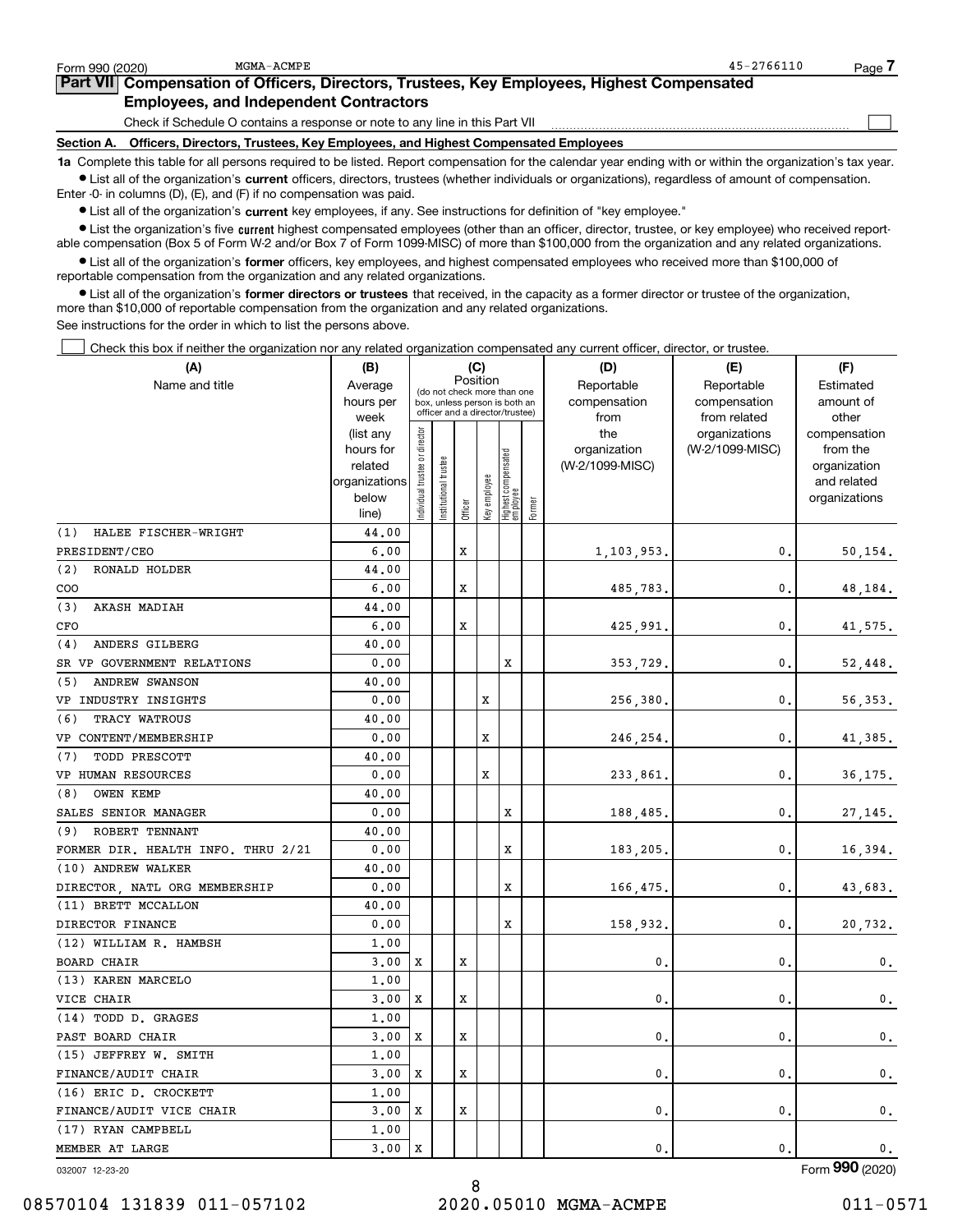| MGMA-ACMPE<br>Form 990 (2020)                                                                                                                     |                      |                                |                 |                                                                  |              |                                 |        |                               | 45-2766110      |                |   |               | Page 8          |
|---------------------------------------------------------------------------------------------------------------------------------------------------|----------------------|--------------------------------|-----------------|------------------------------------------------------------------|--------------|---------------------------------|--------|-------------------------------|-----------------|----------------|---|---------------|-----------------|
| <b>Part VII</b><br>Section A. Officers, Directors, Trustees, Key Employees, and Highest Compensated Employees (continued)                         |                      |                                |                 |                                                                  |              |                                 |        |                               |                 |                |   |               |                 |
| (A)                                                                                                                                               | (B)                  |                                |                 | (C)                                                              |              |                                 |        | (D)                           | (E)             |                |   | (F)           |                 |
| Name and title                                                                                                                                    | Average              |                                |                 | Position<br>(do not check more than one                          |              |                                 |        | Reportable                    | Reportable      |                |   | Estimated     |                 |
|                                                                                                                                                   | hours per            |                                |                 | box, unless person is both an<br>officer and a director/trustee) |              |                                 |        | compensation                  | compensation    |                |   | amount of     |                 |
|                                                                                                                                                   | week                 |                                |                 |                                                                  |              |                                 |        | from                          | from related    |                |   | other         |                 |
|                                                                                                                                                   | (list any            |                                |                 |                                                                  |              |                                 |        | the                           | organizations   |                |   | compensation  |                 |
|                                                                                                                                                   | hours for<br>related |                                |                 |                                                                  |              |                                 |        | organization                  | (W-2/1099-MISC) |                |   | from the      |                 |
|                                                                                                                                                   | organizations        |                                | I trustee       |                                                                  |              |                                 |        | (W-2/1099-MISC)               |                 |                |   | organization  |                 |
|                                                                                                                                                   | below                |                                |                 |                                                                  |              |                                 |        |                               |                 |                |   | and related   |                 |
|                                                                                                                                                   | line)                | Individual trustee or director | Institutional t | Officer                                                          | key employee | Highest compensated<br>employee | Former |                               |                 |                |   | organizations |                 |
| (18) PAUL DEMURO                                                                                                                                  | 1,00                 |                                |                 |                                                                  |              |                                 |        |                               |                 |                |   |               |                 |
| MEMBER AT LARGE                                                                                                                                   | 3,00                 | X                              |                 |                                                                  |              |                                 |        | 0                             |                 | $\mathbf 0$ .  |   |               | $\mathbf{0}$ .  |
| (19) GREGORY S. FELTENBERGER                                                                                                                      | 1,00                 |                                |                 |                                                                  |              |                                 |        |                               |                 |                |   |               |                 |
| FORMER MEMBER AT LARGE THRU 10/20                                                                                                                 | 3,00                 | X                              |                 |                                                                  |              |                                 |        | 0                             |                 | $\mathbf{0}$   |   |               | $\mathbf{0}$ .  |
| (20) MICHAEL T. FUNK                                                                                                                              | 1,00                 |                                |                 |                                                                  |              |                                 |        |                               |                 |                |   |               |                 |
| MEMBER AT LARGE                                                                                                                                   | 3,00                 | X                              |                 |                                                                  |              |                                 |        | 0                             |                 | $\mathbf{0}$   |   |               | 0.              |
| (21) JENNIFER "NIFTY" GOSNEY                                                                                                                      | 1,00                 |                                |                 |                                                                  |              |                                 |        |                               |                 |                |   |               |                 |
| MEMBER AT LARGE                                                                                                                                   | 3,00                 | х                              |                 |                                                                  |              |                                 |        | 0                             |                 | $\mathbf 0$ .  |   |               | 0.              |
| (22) CARRIE KOZLOWSKI                                                                                                                             |                      |                                |                 |                                                                  |              |                                 |        |                               |                 |                |   |               |                 |
|                                                                                                                                                   | 1,00                 |                                |                 |                                                                  |              |                                 |        |                               |                 |                |   |               |                 |
| MEMBER AT LARGE                                                                                                                                   | 3.00                 | х                              |                 |                                                                  |              |                                 |        | 0                             |                 | $\mathbf{0}$   |   |               | 0.              |
| (23) MICHAEL O'CONNELL                                                                                                                            | 1,00                 |                                |                 |                                                                  |              |                                 |        |                               |                 |                |   |               |                 |
| MEMBER AT LARGE                                                                                                                                   | 3,00                 | х                              |                 |                                                                  |              |                                 |        | 0                             |                 | $\mathbf{0}$   |   |               | 0.              |
| (24) LOLA A. OSAWE                                                                                                                                | 1,00                 |                                |                 |                                                                  |              |                                 |        |                               |                 |                |   |               |                 |
| MEMBER AT LARGE                                                                                                                                   | 3,00                 | х                              |                 |                                                                  |              |                                 |        | 0                             |                 | $\mathbf 0$    |   |               | 0.              |
| (25) RICHARD T. SCHLOSBERG                                                                                                                        | 1,00                 |                                |                 |                                                                  |              |                                 |        |                               |                 |                |   |               |                 |
| MEMBER AT LARGE                                                                                                                                   | 3,00                 | X                              |                 |                                                                  |              |                                 |        | 0                             |                 | $\mathbf 0$ .  |   |               | 0.              |
|                                                                                                                                                   |                      |                                |                 |                                                                  |              |                                 |        |                               |                 |                |   |               |                 |
|                                                                                                                                                   |                      |                                |                 |                                                                  |              |                                 |        |                               |                 |                |   |               |                 |
|                                                                                                                                                   |                      |                                |                 |                                                                  |              |                                 |        | 3,803,048.                    |                 | 0.             |   |               | 434,228.        |
| c Total from continuation sheets to Part VII, Section A <b>manual</b> contains the Total from continuum                                           |                      |                                |                 |                                                                  |              |                                 |        | $\mathbf{0}$ .                |                 | 0.             |   |               | 0.              |
|                                                                                                                                                   |                      |                                |                 |                                                                  |              |                                 |        | 3,803,048,                    |                 | $\mathbf{0}$ . |   | 434,228.      |                 |
| Total number of individuals (including but not limited to those listed above) who received more than \$100,000 of reportable<br>$\mathbf{2}$      |                      |                                |                 |                                                                  |              |                                 |        |                               |                 |                |   |               |                 |
| compensation from the organization $\blacktriangleright$                                                                                          |                      |                                |                 |                                                                  |              |                                 |        |                               |                 |                |   |               | 40              |
|                                                                                                                                                   |                      |                                |                 |                                                                  |              |                                 |        |                               |                 |                |   | Yes           | No              |
| Did the organization list any former officer, director, trustee, key employee, or highest compensated employee on<br>3                            |                      |                                |                 |                                                                  |              |                                 |        |                               |                 |                |   |               |                 |
| line 1a? If "Yes," complete Schedule J for such individual material content content to the content of the complete Schedule J for such individual |                      |                                |                 |                                                                  |              |                                 |        |                               |                 |                | 3 |               | x               |
| For any individual listed on line 1a, is the sum of reportable compensation and other compensation from the organization<br>4                     |                      |                                |                 |                                                                  |              |                                 |        |                               |                 |                |   |               |                 |
|                                                                                                                                                   |                      |                                |                 |                                                                  |              |                                 |        |                               |                 |                | 4 | x             |                 |
| Did any person listed on line 1a receive or accrue compensation from any unrelated organization or individual for services<br>5                   |                      |                                |                 |                                                                  |              |                                 |        |                               |                 |                |   |               |                 |
|                                                                                                                                                   |                      |                                |                 |                                                                  |              |                                 |        |                               |                 |                | 5 |               | х               |
| <b>Section B. Independent Contractors</b>                                                                                                         |                      |                                |                 |                                                                  |              |                                 |        |                               |                 |                |   |               |                 |
| Complete this table for your five highest compensated independent contractors that received more than \$100,000 of compensation from<br>1         |                      |                                |                 |                                                                  |              |                                 |        |                               |                 |                |   |               |                 |
| the organization. Report compensation for the calendar year ending with or within the organization's tax year.                                    |                      |                                |                 |                                                                  |              |                                 |        |                               |                 |                |   |               |                 |
| (A)                                                                                                                                               |                      |                                |                 |                                                                  |              |                                 |        | (B)                           |                 |                |   | (C)           |                 |
| Name and business address                                                                                                                         |                      |                                |                 |                                                                  |              |                                 |        | Description of services       |                 |                |   | Compensation  |                 |
| PERFORMANCE ENHANCEMENTS INC                                                                                                                      |                      |                                |                 |                                                                  |              |                                 |        |                               |                 |                |   |               |                 |
| 4909 NAUTILUS CT. N #221, BOULDER, CO 80301                                                                                                       |                      |                                |                 |                                                                  |              |                                 |        | IT SERVICES AND SUPPORT       |                 |                |   |               | 568,634.        |
| THE EURICH GROUP LLC                                                                                                                              |                      |                                |                 |                                                                  |              |                                 |        |                               |                 |                |   |               |                 |
| 1720 WAZEE ST UNIT 4E, DENVER, CO 80202                                                                                                           |                      |                                |                 |                                                                  |              |                                 |        | EXECUTIVE CONSULTING SERVICES |                 |                |   | 373,710.      |                 |
| GROUNDFLOOR MEDIA INC                                                                                                                             |                      |                                |                 |                                                                  |              |                                 |        |                               |                 |                |   |               |                 |
| 1923 MARKET STREET, DENVER, CO 80202                                                                                                              |                      |                                |                 |                                                                  |              |                                 |        | PUBLIC RELATION SUPPORT       |                 |                |   | 240,162.      |                 |
| ALTAI SYSTEMS INC, 752 OAK GROVE CIRCLE,                                                                                                          |                      |                                |                 |                                                                  |              |                                 |        | IT CONSULTING SERVICES AND    |                 |                |   |               |                 |
| SEVERNA PARK, MD 21146                                                                                                                            |                      |                                |                 |                                                                  |              |                                 |        | SUPPORT                       |                 |                |   |               |                 |
| MICROSOFT CORPORATION                                                                                                                             |                      |                                |                 |                                                                  |              |                                 |        |                               |                 |                |   | 226,501.      |                 |
| ONE MICROSOFT WAY, REDMOND, WA 98052                                                                                                              |                      |                                |                 |                                                                  |              |                                 |        | IT SERVICES AND SUPPORT       |                 |                |   | 213, 126.     |                 |
|                                                                                                                                                   |                      |                                |                 |                                                                  |              |                                 |        |                               |                 |                |   |               |                 |
| Total number of independent contractors (including but not limited to those listed above) who received more than<br>2                             |                      |                                |                 |                                                                  | 17           |                                 |        |                               |                 |                |   |               |                 |
| \$100,000 of compensation from the organization                                                                                                   |                      |                                |                 |                                                                  |              |                                 |        |                               |                 |                |   |               |                 |
|                                                                                                                                                   |                      |                                |                 |                                                                  |              |                                 |        |                               |                 |                |   |               | Form 990 (2020) |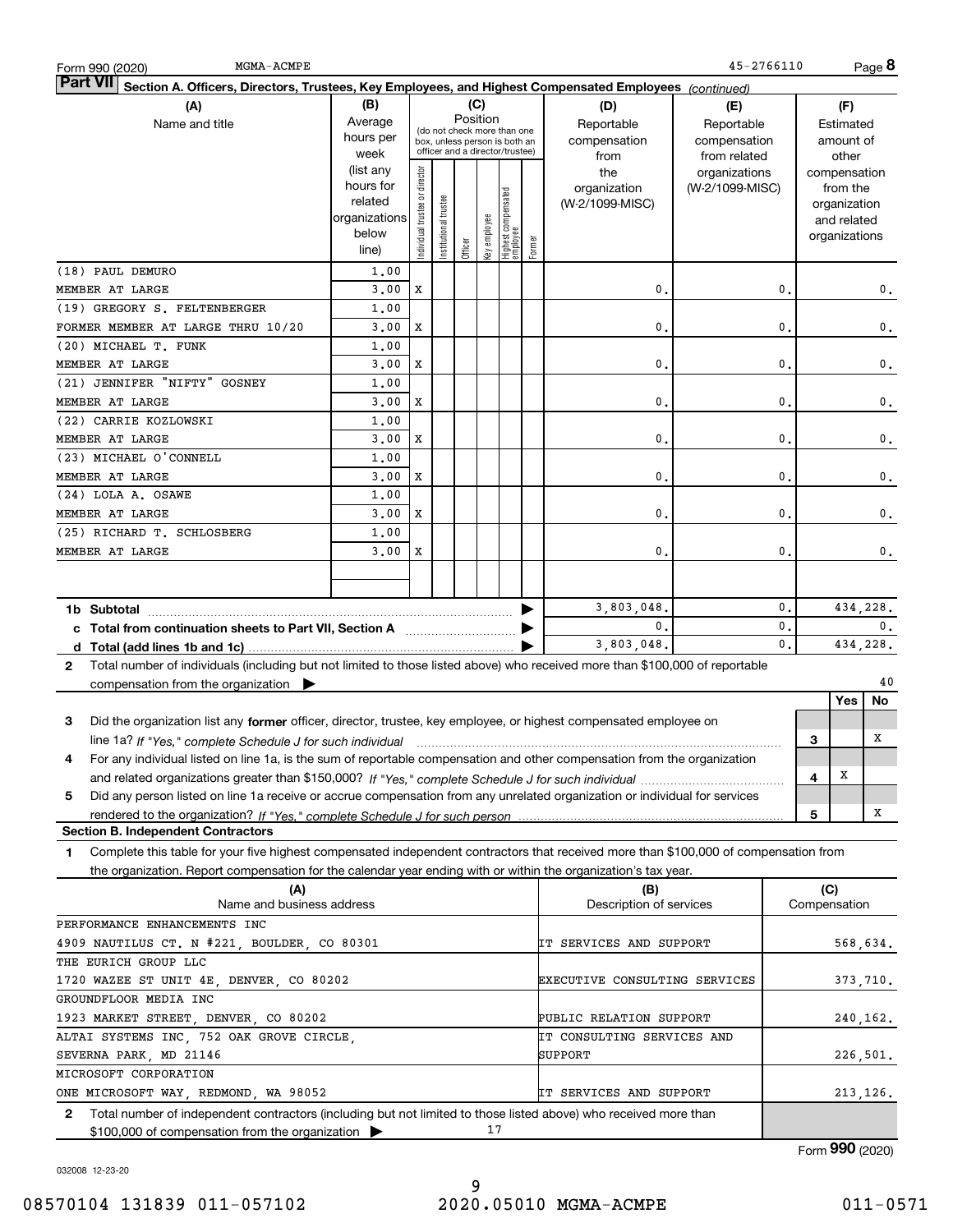|                                                           |                  |                 | Form 990 (2020)                                                               | MGMA-ACMPE |                    |                      |                      |                                              | 45-2766110                                        | Page 9                                                          |
|-----------------------------------------------------------|------------------|-----------------|-------------------------------------------------------------------------------|------------|--------------------|----------------------|----------------------|----------------------------------------------|---------------------------------------------------|-----------------------------------------------------------------|
|                                                           | <b>Part VIII</b> |                 | <b>Statement of Revenue</b>                                                   |            |                    |                      |                      |                                              |                                                   |                                                                 |
|                                                           |                  |                 | Check if Schedule O contains a response or note to any line in this Part VIII |            |                    |                      |                      |                                              |                                                   |                                                                 |
|                                                           |                  |                 |                                                                               |            |                    |                      | (A)<br>Total revenue | (B)<br>Related or exempt<br>function revenue | $\overline{(C)}$<br>Unrelated<br>business revenue | (D)<br>Revenue excluded<br>from tax under<br>sections 512 - 514 |
|                                                           |                  |                 | 1 a Federated campaigns                                                       | .          | 1a                 |                      |                      |                                              |                                                   |                                                                 |
|                                                           |                  | b               | Membership dues                                                               |            | 1 <sub>b</sub>     |                      |                      |                                              |                                                   |                                                                 |
|                                                           |                  |                 | Fundraising events                                                            |            | 1c                 |                      |                      |                                              |                                                   |                                                                 |
|                                                           |                  | d               | Related organizations                                                         | .          | 1 <sub>d</sub>     |                      |                      |                                              |                                                   |                                                                 |
|                                                           |                  |                 | Government grants (contributions)                                             |            | 1e                 | 906,468.             |                      |                                              |                                                   |                                                                 |
|                                                           |                  |                 | f All other contributions, gifts, grants, and                                 |            |                    |                      |                      |                                              |                                                   |                                                                 |
|                                                           |                  |                 | similar amounts not included above                                            |            | 1f                 |                      |                      |                                              |                                                   |                                                                 |
| Contributions, Gifts, Grants<br>and Other Similar Amounts |                  | g               | Noncash contributions included in lines 1a-1f                                 |            | $1g$ \$            |                      |                      |                                              |                                                   |                                                                 |
|                                                           |                  | h               | Total. Add lines 1a-1f                                                        |            |                    |                      | 906,468.             |                                              |                                                   |                                                                 |
|                                                           |                  |                 |                                                                               |            |                    | <b>Business Code</b> |                      |                                              |                                                   |                                                                 |
|                                                           | 2 a              |                 | INFORMATION AND PUBLIC                                                        |            |                    | 511120               | 15,067,639.          | 15,016,192.                                  | 51,447.                                           |                                                                 |
|                                                           |                  | b               | MEMBERSHIP DUES                                                               |            |                    | 900099               | 8,439,142.           | 8,439,142.                                   |                                                   |                                                                 |
| Program Service<br>Revenue                                |                  | C               | CONFERENCE & EDUCATION                                                        |            |                    | 611710               | 3,089,095.           | 2,888,504.                                   | 200,591.                                          |                                                                 |
|                                                           |                  | d               | CONSULTING SERVICES                                                           |            |                    | 541900               | 576,788.             |                                              | 576,788.                                          |                                                                 |
|                                                           |                  | e               | CERTIFICATION SERVICES                                                        |            |                    | 900099               | 163,600.             | 163,600.                                     |                                                   |                                                                 |
|                                                           |                  | f               | All other program service revenue                                             |            |                    | 900099               | 409,572.             | 30,000.                                      | 379,572.                                          |                                                                 |
|                                                           |                  | q               |                                                                               |            |                    |                      | 27, 745, 836.        |                                              |                                                   |                                                                 |
|                                                           | 3                |                 | Investment income (including dividends, interest, and                         |            |                    |                      | 531, 217.            |                                              |                                                   | 531, 217.                                                       |
|                                                           |                  |                 |                                                                               |            |                    |                      |                      |                                              |                                                   |                                                                 |
|                                                           | 4                |                 | Income from investment of tax-exempt bond proceeds                            |            |                    |                      |                      |                                              |                                                   |                                                                 |
|                                                           | 5                |                 |                                                                               |            | (i) Real           | (ii) Personal        |                      |                                              |                                                   |                                                                 |
|                                                           |                  | 6а              | Gross rents                                                                   | 6a         |                    |                      |                      |                                              |                                                   |                                                                 |
|                                                           |                  | b               | .<br>Less: rental expenses                                                    | 6b         |                    |                      |                      |                                              |                                                   |                                                                 |
|                                                           |                  | с               | Rental income or (loss)                                                       | 6c         |                    |                      |                      |                                              |                                                   |                                                                 |
|                                                           |                  | d               | Net rental income or (loss)                                                   |            |                    |                      |                      |                                              |                                                   |                                                                 |
|                                                           |                  |                 | 7 a Gross amount from sales of                                                |            | (i) Securities     | (ii) Other           |                      |                                              |                                                   |                                                                 |
|                                                           |                  |                 | assets other than inventory                                                   |            | $7a$ 10, 598, 084. |                      |                      |                                              |                                                   |                                                                 |
|                                                           |                  |                 | <b>b</b> Less: cost or other basis                                            |            |                    |                      |                      |                                              |                                                   |                                                                 |
|                                                           |                  |                 | and sales expenses                                                            | 7b         | 9,861,768.         |                      |                      |                                              |                                                   |                                                                 |
| evenue                                                    |                  |                 | c Gain or (loss)                                                              | 7c         | 736,316.           |                      |                      |                                              |                                                   |                                                                 |
|                                                           |                  |                 |                                                                               |            |                    |                      | 736, 316.            |                                              |                                                   | 736, 316.                                                       |
| Other R                                                   |                  |                 | 8 a Gross income from fundraising events (not                                 |            |                    |                      |                      |                                              |                                                   |                                                                 |
|                                                           |                  |                 | including \$                                                                  |            | of                 |                      |                      |                                              |                                                   |                                                                 |
|                                                           |                  |                 | contributions reported on line 1c). See                                       |            |                    |                      |                      |                                              |                                                   |                                                                 |
|                                                           |                  |                 |                                                                               |            | 8a                 |                      |                      |                                              |                                                   |                                                                 |
|                                                           |                  | b               | Less: direct expenses                                                         |            | 8b                 |                      |                      |                                              |                                                   |                                                                 |
|                                                           |                  |                 | Net income or (loss) from fundraising events                                  |            |                    |                      |                      |                                              |                                                   |                                                                 |
|                                                           |                  |                 | 9 a Gross income from gaming activities. See                                  |            |                    |                      |                      |                                              |                                                   |                                                                 |
|                                                           |                  |                 |                                                                               |            | 9a                 |                      |                      |                                              |                                                   |                                                                 |
|                                                           |                  |                 | <b>b</b> Less: direct expenses                                                |            | 9 <sub>b</sub>     |                      |                      |                                              |                                                   |                                                                 |
|                                                           |                  |                 | c Net income or (loss) from gaming activities                                 |            |                    |                      |                      |                                              |                                                   |                                                                 |
|                                                           |                  |                 | 10 a Gross sales of inventory, less returns                                   |            |                    |                      |                      |                                              |                                                   |                                                                 |
|                                                           |                  |                 |                                                                               |            | 10a                | 81,002.              |                      |                                              |                                                   |                                                                 |
|                                                           |                  |                 | <b>b</b> Less: cost of goods sold                                             |            | 10bl               | 98,076.              |                      |                                              |                                                   |                                                                 |
|                                                           |                  |                 | c Net income or (loss) from sales of inventory                                |            |                    | .                    | $-17,074.$           | $-17,074.$                                   |                                                   |                                                                 |
|                                                           |                  |                 |                                                                               |            |                    | <b>Business Code</b> |                      |                                              |                                                   |                                                                 |
|                                                           | 11 a             |                 | MANAGEMENT FEE                                                                |            |                    | 900099               | 15,348.              | 15,348.                                      |                                                   |                                                                 |
| Revenue                                                   |                  | b               | OTHER REVENUE                                                                 |            |                    | 900099               | 8,024.               | 8,024.                                       |                                                   |                                                                 |
| Miscellaneous                                             |                  | с               |                                                                               |            |                    |                      |                      |                                              |                                                   |                                                                 |
|                                                           |                  |                 |                                                                               |            |                    |                      | 23,372.              |                                              |                                                   |                                                                 |
|                                                           | 12               |                 |                                                                               |            |                    | ▶                    | 29, 926, 135.        | 26, 543, 736.                                | 1,208,398.                                        | 1,267,533.                                                      |
|                                                           |                  | 032009 12-23-20 |                                                                               |            |                    |                      |                      |                                              |                                                   | Form 990 (2020)                                                 |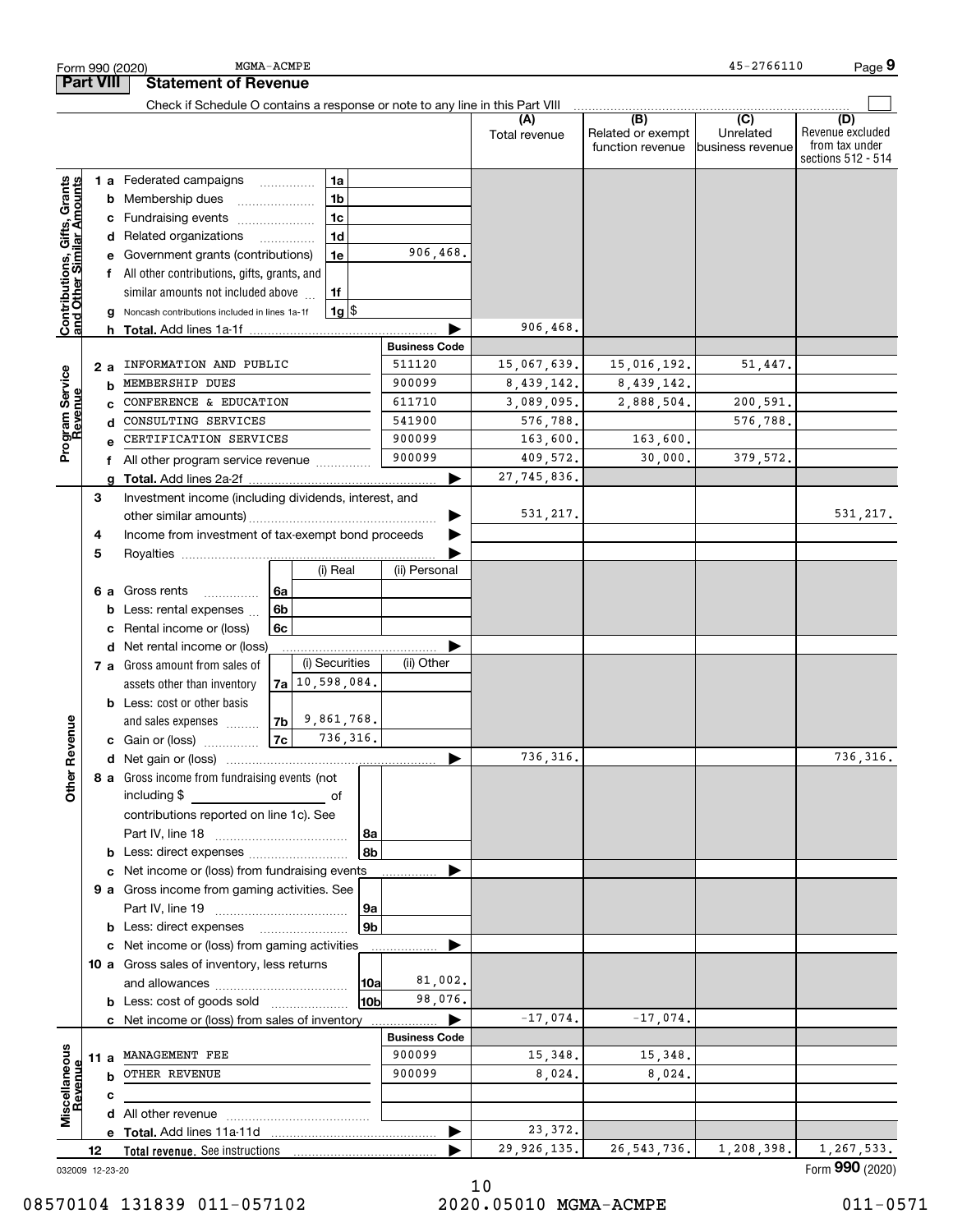MGMA-ACMPE

*Section 501(c)(3) and 501(c)(4) organizations must complete all columns. All other organizations must complete column (A).*

|          | Do not include amounts reported on lines 6b,<br>7b, 8b, 9b, and 10b of Part VIII.                  | (A)<br>Total expenses | $\overline{(B)}$<br>Program service<br>expenses | $\overline{C}$<br>Management and<br>general expenses | (D)<br>Fundraising<br>expenses |
|----------|----------------------------------------------------------------------------------------------------|-----------------------|-------------------------------------------------|------------------------------------------------------|--------------------------------|
| 1.       | Grants and other assistance to domestic organizations                                              |                       |                                                 |                                                      |                                |
|          | and domestic governments. See Part IV, line 21                                                     |                       |                                                 |                                                      |                                |
| 2        | Grants and other assistance to domestic                                                            |                       |                                                 |                                                      |                                |
|          | individuals. See Part IV, line 22                                                                  |                       |                                                 |                                                      |                                |
| 3.       | Grants and other assistance to foreign                                                             |                       |                                                 |                                                      |                                |
|          | organizations, foreign governments, and foreign                                                    |                       |                                                 |                                                      |                                |
|          | individuals. See Part IV, lines 15 and 16                                                          |                       |                                                 |                                                      |                                |
| 4        | Benefits paid to or for members                                                                    |                       |                                                 |                                                      |                                |
| 5        | Compensation of current officers, directors,                                                       |                       |                                                 |                                                      |                                |
|          | trustees, and key employees                                                                        | 2,676,942.            |                                                 |                                                      |                                |
| 6        | Compensation not included above to disqualified                                                    |                       |                                                 |                                                      |                                |
|          | persons (as defined under section 4958(f)(1)) and                                                  |                       |                                                 |                                                      |                                |
|          | persons described in section $4958(c)(3)(B)$                                                       |                       |                                                 |                                                      |                                |
| 7        |                                                                                                    | 12, 355, 554.         |                                                 |                                                      |                                |
| 8        | Pension plan accruals and contributions (include                                                   |                       |                                                 |                                                      |                                |
|          | section 401(k) and 403(b) employer contributions)                                                  | 546,740.              |                                                 |                                                      |                                |
| 9        |                                                                                                    | 1,760,842.            |                                                 |                                                      |                                |
| 10       |                                                                                                    | 512,703.              |                                                 |                                                      |                                |
| 11       | Fees for services (nonemployees):                                                                  |                       |                                                 |                                                      |                                |
| a        |                                                                                                    |                       |                                                 |                                                      |                                |
| b        |                                                                                                    | 155,189.              |                                                 |                                                      |                                |
| c        |                                                                                                    | 97,761.               |                                                 |                                                      |                                |
| d        |                                                                                                    |                       |                                                 |                                                      |                                |
| е        | Professional fundraising services. See Part IV, line 17                                            |                       |                                                 |                                                      |                                |
| f        | Investment management fees                                                                         | 118,670.              |                                                 |                                                      |                                |
| g        | Other. (If line 11g amount exceeds 10% of line 25,                                                 |                       |                                                 |                                                      |                                |
|          | column (A) amount, list line 11g expenses on Sch 0.)                                               | 2,093,295.            |                                                 |                                                      |                                |
| 12       |                                                                                                    | 648,477.              |                                                 |                                                      |                                |
| 13       |                                                                                                    | 214,205.              |                                                 |                                                      |                                |
| 14       |                                                                                                    | 1,688,700.            |                                                 |                                                      |                                |
| 15       |                                                                                                    | 21,012.               |                                                 |                                                      |                                |
| 16       |                                                                                                    | 1,550,661.            |                                                 |                                                      |                                |
| 17       | Travel                                                                                             | 49,961.               |                                                 |                                                      |                                |
| 18       | Payments of travel or entertainment expenses                                                       |                       |                                                 |                                                      |                                |
|          | for any federal, state, or local public officials                                                  |                       |                                                 |                                                      |                                |
| 19       | Conferences, conventions, and meetings                                                             | 375,196.              |                                                 |                                                      |                                |
| 20       | Interest                                                                                           | 9.347.                |                                                 |                                                      |                                |
| 21       |                                                                                                    |                       |                                                 |                                                      |                                |
| 22       | Depreciation, depletion, and amortization                                                          | 401,782.              |                                                 |                                                      |                                |
| 23       | Insurance                                                                                          | 169,059.              |                                                 |                                                      |                                |
| 24       | Other expenses. Itemize expenses not covered<br>above (List miscellaneous expenses on line 24e. If |                       |                                                 |                                                      |                                |
|          | line 24e amount exceeds 10% of line 25, column (A)                                                 |                       |                                                 |                                                      |                                |
|          | amount, list line 24e expenses on Schedule O.)<br><b>BANK CHARGES</b>                              | 336,926.              |                                                 |                                                      |                                |
| a        | MAINTENANCE & REPAIRS                                                                              | 256,363.              |                                                 |                                                      |                                |
| b        | MEMBERSHIP DUES & FEES                                                                             | 151,595.              |                                                 |                                                      |                                |
| c<br>d   | UNRELATED BUS. INC. TAX                                                                            | 92,523.               |                                                 |                                                      |                                |
|          |                                                                                                    | 133,540.              |                                                 |                                                      |                                |
| е        | All other expenses<br>Total functional expenses. Add lines 1 through 24e                           | 26, 417, 043.         |                                                 |                                                      |                                |
| 25<br>26 | Joint costs. Complete this line only if the organization                                           |                       |                                                 |                                                      |                                |
|          | reported in column (B) joint costs from a combined                                                 |                       |                                                 |                                                      |                                |
|          | educational campaign and fundraising solicitation.                                                 |                       |                                                 |                                                      |                                |
|          | Check here $\blacktriangleright$<br>if following SOP 98-2 (ASC 958-720)                            |                       |                                                 |                                                      |                                |
|          |                                                                                                    |                       |                                                 |                                                      |                                |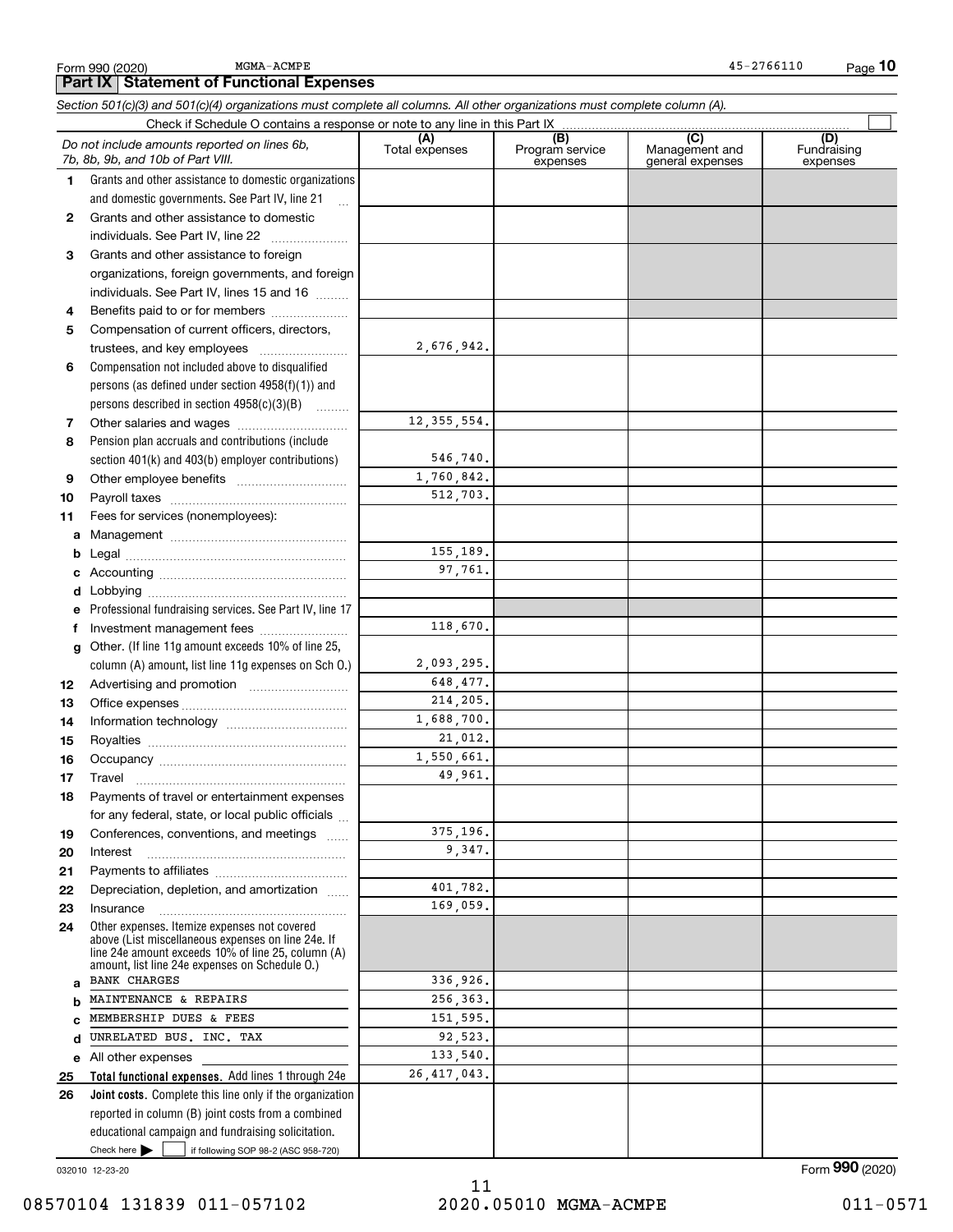| رںےں                                                                     |                   |   |             |  |  |  |  |
|--------------------------------------------------------------------------|-------------------|---|-------------|--|--|--|--|
| <b>Balance Sheet</b>                                                     |                   |   |             |  |  |  |  |
|                                                                          |                   |   |             |  |  |  |  |
|                                                                          | Beginning of year |   | End of year |  |  |  |  |
| Cash - non-interest-bearing                                              | 1,588,252.        |   | 8,093       |  |  |  |  |
|                                                                          |                   | 2 |             |  |  |  |  |
| Pledges and grants receivable, net                                       |                   | 3 |             |  |  |  |  |
| Accounts receivable, net                                                 | 1,265,260.        | 4 | 1,423       |  |  |  |  |
| I cans and other receivables from any current or former officer director |                   |   |             |  |  |  |  |

|               | 2  |                                                                                                                                                                                                                                |   |               | 2             |                |             |
|---------------|----|--------------------------------------------------------------------------------------------------------------------------------------------------------------------------------------------------------------------------------|---|---------------|---------------|----------------|-------------|
|               | з  |                                                                                                                                                                                                                                |   |               | 3             |                |             |
|               | 4  |                                                                                                                                                                                                                                |   | 1,265,260.    | 4             | 1,423,705.     |             |
|               | 5  | Loans and other receivables from any current or former officer, director,                                                                                                                                                      |   |               |               |                |             |
|               |    | trustee, key employee, creator or founder, substantial contributor, or 35%                                                                                                                                                     |   |               |               |                |             |
|               |    | controlled entity or family member of any of these persons                                                                                                                                                                     |   |               |               | 5              |             |
|               | 6  | Loans and other receivables from other disqualified persons (as defined                                                                                                                                                        |   |               |               |                |             |
|               |    | under section $4958(f)(1)$ , and persons described in section $4958(c)(3)(B)$                                                                                                                                                  |   | 1.1.1.1.1     |               | 6              |             |
|               | 7  |                                                                                                                                                                                                                                |   |               |               | $\overline{7}$ |             |
| Assets        | 8  |                                                                                                                                                                                                                                |   |               |               | 8              |             |
|               | 9  | Prepaid expenses and deferred charges                                                                                                                                                                                          |   |               | 701,922.      | 9              | 1,073,553.  |
|               |    | <b>10a</b> Land, buildings, and equipment: cost or other                                                                                                                                                                       |   |               |               |                |             |
|               |    | basis. Complete Part VI of Schedule D  10a   5,660,244.                                                                                                                                                                        |   |               |               |                |             |
|               |    | <u>  10b</u><br><b>b</b> Less: accumulated depreciation                                                                                                                                                                        |   | 4,265,603.    | 1,688,401.    | 10c            | 1,394,641.  |
|               | 11 |                                                                                                                                                                                                                                |   |               | 25,754,385.   | 11             | 34,091,151. |
|               | 12 |                                                                                                                                                                                                                                |   |               |               | 12             |             |
|               | 13 |                                                                                                                                                                                                                                |   |               | 9,634,279.    | 13             | 9,634,279.  |
|               | 14 | Intangible assets with an architecture and assets and architecture and architecture assets and architecture and architecture and architecture and architecture and architecture and architecture and architecture and architec |   |               |               | 14             |             |
|               | 15 |                                                                                                                                                                                                                                |   |               | 2,649,678.    | 15             | 2,266,077.  |
|               | 16 |                                                                                                                                                                                                                                |   | 43, 282, 177. | 16            | 57,976,484.    |             |
|               | 17 |                                                                                                                                                                                                                                |   | 2,412,584.    | 17            | 3, 181, 279.   |             |
|               | 18 |                                                                                                                                                                                                                                |   |               | 18            |                |             |
|               | 19 | Deferred revenue manual contracts and contracts and contracts are contracted and contracts are contracted and c                                                                                                                |   | 8,578,877.    | 19            | 9,172,011.     |             |
|               | 20 |                                                                                                                                                                                                                                |   |               | 20            |                |             |
|               | 21 | Escrow or custodial account liability. Complete Part IV of Schedule D                                                                                                                                                          |   |               | 21            |                |             |
|               | 22 | Loans and other payables to any current or former officer, director,                                                                                                                                                           |   |               |               |                |             |
|               |    | trustee, key employee, creator or founder, substantial contributor, or 35%                                                                                                                                                     |   |               |               |                |             |
| Liabilities   |    | controlled entity or family member of any of these persons                                                                                                                                                                     |   |               | 22            |                |             |
|               | 23 | Secured mortgages and notes payable to unrelated third parties                                                                                                                                                                 | . |               | 23            |                |             |
|               | 24 |                                                                                                                                                                                                                                |   |               | 24            | 2,500,000.     |             |
|               | 25 | Other liabilities (including federal income tax, payables to related third                                                                                                                                                     |   |               |               |                |             |
|               |    | parties, and other liabilities not included on lines 17-24). Complete Part X                                                                                                                                                   |   |               |               |                |             |
|               |    | of Schedule D                                                                                                                                                                                                                  |   | $2,997.$ 25   |               | 34, 135.       |             |
|               | 26 |                                                                                                                                                                                                                                |   | 10,994,458.   | 26            | 14,887,425.    |             |
|               |    | Organizations that follow FASB ASC 958, check here $\blacktriangleright \lfloor X \rfloor$                                                                                                                                     |   |               |               |                |             |
|               |    | and complete lines 27, 28, 32, and 33.                                                                                                                                                                                         |   |               |               |                |             |
| Balances      | 27 | Net assets without donor restrictions                                                                                                                                                                                          |   |               | 32, 287, 719. | 27             | 43,089,059. |
|               | 28 | Net assets with donor restrictions                                                                                                                                                                                             |   |               | 28            |                |             |
|               |    | Organizations that do not follow FASB ASC 958, check here $\blacktriangleright$                                                                                                                                                |   |               |               |                |             |
| Fund          |    | and complete lines 29 through 33.                                                                                                                                                                                              |   |               |               |                |             |
| Net Assets or | 29 |                                                                                                                                                                                                                                |   |               |               | 29             |             |
|               | 30 | Paid-in or capital surplus, or land, building, or equipment fund                                                                                                                                                               |   |               |               | 30             |             |
|               | 31 | Retained earnings, endowment, accumulated income, or other funds                                                                                                                                                               |   | .             |               | 31             |             |
|               | 32 |                                                                                                                                                                                                                                |   | 32, 287, 719. | 32            | 43,089,059.    |             |
|               | 33 |                                                                                                                                                                                                                                |   | 43, 282, 177. | 33            | 57,976,484.    |             |
|               |    |                                                                                                                                                                                                                                |   |               |               |                |             |

 $\mathcal{L}^{\text{max}}$ 

1,588,252. 8,093,078.

**1**

**Part X Balance Sheet** MGMA-ACMPE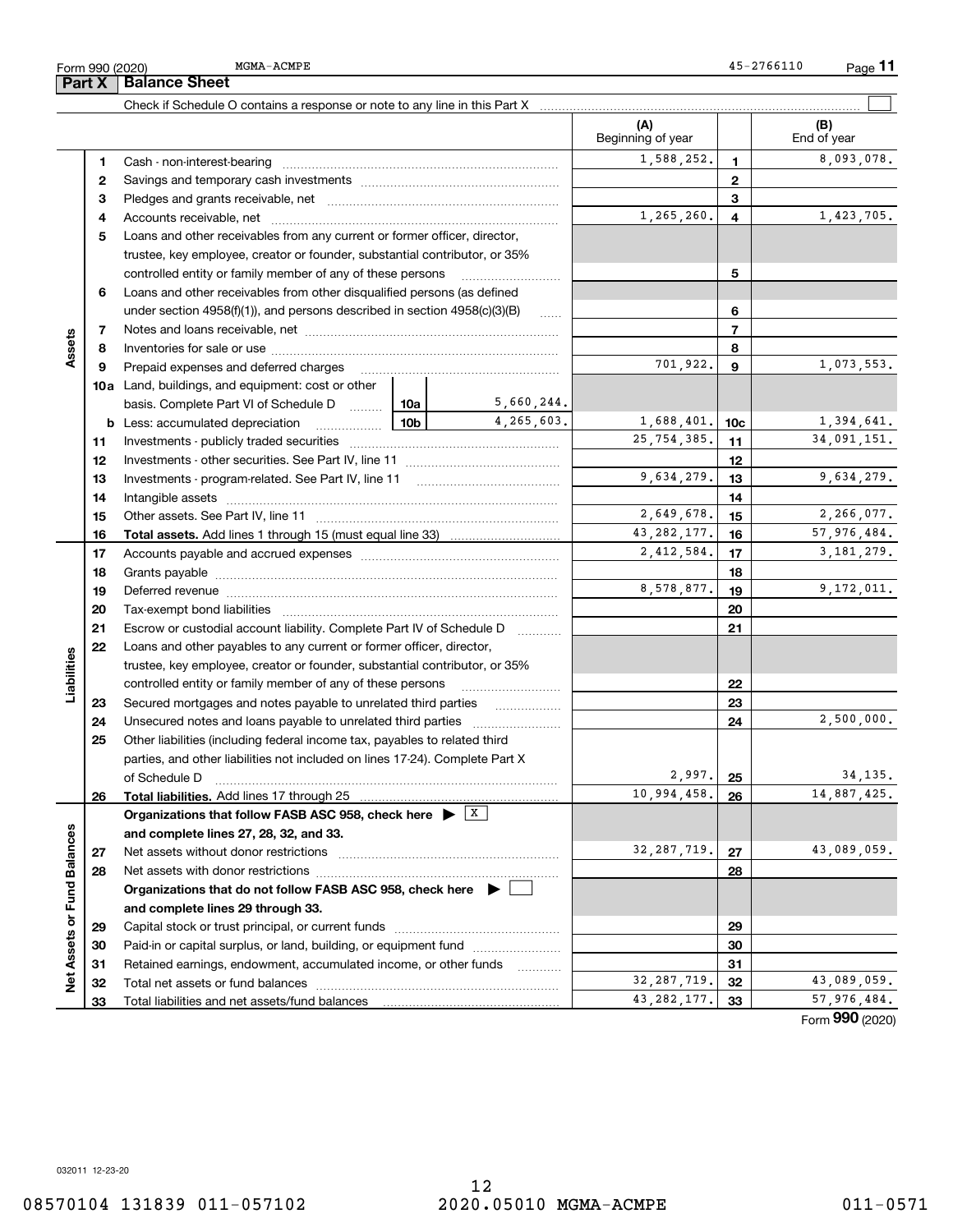|    | MGMA-ACMPE<br>Form 990 (2020)                                                                                                                                       | $45 - 2766110$ |                |               | Page 12        |
|----|---------------------------------------------------------------------------------------------------------------------------------------------------------------------|----------------|----------------|---------------|----------------|
|    | <b>Reconciliation of Net Assets</b><br>Part XI                                                                                                                      |                |                |               |                |
|    |                                                                                                                                                                     |                |                |               | $\overline{X}$ |
|    |                                                                                                                                                                     |                |                |               |                |
| 1  | Total revenue (must equal Part VIII, column (A), line 12)                                                                                                           | 1.             |                | 29, 926, 135. |                |
| 2  |                                                                                                                                                                     | $\mathbf{2}$   |                | 26, 417, 043. |                |
| 3  | Revenue less expenses. Subtract line 2 from line 1                                                                                                                  | 3              |                | 3,509,092.    |                |
| 4  |                                                                                                                                                                     | 4              |                | 32, 287, 719. |                |
| 5  |                                                                                                                                                                     | 5              |                | 7,187,903.    |                |
| 6  |                                                                                                                                                                     | 6              |                |               |                |
| 7  | Investment expenses www.communication.communication.com/www.communication.com/www.communication.com                                                                 | $\overline{7}$ |                |               |                |
| 8  | Prior period adjustments                                                                                                                                            | 8              |                |               |                |
| 9  | Other changes in net assets or fund balances (explain on Schedule O)                                                                                                | 9              |                | 104,345.      |                |
| 10 | Net assets or fund balances at end of year. Combine lines 3 through 9 (must equal Part X, line 32,                                                                  |                |                |               |                |
|    | column (B))                                                                                                                                                         | 10             |                | 43,089,059.   |                |
|    | Part XII Financial Statements and Reporting                                                                                                                         |                |                |               |                |
|    | Check if Schedule O contains a response or note to any line in this Part XII [11] [12] Check if Schedule O contains a response or note to any line in this Part XII |                |                |               | x              |
|    |                                                                                                                                                                     |                |                | Yes           | <b>No</b>      |
| 1. | $\overline{X}$ Accrual<br>Accounting method used to prepare the Form 990: <u>I</u> Cash<br>Other                                                                    |                |                |               |                |
|    | If the organization changed its method of accounting from a prior year or checked "Other," explain in Schedule O.                                                   |                |                |               |                |
|    | 2a Were the organization's financial statements compiled or reviewed by an independent accountant?                                                                  |                | 2a             |               | X              |
|    | If "Yes," check a box below to indicate whether the financial statements for the year were compiled or reviewed on a                                                |                |                |               |                |
|    | separate basis, consolidated basis, or both:                                                                                                                        |                |                |               |                |
|    | Separate basis<br>Consolidated basis<br>Both consolidated and separate basis                                                                                        |                |                |               |                |
|    | <b>b</b> Were the organization's financial statements audited by an independent accountant?                                                                         |                | 2 <sub>b</sub> | х             |                |
|    | If "Yes," check a box below to indicate whether the financial statements for the year were audited on a separate basis,                                             |                |                |               |                |
|    | consolidated basis, or both:                                                                                                                                        |                |                |               |                |
|    | $X$ Consolidated basis<br>Separate basis<br>Both consolidated and separate basis                                                                                    |                |                |               |                |
|    | c If "Yes" to line 2a or 2b, does the organization have a committee that assumes responsibility for oversight of the audit,                                         |                |                |               |                |
|    |                                                                                                                                                                     |                | 2c             | х             |                |
|    | If the organization changed either its oversight process or selection process during the tax year, explain on Schedule O.                                           |                |                |               |                |
|    | 3a As a result of a federal award, was the organization required to undergo an audit or audits as set forth in the Single Audit                                     |                |                |               |                |
|    |                                                                                                                                                                     |                | 3a             |               | X              |
|    | b If "Yes," did the organization undergo the required audit or audits? If the organization did not undergo the required audit                                       |                |                |               |                |
|    |                                                                                                                                                                     |                | 3b             | $000 \approx$ |                |

Form (2020) **990**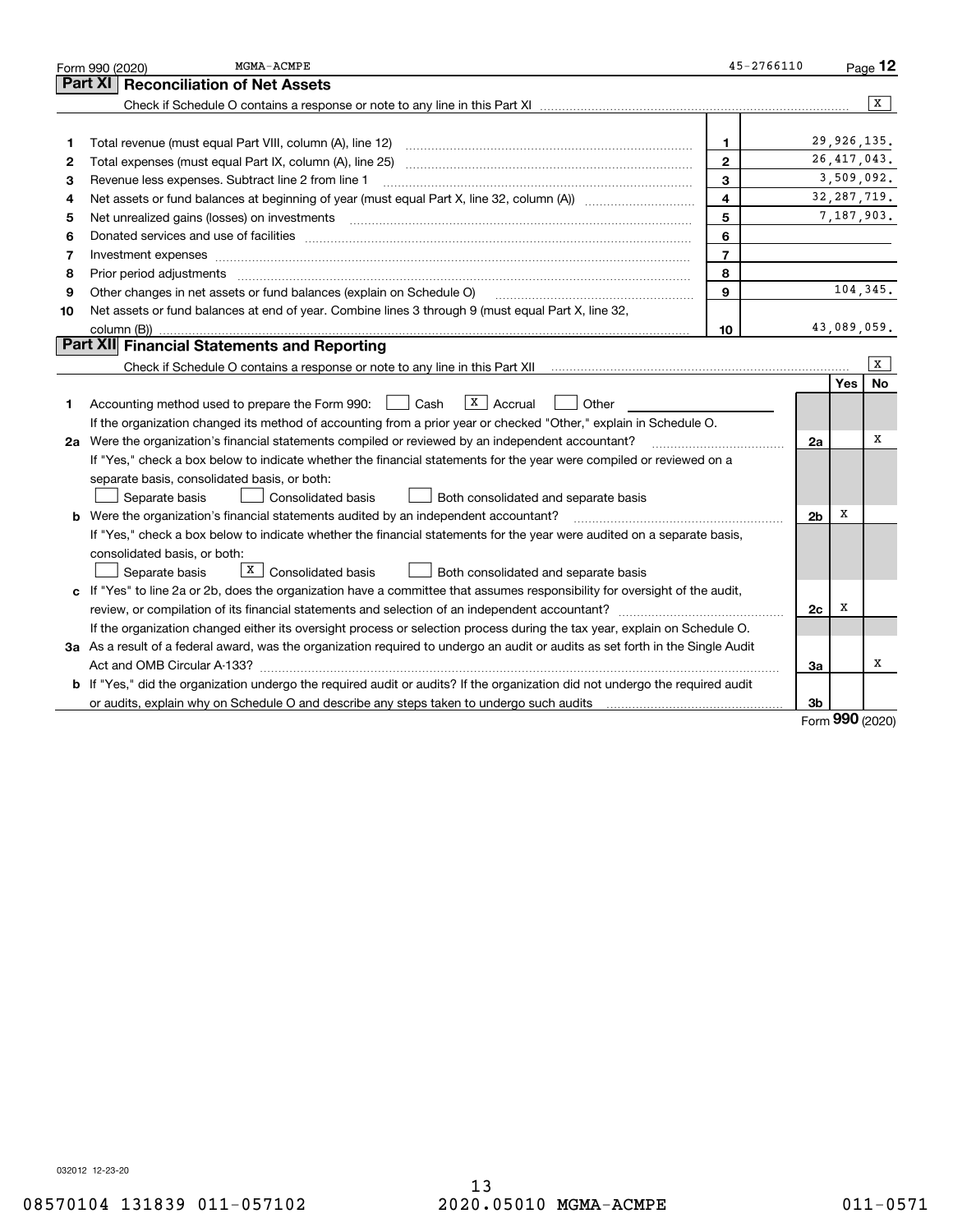Department of the Treasury Internal Revenue Service **(Form 990, 990-EZ, or 990-PF)**

Name of the organization

\*\* PUBLIC DISCLOSURE COPY \*\*

## **Schedule B Schedule of Contributors**

**| Attach to Form 990, Form 990-EZ, or Form 990-PF. | Go to www.irs.gov/Form990 for the latest information.** OMB No. 1545-0047

**2020**

**Employer identification number**

| ΡE | $45 - 2766110$ |
|----|----------------|
|    |                |

| <b>Organization type (check one):</b> |                                                                           |  |  |  |  |
|---------------------------------------|---------------------------------------------------------------------------|--|--|--|--|
| Filers of:                            | Section:                                                                  |  |  |  |  |
| Form 990 or 990-EZ                    | $X \mid$<br>$501(c)$ $\binom{6}{}$ (enter number) organization            |  |  |  |  |
|                                       | 4947(a)(1) nonexempt charitable trust not treated as a private foundation |  |  |  |  |
|                                       | 527 political organization                                                |  |  |  |  |
| Form 990-PF                           | 501(c)(3) exempt private foundation                                       |  |  |  |  |
|                                       | 4947(a)(1) nonexempt charitable trust treated as a private foundation     |  |  |  |  |
|                                       | 501(c)(3) taxable private foundation                                      |  |  |  |  |

Check if your organization is covered by the **General Rule** or a **Special Rule. Note:**  Only a section 501(c)(7), (8), or (10) organization can check boxes for both the General Rule and a Special Rule. See instructions.

### **General Rule**

 $\overline{X}$  For an organization filing Form 990, 990-EZ, or 990-PF that received, during the year, contributions totaling \$5,000 or more (in money or property) from any one contributor. Complete Parts I and II. See instructions for determining a contributor's total contributions.

### **Special Rules**

| For an organization described in section 501(c)(3) filing Form 990 or 990-EZ that met the 33 1/3% support test of the regulations under               |
|-------------------------------------------------------------------------------------------------------------------------------------------------------|
| sections 509(a)(1) and 170(b)(1)(A)(vi), that checked Schedule A (Form 990 or 990-EZ), Part II, line 13, 16a, or 16b, and that received from          |
| any one contributor, during the year, total contributions of the greater of (1) \$5,000; or (2) 2% of the amount on (i) Form 990, Part VIII, line 1h; |
| or (ii) Form 990-EZ, line 1. Complete Parts I and II.                                                                                                 |

For an organization described in section 501(c)(7), (8), or (10) filing Form 990 or 990-EZ that received from any one contributor, during the year, total contributions of more than \$1,000 exclusively for religious, charitable, scientific, literary, or educational purposes, or for the prevention of cruelty to children or animals. Complete Parts I (entering "N/A" in column (b) instead of the contributor name and address), II, and III.  $\mathcal{L}^{\text{max}}$ 

purpose. Don't complete any of the parts unless the **General Rule** applies to this organization because it received *nonexclusively* year, contributions <sub>exclusively</sub> for religious, charitable, etc., purposes, but no such contributions totaled more than \$1,000. If this box is checked, enter here the total contributions that were received during the year for an  $\;$ exclusively religious, charitable, etc., For an organization described in section 501(c)(7), (8), or (10) filing Form 990 or 990-EZ that received from any one contributor, during the religious, charitable, etc., contributions totaling \$5,000 or more during the year  $\Box$ — $\Box$  =  $\Box$  $\mathcal{L}^{\text{max}}$ 

**Caution:**  An organization that isn't covered by the General Rule and/or the Special Rules doesn't file Schedule B (Form 990, 990-EZ, or 990-PF),  **must** but it answer "No" on Part IV, line 2, of its Form 990; or check the box on line H of its Form 990-EZ or on its Form 990-PF, Part I, line 2, to certify that it doesn't meet the filing requirements of Schedule B (Form 990, 990-EZ, or 990-PF).

**For Paperwork Reduction Act Notice, see the instructions for Form 990, 990-EZ, or 990-PF. Schedule B (Form 990, 990-EZ, or 990-PF) (2020)** LHA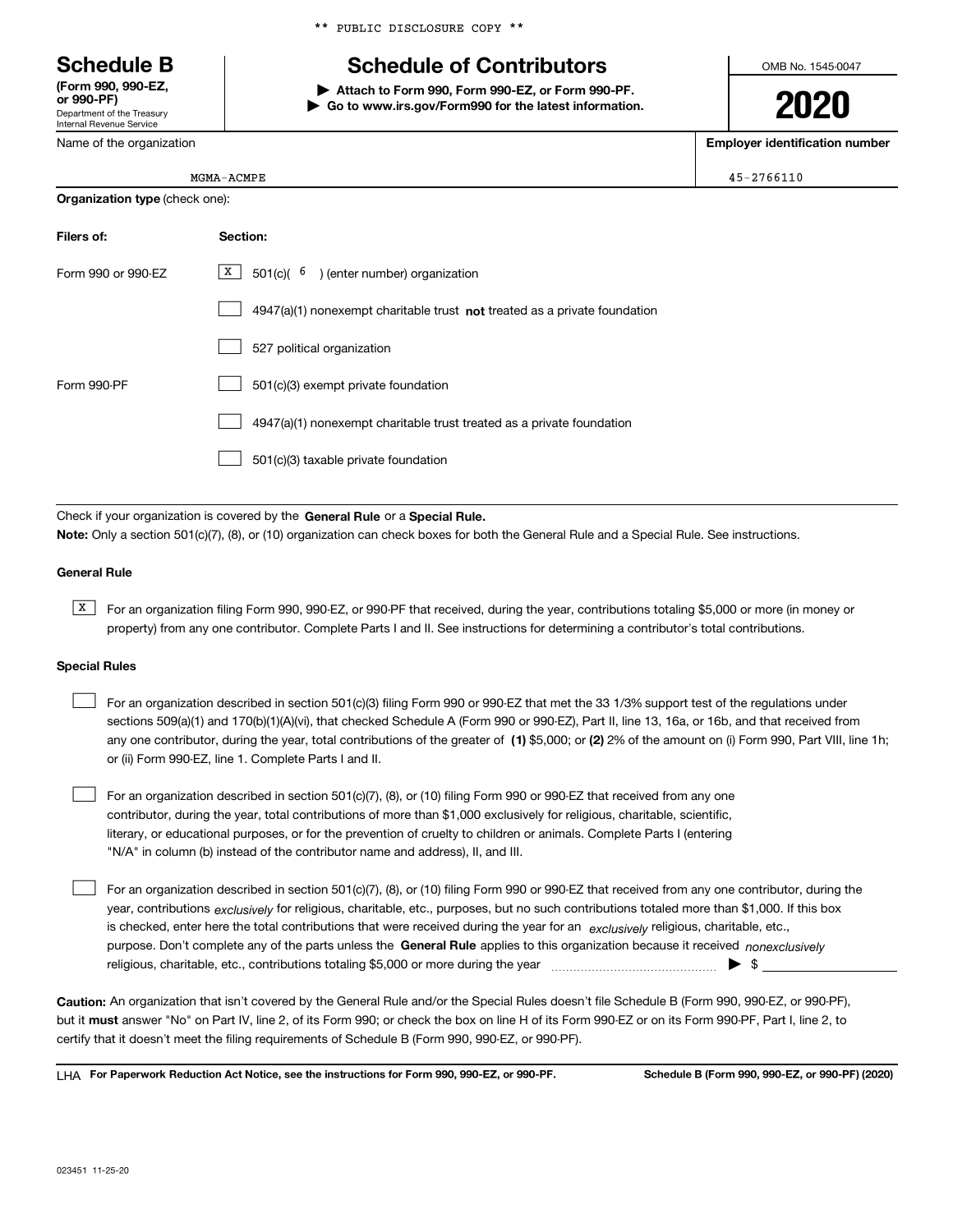| . 990-EZ. or 990-PF) (2020)<br>Schedule B (Form 990, | Page |
|------------------------------------------------------|------|
|------------------------------------------------------|------|

Name of organization

MGMA-ACMPE

|              | Schedule B (Form 990, 990-EZ, or 990-PF) (2020)                                                |                                   | Page 2                                                                                |
|--------------|------------------------------------------------------------------------------------------------|-----------------------------------|---------------------------------------------------------------------------------------|
|              | Name of organization                                                                           |                                   | <b>Employer identification number</b>                                                 |
| MGMA-ACMPE   |                                                                                                |                                   | $45 - 2766110$                                                                        |
| Part I       | Contributors (see instructions). Use duplicate copies of Part I if additional space is needed. |                                   |                                                                                       |
| (a)<br>No.   | (b)<br>Name, address, and ZIP + 4                                                              | (c)<br><b>Total contributions</b> | (d)<br>Type of contribution                                                           |
| $\mathbf{1}$ |                                                                                                | 906,468.<br>\$                    | Х<br>Person<br>Payroll<br>Noncash<br>(Complete Part II for<br>noncash contributions.) |
| (a)<br>No.   | (b)<br>Name, address, and ZIP + 4                                                              | (c)<br><b>Total contributions</b> | (d)<br>Type of contribution                                                           |
|              |                                                                                                | \$                                | Person<br>Payroll<br>Noncash<br>(Complete Part II for<br>noncash contributions.)      |
| (a)<br>No.   | (b)<br>Name, address, and ZIP + 4                                                              | (c)<br><b>Total contributions</b> | (d)<br>Type of contribution                                                           |
|              |                                                                                                | \$                                | Person<br>Payroll<br>Noncash<br>(Complete Part II for<br>noncash contributions.)      |
| (a)<br>No.   | (b)<br>Name, address, and ZIP + 4                                                              | (c)<br><b>Total contributions</b> | (d)<br>Type of contribution                                                           |
|              |                                                                                                | \$                                | Person<br>Payroll<br>Noncash<br>(Complete Part II for<br>noncash contributions.)      |
| (a)<br>No.   | (b)<br>Name, address, and ZIP + 4                                                              | (c)<br><b>Total contributions</b> | (d)<br>Type of contribution                                                           |
|              |                                                                                                | \$                                | Person<br>Payroll<br>Noncash<br>(Complete Part II for<br>noncash contributions.)      |
| (a)<br>No.   | (b)<br>Name, address, and ZIP + 4                                                              | (c)<br><b>Total contributions</b> | (d)<br>Type of contribution                                                           |
|              |                                                                                                | \$                                | Person<br>Payroll<br>Noncash<br>(Complete Part II for<br>noncash contributions.)      |

023452 11-25-20 **Schedule B (Form 990, 990-EZ, or 990-PF) (2020)**

15 08570104 131839 011-057102 2020.05010 MGMA-ACMPE 011-0571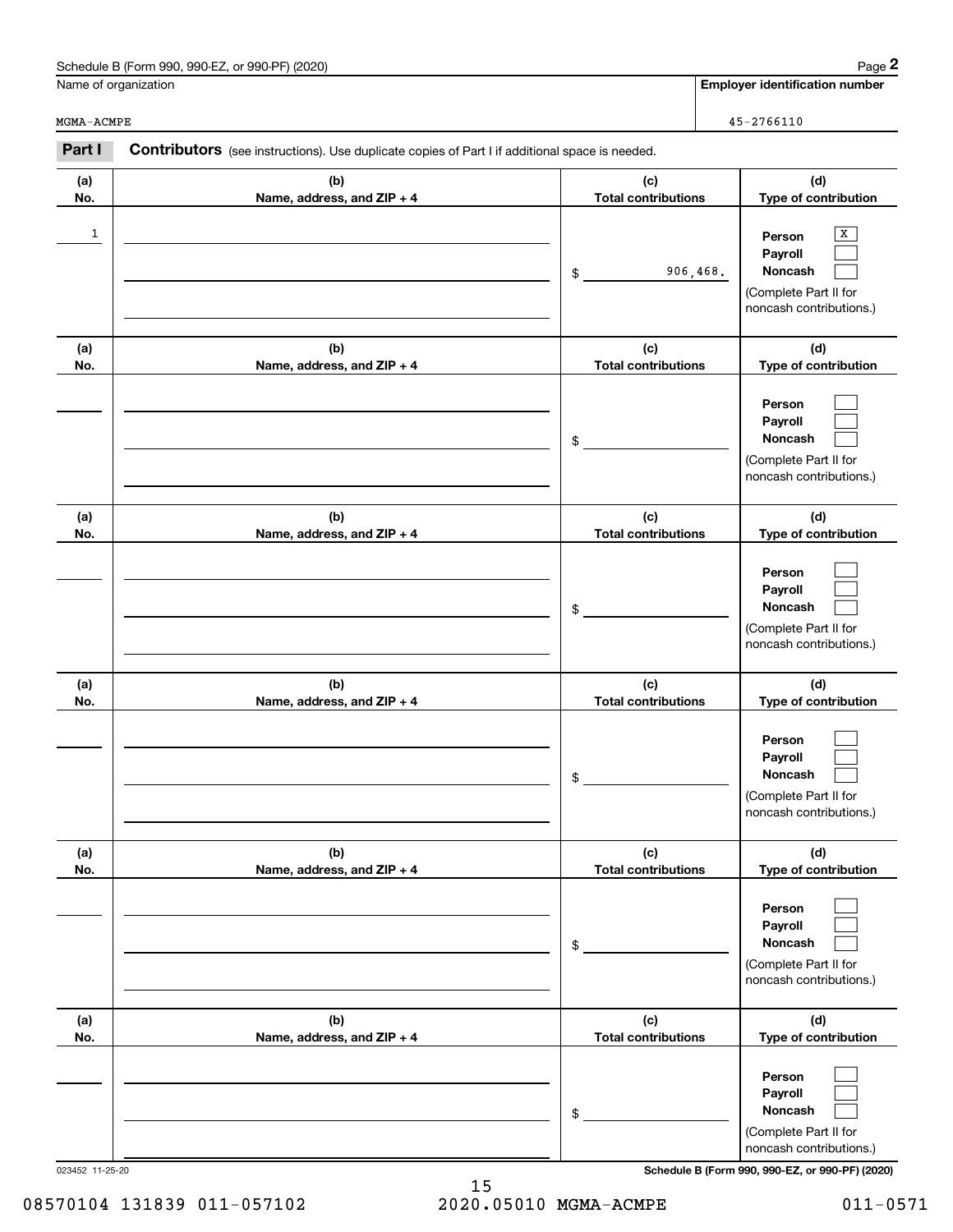|                              | Schedule B (Form 990, 990-EZ, or 990-PF) (2020)                                                     |                                                 | Page $3$                              |  |
|------------------------------|-----------------------------------------------------------------------------------------------------|-------------------------------------------------|---------------------------------------|--|
|                              | Name of organization                                                                                |                                                 | <b>Employer identification number</b> |  |
| MGMA-ACMPE                   |                                                                                                     |                                                 | $45 - 2766110$                        |  |
| Part II                      | Noncash Property (see instructions). Use duplicate copies of Part II if additional space is needed. |                                                 |                                       |  |
| (a)<br>No.<br>from<br>Part I | (b)<br>Description of noncash property given                                                        | (c)<br>FMV (or estimate)<br>(See instructions.) | (d)<br>Date received                  |  |
|                              |                                                                                                     | \$                                              |                                       |  |
| (a)<br>No.<br>from<br>Part I | (b)<br>Description of noncash property given                                                        | (c)<br>FMV (or estimate)<br>(See instructions.) | (d)<br>Date received                  |  |
|                              |                                                                                                     | \$                                              |                                       |  |
| (a)<br>No.<br>from<br>Part I | (b)<br>Description of noncash property given                                                        | (c)<br>FMV (or estimate)<br>(See instructions.) | (d)<br>Date received                  |  |
|                              |                                                                                                     | \$                                              |                                       |  |
| (a)<br>No.<br>from<br>Part I | (b)<br>Description of noncash property given                                                        | (c)<br>FMV (or estimate)<br>(See instructions.) | (d)<br>Date received                  |  |
|                              |                                                                                                     | \$                                              |                                       |  |
| (a)<br>No.<br>from<br>Part I | (b)<br>Description of noncash property given                                                        | (c)<br>FMV (or estimate)<br>(See instructions.) | (d)<br>Date received                  |  |
|                              |                                                                                                     | \$                                              |                                       |  |
| (a)<br>No.<br>from<br>Part I | (b)<br>Description of noncash property given                                                        | (c)<br>FMV (or estimate)<br>(See instructions.) | (d)<br>Date received                  |  |
|                              |                                                                                                     | \$                                              |                                       |  |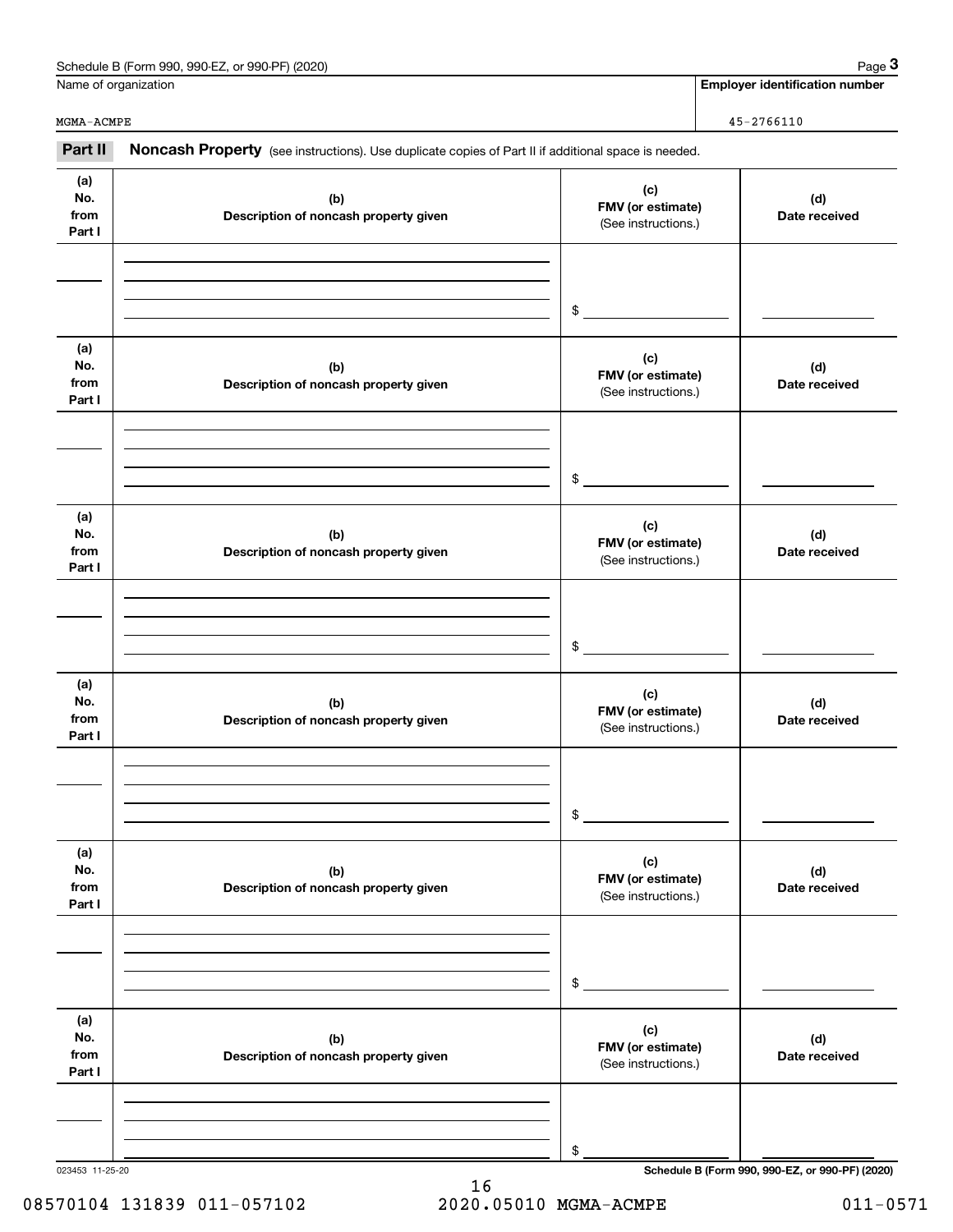|                           | Schedule B (Form 990, 990-EZ, or 990-PF) (2020)                                                                                                                                                                                                                                                 |                      |                                          |  | Page 4                                          |  |
|---------------------------|-------------------------------------------------------------------------------------------------------------------------------------------------------------------------------------------------------------------------------------------------------------------------------------------------|----------------------|------------------------------------------|--|-------------------------------------------------|--|
| Name of organization      |                                                                                                                                                                                                                                                                                                 |                      |                                          |  | <b>Employer identification number</b>           |  |
| MGMA-ACMPE                |                                                                                                                                                                                                                                                                                                 |                      |                                          |  | 45-2766110                                      |  |
| Part III                  | Exclusively religious, charitable, etc., contributions to organizations described in section 501(c)(7), (8), or (10) that total more than \$1,000 for the year                                                                                                                                  |                      |                                          |  |                                                 |  |
|                           | from any one contributor. Complete columns (a) through (e) and the following line entry. For organizations<br>completing Part III, enter the total of exclusively religious, charitable, etc., contributions of \$1,000 or less for the year. (Enter this info. once.) $\blacktriangleright$ \$ |                      |                                          |  |                                                 |  |
|                           | Use duplicate copies of Part III if additional space is needed.                                                                                                                                                                                                                                 |                      |                                          |  |                                                 |  |
| (a) No.<br>from<br>Part I | (b) Purpose of gift                                                                                                                                                                                                                                                                             | (c) Use of gift      |                                          |  | (d) Description of how gift is held             |  |
|                           |                                                                                                                                                                                                                                                                                                 |                      |                                          |  |                                                 |  |
|                           |                                                                                                                                                                                                                                                                                                 | (e) Transfer of gift |                                          |  |                                                 |  |
|                           | Transferee's name, address, and $ZIP + 4$                                                                                                                                                                                                                                                       |                      |                                          |  | Relationship of transferor to transferee        |  |
|                           |                                                                                                                                                                                                                                                                                                 |                      |                                          |  |                                                 |  |
| (a) No.                   |                                                                                                                                                                                                                                                                                                 |                      |                                          |  |                                                 |  |
| from<br>Part I            | (b) Purpose of gift                                                                                                                                                                                                                                                                             | (c) Use of gift      |                                          |  | (d) Description of how gift is held             |  |
|                           |                                                                                                                                                                                                                                                                                                 |                      |                                          |  |                                                 |  |
|                           | (e) Transfer of gift                                                                                                                                                                                                                                                                            |                      |                                          |  |                                                 |  |
|                           | Transferee's name, address, and $ZIP + 4$                                                                                                                                                                                                                                                       |                      | Relationship of transferor to transferee |  |                                                 |  |
|                           |                                                                                                                                                                                                                                                                                                 |                      |                                          |  |                                                 |  |
|                           |                                                                                                                                                                                                                                                                                                 |                      |                                          |  |                                                 |  |
| (a) No.<br>from<br>Part I | (b) Purpose of gift                                                                                                                                                                                                                                                                             | (c) Use of gift      |                                          |  | (d) Description of how gift is held             |  |
|                           |                                                                                                                                                                                                                                                                                                 |                      |                                          |  |                                                 |  |
|                           |                                                                                                                                                                                                                                                                                                 | (e) Transfer of gift |                                          |  |                                                 |  |
|                           | Transferee's name, address, and $ZIP + 4$                                                                                                                                                                                                                                                       |                      | Relationship of transferor to transferee |  |                                                 |  |
|                           |                                                                                                                                                                                                                                                                                                 |                      |                                          |  |                                                 |  |
|                           |                                                                                                                                                                                                                                                                                                 |                      |                                          |  |                                                 |  |
| (a) No.<br>from<br>Part I | (b) Purpose of gift                                                                                                                                                                                                                                                                             | (c) Use of gift      |                                          |  | (d) Description of how gift is held             |  |
|                           |                                                                                                                                                                                                                                                                                                 |                      |                                          |  |                                                 |  |
|                           | (e) Transfer of gift                                                                                                                                                                                                                                                                            |                      |                                          |  |                                                 |  |
|                           | Transferee's name, address, and $ZIP + 4$                                                                                                                                                                                                                                                       |                      |                                          |  | Relationship of transferor to transferee        |  |
|                           |                                                                                                                                                                                                                                                                                                 |                      |                                          |  |                                                 |  |
|                           |                                                                                                                                                                                                                                                                                                 |                      |                                          |  |                                                 |  |
| 023454 11-25-20           |                                                                                                                                                                                                                                                                                                 |                      |                                          |  | Schedule B (Form 990, 990-EZ, or 990-PF) (2020) |  |

08570104 131839 011-057102 2020.05010 MGMA-ACMPE 011-0571

17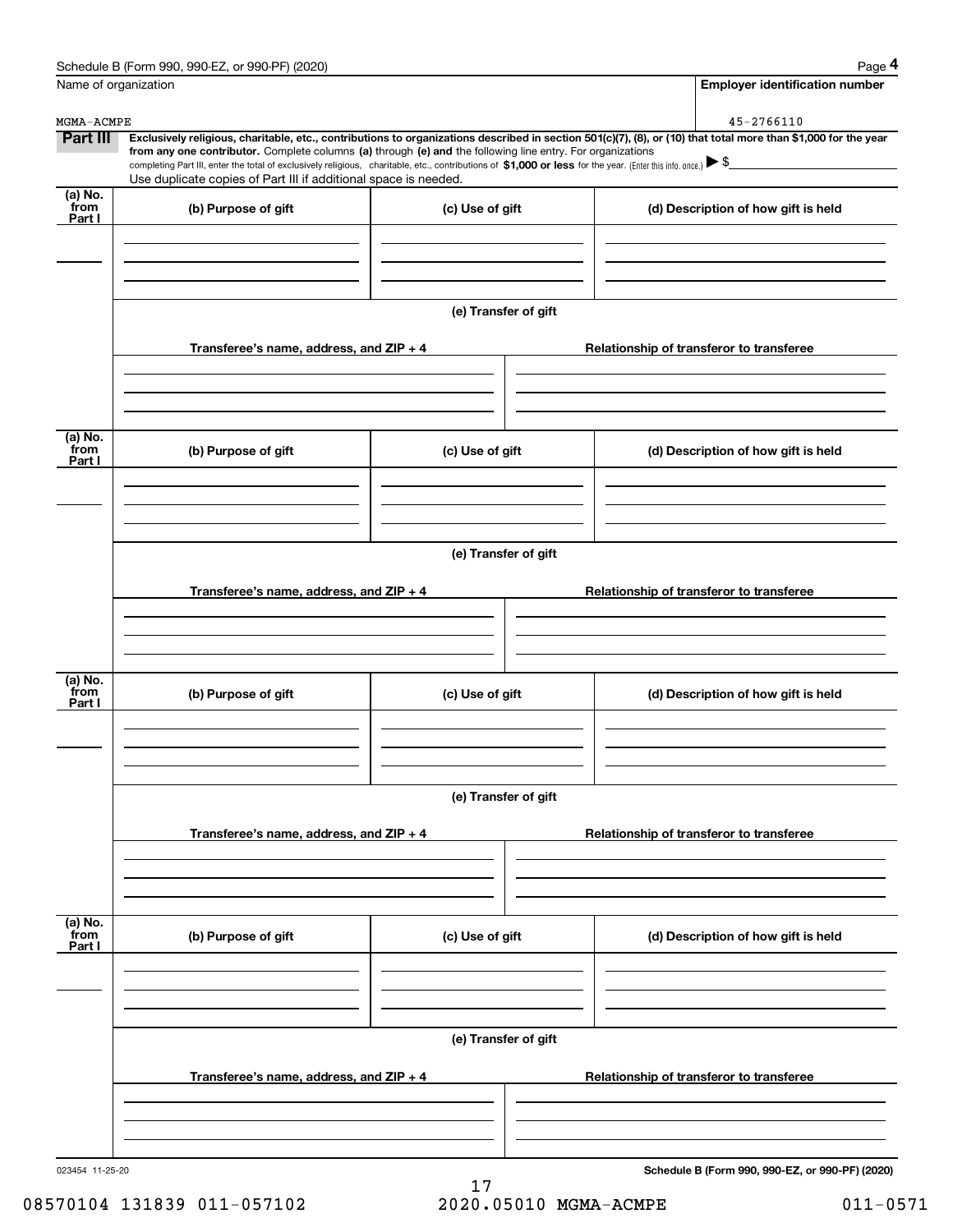## **SCHEDULE C**

### **(Form 990 or 990-EZ)**

## **Political Campaign and Lobbying Activities**

**For Organizations Exempt From Income Tax Under section 501(c) and section 527** ▶ Complete if the organization is described below. ▶ Attach to Form 990 or Form 990-EZ.

Department of the Treasury Internal Revenue Service

**| Go to www.irs.gov/Form990 for instructions and the latest information.**

OMB No. 1545-0047 **Open to Public Inspection2020**

**If the organization answered "Yes," on Form 990, Part IV, line 3, or Form 990-EZ, Part V, line 46 (Political Campaign Activities), then**

- Section 501(c)(3) organizations: Complete Parts I-A and B. Do not complete Part I-C.
- Section 501(c) (other than section 501(c)(3)) organizations: Complete Parts I-A and C below. Do not complete Part I-B.
- Section 527 organizations: Complete Part I-A only.

### **If the organization answered "Yes," on Form 990, Part IV, line 4, or Form 990-EZ, Part VI, line 47 (Lobbying Activities), then**

- Section 501(c)(3) organizations that have filed Form 5768 (election under section 501(h)): Complete Part II-A. Do not complete Part II-B.
- ¥ Section 501(c)(3) organizations that have NOT filed Form 5768 (election under section 501(h)): Complete Part II-B. Do not complete Part II-A.

### **If the organization answered "Yes," on Form 990, Part IV, line 5 (Proxy Tax) (See separate instructions) or Form 990-EZ, Part V, line 35c (Proxy Tax) (See separate instructions), then**

● Section 501(c)(4), (5), or (6) organizations: Complete Part III.

|            | Name of organization                                                                                                                                                                                                                                                                                                                                                                               |                                                                                               |           |                                                                             |  | <b>Employer identification number</b>                                                                                                                       |                |  |  |
|------------|----------------------------------------------------------------------------------------------------------------------------------------------------------------------------------------------------------------------------------------------------------------------------------------------------------------------------------------------------------------------------------------------------|-----------------------------------------------------------------------------------------------|-----------|-----------------------------------------------------------------------------|--|-------------------------------------------------------------------------------------------------------------------------------------------------------------|----------------|--|--|
| MGMA-ACMPE |                                                                                                                                                                                                                                                                                                                                                                                                    |                                                                                               |           |                                                                             |  | 45-2766110                                                                                                                                                  |                |  |  |
|            | Part I-A                                                                                                                                                                                                                                                                                                                                                                                           | Complete if the organization is exempt under section 501(c) or is a section 527 organization. |           |                                                                             |  |                                                                                                                                                             |                |  |  |
|            | 1 Provide a description of the organization's direct and indirect political campaign activities in Part IV.<br><b>2</b> Political campaign activity expenditures<br>3 Volunteer hours for political campaign activities [11] [12] Martin Martin Martin Martin Martin Martin Martin Martin Martin Martin Martin Martin Martin Martin Martin Martin Martin Martin Martin Martin Martin Martin Martin |                                                                                               |           |                                                                             |  |                                                                                                                                                             | 0.<br>0.       |  |  |
|            | Part I-B                                                                                                                                                                                                                                                                                                                                                                                           | Complete if the organization is exempt under section 501(c)(3).                               |           |                                                                             |  |                                                                                                                                                             |                |  |  |
|            | 1 Enter the amount of any excise tax incurred by the organization under section 4955                                                                                                                                                                                                                                                                                                               |                                                                                               |           |                                                                             |  |                                                                                                                                                             |                |  |  |
|            |                                                                                                                                                                                                                                                                                                                                                                                                    |                                                                                               |           |                                                                             |  |                                                                                                                                                             |                |  |  |
|            |                                                                                                                                                                                                                                                                                                                                                                                                    |                                                                                               |           |                                                                             |  | Yes                                                                                                                                                         | No             |  |  |
|            |                                                                                                                                                                                                                                                                                                                                                                                                    |                                                                                               |           |                                                                             |  | Yes                                                                                                                                                         | <b>No</b>      |  |  |
|            | <b>b</b> If "Yes," describe in Part IV.                                                                                                                                                                                                                                                                                                                                                            |                                                                                               |           |                                                                             |  |                                                                                                                                                             |                |  |  |
|            | Part I-C   Complete if the organization is exempt under section 501(c), except section 501(c)(3).                                                                                                                                                                                                                                                                                                  |                                                                                               |           |                                                                             |  |                                                                                                                                                             |                |  |  |
|            | 1 Enter the amount directly expended by the filing organization for section 527 exempt function activities <i>manument</i>                                                                                                                                                                                                                                                                         |                                                                                               |           |                                                                             |  | $\blacktriangleright$ \$                                                                                                                                    | 0.             |  |  |
|            | 2 Enter the amount of the filing organization's funds contributed to other organizations for section 527                                                                                                                                                                                                                                                                                           |                                                                                               |           |                                                                             |  |                                                                                                                                                             |                |  |  |
|            | exempt function activities                                                                                                                                                                                                                                                                                                                                                                         |                                                                                               |           |                                                                             |  | $\blacktriangleright$ \$                                                                                                                                    | $\mathbf{0}$ . |  |  |
|            | 3 Total exempt function expenditures. Add lines 1 and 2. Enter here and on Form 1120-POL,                                                                                                                                                                                                                                                                                                          |                                                                                               |           |                                                                             |  |                                                                                                                                                             |                |  |  |
|            |                                                                                                                                                                                                                                                                                                                                                                                                    |                                                                                               |           |                                                                             |  |                                                                                                                                                             |                |  |  |
|            |                                                                                                                                                                                                                                                                                                                                                                                                    |                                                                                               |           |                                                                             |  | Yes                                                                                                                                                         | <b>No</b>      |  |  |
| 5.         | Enter the names, addresses and employer identification number (EIN) of all section 527 political organizations to which the filing organization<br>made payments. For each organization listed, enter the amount paid from the filing organization's funds. Also enter the amount of political                                                                                                     |                                                                                               |           |                                                                             |  |                                                                                                                                                             |                |  |  |
|            | contributions received that were promptly and directly delivered to a separate political organization, such as a separate segregated fund or a<br>political action committee (PAC). If additional space is needed, provide information in Part IV.                                                                                                                                                 |                                                                                               |           |                                                                             |  |                                                                                                                                                             |                |  |  |
|            | (a) Name                                                                                                                                                                                                                                                                                                                                                                                           | (b) Address                                                                                   | $(c)$ EIN | (d) Amount paid from<br>filing organization's<br>funds. If none, enter -0-. |  | (e) Amount of political<br>contributions received and<br>promptly and directly<br>delivered to a separate<br>political organization.<br>If none, enter -0-. |                |  |  |
|            |                                                                                                                                                                                                                                                                                                                                                                                                    |                                                                                               |           |                                                                             |  |                                                                                                                                                             |                |  |  |
|            |                                                                                                                                                                                                                                                                                                                                                                                                    |                                                                                               |           |                                                                             |  |                                                                                                                                                             |                |  |  |
|            |                                                                                                                                                                                                                                                                                                                                                                                                    |                                                                                               |           |                                                                             |  |                                                                                                                                                             |                |  |  |
|            |                                                                                                                                                                                                                                                                                                                                                                                                    |                                                                                               |           |                                                                             |  |                                                                                                                                                             |                |  |  |
|            |                                                                                                                                                                                                                                                                                                                                                                                                    |                                                                                               |           |                                                                             |  |                                                                                                                                                             |                |  |  |

**For Paperwork Reduction Act Notice, see the Instructions for Form 990 or 990-EZ. Schedule C (Form 990 or 990-EZ) 2020** LHA

032041 12-02-20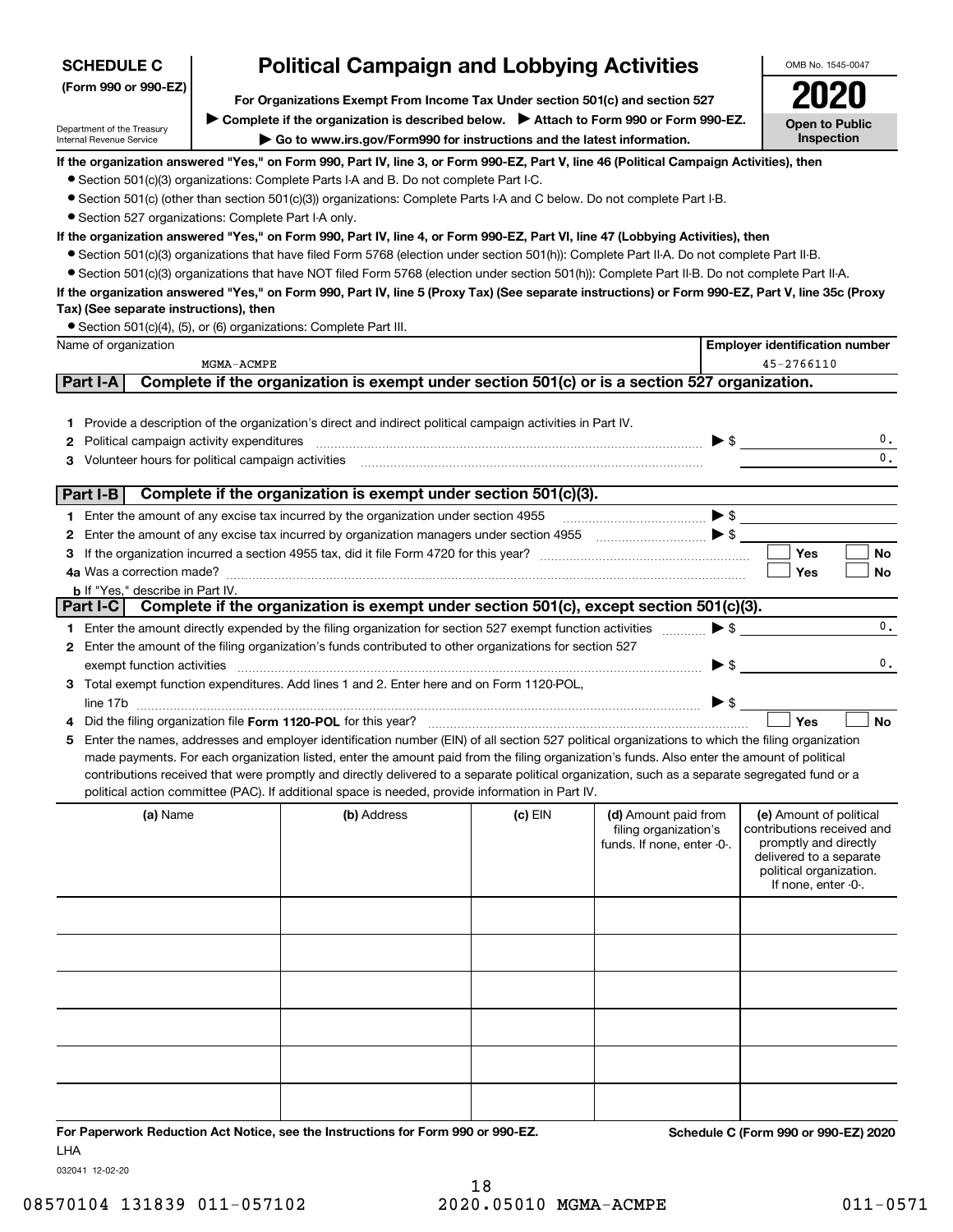| Schedule C (Form 990 or 990-EZ) 2020 MGMA-ACMPE                                                                                                                    |                                        |                                                         |            |                                        | 45-2766110<br>Page 2           |
|--------------------------------------------------------------------------------------------------------------------------------------------------------------------|----------------------------------------|---------------------------------------------------------|------------|----------------------------------------|--------------------------------|
| Complete if the organization is exempt under section 501(c)(3) and filed Form 5768 (election under<br>Part II-A                                                    |                                        |                                                         |            |                                        |                                |
| section 501(h)).                                                                                                                                                   |                                        |                                                         |            |                                        |                                |
| A Check $\blacktriangleright$<br>if the filing organization belongs to an affiliated group (and list in Part IV each affiliated group member's name, address, EIN, |                                        |                                                         |            |                                        |                                |
| expenses, and share of excess lobbying expenditures).                                                                                                              |                                        |                                                         |            |                                        |                                |
| if the filing organization checked box A and "limited control" provisions apply.<br><b>B</b> Check ▶                                                               |                                        |                                                         |            |                                        |                                |
| (The term "expenditures" means amounts paid or incurred.)                                                                                                          | <b>Limits on Lobbying Expenditures</b> |                                                         |            | (a) Filing<br>organization's<br>totals | (b) Affiliated group<br>totals |
|                                                                                                                                                                    |                                        |                                                         |            |                                        |                                |
| 1a Total lobbying expenditures to influence public opinion (grassroots lobbying)                                                                                   |                                        |                                                         |            |                                        |                                |
| <b>b</b> Total lobbying expenditures to influence a legislative body (direct lobbying)                                                                             |                                        |                                                         |            |                                        |                                |
|                                                                                                                                                                    |                                        |                                                         |            |                                        |                                |
| Other exempt purpose expenditures<br>a                                                                                                                             |                                        |                                                         |            |                                        |                                |
| Total exempt purpose expenditures (add lines 1c and 1d)                                                                                                            |                                        |                                                         |            |                                        |                                |
| f Lobbying nontaxable amount. Enter the amount from the following table in both columns.                                                                           |                                        |                                                         |            |                                        |                                |
| If the amount on line 1e, column $(a)$ or $(b)$ is:                                                                                                                |                                        | The lobbying nontaxable amount is:                      |            |                                        |                                |
| Not over \$500,000                                                                                                                                                 |                                        | 20% of the amount on line 1e.                           |            |                                        |                                |
| Over \$500,000 but not over \$1,000,000                                                                                                                            |                                        | \$100,000 plus 15% of the excess over \$500,000.        |            |                                        |                                |
| Over \$1,000,000 but not over \$1,500,000                                                                                                                          |                                        | \$175,000 plus 10% of the excess over \$1,000,000.      |            |                                        |                                |
| Over \$1,500,000 but not over \$17,000,000                                                                                                                         |                                        | \$225,000 plus 5% of the excess over \$1,500,000.       |            |                                        |                                |
| Over \$17,000,000                                                                                                                                                  | \$1,000,000.                           |                                                         |            |                                        |                                |
|                                                                                                                                                                    |                                        |                                                         |            |                                        |                                |
| g Grassroots nontaxable amount (enter 25% of line 1f)                                                                                                              |                                        |                                                         |            |                                        |                                |
| h Subtract line 1g from line 1a. If zero or less, enter -0-                                                                                                        |                                        |                                                         |            |                                        |                                |
| i Subtract line 1f from line 1c. If zero or less, enter 0-                                                                                                         |                                        |                                                         |            |                                        |                                |
| If there is an amount other than zero on either line 1h or line 1i, did the organization file Form 4720                                                            |                                        |                                                         |            |                                        |                                |
| reporting section 4911 tax for this year?                                                                                                                          |                                        |                                                         |            |                                        | Yes<br>No.                     |
|                                                                                                                                                                    |                                        | 4-Year Averaging Period Under Section 501(h)            |            |                                        |                                |
| (Some organizations that made a section 501(h) election do not have to complete all of the five columns below.                                                     |                                        | See the separate instructions for lines 2a through 2f.) |            |                                        |                                |
|                                                                                                                                                                    |                                        | Lobbying Expenditures During 4-Year Averaging Period    |            |                                        |                                |
| Calendar year<br>(or fiscal year beginning in)                                                                                                                     | (a) $2017$                             | $(b)$ 2018                                              | $(c)$ 2019 | $(d)$ 2020                             | (e) Total                      |
| <b>2a</b> Lobbying nontaxable amount                                                                                                                               |                                        |                                                         |            |                                        |                                |
| <b>b</b> Lobbying ceiling amount                                                                                                                                   |                                        |                                                         |            |                                        |                                |
| (150% of line 2a, column(e))                                                                                                                                       |                                        |                                                         |            |                                        |                                |
| c Total lobbying expenditures                                                                                                                                      |                                        |                                                         |            |                                        |                                |
| d Grassroots nontaxable amount                                                                                                                                     |                                        |                                                         |            |                                        |                                |
| e Grassroots ceiling amount                                                                                                                                        |                                        |                                                         |            |                                        |                                |
| (150% of line 2d, column (e))                                                                                                                                      |                                        |                                                         |            |                                        |                                |
|                                                                                                                                                                    |                                        |                                                         |            |                                        |                                |
| f Grassroots lobbying expenditures                                                                                                                                 |                                        |                                                         |            |                                        |                                |

**Schedule C (Form 990 or 990-EZ) 2020**

032042 12-02-20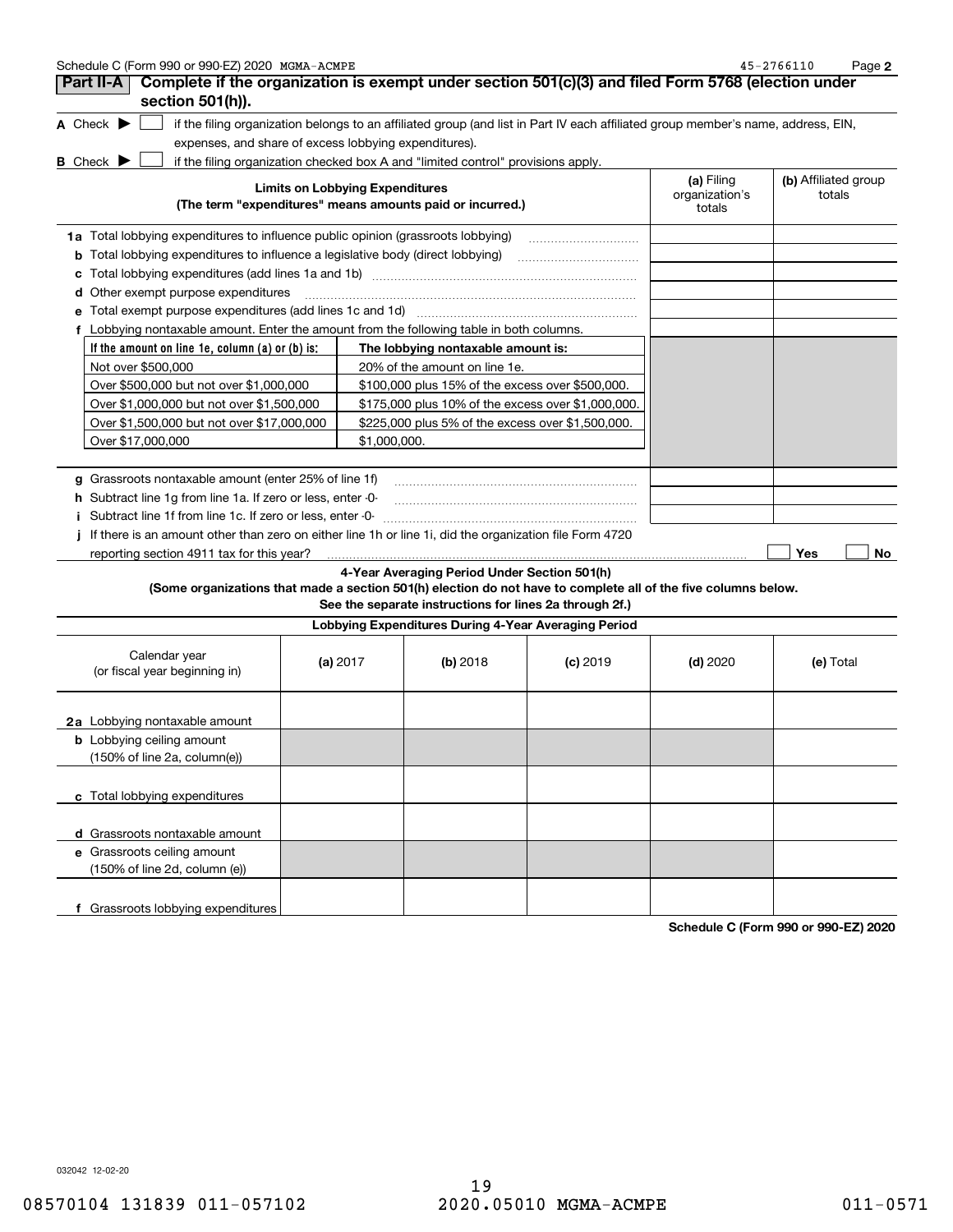**3**

### **Part II-B** Complete if the organization is exempt under section 501(c)(3) and has NOT filed Form 5768 **(election under section 501(h)).**

| For each "Yes" response on lines 1a through 1i below, provide in Part IV a detailed description<br>of the lobbying activity. |                                                                                                                                                                                                                                                 | (a) |                | (b)    |             |
|------------------------------------------------------------------------------------------------------------------------------|-------------------------------------------------------------------------------------------------------------------------------------------------------------------------------------------------------------------------------------------------|-----|----------------|--------|-------------|
|                                                                                                                              |                                                                                                                                                                                                                                                 | Yes | No             | Amount |             |
| 1.                                                                                                                           | During the year, did the filing organization attempt to influence foreign, national, state, or<br>local legislation, including any attempt to influence public opinion on a legislative matter<br>or referendum, through the use of:            |     |                |        |             |
|                                                                                                                              | <b>b</b> Paid staff or management (include compensation in expenses reported on lines 1c through 1i)?<br>$\mathbf{r}$                                                                                                                           |     |                |        |             |
|                                                                                                                              |                                                                                                                                                                                                                                                 |     |                |        |             |
|                                                                                                                              | e Publications, or published or broadcast statements?                                                                                                                                                                                           |     |                |        |             |
|                                                                                                                              | f Grants to other organizations for lobbying purposes?                                                                                                                                                                                          |     |                |        |             |
| g                                                                                                                            | Direct contact with legislators, their staffs, government officials, or a legislative body?                                                                                                                                                     |     |                |        |             |
|                                                                                                                              | h Rallies, demonstrations, seminars, conventions, speeches, lectures, or any similar means?                                                                                                                                                     |     |                |        |             |
|                                                                                                                              | <i>i</i> Other activities?                                                                                                                                                                                                                      |     |                |        |             |
|                                                                                                                              |                                                                                                                                                                                                                                                 |     |                |        |             |
|                                                                                                                              | 2a Did the activities in line 1 cause the organization to be not described in section 501(c)(3)?                                                                                                                                                |     |                |        |             |
|                                                                                                                              |                                                                                                                                                                                                                                                 |     |                |        |             |
|                                                                                                                              | c If "Yes," enter the amount of any tax incurred by organization managers under section 4912                                                                                                                                                    |     |                |        |             |
|                                                                                                                              | d If the filing organization incurred a section 4912 tax, did it file Form 4720 for this year?                                                                                                                                                  |     |                |        |             |
|                                                                                                                              | Part III-A Complete if the organization is exempt under section 501(c)(4), section 501(c)(5), or section<br>$501(c)(6)$ .                                                                                                                       |     |                |        |             |
|                                                                                                                              |                                                                                                                                                                                                                                                 |     |                | Yes    | <b>No</b>   |
| 1                                                                                                                            | Were substantially all (90% or more) dues received nondeductible by members?                                                                                                                                                                    |     | $\mathbf{1}$   |        | X           |
| $\mathbf{2}$                                                                                                                 |                                                                                                                                                                                                                                                 |     | $\overline{2}$ |        | x           |
| 3                                                                                                                            | Did the organization agree to carry over lobbying and political campaign activity expenditures from the prior year?                                                                                                                             |     | 3              |        | X           |
|                                                                                                                              | Complete if the organization is exempt under section 501(c)(4), section 501(c)(5), or section<br> Part III-B <br>501(c)(6) and if either (a) BOTH Part III-A, lines 1 and 2, are answered "No" OR (b) Part III-A, line 3, is<br>answered "Yes." |     |                |        |             |
| 1                                                                                                                            |                                                                                                                                                                                                                                                 |     | 1              |        | 8,439,142.  |
| 2                                                                                                                            | Section 162(e) nondeductible lobbying and political expenditures (do not include amounts of political                                                                                                                                           |     |                |        |             |
|                                                                                                                              | expenses for which the section 527(f) tax was paid).                                                                                                                                                                                            |     |                |        |             |
|                                                                                                                              |                                                                                                                                                                                                                                                 |     | 2a             |        | 636,035.    |
|                                                                                                                              | b Carryover from last year manufactured and contract the contract of the contract of the contract of the contract of contract of contract of contract of contract of contract of contract of contract of contract of contract                   |     | 2b             |        |             |
|                                                                                                                              |                                                                                                                                                                                                                                                 |     | 2c             |        | 636,035.    |
| з                                                                                                                            | Aggregate amount reported in section 6033(e)(1)(A) notices of nondeductible section 162(e) dues                                                                                                                                                 |     | 3              |        | 843.914.    |
| 4                                                                                                                            | If notices were sent and the amount on line 2c exceeds the amount on line 3, what portion of the excess                                                                                                                                         |     |                |        |             |
|                                                                                                                              | does the organization agree to carryover to the reasonable estimate of nondeductible lobbying and political                                                                                                                                     |     |                |        |             |
|                                                                                                                              | expenditure next year?                                                                                                                                                                                                                          |     | 4              |        |             |
| 5                                                                                                                            | Taxable amount of lobbying and political expenditures (See instructions)                                                                                                                                                                        |     | 5              |        | $-207,879.$ |
| <b>Part IV</b>                                                                                                               | <b>Supplemental Information</b>                                                                                                                                                                                                                 |     |                |        |             |
|                                                                                                                              | Provide the descriptions required for Part I-A, line 1; Part I-B, line 4; Part I-C, line 5; Part II-A (affiliated group list); Part II-A, lines 1 and 2 (See                                                                                    |     |                |        |             |

instructions); and Part II-B, line 1. Also, complete this part for any additional information.

**Schedule C (Form 990 or 990-EZ) 2020**

032043 12-02-20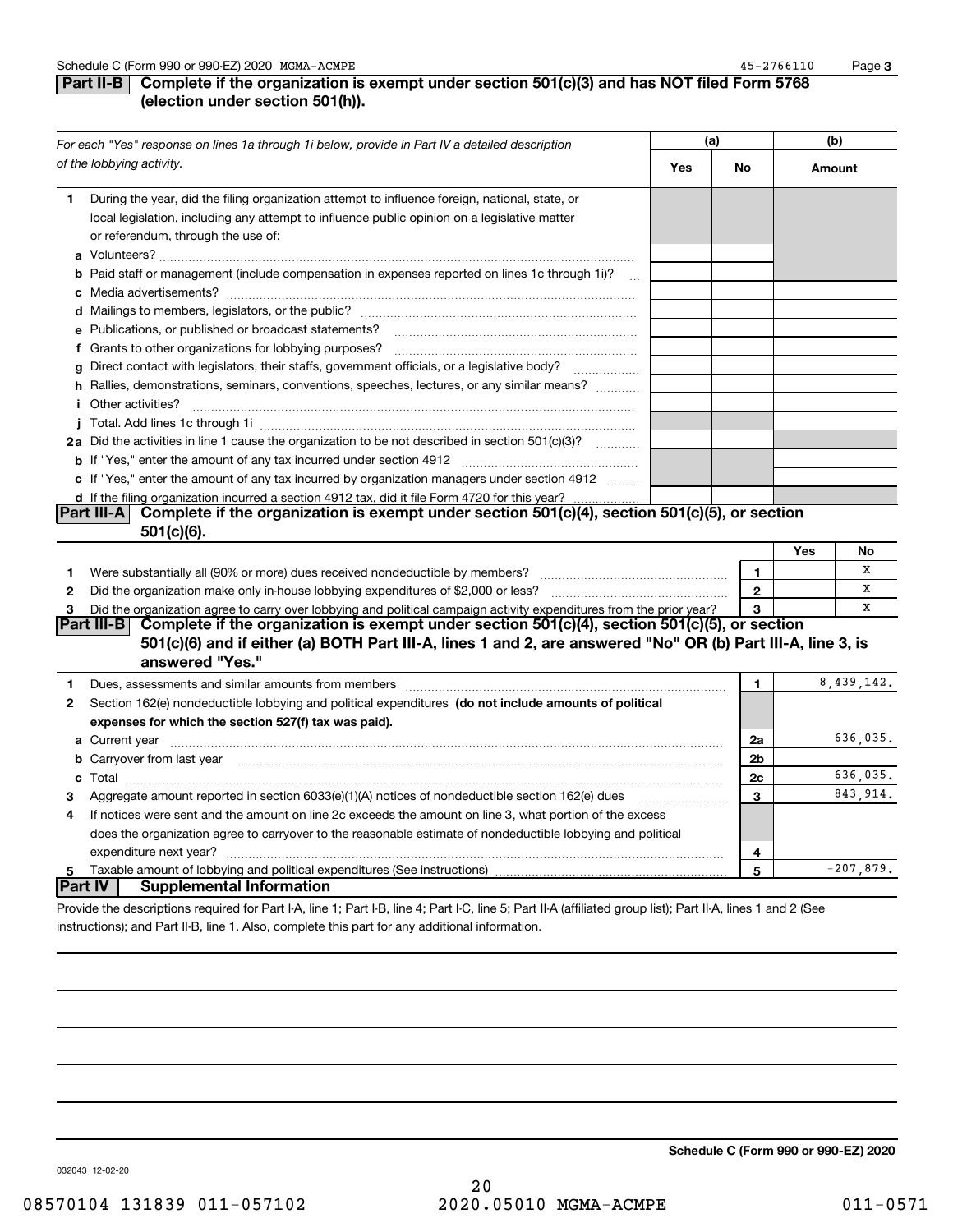| <b>SCHEDULE D</b> |
|-------------------|
|-------------------|

Department of the Treasury Internal Revenue Service

## **SCHEDULE D Supplemental Financial Statements**

(Form 990)<br>
Pepartment of the Treasury<br>
Department of the Treasury<br>
Department of the Treasury<br>
Department of the Treasury<br> **Co to www.irs.gov/Form990 for instructions and the latest information.**<br> **Co to www.irs.gov/Form9** 



| .<br>Go to www.irs.gov/Form990 for instructions and the lates |
|---------------------------------------------------------------|
|                                                               |

|         | Name of the organization<br>MGMA-ACMPE                                                                                                         | <b>Employer identification number</b><br>45-2766110 |
|---------|------------------------------------------------------------------------------------------------------------------------------------------------|-----------------------------------------------------|
| Part I  | Organizations Maintaining Donor Advised Funds or Other Similar Funds or Accounts. Complete if the                                              |                                                     |
|         |                                                                                                                                                |                                                     |
|         | organization answered "Yes" on Form 990, Part IV, line 6.<br>(a) Donor advised funds                                                           | (b) Funds and other accounts                        |
|         |                                                                                                                                                |                                                     |
| 1       |                                                                                                                                                |                                                     |
| 2       | Aggregate value of contributions to (during year)                                                                                              |                                                     |
| з       | Aggregate value of grants from (during year)<br>$\overline{\phantom{a}}$                                                                       |                                                     |
| 4       |                                                                                                                                                |                                                     |
| 5       | Did the organization inform all donors and donor advisors in writing that the assets held in donor advised funds                               |                                                     |
|         |                                                                                                                                                | Yes<br>No                                           |
| 6       | Did the organization inform all grantees, donors, and donor advisors in writing that grant funds can be used only                              |                                                     |
|         | for charitable purposes and not for the benefit of the donor or donor advisor, or for any other purpose conferring                             | Yes                                                 |
| Part II | Conservation Easements. Complete if the organization answered "Yes" on Form 990, Part IV, line 7.                                              | No                                                  |
| 1       | Purpose(s) of conservation easements held by the organization (check all that apply).                                                          |                                                     |
|         | Preservation of land for public use (for example, recreation or education)                                                                     | Preservation of a historically important land area  |
|         | Preservation of a certified historic structure<br>Protection of natural habitat                                                                |                                                     |
|         | Preservation of open space                                                                                                                     |                                                     |
| 2       | Complete lines 2a through 2d if the organization held a qualified conservation contribution in the form of a conservation easement on the last |                                                     |
|         | day of the tax year.                                                                                                                           | Held at the End of the Tax Year                     |
| а       | Total number of conservation easements                                                                                                         | 2a                                                  |
| b       | Total acreage restricted by conservation easements                                                                                             | 2 <sub>b</sub>                                      |
| с       |                                                                                                                                                | 2c                                                  |
| d       | Number of conservation easements included in (c) acquired after 7/25/06, and not on a historic structure                                       |                                                     |
|         |                                                                                                                                                | 2d                                                  |
| 3       | Number of conservation easements modified, transferred, released, extinguished, or terminated by the organization during the tax               |                                                     |
|         | year                                                                                                                                           |                                                     |
| 4       | Number of states where property subject to conservation easement is located >                                                                  |                                                     |
| 5       | Does the organization have a written policy regarding the periodic monitoring, inspection, handling of                                         |                                                     |
|         | violations, and enforcement of the conservation easements it holds?                                                                            | Yes<br>No                                           |
| 6       | Staff and volunteer hours devoted to monitoring, inspecting, handling of violations, and enforcing conservation easements during the year      |                                                     |
|         |                                                                                                                                                |                                                     |
| 7       | Amount of expenses incurred in monitoring, inspecting, handling of violations, and enforcing conservation easements during the year            |                                                     |
|         | ▶ \$                                                                                                                                           |                                                     |
| 8       | Does each conservation easement reported on line 2(d) above satisfy the requirements of section 170(h)(4)(B)(i)                                |                                                     |
|         |                                                                                                                                                | Yes<br>No                                           |
|         | In Part XIII, describe how the organization reports conservation easements in its revenue and expense statement and                            |                                                     |
|         | balance sheet, and include, if applicable, the text of the footnote to the organization's financial statements that describes the              |                                                     |
|         | organization's accounting for conservation easements.                                                                                          |                                                     |
|         | Organizations Maintaining Collections of Art, Historical Treasures, or Other Similar Assets.<br>Part III                                       |                                                     |
|         | Complete if the organization answered "Yes" on Form 990, Part IV, line 8.                                                                      |                                                     |
|         | 1a If the organization elected, as permitted under FASB ASC 958, not to report in its revenue statement and balance sheet works                |                                                     |
|         | of art, historical treasures, or other similar assets held for public exhibition, education, or research in furtherance of public              |                                                     |
|         | service, provide in Part XIII the text of the footnote to its financial statements that describes these items.                                 |                                                     |
| b       | If the organization elected, as permitted under FASB ASC 958, to report in its revenue statement and balance sheet works of                    |                                                     |
|         | art, historical treasures, or other similar assets held for public exhibition, education, or research in furtherance of public service,        |                                                     |
|         | provide the following amounts relating to these items:                                                                                         |                                                     |
|         | $\left( 1\right)$                                                                                                                              | -\$                                                 |
|         | (ii) Assets included in Form 990, Part X                                                                                                       | - \$                                                |
| 2       | If the organization received or held works of art, historical treasures, or other similar assets for financial gain, provide                   |                                                     |
|         | the following amounts required to be reported under FASB ASC 958 relating to these items:                                                      |                                                     |
| а       |                                                                                                                                                | -\$                                                 |
|         |                                                                                                                                                | - \$                                                |
|         | LHA For Paperwork Reduction Act Notice, see the Instructions for Form 990.                                                                     | Schedule D (Form 990) 2020                          |

032051 12-01-20

| 21                    |  |
|-----------------------|--|
| 2020.05010 MGMA-ACMPE |  |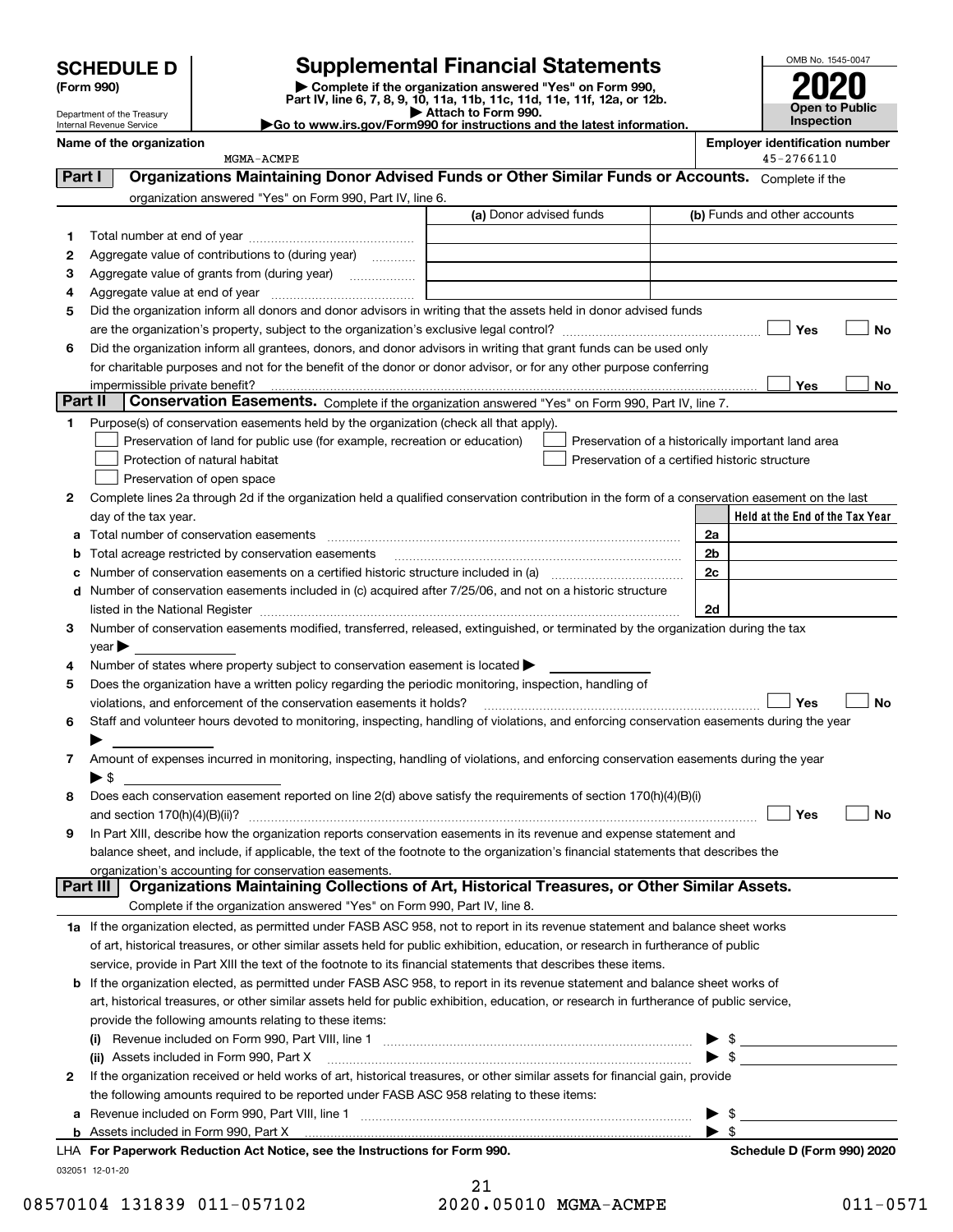|    | MGMA-ACMPE<br>Schedule D (Form 990) 2020                                                                                                                                                                                       |                    |                |                                                                                                                                                                                                                                |         |                      | 45-2766110                 |                     |            | Page <sup>2</sup> |
|----|--------------------------------------------------------------------------------------------------------------------------------------------------------------------------------------------------------------------------------|--------------------|----------------|--------------------------------------------------------------------------------------------------------------------------------------------------------------------------------------------------------------------------------|---------|----------------------|----------------------------|---------------------|------------|-------------------|
|    | Organizations Maintaining Collections of Art, Historical Treasures, or Other Similar Assets<br>Part III                                                                                                                        |                    |                |                                                                                                                                                                                                                                |         |                      |                            | (continued)         |            |                   |
| 3  | Using the organization's acquisition, accession, and other records, check any of the following that make significant use of its                                                                                                |                    |                |                                                                                                                                                                                                                                |         |                      |                            |                     |            |                   |
|    | collection items (check all that apply):                                                                                                                                                                                       |                    |                |                                                                                                                                                                                                                                |         |                      |                            |                     |            |                   |
| а  | Public exhibition                                                                                                                                                                                                              |                    |                | Loan or exchange program                                                                                                                                                                                                       |         |                      |                            |                     |            |                   |
| b  | Scholarly research                                                                                                                                                                                                             | е                  |                | Other and the control of the control of the control of the control of the control of the control of the control of the control of the control of the control of the control of the control of the control of the control of th |         |                      |                            |                     |            |                   |
| c  | Preservation for future generations                                                                                                                                                                                            |                    |                |                                                                                                                                                                                                                                |         |                      |                            |                     |            |                   |
| 4  | Provide a description of the organization's collections and explain how they further the organization's exempt purpose in Part XIII.                                                                                           |                    |                |                                                                                                                                                                                                                                |         |                      |                            |                     |            |                   |
| 5  | During the year, did the organization solicit or receive donations of art, historical treasures, or other similar assets                                                                                                       |                    |                |                                                                                                                                                                                                                                |         |                      |                            |                     |            |                   |
|    | to be sold to raise funds rather than to be maintained as part of the organization's collection?                                                                                                                               |                    |                |                                                                                                                                                                                                                                |         |                      |                            | Yes                 |            | No                |
|    | <b>Part IV</b><br>Escrow and Custodial Arrangements. Complete if the organization answered "Yes" on Form 990, Part IV, line 9, or                                                                                              |                    |                |                                                                                                                                                                                                                                |         |                      |                            |                     |            |                   |
|    | reported an amount on Form 990, Part X, line 21.                                                                                                                                                                               |                    |                |                                                                                                                                                                                                                                |         |                      |                            |                     |            |                   |
|    | 1a Is the organization an agent, trustee, custodian or other intermediary for contributions or other assets not included                                                                                                       |                    |                |                                                                                                                                                                                                                                |         |                      |                            |                     |            |                   |
|    |                                                                                                                                                                                                                                |                    |                |                                                                                                                                                                                                                                |         |                      |                            | Yes                 |            | No                |
| b  | If "Yes," explain the arrangement in Part XIII and complete the following table:                                                                                                                                               |                    |                |                                                                                                                                                                                                                                |         |                      |                            |                     |            |                   |
|    |                                                                                                                                                                                                                                |                    |                |                                                                                                                                                                                                                                |         |                      |                            | Amount              |            |                   |
| с  | Beginning balance measurements and the contract of the contract of the contract of the contract of the contract of the contract of the contract of the contract of the contract of the contract of the contract of the contrac |                    |                |                                                                                                                                                                                                                                |         | 1c                   |                            |                     |            |                   |
|    | Additions during the year manufactured and an anti-manufactured and the year manufactured and all the year manufactured and all the year manufactured and all the year manufactured and all the year manufactured and all the  |                    |                |                                                                                                                                                                                                                                |         | 1d                   |                            |                     |            |                   |
|    | Distributions during the year manufactured and contain an account of the year manufactured and the year manufactured and the year manufactured and the year manufactured and the year manufactured and the year manufactured a |                    |                |                                                                                                                                                                                                                                |         | 1e                   |                            |                     |            |                   |
|    | Ending balance manufactured and contract the contract of the contract of the contract of the contract of the contract of the contract of the contract of the contract of the contract of the contract of the contract of the c |                    |                |                                                                                                                                                                                                                                |         | 1f                   |                            |                     |            |                   |
|    | 2a Did the organization include an amount on Form 990, Part X, line 21, for escrow or custodial account liability?                                                                                                             |                    |                |                                                                                                                                                                                                                                |         |                      |                            | Yes                 |            | No                |
|    | <b>b</b> If "Yes," explain the arrangement in Part XIII. Check here if the explanation has been provided on Part XIII                                                                                                          |                    |                |                                                                                                                                                                                                                                |         |                      |                            |                     |            |                   |
|    | Part V<br>Endowment Funds. Complete if the organization answered "Yes" on Form 990, Part IV, line 10.                                                                                                                          |                    |                |                                                                                                                                                                                                                                |         |                      |                            |                     |            |                   |
|    |                                                                                                                                                                                                                                | (a) Current year   | (b) Prior year | (c) Two years back                                                                                                                                                                                                             |         | (d) Three years back |                            | (e) Four years back |            |                   |
| 1a | Beginning of year balance                                                                                                                                                                                                      | 1,137,631.         | 1, 165, 754.   | 1, 145, 762.                                                                                                                                                                                                                   |         |                      | 1,091,591.                 |                     | 1,061,665. |                   |
|    |                                                                                                                                                                                                                                | 840.               | 1,165.         |                                                                                                                                                                                                                                | 1,130.  |                      | 847.                       |                     |            | 70.               |
|    | Net investment earnings, gains, and losses                                                                                                                                                                                     | 292,205.           | 5,932.         |                                                                                                                                                                                                                                | 56,773. |                      | 93,174.                    |                     |            | 122, 128.         |
|    | Grants or scholarships                                                                                                                                                                                                         | 26,500.            | 28,000.        |                                                                                                                                                                                                                                | 31,000. |                      | 31,060.                    |                     |            | 33,000.           |
|    | e Other expenditures for facilities                                                                                                                                                                                            |                    |                |                                                                                                                                                                                                                                |         |                      |                            |                     |            |                   |
|    | and programs                                                                                                                                                                                                                   |                    |                |                                                                                                                                                                                                                                |         |                      |                            |                     |            | 52,775.           |
|    | Administrative expenses                                                                                                                                                                                                        | 7,693.             | 7,220.         |                                                                                                                                                                                                                                | 6,911.  |                      | 8,791.                     |                     |            | 6,497.            |
|    | End of year balance                                                                                                                                                                                                            | 1,396,483.         | 1, 137, 631.   | 1, 165, 754.                                                                                                                                                                                                                   |         |                      | 1, 145, 762.               |                     | 1,091,591. |                   |
| 2  | Provide the estimated percentage of the current year end balance (line 1g, column (a)) held as:                                                                                                                                |                    |                |                                                                                                                                                                                                                                |         |                      |                            |                     |            |                   |
|    | Board designated or quasi-endowment                                                                                                                                                                                            | 14,1500            | %              |                                                                                                                                                                                                                                |         |                      |                            |                     |            |                   |
|    | 54,3300<br>Permanent endowment >                                                                                                                                                                                               | %                  |                |                                                                                                                                                                                                                                |         |                      |                            |                     |            |                   |
| с  | 31,5200<br>Term endowment >                                                                                                                                                                                                    | %                  |                |                                                                                                                                                                                                                                |         |                      |                            |                     |            |                   |
|    | The percentages on lines 2a, 2b, and 2c should equal 100%.                                                                                                                                                                     |                    |                |                                                                                                                                                                                                                                |         |                      |                            |                     |            |                   |
|    | 3a Are there endowment funds not in the possession of the organization that are held and administered for the organization                                                                                                     |                    |                |                                                                                                                                                                                                                                |         |                      |                            |                     |            |                   |
|    | by:                                                                                                                                                                                                                            |                    |                |                                                                                                                                                                                                                                |         |                      |                            |                     | Yes        | No                |
|    | (i)                                                                                                                                                                                                                            |                    |                |                                                                                                                                                                                                                                |         |                      |                            | 3a(i)               |            | X                 |
|    |                                                                                                                                                                                                                                |                    |                |                                                                                                                                                                                                                                |         |                      |                            | 3a(ii)              | x          |                   |
|    |                                                                                                                                                                                                                                |                    |                |                                                                                                                                                                                                                                |         |                      |                            | 3b                  | X          |                   |
|    | Describe in Part XIII the intended uses of the organization's endowment funds.                                                                                                                                                 |                    |                |                                                                                                                                                                                                                                |         |                      |                            |                     |            |                   |
|    | Land, Buildings, and Equipment.<br>Part VI                                                                                                                                                                                     |                    |                |                                                                                                                                                                                                                                |         |                      |                            |                     |            |                   |
|    | Complete if the organization answered "Yes" on Form 990, Part IV, line 11a. See Form 990, Part X, line 10.                                                                                                                     |                    |                |                                                                                                                                                                                                                                |         |                      |                            |                     |            |                   |
|    | Description of property                                                                                                                                                                                                        | (a) Cost or other  |                | (b) Cost or other                                                                                                                                                                                                              |         | (c) Accumulated      |                            | (d) Book value      |            |                   |
|    |                                                                                                                                                                                                                                | basis (investment) |                | basis (other)                                                                                                                                                                                                                  |         | depreciation         |                            |                     |            |                   |
|    |                                                                                                                                                                                                                                |                    |                |                                                                                                                                                                                                                                |         |                      |                            |                     |            |                   |
| b  |                                                                                                                                                                                                                                |                    |                |                                                                                                                                                                                                                                |         |                      |                            |                     |            |                   |
|    |                                                                                                                                                                                                                                |                    |                | 887,241.                                                                                                                                                                                                                       |         | 251,552.             |                            |                     |            | 635,689.          |
| d  |                                                                                                                                                                                                                                |                    |                | 962,077.                                                                                                                                                                                                                       |         | 710, 373.            |                            |                     |            | 251,704.          |
|    |                                                                                                                                                                                                                                |                    |                | 3,810,926.                                                                                                                                                                                                                     |         | 3,303,678.           |                            |                     |            | 507, 248.         |
|    |                                                                                                                                                                                                                                |                    |                |                                                                                                                                                                                                                                |         |                      |                            |                     | 1,394,641. |                   |
|    |                                                                                                                                                                                                                                |                    |                |                                                                                                                                                                                                                                |         |                      | Schedule D (Form 990) 2020 |                     |            |                   |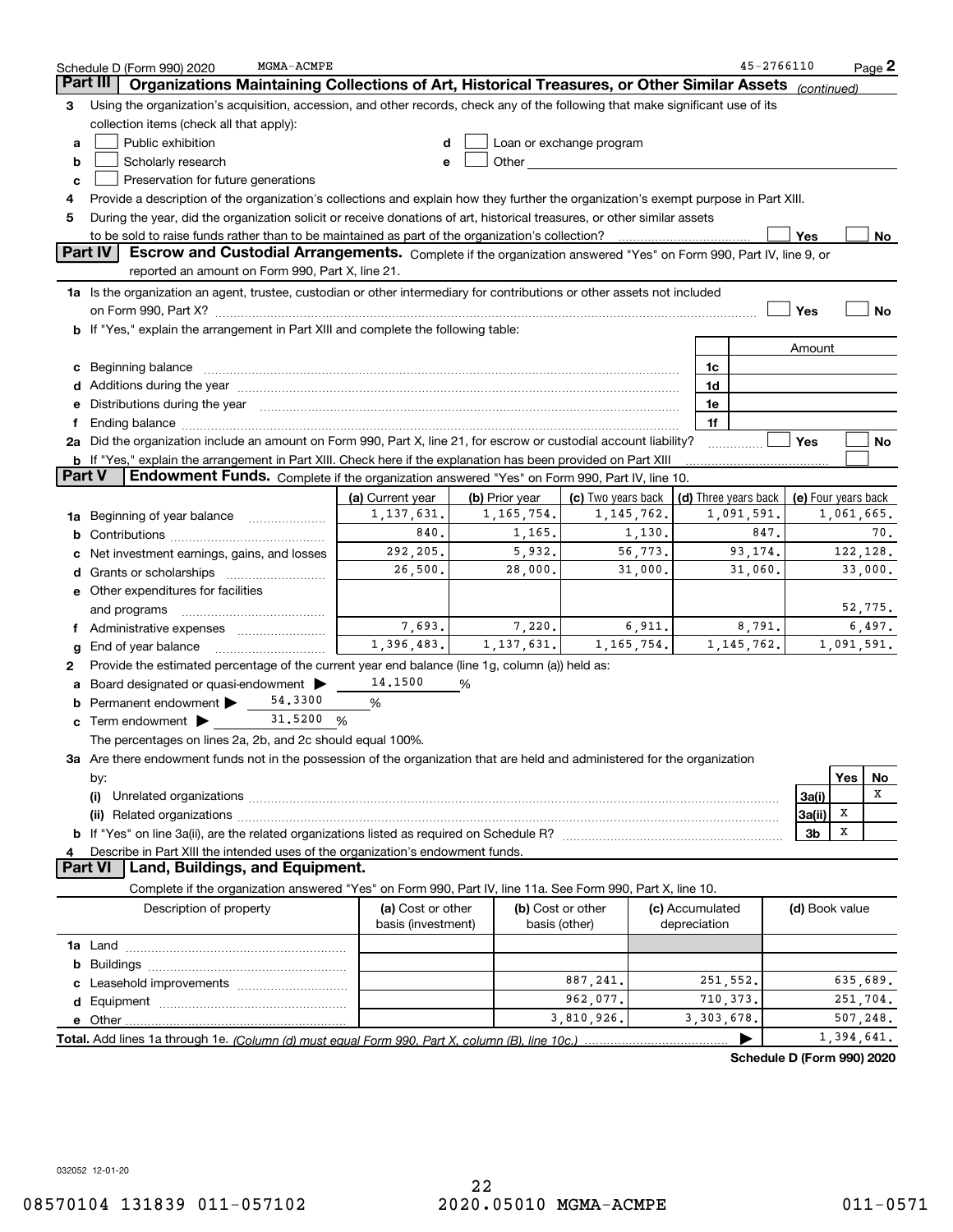|           | chedule D (Form 990) 2020 | MGMA-ACMPE                        | 45-2766110 | $P$ age $\sim$ |
|-----------|---------------------------|-----------------------------------|------------|----------------|
| Part VIII |                           | ' Investments - Other Securities. |            |                |

Complete if the organization answered "Yes" on Form 990, Part IV, line 11b. See Form 990, Part X, line 12.

| (a) Description of security or category (including name of security)                          | (b) Book value | (c) Method of valuation: Cost or end-of-year market value |
|-----------------------------------------------------------------------------------------------|----------------|-----------------------------------------------------------|
| (1) Financial derivatives                                                                     |                |                                                           |
| (2) Closely held equity interests                                                             |                |                                                           |
| (3) Other                                                                                     |                |                                                           |
| (A)                                                                                           |                |                                                           |
| (B)                                                                                           |                |                                                           |
| (C)                                                                                           |                |                                                           |
| (D)                                                                                           |                |                                                           |
| (E)                                                                                           |                |                                                           |
| (F)                                                                                           |                |                                                           |
| (G)                                                                                           |                |                                                           |
| (H)                                                                                           |                |                                                           |
| <b>Total.</b> (Col. (b) must equal Form 990, Part X, col. (B) line 12.) $\blacktriangleright$ |                |                                                           |

### **Part VIII Investments - Program Related.**

Complete if the organization answered "Yes" on Form 990, Part IV, line 11c. See Form 990, Part X, line 13.

| (a) Description of investment                                              | (b) Book value | (c) Method of valuation: Cost or end-of-year market value |
|----------------------------------------------------------------------------|----------------|-----------------------------------------------------------|
| MGMA REALTY, CORP.                                                         | 9,384,279.     | COST                                                      |
| MGMA SERVICES, INC.<br>(2)                                                 | 250,000.       | COST                                                      |
| (3)                                                                        |                |                                                           |
| (4)                                                                        |                |                                                           |
| $\left(5\right)$                                                           |                |                                                           |
| (6)                                                                        |                |                                                           |
| (7)                                                                        |                |                                                           |
| (8)                                                                        |                |                                                           |
| (9)                                                                        |                |                                                           |
| <b>Total.</b> (Col. (b) must equal Form 990, Part X, col. (B) line $13.$ ) | 9,634,279.     |                                                           |

### **Part IX Other Assets.**

Complete if the organization answered "Yes" on Form 990, Part IV, line 11d. See Form 990, Part X, line 15.

| (a) Description | (b) Book value |
|-----------------|----------------|
|                 |                |
| (2)             |                |
| (3)             |                |
| (4)             |                |
| (5)             |                |
| (6)             |                |
| (7)             |                |
| (8)             |                |
| (9)             |                |
|                 |                |
|                 |                |

| 1.  | (a) Description of liability | (b) Book value |
|-----|------------------------------|----------------|
| (1) | Federal income taxes         |                |
| (2) | CAPITAL LEASE OBLIGATIONS    | 34, 135.       |
| (3) |                              |                |
| (4) |                              |                |
| (5) |                              |                |
| (6) |                              |                |
|     |                              |                |
| (8) |                              |                |
| (9) |                              |                |
|     |                              | 34.135.        |

Complete if the organization answered "Yes" on Form 990, Part IV, line 11e or 11f. See Form 990, Part X, line 25.

**2.**Liability for uncertain tax positions. In Part XIII, provide the text of the footnote to the organization's financial statements that reports the organization's liability for uncertain tax positions under FASB ASC 740. Check here if the text of the footnote has been provided in Part XIII  $\boxed{\mathbf{X}}$ 

**Schedule D (Form 990) 2020**

032053 12-01-20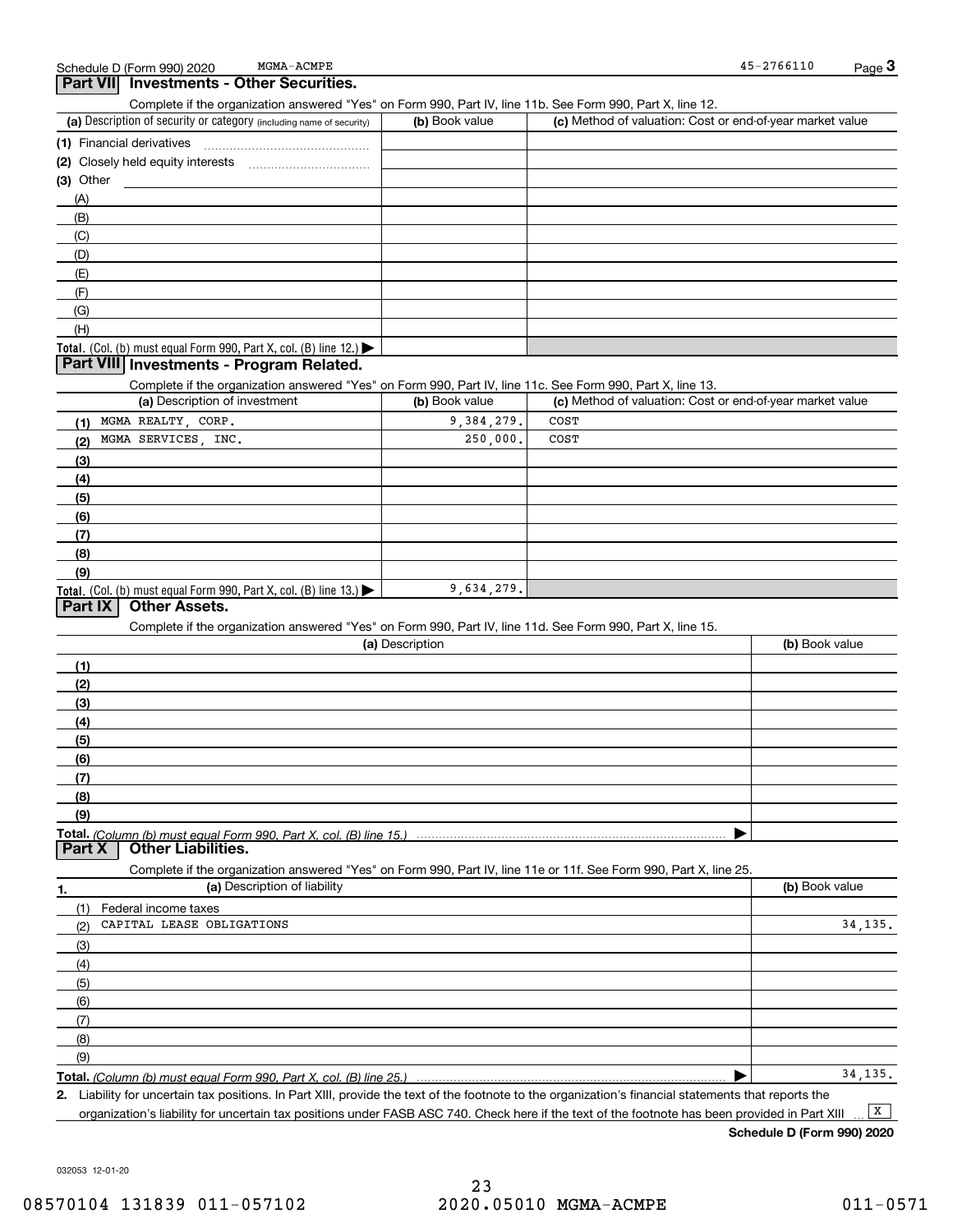| MGMA-ACMPE<br>Schedule D (Form 990) 2020<br>Reconciliation of Revenue per Audited Financial Statements With Revenue per Return.<br><b>Part XI</b>              |                |             | $45 - 2766110$ | Page 4        |
|----------------------------------------------------------------------------------------------------------------------------------------------------------------|----------------|-------------|----------------|---------------|
| Complete if the organization answered "Yes" on Form 990, Part IV, line 12a.                                                                                    |                |             |                |               |
| Total revenue, gains, and other support per audited financial statements<br>1.                                                                                 |                |             | $\blacksquare$ | 37,486,121.   |
| Amounts included on line 1 but not on Form 990, Part VIII, line 12:<br>2                                                                                       |                |             |                |               |
| Net unrealized gains (losses) on investments [11] [11] Met unrealized gains (losses) on investments [11] Metam<br>a                                            | 2a             | 7,187,904.  |                |               |
| b                                                                                                                                                              | 2 <sub>b</sub> |             |                |               |
| с                                                                                                                                                              | 2c             |             |                |               |
| <b>d</b> Other (Describe in Part XIII.)                                                                                                                        | 2d             | 372,082.    |                |               |
| e Add lines 2a through 2d                                                                                                                                      |                |             | 2e             | 7,559,986.    |
| 3                                                                                                                                                              |                |             | 3              | 29, 926, 135. |
| Amounts included on Form 990, Part VIII, line 12, but not on line 1:<br>4                                                                                      |                |             |                |               |
| a                                                                                                                                                              | 4a             |             |                |               |
| Other (Describe in Part XIII.)<br>b                                                                                                                            | 4b             |             |                |               |
| c Add lines 4a and 4b                                                                                                                                          |                |             | 4c             | 0.            |
| 5                                                                                                                                                              |                |             | 5              | 29,926,135.   |
| Part XII   Reconciliation of Expenses per Audited Financial Statements With Expenses per Return.                                                               |                |             |                |               |
| Complete if the organization answered "Yes" on Form 990, Part IV, line 12a.                                                                                    |                |             |                |               |
| 1                                                                                                                                                              |                |             | $\mathbf{1}$   | 26, 336, 595. |
| Amounts included on line 1 but not on Form 990, Part IX, line 25:<br>2                                                                                         |                |             |                |               |
| a                                                                                                                                                              | 2a             |             |                |               |
| b                                                                                                                                                              | 2 <sub>b</sub> |             |                |               |
| Other losses                                                                                                                                                   | 2 <sub>c</sub> |             |                |               |
|                                                                                                                                                                | 2d             | $-80.448$ . |                |               |
| e Add lines 2a through 2d                                                                                                                                      |                |             | 2e             | $-80,448$ .   |
| 3                                                                                                                                                              |                |             | 3              | 26, 417, 043. |
| Amounts included on Form 990, Part IX, line 25, but not on line 1:<br>4                                                                                        |                |             |                |               |
| Investment expenses not included on Form 990, Part VIII, line 7b<br>a                                                                                          | 4a             |             |                |               |
| <b>b</b> Other (Describe in Part XIII.)                                                                                                                        | 4b             |             |                |               |
| c Add lines 4a and 4b                                                                                                                                          |                |             | 4c             | 0.            |
| Total expenses. Add lines 3 and 4c. (This must equal Form 990. Part I, line 18.) <b>Conservers</b> manufactured in the<br>5                                    |                |             | 5              | 26, 417, 043. |
| Part XIII Supplemental Information.                                                                                                                            |                |             |                |               |
| Provide the descriptions required for Part II, lines 3, 5, and 9; Part III, lines 1a and 4; Part IV, lines 1b and 2b; Part V, line 4; Part X, line 2; Part XI, |                |             |                |               |
| lines 2d and 4b; and Part XII, lines 2d and 4b. Also complete this part to provide any additional information.                                                 |                |             |                |               |
|                                                                                                                                                                |                |             |                |               |
|                                                                                                                                                                |                |             |                |               |

PART V, LINE 4:

MGMA - SFI (SCHOLARSHIP FUND INC) IS A CONTROLLED ORGANIZATION OF MGMA

-ACMPE. THE ENDOWMENT IS HELD BY MGMA - SFI AND USED TO PROVIDE

SCHOLARSHIPS TO INDIVIDUALS SEEKING EDUCATION IN THE MEDICAL PRACTICE

ADMINISTRATION FIELD.

PART X, LINE 2:

THE ASSOCIATION APPLIES A MORE-LIKELY-THAN-NOT MEASUREMENT METHODOLOGY TO

REFLECT THE CONSOLIDATED FINANCIAL STATEMENT IMPACT OF UNCERTAIN TAX

POSITIONS TAKEN OR EXPECTED TO BE TAKEN IN A RETURN. AFTER EVALUATING THE

POSITIONS TAKEN, NONE ARE CONSIDERED TO BE UNCERTAIN; THEREFORE, NO

AMOUNTS HAVE BEEN RECOGNIZED FOR THE YEARS ENDED JUNE 30, 2021 AND 2020.

032054 12-01-20

**Schedule D (Form 990) 2020**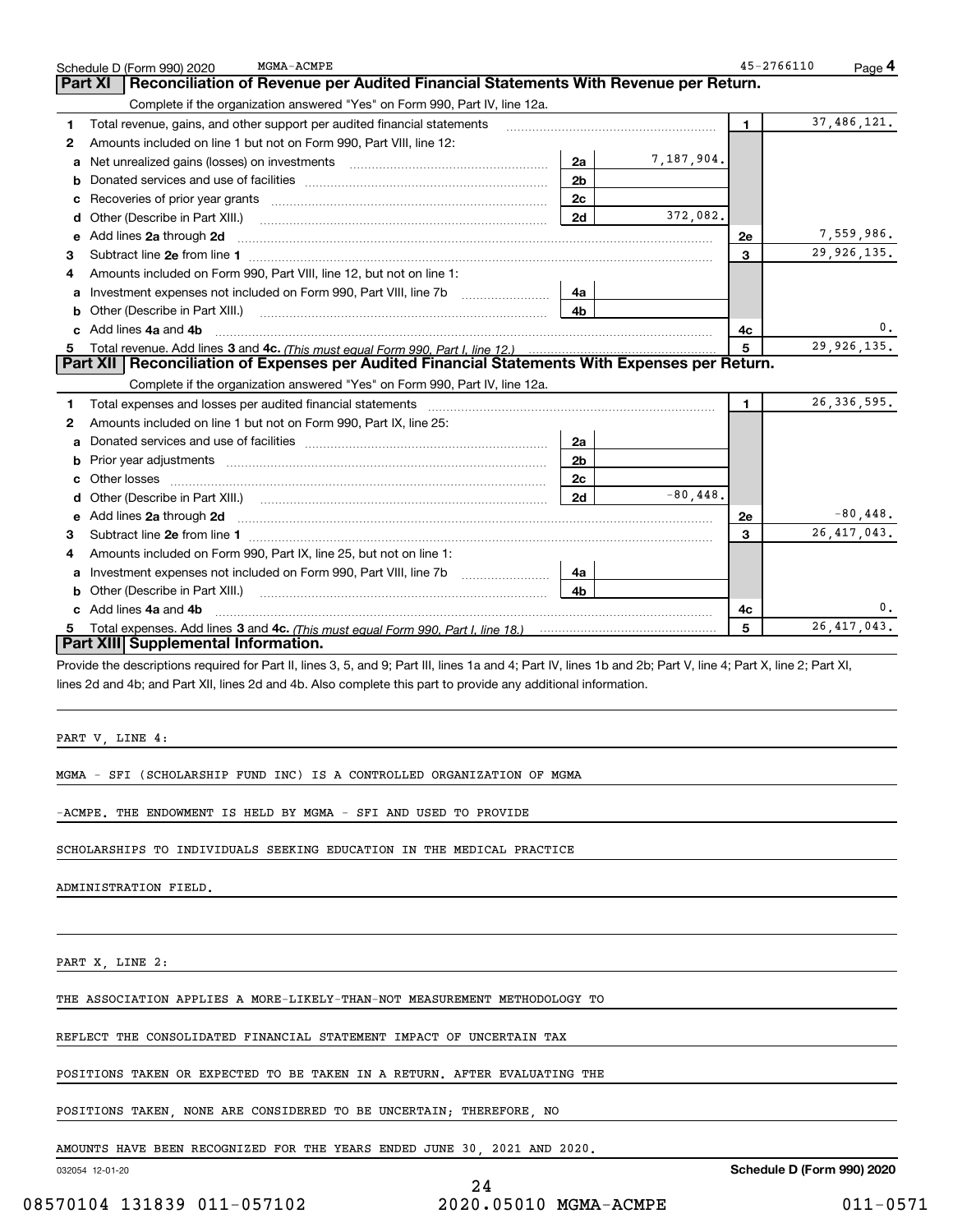| $MGMA-ACMPE$<br>Schedule D (Form 990) 2020                             |              | 45-2766110 | Page 5 |
|------------------------------------------------------------------------|--------------|------------|--------|
| Part XIII Supplemental Information (continued)                         |              |            |        |
| IF INCURRED, INTEREST AND PENALTIES ASSOCIATED WITH TAX POSITIONS ARE  |              |            |        |
| RECORDED IN THE PERIOD ASSESSED AS MANAGEMENT AND GENERAL EXPENSE. NO  |              |            |        |
| INTEREST OR PENALTIES HAVE BEEN ASSESSED AS OF JUNE 30, 2021 AND 2020. |              |            |        |
|                                                                        |              |            |        |
| PART XI, LINE 2D - OTHER ADJUSTMENTS:                                  |              |            |        |
| ACMPE SCHOLARSHIP FUND INC. REVENUE                                    | 72,356.      |            |        |
| INTERCOMPANY ELIMINATIONS                                              | $-631,018$ . |            |        |
| INVESTMENT EXPENSES NET WITH REVENUE ON FINANCIAL                      |              |            |        |
| STATEMENTS                                                             | $-118,670.$  |            |        |
| MGMA REALTY CORP. REVENUE                                              | 615,669.     |            |        |
| MGMA CENTER FOR RESEARCH, INC. REVENUE                                 | 4,920.       |            |        |
| GAIN ON DEFERRED TAX ASSEST (NET OF CURRENT TAX EXPENSE)               | 104,345.     |            |        |
| MGMA CENTER FOR RESEARCH, INC. UNREALIZED GAIN                         | 82,683.      |            |        |
| ACMPE SCHOLARSHIP FUND INC. UNREALIZED GAIN                            | 241,797.     |            |        |
| TOTAL TO SCHEDULE D, PART XI, LINE 2D                                  | 372,082.     |            |        |
|                                                                        |              |            |        |
| PART XII, LINE 2D - OTHER ADJUSTMENTS:                                 |              |            |        |
| MGMA CENTER FOR RESEARCH, INC. EXPENSES                                | 5,617.       |            |        |
| ACMPE SCHOLARSHIP FUND INC. EXPENSES                                   | 46,254.      |            |        |
| MGMA REALTY CORP. EXPENSES                                             | $615,668$ .  |            |        |
| MGMA SERVICES, INC. EXPENSES                                           | 1,701.       |            |        |
| INTERCOMPANY ELIMINATIONS<br>$-631,018$ .                              |              |            |        |
| INVESTMENT EXPENSES NET WITH REVENUE ON FINANCIAL                      |              |            |        |
| STATEMENTS<br>$-118,670$ .                                             |              |            |        |
| TOTAL TO SCHEDULE D, PART XII, LINE 2D<br>2011 -80,448.                |              |            |        |
|                                                                        |              |            |        |
|                                                                        |              |            |        |

**Schedule D (Form 990) 2020**

032055 12-01-20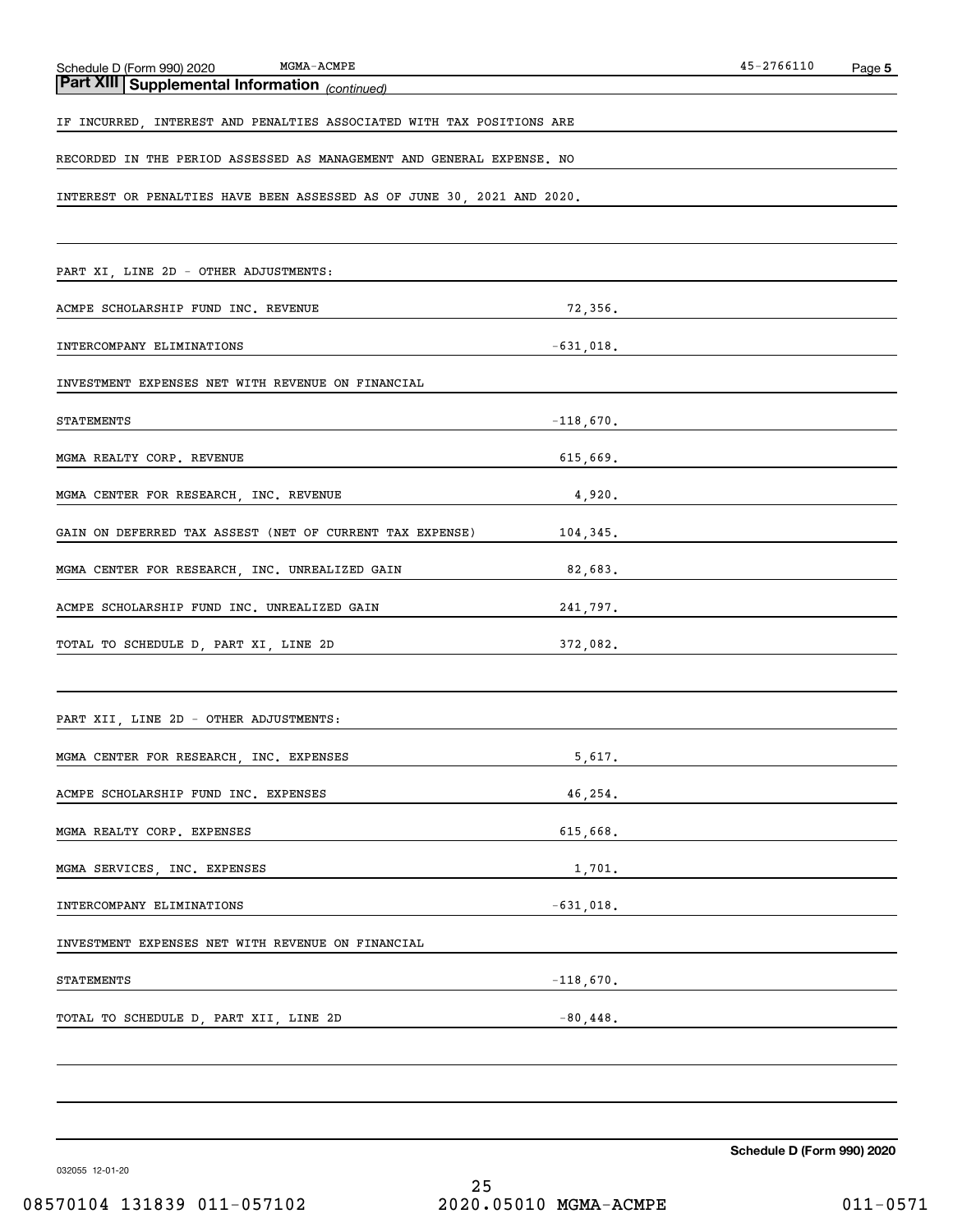|   | <b>Compensation Information</b><br><b>SCHEDULE J</b>                                                                                                                                                                                     |                                       | OMB No. 1545-0047          |     |    |
|---|------------------------------------------------------------------------------------------------------------------------------------------------------------------------------------------------------------------------------------------|---------------------------------------|----------------------------|-----|----|
|   | (Form 990)<br>For certain Officers, Directors, Trustees, Key Employees, and Highest                                                                                                                                                      |                                       |                            |     |    |
|   | <b>Compensated Employees</b>                                                                                                                                                                                                             |                                       |                            |     |    |
|   | Complete if the organization answered "Yes" on Form 990, Part IV, line 23.<br>Attach to Form 990.                                                                                                                                        |                                       | <b>Open to Public</b>      |     |    |
|   | Department of the Treasury<br>Go to www.irs.gov/Form990 for instructions and the latest information.<br>Internal Revenue Service                                                                                                         |                                       | Inspection                 |     |    |
|   | Name of the organization                                                                                                                                                                                                                 | <b>Employer identification number</b> |                            |     |    |
|   | MGMA-ACMPE                                                                                                                                                                                                                               |                                       | 45-2766110                 |     |    |
|   | <b>Questions Regarding Compensation</b><br>Part I                                                                                                                                                                                        |                                       |                            |     |    |
|   |                                                                                                                                                                                                                                          |                                       |                            | Yes | No |
|   | <b>1a</b> Check the appropriate box(es) if the organization provided any of the following to or for a person listed on Form 990,                                                                                                         |                                       |                            |     |    |
|   | Part VII, Section A, line 1a. Complete Part III to provide any relevant information regarding these items.                                                                                                                               |                                       |                            |     |    |
|   | First-class or charter travel<br>Housing allowance or residence for personal use                                                                                                                                                         |                                       |                            |     |    |
|   | Travel for companions<br>Payments for business use of personal residence                                                                                                                                                                 |                                       |                            |     |    |
|   | Tax indemnification and gross-up payments<br>Health or social club dues or initiation fees                                                                                                                                               |                                       |                            |     |    |
|   | Discretionary spending account<br>Personal services (such as maid, chauffeur, chef)                                                                                                                                                      |                                       |                            |     |    |
|   |                                                                                                                                                                                                                                          |                                       |                            |     |    |
|   | <b>b</b> If any of the boxes on line 1a are checked, did the organization follow a written policy regarding payment or                                                                                                                   |                                       |                            |     |    |
|   | reimbursement or provision of all of the expenses described above? If "No," complete Part III to explain                                                                                                                                 |                                       | 1b                         |     |    |
| 2 | Did the organization require substantiation prior to reimbursing or allowing expenses incurred by all directors,                                                                                                                         |                                       |                            | X   |    |
|   |                                                                                                                                                                                                                                          |                                       | $\mathbf{2}$               |     |    |
| 3 |                                                                                                                                                                                                                                          |                                       |                            |     |    |
|   | Indicate which, if any, of the following the organization used to establish the compensation of the organization's<br>CEO/Executive Director. Check all that apply. Do not check any boxes for methods used by a related organization to |                                       |                            |     |    |
|   | establish compensation of the CEO/Executive Director, but explain in Part III.                                                                                                                                                           |                                       |                            |     |    |
|   | $X$ Compensation committee<br>Written employment contract                                                                                                                                                                                |                                       |                            |     |    |
|   | X  <br>Compensation survey or study<br>Independent compensation consultant                                                                                                                                                               |                                       |                            |     |    |
|   | Approval by the board or compensation committee<br>Form 990 of other organizations                                                                                                                                                       |                                       |                            |     |    |
|   |                                                                                                                                                                                                                                          |                                       |                            |     |    |
| 4 | During the year, did any person listed on Form 990, Part VII, Section A, line 1a, with respect to the filing                                                                                                                             |                                       |                            |     |    |
|   | organization or a related organization:                                                                                                                                                                                                  |                                       |                            |     |    |
|   | Receive a severance payment or change-of-control payment?                                                                                                                                                                                |                                       | 4a                         |     | х  |
|   | Participate in or receive payment from a supplemental nonqualified retirement plan?                                                                                                                                                      |                                       | 4b                         |     | х  |
| с | Participate in or receive payment from an equity-based compensation arrangement?                                                                                                                                                         |                                       | 4c                         |     | x  |
|   | If "Yes" to any of lines 4a-c, list the persons and provide the applicable amounts for each item in Part III.                                                                                                                            |                                       |                            |     |    |
|   |                                                                                                                                                                                                                                          |                                       |                            |     |    |
|   | Only section 501(c)(3), 501(c)(4), and 501(c)(29) organizations must complete lines 5-9.                                                                                                                                                 |                                       |                            |     |    |
| 5 | For persons listed on Form 990, Part VII, Section A, line 1a, did the organization pay or accrue any compensation                                                                                                                        |                                       |                            |     |    |
|   | contingent on the revenues of:                                                                                                                                                                                                           |                                       |                            |     |    |
|   |                                                                                                                                                                                                                                          |                                       | 5a                         |     |    |
|   |                                                                                                                                                                                                                                          |                                       | 5b                         |     |    |
|   | If "Yes" on line 5a or 5b, describe in Part III.                                                                                                                                                                                         |                                       |                            |     |    |
|   | 6 For persons listed on Form 990, Part VII, Section A, line 1a, did the organization pay or accrue any compensation                                                                                                                      |                                       |                            |     |    |
|   | contingent on the net earnings of:                                                                                                                                                                                                       |                                       |                            |     |    |
|   |                                                                                                                                                                                                                                          |                                       | 6а                         |     |    |
|   |                                                                                                                                                                                                                                          |                                       | 6b                         |     |    |
|   | If "Yes" on line 6a or 6b, describe in Part III.                                                                                                                                                                                         |                                       |                            |     |    |
|   | 7 For persons listed on Form 990, Part VII, Section A, line 1a, did the organization provide any nonfixed payments                                                                                                                       |                                       |                            |     |    |
|   |                                                                                                                                                                                                                                          |                                       | 7                          |     |    |
| 8 | Were any amounts reported on Form 990, Part VII, paid or accrued pursuant to a contract that was subject to the                                                                                                                          |                                       |                            |     |    |
|   |                                                                                                                                                                                                                                          |                                       | 8                          |     |    |
| 9 | If "Yes" on line 8, did the organization also follow the rebuttable presumption procedure described in                                                                                                                                   |                                       |                            |     |    |
|   |                                                                                                                                                                                                                                          |                                       | 9                          |     |    |
|   | LHA For Paperwork Reduction Act Notice, see the Instructions for Form 990.                                                                                                                                                               |                                       | Schedule J (Form 990) 2020 |     |    |

032111 12-07-20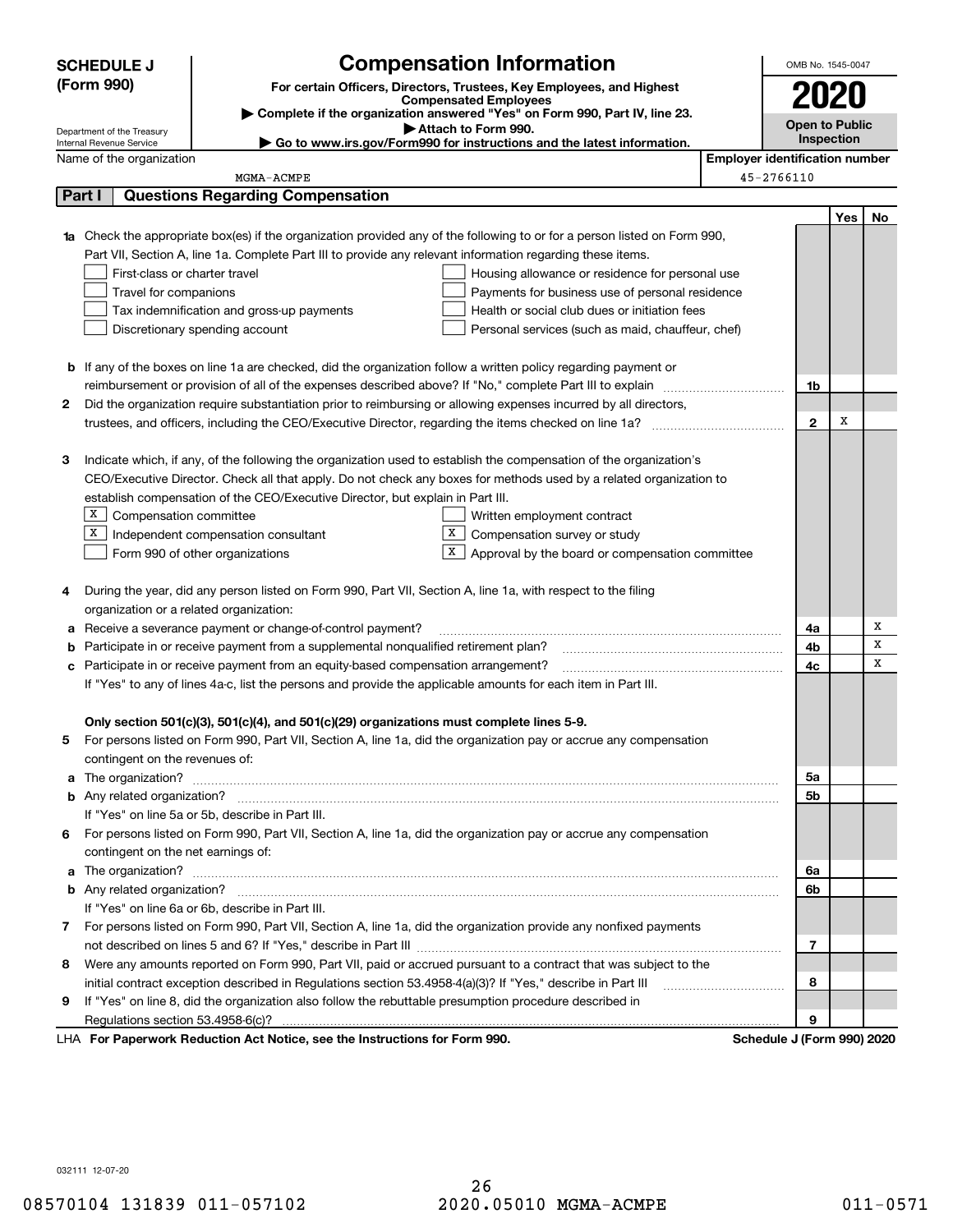### 45-2766110

## **Part II Officers, Directors, Trustees, Key Employees, and Highest Compensated Employees.**  Schedule J (Form 990) 2020 Page Use duplicate copies if additional space is needed.

For each individual whose compensation must be reported on Schedule J, report compensation from the organization on row (i) and from related organizations, described in the instructions, on row (ii). Do not list any individuals that aren't listed on Form 990, Part VII.

**Note:**  The sum of columns (B)(i)-(iii) for each listed individual must equal the total amount of Form 990, Part VII, Section A, line 1a, applicable column (D) and (E) amounts for that individual.

| (A) Name and Title                 |      | (B) Breakdown of W-2 and/or 1099-MISC compensation |                                           |                                           | (C) Retirement and             | (D) Nontaxable | (E) Total of columns | (F) Compensation                                           |  |
|------------------------------------|------|----------------------------------------------------|-------------------------------------------|-------------------------------------------|--------------------------------|----------------|----------------------|------------------------------------------------------------|--|
|                                    |      | (i) Base<br>compensation                           | (ii) Bonus &<br>incentive<br>compensation | (iii) Other<br>reportable<br>compensation | other deferred<br>compensation | benefits       | $(B)(i)$ - $(D)$     | in column (B)<br>reported as deferred<br>on prior Form 990 |  |
| HALEE FISCHER-WRIGHT<br>(1)        | (i)  | 764,095                                            | 285,053.                                  | 54,805.                                   | 24,369                         | 25,785.        | 1, 154, 107.         | 28,913.                                                    |  |
| PRESIDENT/CEO                      | (i)  | 0.                                                 | 0                                         | 0.                                        | $\mathbf{0}$                   | $\mathbf{0}$ . | $\mathbf{0}$         | 0.                                                         |  |
| (2)<br>RONALD HOLDER               | (i)  | 359,482.                                           | 109,200                                   | 17,101                                    | 14,414                         | 33,770         | 533,967              | $\mathbf 0$ .                                              |  |
| COO                                | (ii) | 0.                                                 | $\Omega$                                  | $\mathbf{0}$ .                            | $\Omega$                       | $\mathbf{0}$ . | $\mathbf{0}$ .       | $\mathfrak o$ .                                            |  |
| AKASH MADIAH<br>(3)                | (i)  | 326,501                                            | 97,500                                    | 1,990                                     | 24,369                         | 17,206         | 467,566              | $\mathbf 0$ .                                              |  |
| CFO                                | (ii) | 0.                                                 | $\Omega$                                  | $\mathbf{0}$ .                            | $\mathbf{0}$                   | $\mathbf{0}$ . | $\mathbf{0}$ .       | $\mathbf 0$ .                                              |  |
| ANDERS GILBERG<br>(4)              | (i)  | 292,396                                            | 57,939                                    | 3,394.                                    | 24,369                         | 28,079         | 406,177.             | $\mathbf 0$ .                                              |  |
| SR VP GOVERNMENT RELATIONS         | (ii) | $\mathbf{0}$ .                                     | $\Omega$                                  | $\mathbf{0}$ .                            | $\Omega$                       | $\mathbf{0}$   | $\mathbf{0}$         | $\mathbf{0}$ .                                             |  |
| <b>ANDREW SWANSON</b><br>(5)       | (i)  | 202,495                                            | 52,435                                    | 1,450.                                    | 22,334                         | 34,019         | 312,733              | $\mathbf 0$ .                                              |  |
| VP INDUSTRY INSIGHTS               | (ii) | $\mathbf{0}$ .                                     | $\mathbf{0}$ .                            | $\mathbf{0}$ .                            | $\mathbf{0}$                   | $\mathbf{0}$ . | $\mathbf{0}$ .       | $\mathbf 0$ .                                              |  |
| TRACY WATROUS<br>(6)               | (i)  | 210,471                                            | 31,309                                    | 4,474.                                    | 20,384                         | 21,001         | 287,639              | $\mathbf 0$ .                                              |  |
| VP CONTENT/MEMBERSHIP              | (ii) | 0.                                                 | $\mathbf{0}$ .                            | 0.                                        | $\mathbf{0}$ .                 | $\mathbf 0$ .  | $\mathbf{0}$         | 0.                                                         |  |
| TODD PRESCOTT<br>(7)               | (i)  | 192,331                                            | 39,000                                    | 2,530                                     | 11,393                         | 24,782         | 270,036              | $\mathbf 0$ .                                              |  |
| VP HUMAN RESOURCES                 | (i)  | 0.                                                 | $\mathbf{0}$ .                            | 0.                                        | $\mathbf{0}$                   | $\mathbf{0}$   | $\mathbf{0}$         | 0.                                                         |  |
| OWEN KEMP<br>(8)                   | (i)  | 79,925                                             | 108,437                                   | 123                                       | 14,956                         | 12,189         | 215,630              | $\mathbf 0$ .                                              |  |
| SALES SENIOR MANAGER               | (ii) | 0.                                                 | 0.                                        | 0.                                        | $\mathbf{0}$                   | $\mathbf{0}$ . | 0                    | 0.                                                         |  |
| ROBERT TENNANT<br>(9)              | (i)  | 180,700                                            | 0.                                        | 2,505.                                    | 13,971                         | 2,423          | 199,599              | $\mathbf 0$ .                                              |  |
| FORMER DIR. HEALTH INFO. THRU 2/21 | (ii) | 0.                                                 | 0.                                        | $\mathbf{0}$ .                            | $\mathbf 0$                    | $\mathbf{0}$   | 0                    | $\mathbf 0$ .                                              |  |
| (10) ANDREW WALKER                 | (i)  | 146,531                                            | 18,750                                    | 1,194                                     | 13,377                         | 30,306         | 210,158              | 0.                                                         |  |
| DIRECTOR, NATL ORG MEMBERSHIP      | (ii) | 0.                                                 | $\mathbf{0}$ .                            | 0.                                        | $\mathbf{0}$                   | 0.             | $\mathbf{0}$         | $\mathbf{0}$ .                                             |  |
| (11) BRETT MCCALLON                | (i)  | 150,277.                                           | 7,500                                     | 1,155.                                    | 8,834                          | 11,898.        | 179,664              | $\mathbf{0}$ .                                             |  |
| DIRECTOR FINANCE                   | (ii) | 0.                                                 | 0.                                        | 0.                                        | $\mathbf 0$ .                  | 0.             | 0.                   | 0.                                                         |  |
|                                    | (i)  |                                                    |                                           |                                           |                                |                |                      |                                                            |  |
|                                    | (ii) |                                                    |                                           |                                           |                                |                |                      |                                                            |  |
|                                    | (i)  |                                                    |                                           |                                           |                                |                |                      |                                                            |  |
|                                    | (i)  |                                                    |                                           |                                           |                                |                |                      |                                                            |  |
|                                    | (i)  |                                                    |                                           |                                           |                                |                |                      |                                                            |  |
|                                    | (ii) |                                                    |                                           |                                           |                                |                |                      |                                                            |  |
|                                    | (i)  |                                                    |                                           |                                           |                                |                |                      |                                                            |  |
|                                    | (ii) |                                                    |                                           |                                           |                                |                |                      |                                                            |  |
|                                    | (i)  |                                                    |                                           |                                           |                                |                |                      |                                                            |  |
|                                    | (ii) |                                                    |                                           |                                           |                                |                |                      |                                                            |  |

**Schedule J (Form 990) 2020**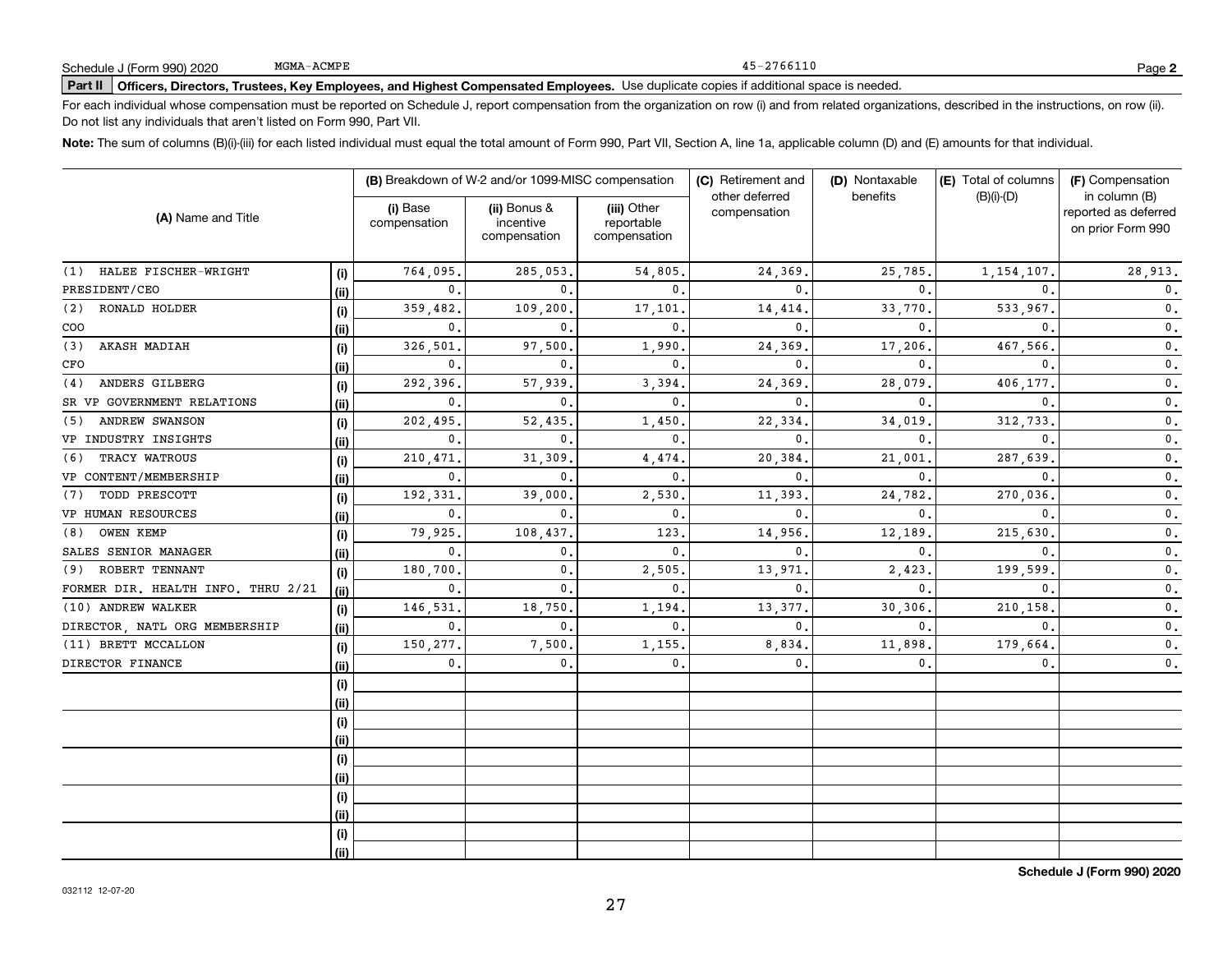## **Part III Supplemental Information**

Schedule J (Form 990) 2020 MGMA-ACMPE<br>Part III Supplemental Information<br>Provide the information, explanation, or descriptions required for Part I, lines 1a, 1b, 3, 4a, 4b, 4c, 5a, 5b, 6a, 6b, 7, and 8, and for Part II. Als

**Schedule J (Form 990) 2020**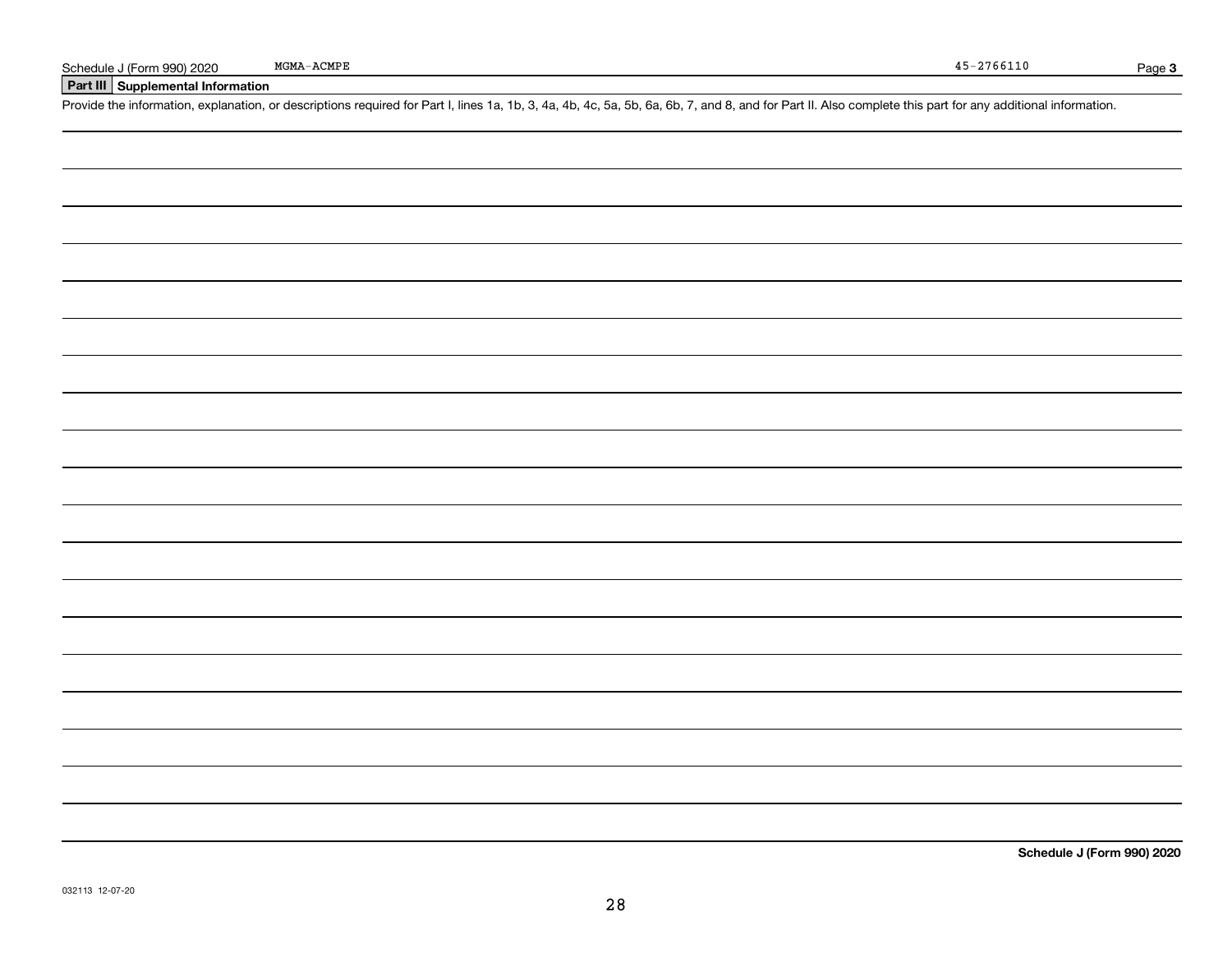**(Form 990 or 990-EZ)**

Department of the Treasury Internal Revenue Service Name of the organization

## **SCHEDULE O Supplemental Information to Form 990 or 990-EZ**

**Complete to provide information for responses to specific questions on Form 990 or 990-EZ or to provide any additional information. | Attach to Form 990 or 990-EZ. | Go to www.irs.gov/Form990 for the latest information.**



**Employer identification number** 45-2766110

MGMA-ACMPE

FORM 990, PART III, LINE 4A, PROGRAM SERVICE ACCOMPLISHMENTS:

CIRCULATION OF APPROXIMATELY 35,000.

FORM 990, PART VI, SECTION A, LINE 1:

THE EXECUTIVE COMMITTEE SHALL BE COMPOSED OF THE FOLLOWING: CHAIR OF THE

BOARD, VICE CHAIR OF THE BOARD, IMMEDIATE PAST CHAIR OF THE BOARD, THE

FINANCE AND AUDIT CHAIR AND THE FINANCE AND AUDIT VICE CHAIR. THE EXECUTIVE

COMMITTEE SHALL REVIEW AND TAKE ACTION ON ITEMS THAT IN THE DISCRETION OF

THE CHAIR OF THE BOARD MUST BE ACTED UPON PRIOR TO A FULL MEETING OF THE

BOARD, IN SITUATIONS WHERE A MEETING WITH THE FULL BOARD IS NOT

PRACTICABLE. ACTIONS OF THE EXECUTIVE COMMITTEE, OTHER THAN THOSE RELATING

TO THE SALARY AND PERFORMANCE EVALUATION OF THE PRESIDENT/CHIEF EXECUTIVE

OFFICER, SHALL BE POSTED ELECTRONICALLY AS SOON AS PRACTICABLE FOR REVIEW

BY THE BOARD.

FORM 990, PART VI, SECTION A, LINE 6:

THE CATEGORIES OF MEMBERS ARE: INDIVIDUAL, STUDENT, FACULTY, HONORARY

DISTINGUISHED, AND LIFE.

FORM 990, PART VI, SECTION A, LINE 7A:

ALL DUES-PAYING AND DISTINGUISHED MEMBERS HAVE THE PRIVILEGE OF VOTING ON

SPECIFIED ASSOCIATION MATTERS, NAMELY THE ELECTION OF DIRECTORS.

FORM 990, PART VI, SECTION A, LINE 7B:

ALL DUES-PAYING AND DISTINGUISHED MEMBERS HAVE THE PRIVILEGE OF VOTING ON

SPECIFIED ASSOCIATION MATTERS, NAMELY THE ELECTION OF DIRECTORS. THEY ALSO

032211 11-20-20 LHA For Paperwork Reduction Act Notice, see the Instructions for Form 990 or 990-EZ. Schedule O (Form 990 or 990-EZ) 2020

29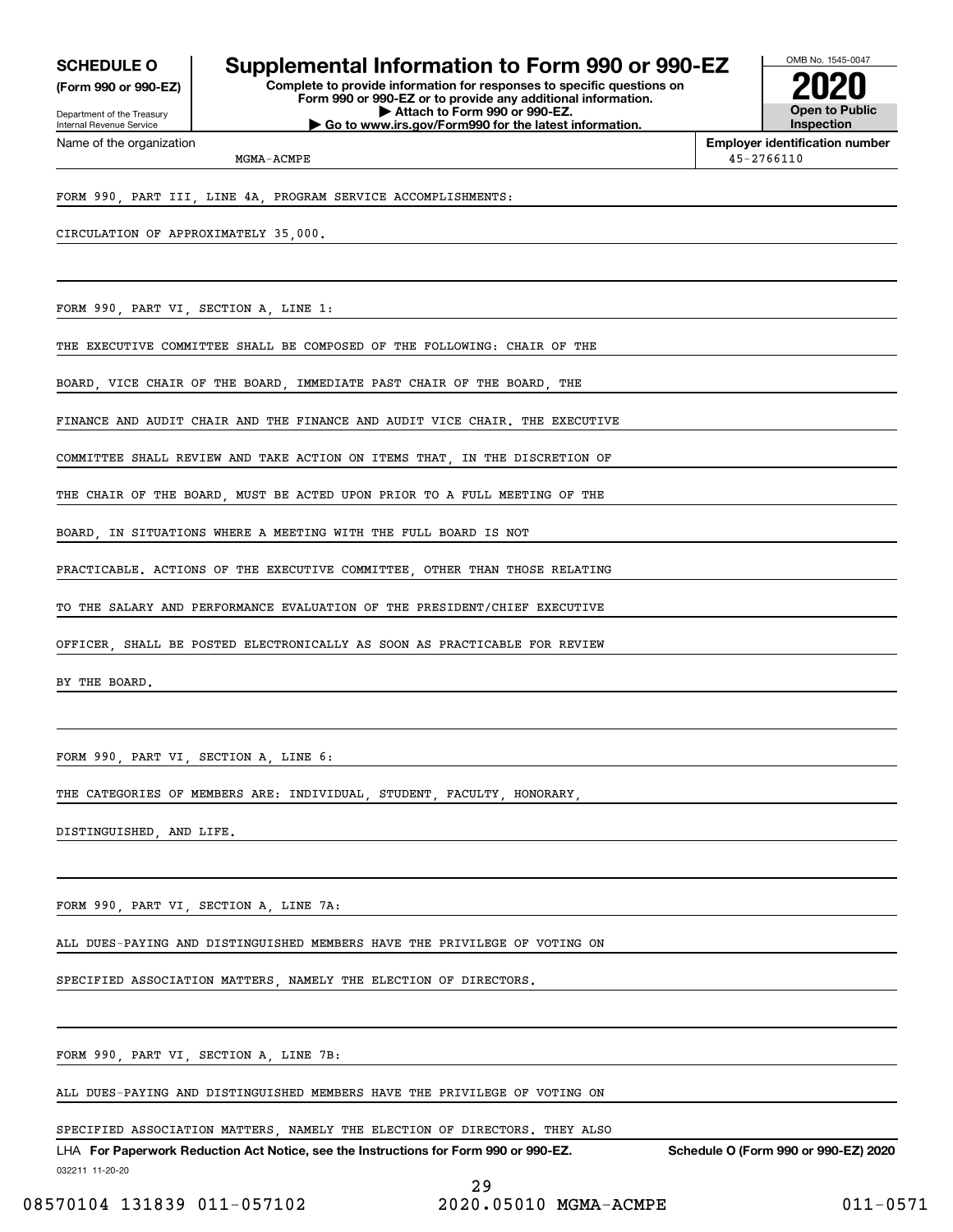| THE ARTICLES OF INCORPORATION, OR THE BYLAWS.                               |
|-----------------------------------------------------------------------------|
|                                                                             |
| FORM 990, PART VI, SECTION B, LINE 11B:                                     |
| THE FORM 990 IS PREPARED BY THE ORGANIZATION'S PUBLIC ACCOUNTING FIRM BASED |
| ON INFORMATION PROVIDED BY THE MANAGEMENT. ONCE A DRAFT OF THE FILING IS    |
| AVAILABLE, THE DIRECTOR OF ACCOUNTING AND THE CFO WILL BE THE FIRST TO      |
| REVIEW THE FORM 990 UPON COMPLETION. THE CFO WILL THEN PRESENT THE FORM 990 |
| TO THE FINANCE/AUDIT COMMITTEE FOR A COMPLETE DETAIL REVIEW AND THEIR       |
| APPROVAL. ONCE THE FINANCE/AUDIT COMMITTEE HAS APPROVED, THE BOARD MEMBERS  |
| WILL RECEIVE A COPY OF THE FORM 990 AND THE CHAIR WILL PRESENT THE FORM 990 |
| FOR APPROVAL BY THE FULL BOARD PRIOR TO THE FORM 990 BEING FILED.           |
|                                                                             |
| FORM 990, PART VI, SECTION B, LINE 12C:                                     |
| MGMA-ACMPE'S OFFICERS, BOARD OF DIRECTORS, AND COMMITTEE MEMBERS ARE        |
| REQUIRED TO DISCLOSE IN WRITING ON AN ANNUAL BASIS ANY INTERESTS THAT COULD |
| GIVE RISE TO CONFLICTS OF INTEREST. IF ANY CONFLICTS EXIST, THE BOARD       |
| MEMBERS RECUSE THEMSELVES FROM VOTING ON ANY MATTERS PERTAINING TO THE      |
| CONFLICT. THE ORGANIZATION MONITORS COMPLIANCE WITH THE CONFLICT OF         |
| INTEREST POLICY BY INQUIRING AT EACH BOARD MEETING WHETHER THERE HAVE BEEN  |
| ANY CHANGES THAT COULD GIVE RISE TO A CONFLICT OF INTEREST SINCE THE BOARD  |
| MEMBERS SIGNED THE ANNUAL AFFIRMATION. ALL PROCEDURES RELATED TO CONFLICTS  |
| OF INTEREST ARE DOCUMENTED IN THE MEETING MINUTES. MGMA-ACMPE'S FISCAL      |
| POLICY SECTION 2.01(A) OUTLINES THE CONFLICT OF INTEREST POLICY AND         |
| PROCEDURE.                                                                  |
|                                                                             |
| FORM 990, PART VI, SECTION B, LINE 15:                                      |
| Schedule O (Form 990 or 990-EZ) 2020<br>032212 11-20-20<br>30               |

# Echedule O (Form 990 or 990-EZ) 2020<br>Name of the organization **number** Name of the organization **number**

MGMA-ACMPE

### HAVE THE PRIVILEGE OF VOTING ON ALL ASSOCIATION MATTERS REQUIRING

MEMBERSHIP APPROVAL UNDER THE COLORADO REVISED NONPROFIT CORPORATION ACT,

08570104 131839 011-057102 2020.05010 MGMA-ACMPE 011-0571

45-2766110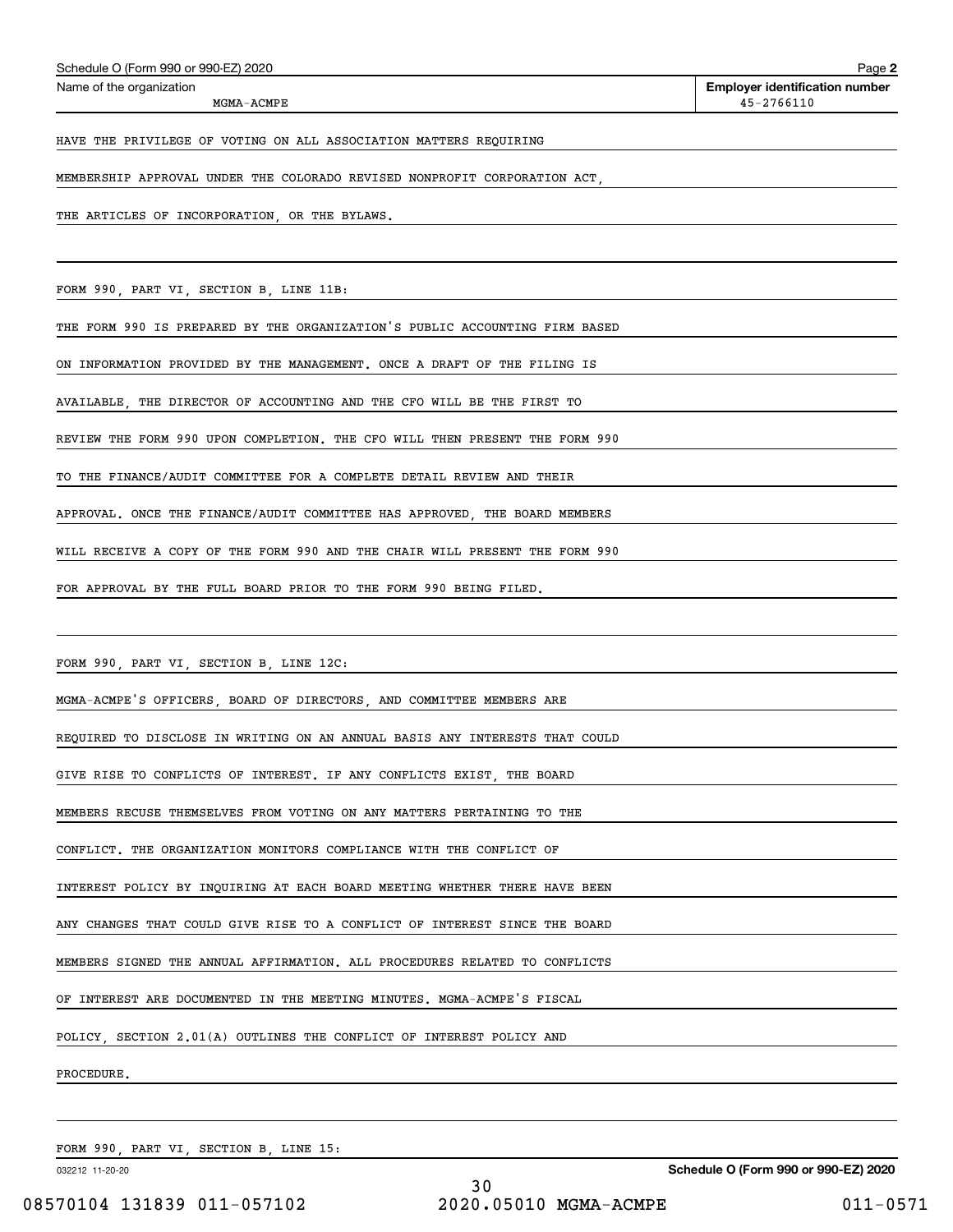| Schedule O (Form 990 or 990-EZ) 2020<br>Name of the organization            |                       | Page 2<br><b>Employer identification number</b> |
|-----------------------------------------------------------------------------|-----------------------|-------------------------------------------------|
| MGMA-ACMPE                                                                  |                       | 45-2766110                                      |
| MGMA USES A COMPENSATION CONSULTANT, GALLAGHER BENEFIT SERVICES, INC, TO    |                       |                                                 |
| PROVIDE AN ANALYSIS OF TOTAL COMPENSATION FOR ITS CEO. MGMA HAS A FORMAL    |                       |                                                 |
| STATEMENT OF EXECUTIVE COMPENSATION PHILOSOPHY THAT WAS APPROVED BY THE     |                       |                                                 |
| EXECUTIVE COMMITTEE OF THE BOARD ON JUNE 23, 2016. THE ANALYSIS             |                       |                                                 |
| INCORPORATED ALL ASPECTS OF COMPENSATION, INCLUDING SALARY, INCENTIVES,     |                       |                                                 |
| BENEFITS, SEVERANCE, AND PERQUISITES. THIS REPORT WAS ISSUED IN JUNE, 2019. |                       |                                                 |
| IT WAS DETERMINED THAT SHE WOULD BE AWARDED A MARKET INCREASE. THE ANALYSIS |                       |                                                 |
| WAS REVIEWED BY THE EXECUTIVE COMMITTEE OF THE BOARD OF DIRECTORS. THE      |                       |                                                 |
| PRESIDENT OF THE BOARD APPROVED AND COMMUNICATED THE APPROVAL TO THE CEO    |                       |                                                 |
| AND TO THE VICE PRESIDENT OF HUMAN RESOURCES.                               |                       |                                                 |
|                                                                             |                       |                                                 |
| FOR THE REMAINING OFFICERS OF THE ASSOCIATION, COMPENSATION IS REVIEWED ON  |                       |                                                 |
| AN ANNUAL BASIS. THE LAST STUDY WAS COMPLETED IN SPRING 2021. THE STUDY IS  |                       |                                                 |
| COMPLETED BY A COMPENSATION CONSULTANT, GALLAGHER BENEFIT SERVICES, INC TO  |                       |                                                 |
| PROVIDE AN ANALYSIS OF TOTAL COMPENSATION FOR ITS CEO AND OTHER OFFICERS.   |                       |                                                 |
| THIS INFORMATION IS REVIEWED WITH THE CEO. THE INFORMATION IS VALIDATED     |                       |                                                 |
| AGAINST CURRENT MARKET COMPETITIVENESS AGAINST THE EXISTING COMPENSATION    |                       |                                                 |
| FOR EACH EXECUTIVE.                                                         |                       |                                                 |
|                                                                             |                       |                                                 |
| FORM 990, PART VI, SECTION C, LINE 19:                                      |                       |                                                 |
| MGMA-ACMPE POSTS ITS AUDITED CONSOLIDATED FINANCIAL STATEMENTS, IRS FORM    |                       |                                                 |
| 990, AND GOVERNING DOCUMENTS ON ITS WEBSITE. THE AUDITED CONSOLIDATED       |                       |                                                 |
| FINANCIAL STATEMENTS, GOVERNING DOCUMENTS, AND CONFLICT OF INTEREST POLICY  |                       |                                                 |
| ARE ALSO AVAILABLE UPON REQUEST.                                            |                       |                                                 |
|                                                                             |                       |                                                 |
| FORM 990, PART XI, LINE 9, CHANGES IN NET ASSETS:                           |                       |                                                 |
| GAIN ON DEFERRED TAX ASSET                                                  | 104,345.              |                                                 |
|                                                                             |                       |                                                 |
| 032212 11-20-20                                                             | 31                    | Schedule O (Form 990 or 990-EZ) 2020            |
| 08570104 131839 011-057102                                                  | 2020.05010 MGMA-ACMPE | $011 - 0571$                                    |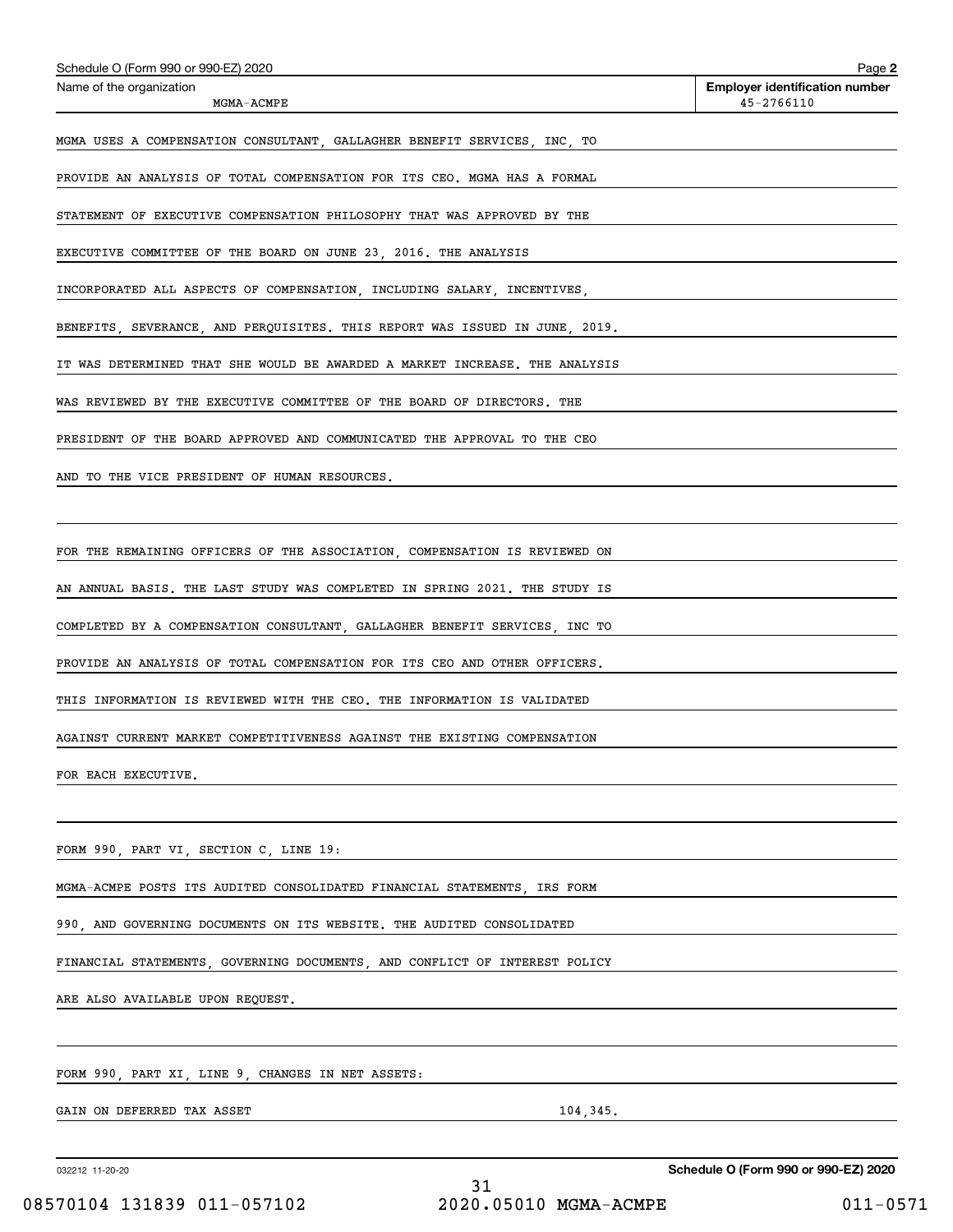| Schedule O (Form 990 or 990-EZ) 2020                           | Page 2                                                  |
|----------------------------------------------------------------|---------------------------------------------------------|
| Name of the organization<br>$MGMA-ACMPE$                       | <b>Employer identification number</b><br>$45 - 2766110$ |
| FORM 990, PART XII LINE 2C                                     |                                                         |
| THE PROCESS FOR THE OVERSIGHT OF THE AUDIT AND SELECTION OF AN |                                                         |
| ACCOUNTANT HAS NOT CHANGED FROM THE PRIOR YEAR.                |                                                         |
|                                                                |                                                         |
|                                                                |                                                         |
|                                                                |                                                         |
|                                                                |                                                         |
|                                                                |                                                         |
|                                                                |                                                         |
|                                                                |                                                         |
|                                                                |                                                         |
|                                                                |                                                         |
|                                                                |                                                         |
|                                                                |                                                         |
|                                                                |                                                         |
|                                                                |                                                         |
|                                                                |                                                         |
|                                                                |                                                         |
|                                                                |                                                         |
|                                                                |                                                         |
|                                                                |                                                         |
|                                                                |                                                         |
|                                                                |                                                         |
|                                                                |                                                         |
|                                                                |                                                         |
|                                                                |                                                         |
|                                                                |                                                         |
|                                                                |                                                         |
|                                                                |                                                         |
| 032212 11-20-20<br>32                                          | Schedule O (Form 990 or 990-EZ) 2020                    |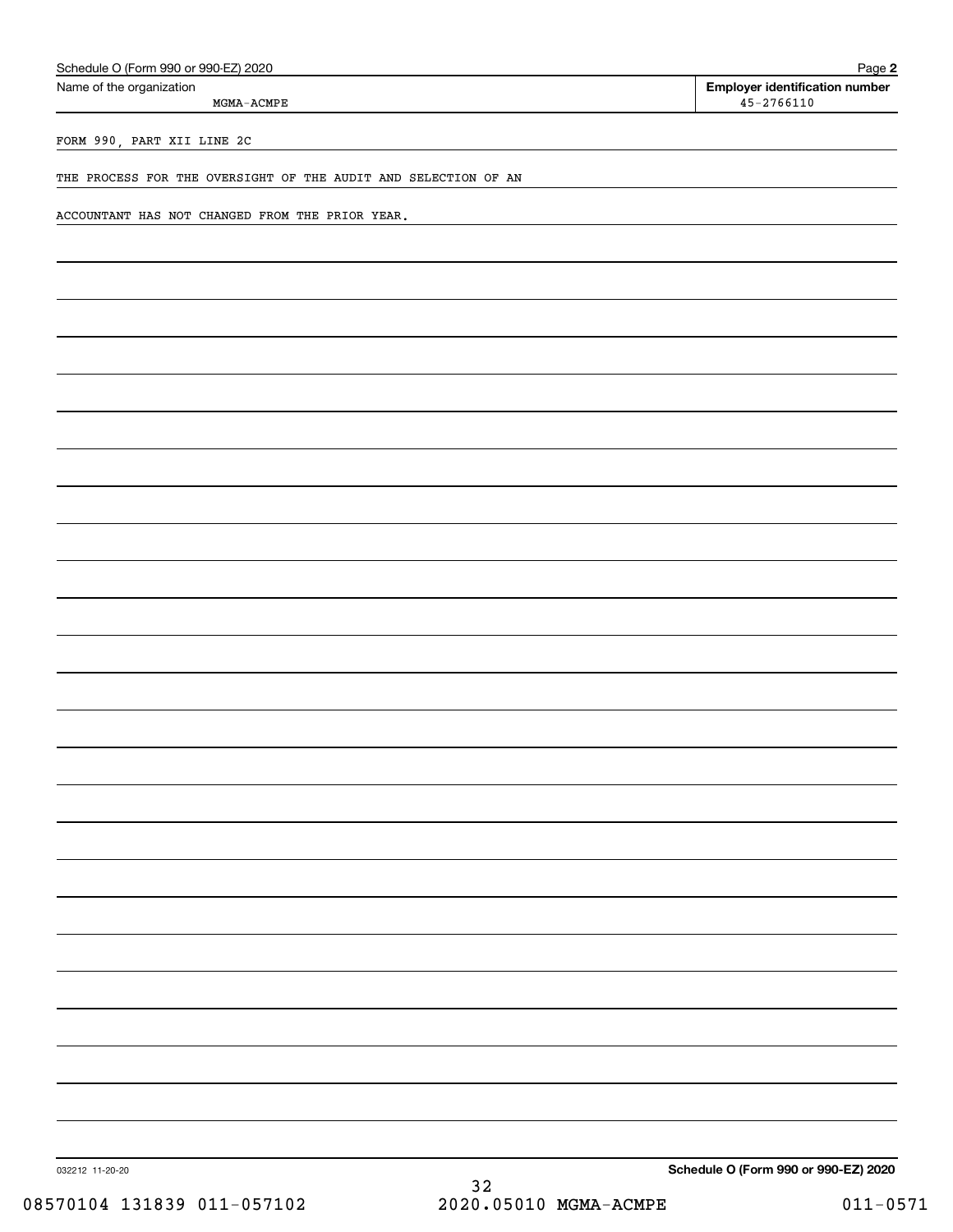|  | Paner<br>r۱ |
|--|-------------|

032161 10-28-20 LHA

# Department of the Treasury Internal Revenue Service

### Name of the organization

**SCHEDULE R (Form 990)**

MGMA-ACMPE

### **Part I Identification of Disregarded Entities.**  Complete if the organization answered "Yes" on Form 990, Part IV, line 33.

| (a)<br>Name, address, and EIN (if applicable)<br>of disregarded entity | (b)<br>Primary activity | (c)<br>Legal domicile (state or<br>foreign country) | (d)<br>Total income | (e)<br>End-of-year assets | (f)<br>Direct controlling<br>entity |
|------------------------------------------------------------------------|-------------------------|-----------------------------------------------------|---------------------|---------------------------|-------------------------------------|
|                                                                        |                         |                                                     |                     |                           |                                     |
|                                                                        |                         |                                                     |                     |                           |                                     |
|                                                                        |                         |                                                     |                     |                           |                                     |
|                                                                        |                         |                                                     |                     |                           |                                     |

### **Identification of Related Tax-Exempt Organizations.** Complete if the organization answered "Yes" on Form 990, Part IV, line 34, because it had one or more related tax-exempt **Part II** organizations during the tax year.

| (a)<br>Name, address, and EIN<br>of related organization | (b)<br>Primary activity | (c)<br>Legal domicile (state or<br>foreign country) | (d)<br>Exempt Code<br>section | (e)<br>Public charity<br>status (if section | (f)<br>Direct controlling<br>entity | $(g)$<br>Section 512(b)(13)<br>controlled<br>entity? |    |
|----------------------------------------------------------|-------------------------|-----------------------------------------------------|-------------------------------|---------------------------------------------|-------------------------------------|------------------------------------------------------|----|
|                                                          |                         |                                                     |                               | 501(c)(3))                                  |                                     | Yes                                                  | No |
| MGMA CENTER FOR RESEARCH, INC. - 84-0647139              |                         |                                                     |                               |                                             |                                     |                                                      |    |
| 104 INVERNESS TERRACE EAST                               |                         |                                                     |                               |                                             |                                     |                                                      |    |
| ENGLEWOOD, CO 80112                                      | RESEARCH                | COLORADO                                            | 501(C)(3)                     | LINE 12A, I                                 | MGMA-ACMPE                          | X                                                    |    |
| MGMA REALTY CORP - $84-1119908$                          |                         |                                                     |                               |                                             |                                     |                                                      |    |
| 104 INVERNESS TERRACE EAST                               |                         |                                                     |                               |                                             |                                     |                                                      |    |
| ENGLEWOOD, CO 80112                                      | REAL ESTATE             | COLORADO                                            | 501(C)(2)                     | N/A                                         | MGMA-ACMPE                          | x                                                    |    |
| ACMPE SCHOLARSHIP FUND INC - 20-1366779                  |                         |                                                     |                               |                                             |                                     |                                                      |    |
| 104 INVERNESS TERRACE EAST                               |                         |                                                     |                               |                                             |                                     |                                                      |    |
| ENGLEWOOD, CO 80112                                      | SCHOLARSHIP PROGRAM     | COLORADO                                            | 501(C)(3)                     | LINE 12A, I                                 | MGMA-ACMPE                          | X                                                    |    |
|                                                          |                         |                                                     |                               |                                             |                                     |                                                      |    |
|                                                          |                         |                                                     |                               |                                             |                                     |                                                      |    |

# **Related Organizations and Unrelated Partnerships**

**Complete if the organization answered "Yes" on Form 990, Part IV, line 33, 34, 35b, 36, or 37.** |

**Attach to Form 990.**  |

**Open to Public 2020**

**Employer identification number**

45-2766110

**For Paperwork Reduction Act Notice, see the Instructions for Form 990. Schedule R (Form 990) 2020**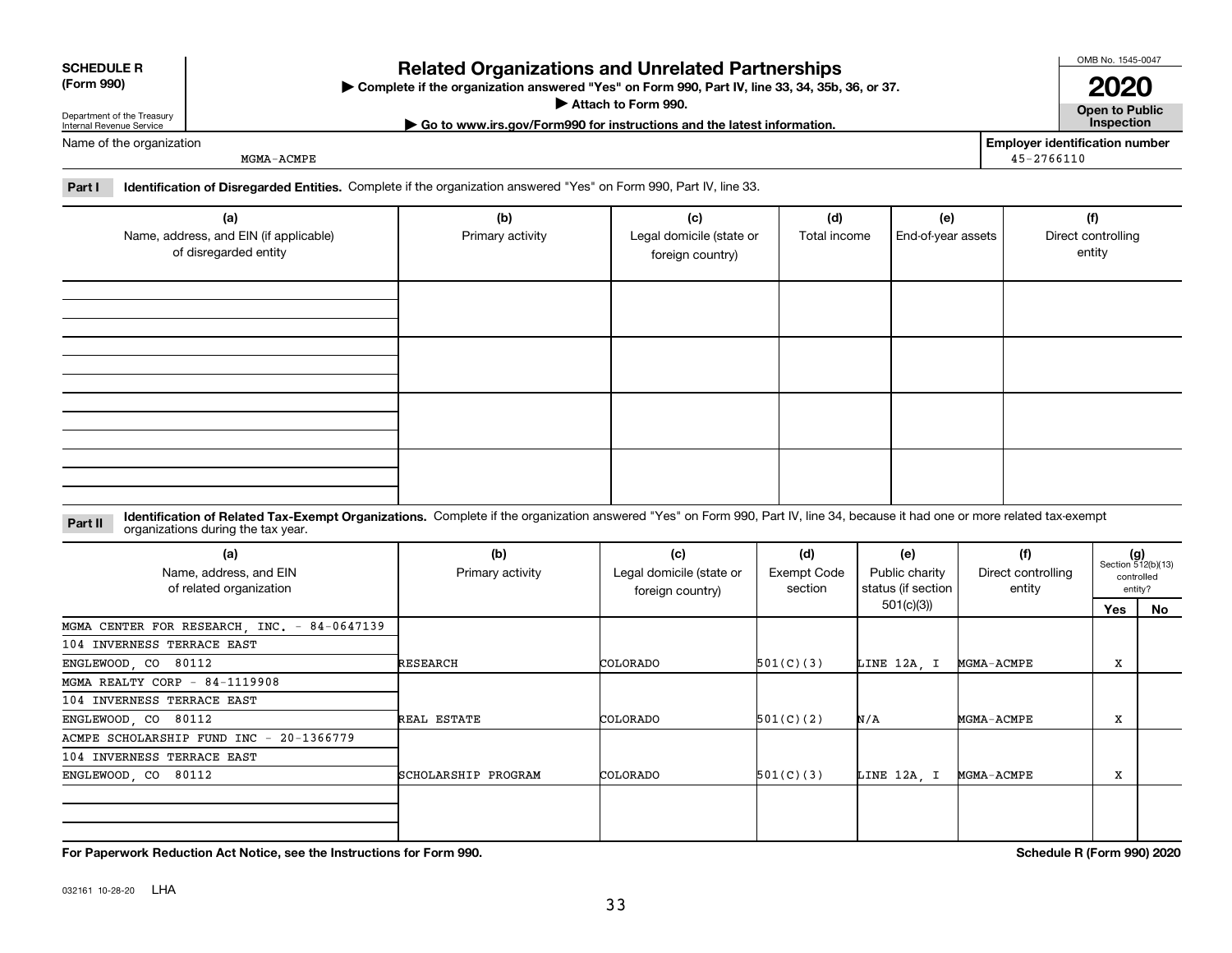### **Identification of Related Organizations Taxable as a Partnership.** Complete if the organization answered "Yes" on Form 990, Part IV, line 34, because it had one or more related **Part III** organizations treated as a partnership during the tax year.

| (a)                                               | (b)              | (c)                  | (d)                          | (e)                                                                 | (f)                      | (g)                     |              | (h)              | (i)                                                       | (j) | (k)                                                     |
|---------------------------------------------------|------------------|----------------------|------------------------------|---------------------------------------------------------------------|--------------------------|-------------------------|--------------|------------------|-----------------------------------------------------------|-----|---------------------------------------------------------|
| Name, address, and EIN<br>of related organization | Primary activity | Legal<br>domicile    | Direct controlling<br>entity | Predominant income                                                  | Share of total<br>income | Share of<br>end-of-year |              | Disproportionate | Code V-UBI                                                |     | General or Percentage<br>managing ownership<br>partner? |
|                                                   |                  | (state or<br>foreign |                              |                                                                     |                          | assets                  | allocations? |                  |                                                           |     |                                                         |
|                                                   |                  | country)             |                              | related, unrelated,<br>excluded from tax under<br>sections 512-514) |                          |                         | Yes $ $      | No               | amount in box<br>20 of Schedule<br>K-1 (Form 1065) Yes No |     |                                                         |
|                                                   |                  |                      |                              |                                                                     |                          |                         |              |                  |                                                           |     |                                                         |
|                                                   |                  |                      |                              |                                                                     |                          |                         |              |                  |                                                           |     |                                                         |
|                                                   |                  |                      |                              |                                                                     |                          |                         |              |                  |                                                           |     |                                                         |
|                                                   |                  |                      |                              |                                                                     |                          |                         |              |                  |                                                           |     |                                                         |
|                                                   |                  |                      |                              |                                                                     |                          |                         |              |                  |                                                           |     |                                                         |
|                                                   |                  |                      |                              |                                                                     |                          |                         |              |                  |                                                           |     |                                                         |
|                                                   |                  |                      |                              |                                                                     |                          |                         |              |                  |                                                           |     |                                                         |
|                                                   |                  |                      |                              |                                                                     |                          |                         |              |                  |                                                           |     |                                                         |
|                                                   |                  |                      |                              |                                                                     |                          |                         |              |                  |                                                           |     |                                                         |
|                                                   |                  |                      |                              |                                                                     |                          |                         |              |                  |                                                           |     |                                                         |
|                                                   |                  |                      |                              |                                                                     |                          |                         |              |                  |                                                           |     |                                                         |
|                                                   |                  |                      |                              |                                                                     |                          |                         |              |                  |                                                           |     |                                                         |
|                                                   |                  |                      |                              |                                                                     |                          |                         |              |                  |                                                           |     |                                                         |
|                                                   |                  |                      |                              |                                                                     |                          |                         |              |                  |                                                           |     |                                                         |
|                                                   |                  |                      |                              |                                                                     |                          |                         |              |                  |                                                           |     |                                                         |
|                                                   |                  |                      |                              |                                                                     |                          |                         |              |                  |                                                           |     |                                                         |
|                                                   |                  |                      |                              |                                                                     |                          |                         |              |                  |                                                           |     |                                                         |

**Identification of Related Organizations Taxable as a Corporation or Trust.** Complete if the organization answered "Yes" on Form 990, Part IV, line 34, because it had one or more related **Part IV** organizations treated as a corporation or trust during the tax year.

| (a)<br>Name, address, and EIN<br>of related organization | (b)<br>Primary activity  | (c)<br>Legal domicile<br>(state or<br>foreign | (d)<br>Direct controlling<br>entity | (e)<br>Type of entity<br>(C corp, S corp,<br>or trust) | (f)<br>Share of total<br>income | (g)<br>Share of<br>end-of-year<br>assets | (h)<br> Percentage <br>ownership |   | (i)<br>Section<br>512(b)(13)<br>controlled<br>entity? |
|----------------------------------------------------------|--------------------------|-----------------------------------------------|-------------------------------------|--------------------------------------------------------|---------------------------------|------------------------------------------|----------------------------------|---|-------------------------------------------------------|
|                                                          |                          | country)                                      |                                     |                                                        |                                 |                                          |                                  |   | Yes   No                                              |
| MGMA SERVICES INC. - 84-1546758                          |                          |                                               |                                     |                                                        |                                 |                                          |                                  |   |                                                       |
| 104 INVERNESS TERRACE EAST                               |                          |                                               |                                     |                                                        |                                 |                                          |                                  |   |                                                       |
| ENGLEWOOD, CO 80112                                      | <b>BUSINESS VENTURES</b> | CO                                            | MGMA-ACMPE                          | C CORP                                                 | 0.                              | 25,119.                                  | 100%                             | X |                                                       |
|                                                          |                          |                                               |                                     |                                                        |                                 |                                          |                                  |   |                                                       |
|                                                          |                          |                                               |                                     |                                                        |                                 |                                          |                                  |   |                                                       |
|                                                          |                          |                                               |                                     |                                                        |                                 |                                          |                                  |   |                                                       |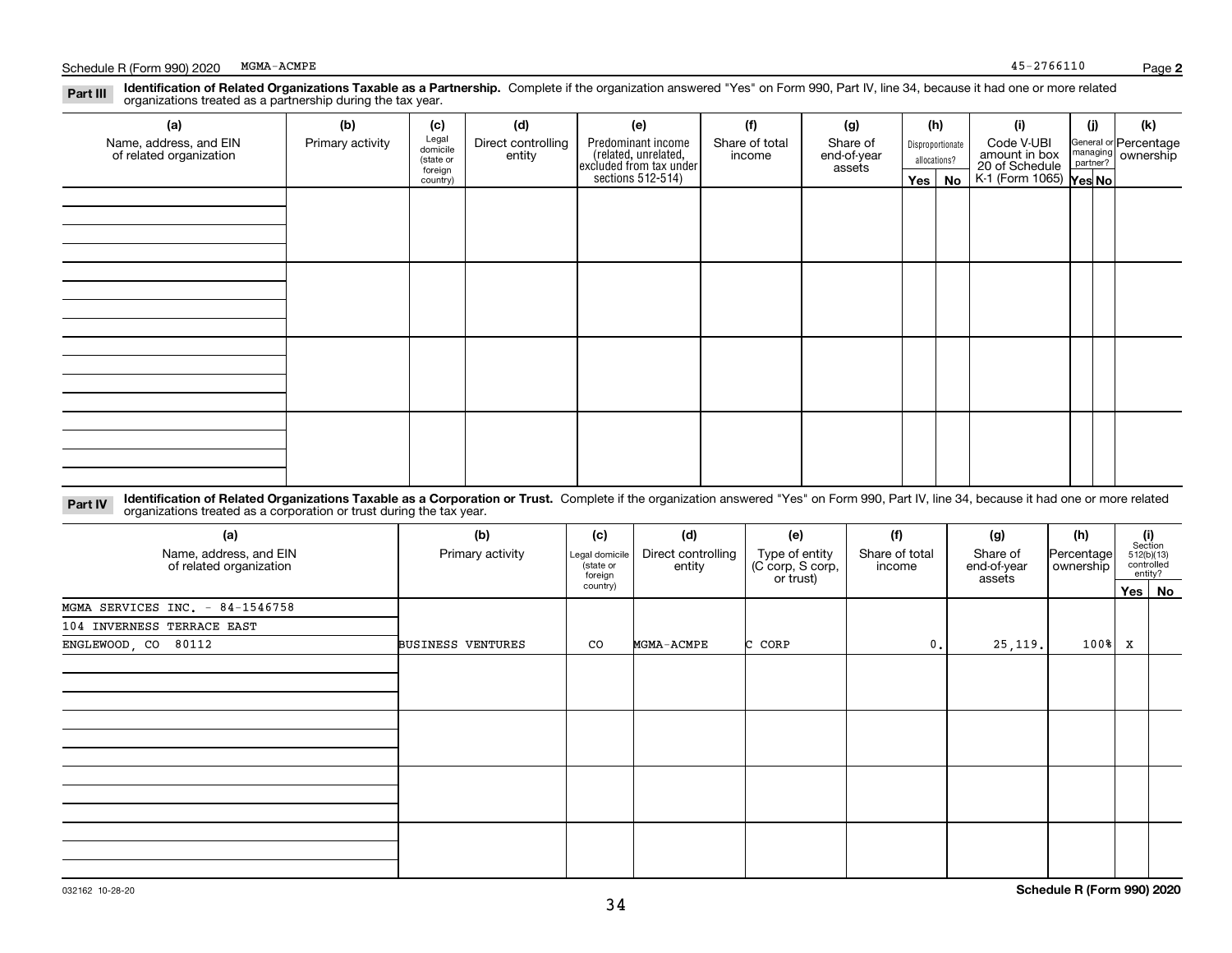### Schedule R (Form 990) 2020 MGMA-ACMPE 45-2766110 MGMA-ACMPE

 $\overline{\phantom{a}}$ 

**Part V** T**ransactions With Related Organizations.** Complete if the organization answered "Yes" on Form 990, Part IV, line 34, 35b, or 36.

| Note: Complete line 1 if any entity is listed in Parts II, III, or IV of this schedule. |                                                                                                                                                                                                                                |                 |   |   |  |
|-----------------------------------------------------------------------------------------|--------------------------------------------------------------------------------------------------------------------------------------------------------------------------------------------------------------------------------|-----------------|---|---|--|
|                                                                                         | During the tax year, did the organization engage in any of the following transactions with one or more related organizations listed in Parts II-IV?                                                                            |                 |   |   |  |
|                                                                                         |                                                                                                                                                                                                                                | 1a              |   | X |  |
|                                                                                         | <b>b</b> Gift, grant, or capital contribution to related organization(s)                                                                                                                                                       | 1b              |   | X |  |
|                                                                                         | c Gift, grant, or capital contribution from related organization(s)                                                                                                                                                            | 1c              |   | x |  |
|                                                                                         | <b>d</b> Loans or loan quarantees to or for related organization(s)                                                                                                                                                            | 1 <sub>d</sub>  | X |   |  |
|                                                                                         |                                                                                                                                                                                                                                | 1e              | x |   |  |
|                                                                                         |                                                                                                                                                                                                                                |                 |   |   |  |
|                                                                                         | f Dividends from related organization(s) material contracts and contracts are contracted as a contract of the contract of the contract of the contract of the contract of the contract of the contract of the contract of the  | 1f              |   | X |  |
|                                                                                         |                                                                                                                                                                                                                                | 1 <sub>g</sub>  |   | X |  |
|                                                                                         | h Purchase of assets from related organization(s) www.assettion.com/www.assettion.com/www.assettion.com/www.assettion.com/www.assettion.com/www.assettion.com/www.assettion.com/www.assettion.com/www.assettion.com/www.assett | 1h              |   | X |  |
|                                                                                         | Exchange of assets with related organization(s) encontraction and contact and contact and contact and contact and contact and contact and contact and contact and contact and contact and contact and contact and contact and  | 1i              |   | X |  |
|                                                                                         |                                                                                                                                                                                                                                | 1i              |   | X |  |
|                                                                                         |                                                                                                                                                                                                                                |                 |   |   |  |
|                                                                                         |                                                                                                                                                                                                                                | 1k              | X |   |  |
|                                                                                         | Performance of services or membership or fundraising solicitations for related organization(s)                                                                                                                                 | 11              |   | x |  |
|                                                                                         | m Performance of services or membership or fundraising solicitations by related organization(s)                                                                                                                                | 1m              |   | X |  |
|                                                                                         |                                                                                                                                                                                                                                | 1n              | x |   |  |
|                                                                                         | o Sharing of paid employees with related organization(s) manufactured and content to the content of the content of the content of the content of the content of the content of the content of the content of the content of th | 10 <sub>o</sub> | x |   |  |
|                                                                                         |                                                                                                                                                                                                                                |                 |   |   |  |
|                                                                                         | p Reimbursement paid to related organization(s) for expenses [111] All and the content of the content of the content of the content of the content of the content of the content of the content of the content of the content  | 1p              |   | х |  |
|                                                                                         |                                                                                                                                                                                                                                | 1a              |   | X |  |
|                                                                                         |                                                                                                                                                                                                                                |                 |   |   |  |
|                                                                                         | r Other transfer of cash or property to related organization(s)                                                                                                                                                                | 1r              |   | Х |  |
|                                                                                         |                                                                                                                                                                                                                                | 1s              |   | X |  |

**2**If the answer to any of the above is "Yes," see the instructions for information on who must complete this line, including covered relationships and transaction thresholds.

| (a)<br>Name of related organization | (b)<br>Transaction<br>type (a-s) | (c)<br>Amount involved | (d)<br>Method of determining amount involved     |
|-------------------------------------|----------------------------------|------------------------|--------------------------------------------------|
| (1) MGMA REALTY CORP                | к                                |                        | 615.669. ACTUAL EXPENSE                          |
| (2) MGMA REALTY CORP                | 0                                |                        | 243, 398. ACTUAL EXPENSE                         |
| (3) MGMA REALTY CORP                | D                                |                        | 1, 163, 119. INTERCOMPANY RECEIVABLES            |
| (4) MGMA CENTER FOR RESEARCH INC.   | D                                |                        | 1, 169, 067. INTERCOMPANY RECEIVABLES            |
| (5) ACMPE SCHOLARSHIP FUND INC      | D                                |                        | 134, 702. INTERCOMPANY RECEIVABLES               |
| (6) MGMA SERVICES                   | D                                |                        | 11, 220. INTERCOMPANY RECEIVABLES<br>- - - - - - |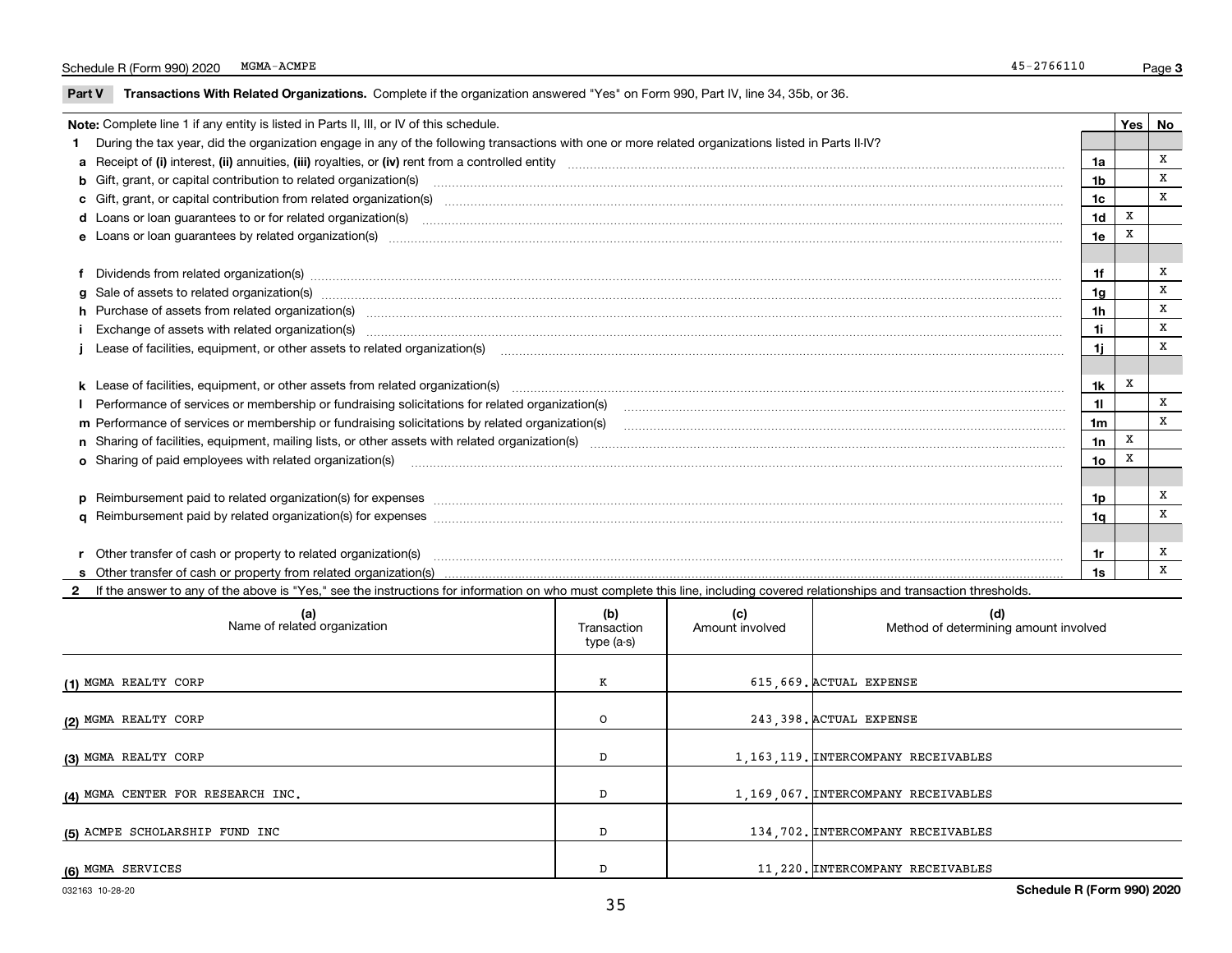### Schedule R (Form 990) 2020 Page MGMA-ACMPE

**Part VI Unrelated Organizations Taxable as a Partnership. Complete if the organization answered "Yes" on Form 990, Part IV, line 37.** 

Provide the following information for each entity taxed as a partnership through which the organization conducted more than five percent of its activities (measured by total assets or gross revenue) that was not a related organization. See instructions regarding exclusion for certain investment partnerships.

| (a)                    | .<br>(b)         | (c)               | <br><br>(d)                                                                                |                                                                                                                  |  | (f)      | (g)         | (h)                   | (i)                                                                                          | (i)    | $(\mathsf{k})$ |
|------------------------|------------------|-------------------|--------------------------------------------------------------------------------------------|------------------------------------------------------------------------------------------------------------------|--|----------|-------------|-----------------------|----------------------------------------------------------------------------------------------|--------|----------------|
| Name, address, and EIN | Primary activity | Legal domicile    |                                                                                            |                                                                                                                  |  | Share of | Share of    | Dispropor-<br>tionate |                                                                                              |        |                |
| of entity              |                  | (state or foreign | Predominant income<br>(related, unrelated,<br>excluded from tax under<br>sections 512-514) | $\begin{array}{c} \textbf{(e)}\\ \text{Are all} \\ \text{partners sec.}\\ 501(c)(3)\\ \text{orgs.?} \end{array}$ |  | total    | end-of-year | allocations?          | Code V-UBI<br>amount in box 20 managing<br>of Schedule K-1 partner?<br>(Form 1065)<br>ves No |        |                |
|                        |                  | country)          |                                                                                            | Yes No                                                                                                           |  | income   | assets      | Yes No                |                                                                                              | Yes No |                |
|                        |                  |                   |                                                                                            |                                                                                                                  |  |          |             |                       |                                                                                              |        |                |
|                        |                  |                   |                                                                                            |                                                                                                                  |  |          |             |                       |                                                                                              |        |                |
|                        |                  |                   |                                                                                            |                                                                                                                  |  |          |             |                       |                                                                                              |        |                |
|                        |                  |                   |                                                                                            |                                                                                                                  |  |          |             |                       |                                                                                              |        |                |
|                        |                  |                   |                                                                                            |                                                                                                                  |  |          |             |                       |                                                                                              |        |                |
|                        |                  |                   |                                                                                            |                                                                                                                  |  |          |             |                       |                                                                                              |        |                |
|                        |                  |                   |                                                                                            |                                                                                                                  |  |          |             |                       |                                                                                              |        |                |
|                        |                  |                   |                                                                                            |                                                                                                                  |  |          |             |                       |                                                                                              |        |                |
|                        |                  |                   |                                                                                            |                                                                                                                  |  |          |             |                       |                                                                                              |        |                |
|                        |                  |                   |                                                                                            |                                                                                                                  |  |          |             |                       |                                                                                              |        |                |
|                        |                  |                   |                                                                                            |                                                                                                                  |  |          |             |                       |                                                                                              |        |                |
|                        |                  |                   |                                                                                            |                                                                                                                  |  |          |             |                       |                                                                                              |        |                |
|                        |                  |                   |                                                                                            |                                                                                                                  |  |          |             |                       |                                                                                              |        |                |
|                        |                  |                   |                                                                                            |                                                                                                                  |  |          |             |                       |                                                                                              |        |                |
|                        |                  |                   |                                                                                            |                                                                                                                  |  |          |             |                       |                                                                                              |        |                |
|                        |                  |                   |                                                                                            |                                                                                                                  |  |          |             |                       |                                                                                              |        |                |
|                        |                  |                   |                                                                                            |                                                                                                                  |  |          |             |                       |                                                                                              |        |                |
|                        |                  |                   |                                                                                            |                                                                                                                  |  |          |             |                       |                                                                                              |        |                |
|                        |                  |                   |                                                                                            |                                                                                                                  |  |          |             |                       |                                                                                              |        |                |
|                        |                  |                   |                                                                                            |                                                                                                                  |  |          |             |                       |                                                                                              |        |                |
|                        |                  |                   |                                                                                            |                                                                                                                  |  |          |             |                       |                                                                                              |        |                |
|                        |                  |                   |                                                                                            |                                                                                                                  |  |          |             |                       |                                                                                              |        |                |
|                        |                  |                   |                                                                                            |                                                                                                                  |  |          |             |                       |                                                                                              |        |                |
|                        |                  |                   |                                                                                            |                                                                                                                  |  |          |             |                       |                                                                                              |        |                |
|                        |                  |                   |                                                                                            |                                                                                                                  |  |          |             |                       |                                                                                              |        |                |
|                        |                  |                   |                                                                                            |                                                                                                                  |  |          |             |                       |                                                                                              |        |                |
|                        |                  |                   |                                                                                            |                                                                                                                  |  |          |             |                       |                                                                                              |        |                |
|                        |                  |                   |                                                                                            |                                                                                                                  |  |          |             |                       |                                                                                              |        |                |
|                        |                  |                   |                                                                                            |                                                                                                                  |  |          |             |                       |                                                                                              |        |                |
|                        |                  |                   |                                                                                            |                                                                                                                  |  |          |             |                       |                                                                                              |        |                |
|                        |                  |                   |                                                                                            |                                                                                                                  |  |          |             |                       |                                                                                              |        |                |
|                        |                  |                   |                                                                                            |                                                                                                                  |  |          |             |                       |                                                                                              |        |                |

**Schedule R (Form 990) 2020**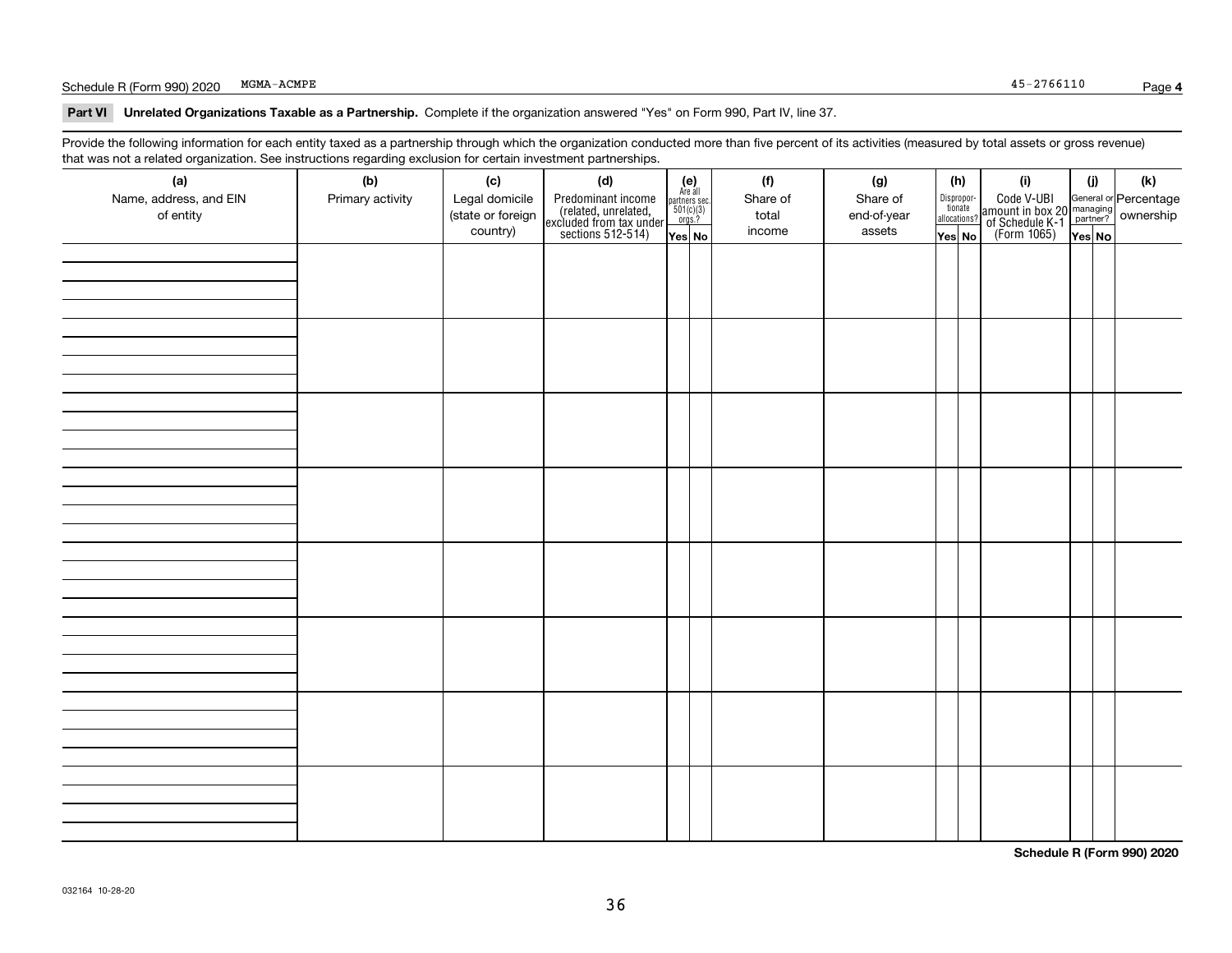## **Part VII Supplemental Information**

Provide additional information for responses to questions on Schedule R. See instructions.

032165 10-28-20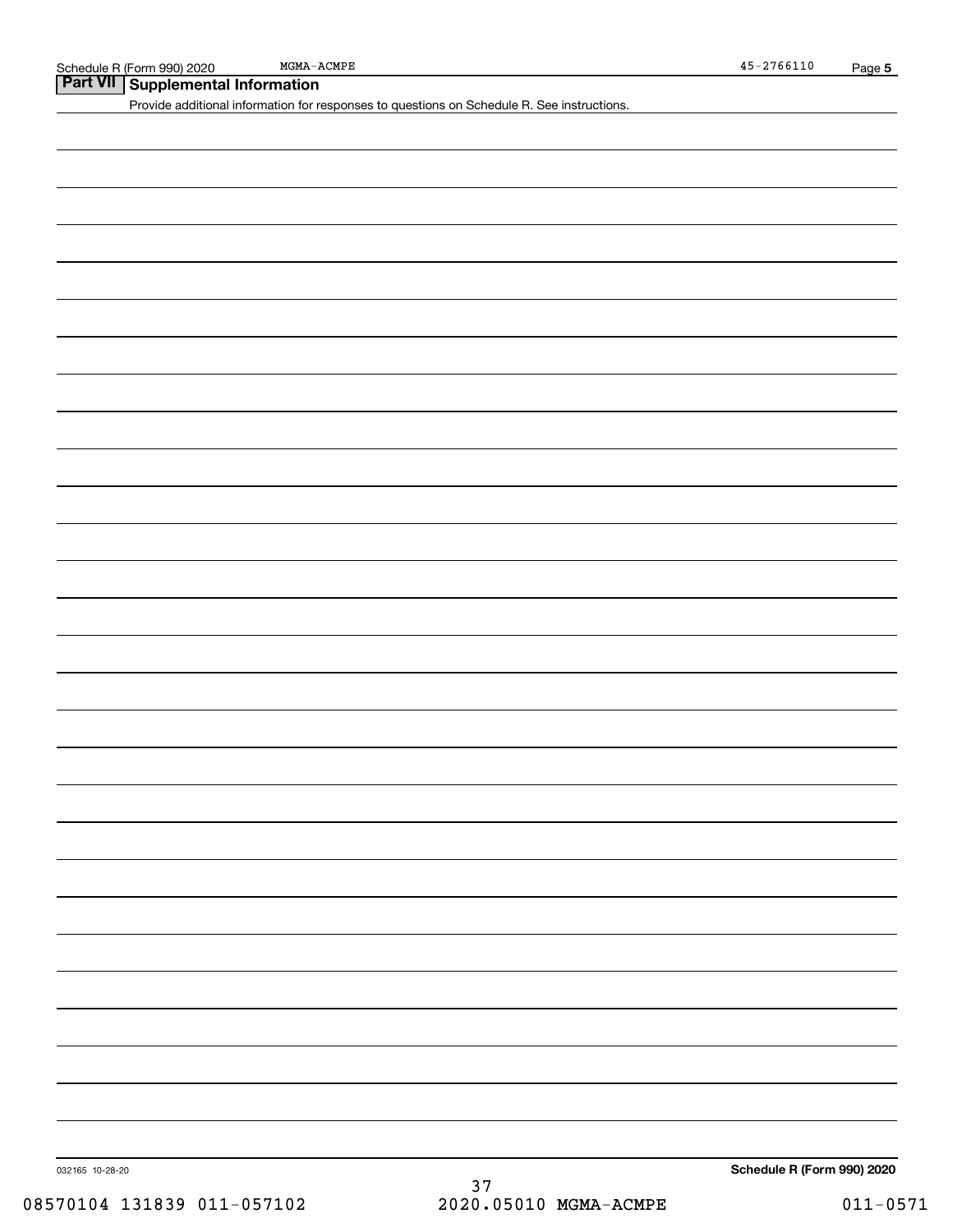## **CARRYOVER DATA TO 2021**

| Name<br>$MGMA-ACMPE$                                                                                           | <b>Employer Identification Number</b><br>$45 - 2766110$ |            |
|----------------------------------------------------------------------------------------------------------------|---------------------------------------------------------|------------|
| Based on the information provided with this return, the following are possible carryover amounts to next year. |                                                         |            |
| FEDERAL POST-2017 NET OPERATING LOSS - PROFESSIONAL EDUCATIO                                                   |                                                         | 379,537.   |
| FEDERAL POST-2017 NET OPERATING LOSS - PUBLICATIONS                                                            |                                                         | 37,825.    |
| FEDERAL POST-2017 NET OPERATING LOSS - CONSULTING SERVICES                                                     |                                                         | 1,772,313. |
| FEDERAL PRE-2018 NET OPERATING LOSS                                                                            |                                                         | 2,632,595. |
|                                                                                                                |                                                         |            |
|                                                                                                                |                                                         |            |
|                                                                                                                |                                                         |            |
|                                                                                                                |                                                         |            |
|                                                                                                                |                                                         |            |
|                                                                                                                |                                                         |            |
|                                                                                                                |                                                         |            |
|                                                                                                                |                                                         |            |
|                                                                                                                |                                                         |            |
|                                                                                                                |                                                         |            |
|                                                                                                                |                                                         |            |
|                                                                                                                |                                                         |            |
|                                                                                                                |                                                         |            |
|                                                                                                                |                                                         |            |
|                                                                                                                |                                                         |            |
|                                                                                                                |                                                         |            |
|                                                                                                                |                                                         |            |
|                                                                                                                |                                                         |            |
|                                                                                                                |                                                         |            |
|                                                                                                                |                                                         |            |
|                                                                                                                |                                                         |            |
|                                                                                                                |                                                         |            |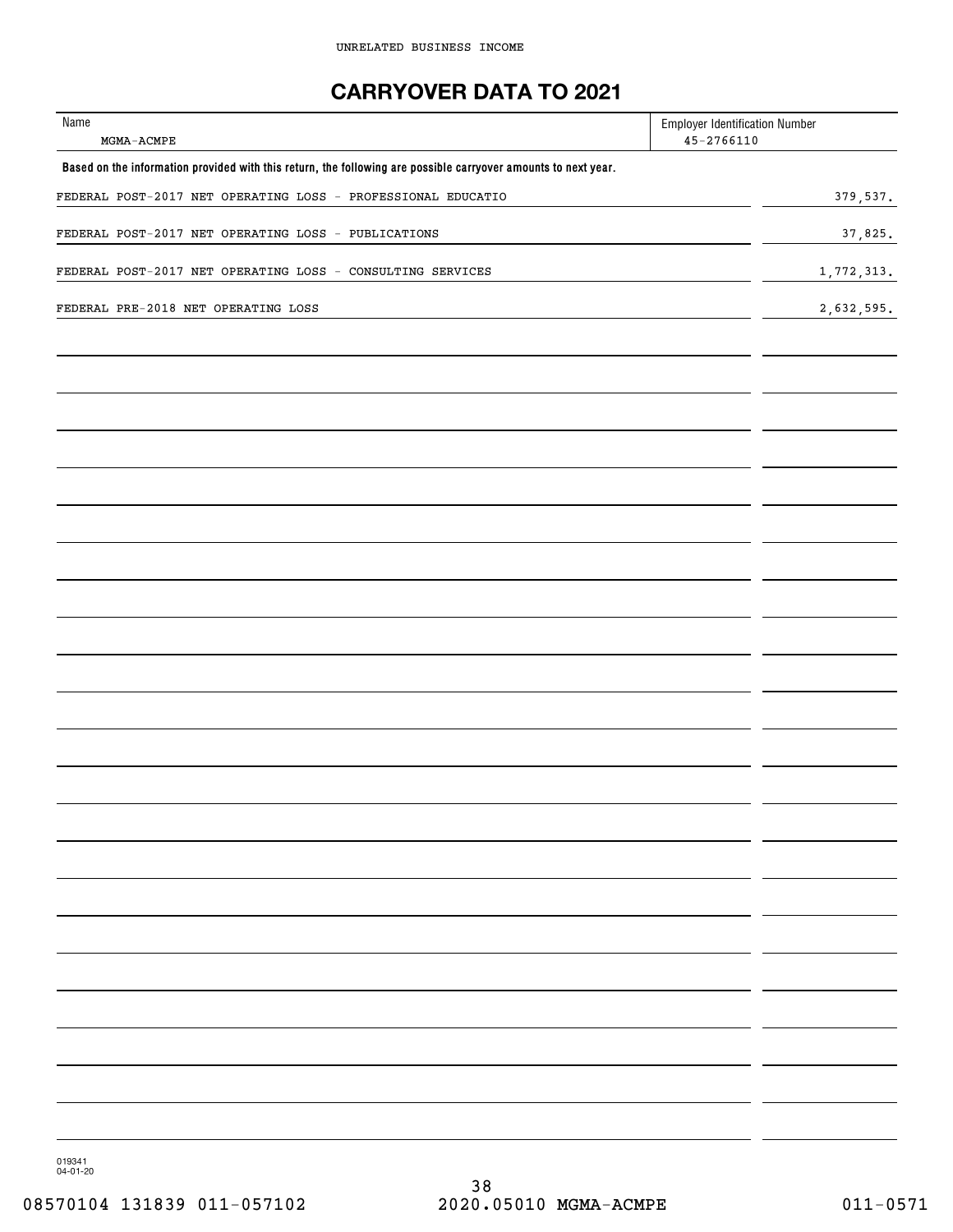(Rev. January 2020)

## **Application for Automatic Extension of Time To File an Exempt Organization Return**

Department of the Treasury Internal Revenue Service

**| File a separate application for each return.**

**| Go to www.irs.gov/Form8868 for the latest information.**

**Electronic filing (e-file).**  You can electronically file Form 8868 to request a 6-month automatic extension of time to file any of the filing of this form, visit www.irs.gov/e-file-providers/e-file-for-charities-and-non-profits. forms listed below with the exception of Form 8870, Information Return for Transfers Associated With Certain Personal Benefit Contracts, for which an extension request must be sent to the IRS in paper format (see instructions). For more details on the electronic

### **Automatic 6-Month Extension of Time.** Only submit original (no copies needed).

All corporations required to file an income tax return other than Form 990-T (including 1120-C filers), partnerships, REMICs, and trusts must use Form 7004 to request an extension of time to file income tax returns.

| Type or                                                                              | Name of exempt organization or other filer, see instructions.                                                                                                       | Taxpayer identification number (TIN) |                                                                                |              |    |                                              |  |  |  |
|--------------------------------------------------------------------------------------|---------------------------------------------------------------------------------------------------------------------------------------------------------------------|--------------------------------------|--------------------------------------------------------------------------------|--------------|----|----------------------------------------------|--|--|--|
| print                                                                                | MGMA-ACMPE                                                                                                                                                          | 45-2766110                           |                                                                                |              |    |                                              |  |  |  |
| File by the<br>due date for<br>filing your                                           | Number, street, and room or suite no. If a P.O. box, see instructions.<br>104 INVERNESS TERRACE EAST                                                                |                                      |                                                                                |              |    |                                              |  |  |  |
|                                                                                      | return. See<br>instructions.<br>City, town or post office, state, and ZIP code. For a foreign address, see instructions.<br>ENGLEWOOD, CO 80112-5313                |                                      |                                                                                |              |    |                                              |  |  |  |
|                                                                                      | Enter the Return Code for the return that this application is for (file a separate application for each return)                                                     |                                      |                                                                                |              |    | 0<br>7                                       |  |  |  |
| <b>Application</b>                                                                   |                                                                                                                                                                     | Return                               | <b>Application</b>                                                             |              |    | Return                                       |  |  |  |
| Is For                                                                               |                                                                                                                                                                     | Code                                 | Is For                                                                         |              |    | Code                                         |  |  |  |
|                                                                                      | Form 990 or Form 990-EZ                                                                                                                                             | 01                                   | Form 990-T (corporation)                                                       |              |    | 07                                           |  |  |  |
| Form 990-BL                                                                          |                                                                                                                                                                     | 02                                   | Form 1041-A                                                                    |              |    | 08                                           |  |  |  |
|                                                                                      | Form 4720 (individual)                                                                                                                                              | 03                                   | Form 4720 (other than individual)                                              |              |    | 09                                           |  |  |  |
| Form 990-PF                                                                          |                                                                                                                                                                     | 04                                   | Form 5227                                                                      |              |    | 10                                           |  |  |  |
|                                                                                      | Form 990-T (sec. 401(a) or 408(a) trust)                                                                                                                            | 05                                   | Form 6069                                                                      |              |    | 11                                           |  |  |  |
|                                                                                      | Form 990-T (trust other than above)                                                                                                                                 | 06                                   | Form 8870                                                                      |              |    | 12                                           |  |  |  |
|                                                                                      | <b>AKASH MADIAH</b>                                                                                                                                                 |                                      |                                                                                |              |    |                                              |  |  |  |
|                                                                                      | • The books are in the care of > 104 INVERNESS TERRACE EAST - ENGLEWOOD, CO 80112                                                                                   |                                      |                                                                                |              |    |                                              |  |  |  |
|                                                                                      | Telephone No. > 303-799-1111                                                                                                                                        |                                      | Fax No. $\blacktriangleright$                                                  |              |    |                                              |  |  |  |
|                                                                                      |                                                                                                                                                                     |                                      |                                                                                |              |    |                                              |  |  |  |
|                                                                                      | If this is for a Group Return, enter the organization's four digit Group Exemption Number (GEN) [If this is for the whole group, check this                         |                                      |                                                                                |              |    |                                              |  |  |  |
| $box \blacktriangleright$                                                            | . If it is for part of the group, check this box $\blacktriangleright$                                                                                              |                                      | and attach a list with the names and TINs of all members the extension is for. |              |    |                                              |  |  |  |
|                                                                                      |                                                                                                                                                                     |                                      |                                                                                |              |    |                                              |  |  |  |
| 1                                                                                    | I request an automatic 6-month extension of time until                                                                                                              |                                      | MAY 16, 2022                                                                   |              |    | , to file the exempt organization return for |  |  |  |
|                                                                                      | the organization named above. The extension is for the organization's return for:                                                                                   |                                      |                                                                                |              |    |                                              |  |  |  |
|                                                                                      | calendar year or                                                                                                                                                    |                                      |                                                                                |              |    |                                              |  |  |  |
|                                                                                      | $X$ tax year beginning JUL 1, 2020                                                                                                                                  |                                      | , and ending JUN 30, 2021                                                      |              |    |                                              |  |  |  |
|                                                                                      |                                                                                                                                                                     |                                      |                                                                                |              |    |                                              |  |  |  |
| $\mathbf{2}$                                                                         | If the tax year entered in line 1 is for less than 12 months, check reason:                                                                                         |                                      | Initial return                                                                 | Final return |    |                                              |  |  |  |
|                                                                                      | Change in accounting period                                                                                                                                         |                                      |                                                                                |              |    |                                              |  |  |  |
|                                                                                      |                                                                                                                                                                     |                                      |                                                                                |              |    |                                              |  |  |  |
| За                                                                                   | If this application is for Forms 990-BL, 990-PF, 990-T, 4720, or 6069, enter the tentative tax, less                                                                |                                      |                                                                                |              |    |                                              |  |  |  |
|                                                                                      | any nonrefundable credits. See instructions.                                                                                                                        |                                      |                                                                                | За           | \$ | $\mathbf{0}$ .                               |  |  |  |
| b                                                                                    | If this application is for Forms 990-PF, 990-T, 4720, or 6069, enter any refundable credits and                                                                     |                                      |                                                                                |              |    |                                              |  |  |  |
| estimated tax payments made. Include any prior year overpayment allowed as a credit. |                                                                                                                                                                     |                                      |                                                                                | Зb           | \$ | $\mathbf{0}$ .                               |  |  |  |
| c                                                                                    | <b>Balance due.</b> Subtract line 3b from line 3a. Include your payment with this form, if required, by                                                             |                                      |                                                                                |              |    |                                              |  |  |  |
|                                                                                      | using EFTPS (Electronic Federal Tax Payment System). See instructions.                                                                                              |                                      |                                                                                | Зс           |    | 0.                                           |  |  |  |
|                                                                                      | Caution: If you are going to make an electronic funds withdrawal (direct debit) with this Form 8868, see Form 8453-EO and Form 8879-EO for payment<br>instructions. |                                      |                                                                                |              |    |                                              |  |  |  |
|                                                                                      |                                                                                                                                                                     |                                      |                                                                                |              |    |                                              |  |  |  |

**HA** For Privacy Act and Paperwork Reduction Act Notice, see instructions. **But a struction of the Constantion Constant** Form 8868 (Rev. 1-2020) LHA

023841 04-01-20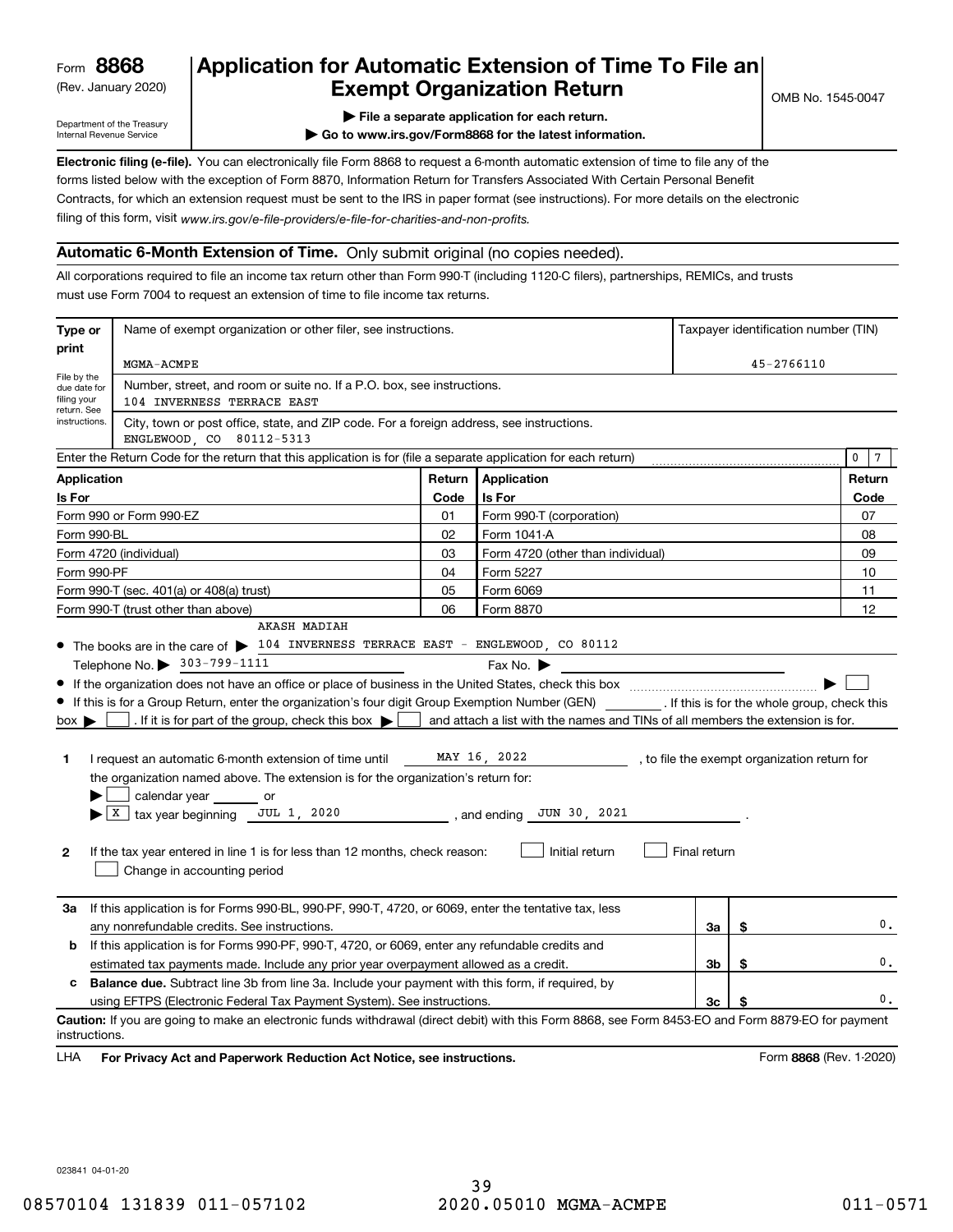|                          | Form 990-T                                             |            | <b>Exempt Organization Business Income Tax Return</b><br>(and proxy tax under section 6033(e))                                                                                                                                                                                                                                                                                                                                                                                                           |                | OMB No. 1545-0047                                             |
|--------------------------|--------------------------------------------------------|------------|----------------------------------------------------------------------------------------------------------------------------------------------------------------------------------------------------------------------------------------------------------------------------------------------------------------------------------------------------------------------------------------------------------------------------------------------------------------------------------------------------------|----------------|---------------------------------------------------------------|
|                          |                                                        |            | For calendar year 2020 or other tax year beginning JUL 1, 2020<br>$\frac{1}{2}$ , and ending JUN 30, 2021                                                                                                                                                                                                                                                                                                                                                                                                |                | 2020                                                          |
|                          | Department of the Treasury<br>Internal Revenue Service |            | Go to www.irs.gov/Form990T for instructions and the latest information.<br>bo not enter SSN numbers on this form as it may be made public if your organization is a $501(c)(3)$ .                                                                                                                                                                                                                                                                                                                        |                | Open to Public Inspection for<br>501(c)(3) Organizations Only |
|                          | Check box if<br>address changed.                       |            | Name of organization $($<br>Check box if name changed and see instructions.)                                                                                                                                                                                                                                                                                                                                                                                                                             |                | DEmployer identification number                               |
|                          | <b>B</b> Exempt under section                          | Print      | MGMA-ACMPE                                                                                                                                                                                                                                                                                                                                                                                                                                                                                               |                | 45-2766110                                                    |
|                          | $\sqrt{X}$ 501(c)(6<br>220(e)<br>408(e)                | 0ľ<br>Type | Number, street, and room or suite no. If a P.O. box, see instructions.<br>104 INVERNESS TERRACE EAST                                                                                                                                                                                                                                                                                                                                                                                                     |                | F Group exemption number<br>(see instructions)                |
|                          | 408A<br>530(a)<br>529(a)<br><b>529S</b>                |            | City or town, state or province, country, and ZIP or foreign postal code<br>ENGLEWOOD, CO 80112-5313                                                                                                                                                                                                                                                                                                                                                                                                     | F.             | Check box if                                                  |
|                          |                                                        |            | 57,976,484.<br>C Book value of all assets at end of year                                                                                                                                                                                                                                                                                                                                                                                                                                                 |                | an amended return.                                            |
| G                        | Check organization type $\blacktriangleright$          |            | $\boxed{\textbf{x}}$ 501(c) corporation<br>$501(c)$ trust<br>$401(a)$ trust<br>Other trust                                                                                                                                                                                                                                                                                                                                                                                                               |                | Applicable reinsurance entity                                 |
| н                        | Check if filing only to $\blacktriangleright$          |            | Claim credit from Form 8941<br>Claim a refund shown on Form 2439                                                                                                                                                                                                                                                                                                                                                                                                                                         |                |                                                               |
|                          |                                                        |            | Check if a 501(c)(3) organization filing a consolidated return with a 501(c)(2) titleholding corporation                                                                                                                                                                                                                                                                                                                                                                                                 |                |                                                               |
| J                        |                                                        |            | Enter the number of attached Schedules A (Form 990-T)                                                                                                                                                                                                                                                                                                                                                                                                                                                    |                | 4                                                             |
| Κ                        |                                                        |            | During the tax year, was the corporation a subsidiary in an affiliated group or a parent-subsidiary controlled group?<br>If "Yes," enter the name and identifying number of the parent corporation.                                                                                                                                                                                                                                                                                                      | ▶              | $\sqrt{X}$ No<br>Yes                                          |
|                          | The books are in care of AKASH MADIAH                  |            | Telephone number $\blacktriangleright$                                                                                                                                                                                                                                                                                                                                                                                                                                                                   |                | $303 - 799 - 1111$                                            |
| Part I                   |                                                        |            | <b>Total Unrelated Business Taxable Income</b>                                                                                                                                                                                                                                                                                                                                                                                                                                                           |                |                                                               |
| 1                        |                                                        |            | Total of unrelated business taxable income computed from all unrelated trades or businesses (see                                                                                                                                                                                                                                                                                                                                                                                                         |                |                                                               |
|                          | instructions)                                          |            |                                                                                                                                                                                                                                                                                                                                                                                                                                                                                                          | 1              | 360,994.                                                      |
| 2                        | Reserved                                               |            |                                                                                                                                                                                                                                                                                                                                                                                                                                                                                                          | $\mathbf{2}$   |                                                               |
| з                        | Add lines 1 and 2                                      |            |                                                                                                                                                                                                                                                                                                                                                                                                                                                                                                          | 3              | 360,994.                                                      |
| 4                        |                                                        |            | Charitable contributions (see instructions for limitation rules)                                                                                                                                                                                                                                                                                                                                                                                                                                         | 4              | 0.                                                            |
| 5                        |                                                        |            | Total unrelated business taxable income before net operating losses. Subtract line 4 from line 3                                                                                                                                                                                                                                                                                                                                                                                                         | 5              | 360,994.                                                      |
| 6                        |                                                        |            | STATEMENT 1<br>Deduction for net operating loss. See instructions                                                                                                                                                                                                                                                                                                                                                                                                                                        | 6              | 360,994.                                                      |
| $\overline{\phantom{a}}$ |                                                        |            | Total of unrelated business taxable income before specific deduction and section 199A deduction.                                                                                                                                                                                                                                                                                                                                                                                                         |                |                                                               |
|                          | Subtract line 6 from line 5                            |            |                                                                                                                                                                                                                                                                                                                                                                                                                                                                                                          | 7              |                                                               |
| 8                        |                                                        |            | Specific deduction (generally \$1,000, but see instructions for exceptions) manufactured contains an exception of                                                                                                                                                                                                                                                                                                                                                                                        | 8              | 1,000.                                                        |
| 9                        |                                                        |            | <b>Trusts.</b> Section 199A deduction. See instructions<br>$\begin{minipage}{0.5\textwidth} \begin{tabular}{ l l l } \hline & \multicolumn{1}{ l l } \hline & \multicolumn{1}{ l } \multicolumn{1}{ l } \hline \multicolumn{1}{ l } \multicolumn{1}{ l } \multicolumn{1}{ l } \multicolumn{1}{ l } \multicolumn{1}{ l } \multicolumn{1}{ l } \multicolumn{1}{ l } \multicolumn{1}{ l } \multicolumn{1}{ l } \multicolumn{1}{ l } \multicolumn{1}{ l } \multicolumn{1}{ l } \multicolumn{1}{ l } \multic$ | 9              |                                                               |
| 10                       | Total deductions. Add lines 8 and 9                    |            |                                                                                                                                                                                                                                                                                                                                                                                                                                                                                                          | 10             | 1,000.                                                        |
| 11                       |                                                        |            | Unrelated business taxable income. Subtract line 10 from line 7. If line 10 is greater than line 7,                                                                                                                                                                                                                                                                                                                                                                                                      |                |                                                               |
|                          | enter zero                                             |            |                                                                                                                                                                                                                                                                                                                                                                                                                                                                                                          | 11             | 0.                                                            |
| Part II                  | <b>Tax Computation</b>                                 |            |                                                                                                                                                                                                                                                                                                                                                                                                                                                                                                          |                |                                                               |
|                          |                                                        |            |                                                                                                                                                                                                                                                                                                                                                                                                                                                                                                          | 1.             | 0.                                                            |
| 2                        |                                                        |            | Trusts taxable at trust rates. See instructions for tax computation. Income tax on the amount on                                                                                                                                                                                                                                                                                                                                                                                                         |                |                                                               |
|                          | Part I, line 11 from:                                  |            | Tax rate schedule or<br>▶                                                                                                                                                                                                                                                                                                                                                                                                                                                                                | $\overline{2}$ |                                                               |
| з                        | Proxy tax. See instructions                            |            |                                                                                                                                                                                                                                                                                                                                                                                                                                                                                                          | 3              |                                                               |
| 4                        | Other tax amounts. See instructions                    |            |                                                                                                                                                                                                                                                                                                                                                                                                                                                                                                          | 4              |                                                               |
| 5                        | Alternative minimum tax (trusts only)                  |            |                                                                                                                                                                                                                                                                                                                                                                                                                                                                                                          | 5              |                                                               |
| 6                        |                                                        |            | Tax on noncompliant facility income. See instructions                                                                                                                                                                                                                                                                                                                                                                                                                                                    | 6              |                                                               |
| $\overline{7}$           |                                                        |            | Total. Add lines 3 through 6 to line 1 or 2, whichever applies                                                                                                                                                                                                                                                                                                                                                                                                                                           | $\overline{7}$ | 0.                                                            |
| LHA                      |                                                        |            | For Paperwork Reduction Act Notice, see instructions.                                                                                                                                                                                                                                                                                                                                                                                                                                                    |                | Form 990-T (2020)                                             |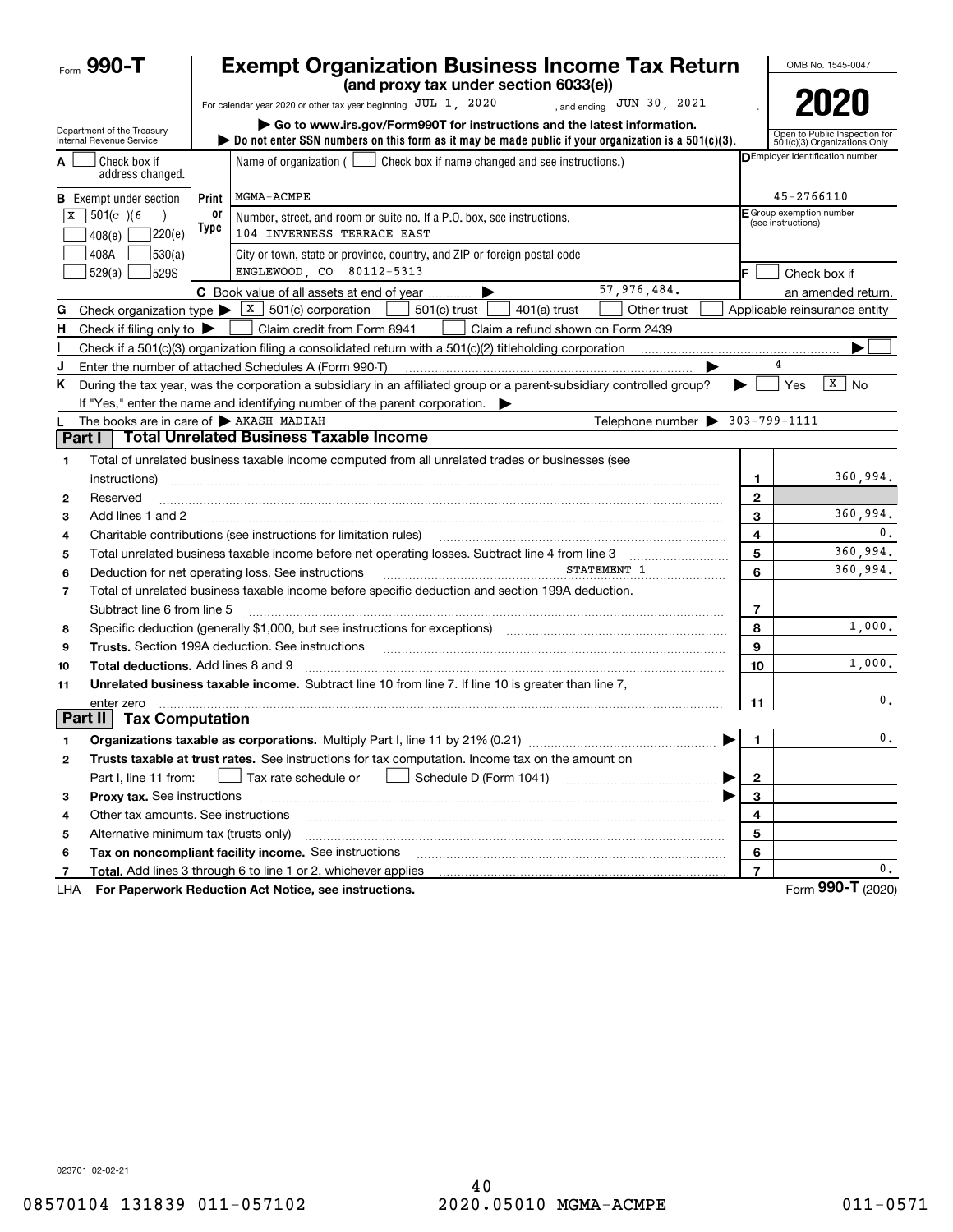|                                                                                                                                                | Form 990-T (2020)                                                                                                            |              |     | Page 2         |  |  |
|------------------------------------------------------------------------------------------------------------------------------------------------|------------------------------------------------------------------------------------------------------------------------------|--------------|-----|----------------|--|--|
| Part III                                                                                                                                       | <b>Tax and Payments</b>                                                                                                      |              |     |                |  |  |
| 1a                                                                                                                                             | Foreign tax credit (corporations attach Form 1118; trusts attach Form 1116)<br>1a                                            |              |     |                |  |  |
| b                                                                                                                                              | Other credits (see instructions)<br>1 <sub>b</sub>                                                                           |              |     |                |  |  |
| с                                                                                                                                              | 1c                                                                                                                           |              |     |                |  |  |
| d                                                                                                                                              | 1 <sub>d</sub>                                                                                                               |              |     |                |  |  |
| е                                                                                                                                              |                                                                                                                              | 1e           |     |                |  |  |
| 2                                                                                                                                              | Subtract line 1e from Part II, line 7                                                                                        | $\mathbf{2}$ |     | 0.             |  |  |
| 3                                                                                                                                              | Form 8611 $\Box$ Form 8697<br>Form 4255<br>Form 8866<br>Other taxes. Check if from:                                          |              |     |                |  |  |
|                                                                                                                                                | Other (attach statement)                                                                                                     | 3            |     |                |  |  |
| 4                                                                                                                                              | Total tax. Add lines 2 and 3 (see instructions).<br>$\Box$ Check if includes tax previously deferred under                   |              |     |                |  |  |
|                                                                                                                                                | section 1294. Enter tax amount here                                                                                          | 4            |     | 0.             |  |  |
| 5                                                                                                                                              | 2020 net 965 tax liability paid from Form 965-A or Form 965-B, Part II, column (k), line 4                                   | 5            |     | 0.             |  |  |
| 6a                                                                                                                                             | Payments: A 2019 overpayment credited to 2020 [11] [11] maximum materials: A 2019 overpayment credited to 2020<br>6a         |              |     |                |  |  |
| b                                                                                                                                              | 2020 estimated tax payments. Check if section 643(g) election applies $\qquad \qquad \bullet$<br>6b                          |              |     |                |  |  |
| с                                                                                                                                              | Tax deposited with Form 8868<br>6с                                                                                           |              |     |                |  |  |
| d                                                                                                                                              | Foreign organizations: Tax paid or withheld at source (see instructions) [<br>6d                                             |              |     |                |  |  |
| е                                                                                                                                              | 6e                                                                                                                           |              |     |                |  |  |
| f                                                                                                                                              | Credit for small employer health insurance premiums (attach Form 8941)<br>6f                                                 |              |     |                |  |  |
| g                                                                                                                                              | Other credits, adjustments, and payments:   Form 2439                                                                        |              |     |                |  |  |
|                                                                                                                                                | ■ Form 4136 _________________ □ Other ________________________ Total ▶ [<br>6q                                               |              |     |                |  |  |
| 7                                                                                                                                              |                                                                                                                              | 7            |     |                |  |  |
| 8                                                                                                                                              | Estimated tax penalty (see instructions). Check if Form 2220 is attached                                                     | 8            |     |                |  |  |
| 9                                                                                                                                              | <b>Tax due.</b> If line 7 is smaller than the total of lines 4, 5, and 8, enter amount owed                                  | 9            |     |                |  |  |
| 10                                                                                                                                             |                                                                                                                              | 10           |     |                |  |  |
| 11                                                                                                                                             | Enter the amount of line 10 you want: Credited to 2021 estimated tax $\blacktriangleright$<br>Refunded $\blacktriangleright$ | 11           |     |                |  |  |
| Part IV                                                                                                                                        | Statements Regarding Certain Activities and Other Information (see instructions)                                             |              |     |                |  |  |
| 1                                                                                                                                              | At any time during the 2020 calendar year, did the organization have an interest in or a signature or other authority        |              | Yes | N <sub>0</sub> |  |  |
|                                                                                                                                                | over a financial account (bank, securities, or other) in a foreign country? If "Yes," the organization may have to file      |              |     |                |  |  |
|                                                                                                                                                | FinCEN Form 114, Report of Foreign Bank and Financial Accounts. If "Yes," enter the name of the foreign country              |              |     |                |  |  |
|                                                                                                                                                | here $\blacktriangleright$                                                                                                   |              |     | х              |  |  |
| $\mathbf{2}$                                                                                                                                   | During the tax year, did the organization receive a distribution from, or was it the grantor of, or transferor to, a         |              |     |                |  |  |
|                                                                                                                                                |                                                                                                                              |              |     |                |  |  |
| If "Yes," see instructions for other forms the organization may have to file.                                                                  |                                                                                                                              |              |     |                |  |  |
| $\blacktriangleright$ \$<br>Enter the amount of tax-exempt interest received or accrued during the tax year [111][11][11][11][11][11][11]<br>3 |                                                                                                                              |              |     |                |  |  |
| 4a                                                                                                                                             | Did the organization change its method of accounting? (see instructions)                                                     |              |     |                |  |  |
| If 4a is "Yes," has the organization described the change on Form 990, 990-EZ, 990-PF, or Form 1128? If "No,"<br>b                             |                                                                                                                              |              |     |                |  |  |
| explain in Part V                                                                                                                              |                                                                                                                              |              |     |                |  |  |
| Part V                                                                                                                                         | <b>Supplemental Information</b>                                                                                              |              |     |                |  |  |

Provide the explanation required by Part IV, line 4b. Also, provide any other additional information. See instructions.

| Sign            | Under penalties of perjury, I declare that I have examined this return, including accompanying schedules and statements, and to the best of my knowledge and belief, it is true,<br>correct, and complete. Declaration of preparer (other than taxpayer) is based on all information of which preparer has any knowledge. |                                 |       |          |               |                                                                       |                             |    |  |  |  |
|-----------------|---------------------------------------------------------------------------------------------------------------------------------------------------------------------------------------------------------------------------------------------------------------------------------------------------------------------------|---------------------------------|-------|----------|---------------|-----------------------------------------------------------------------|-----------------------------|----|--|--|--|
| Here            |                                                                                                                                                                                                                                                                                                                           |                                 | CFO   |          |               | May the IRS discuss this return with<br>the preparer shown below (see |                             |    |  |  |  |
|                 | Signature of officer                                                                                                                                                                                                                                                                                                      | Date                            | Title |          |               |                                                                       | instructions)?   $X$<br>Yes | No |  |  |  |
|                 | Print/Type preparer's name                                                                                                                                                                                                                                                                                                | Preparer's signature            |       | Date     | Check         | if                                                                    | PTIN                        |    |  |  |  |
| Paid            |                                                                                                                                                                                                                                                                                                                           |                                 |       |          | self-employed |                                                                       |                             |    |  |  |  |
| <b>Preparer</b> | SARAH HINTZ                                                                                                                                                                                                                                                                                                               | SARAH HINTZ                     |       | 01/04/22 |               |                                                                       | P00492291                   |    |  |  |  |
| <b>Use Only</b> | Firm's name CLIFTONLARSONALLEN LLP                                                                                                                                                                                                                                                                                        | $41 - 0746749$<br>Firm's EIN ▶  |       |          |               |                                                                       |                             |    |  |  |  |
|                 | 8390                                                                                                                                                                                                                                                                                                                      | EAST CRESCENT PARKWAY SUITE 300 |       |          |               |                                                                       |                             |    |  |  |  |
|                 | GREENWOOD VILLAGE, CO 80111<br>Firm's address $\blacktriangleright$                                                                                                                                                                                                                                                       | $(303)$ 779-5710<br>Phone no.   |       |          |               |                                                                       |                             |    |  |  |  |
|                 |                                                                                                                                                                                                                                                                                                                           |                                 |       |          |               |                                                                       | 000T<br>-                   |    |  |  |  |

Form (2020)  **990-T**

023711 02-02-21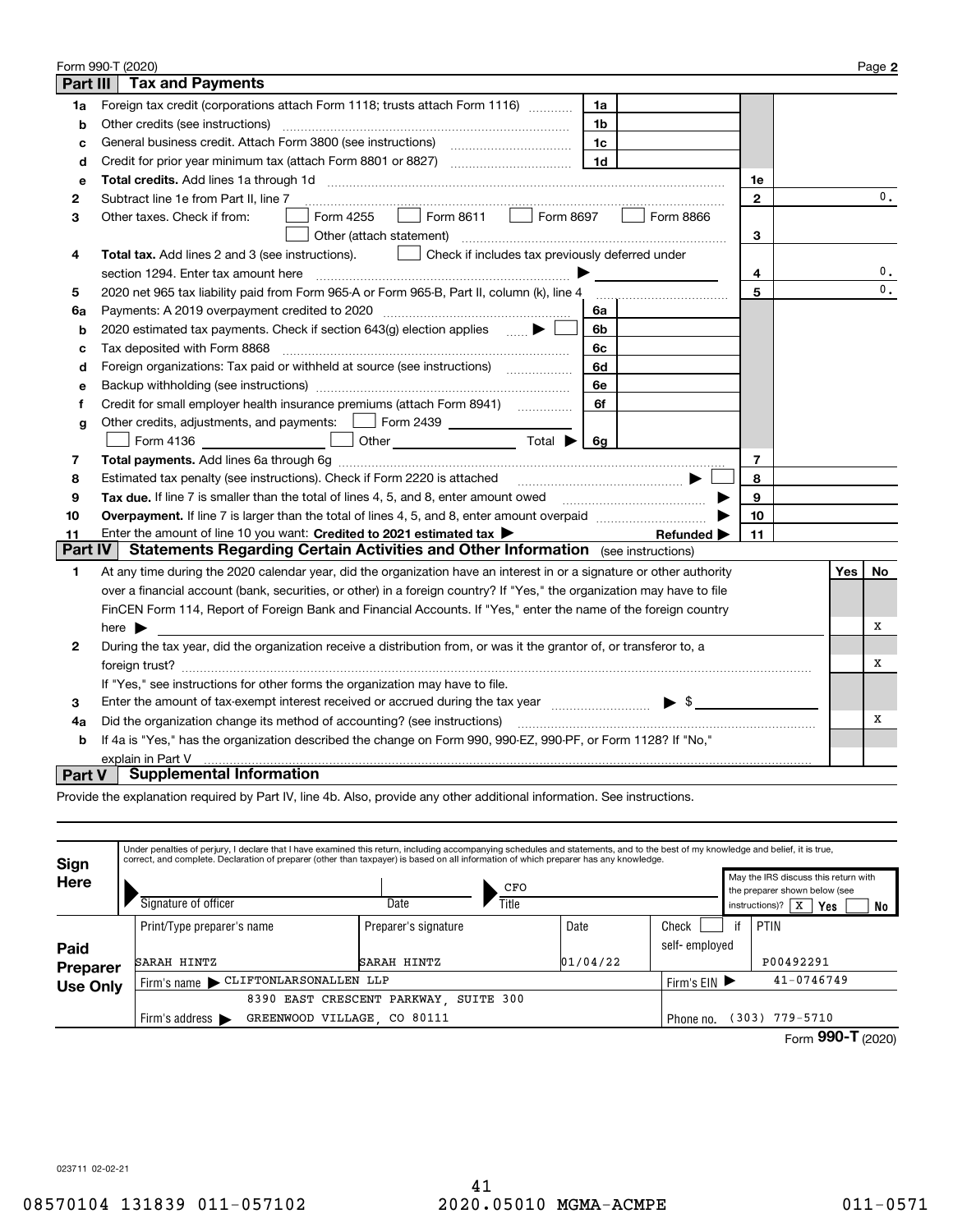| FORM $990-T$                                                                     | PRE 2018 NOL SCHEDULE                             | STATEMENT 1            |
|----------------------------------------------------------------------------------|---------------------------------------------------|------------------------|
| PRE-2018 NOL CARRY FORWARD FROM PRIOR YEAR<br>SCHEDULE A PORTION OF PRE-2018 NOL | PRE-2018 NOL DEDUCTION INCLUDED IN PART I, LINE 6 | 2,993,589.<br>360,994. |
| SCHEDULE A ENTITY                                                                | SCHEDULE A SHARE                                  |                        |
|                                                                                  | $\mathbf{0}$ .                                    |                        |
| 2                                                                                | $\mathbf{0}$ .                                    |                        |
| 3                                                                                | $\mathbf{0}$ .                                    |                        |
| 4                                                                                | $\mathbf{0}$ .                                    |                        |
|                                                                                  |                                                   |                        |
| TOTAL SCHEDULE A SHARE OF PRE-2018 NOL                                           |                                                   | $\mathbf{0}$ .         |
| NET OPERATING DEDUCTION                                                          |                                                   | 360,994.               |
| BALANCE AFTER PRE-2018 NOL DEDUCTION                                             |                                                   | 0.                     |
| EXPIRING NET OPERATING LOSSES                                                    |                                                   | $\mathbf{0}$ .         |
| CARRY FORWARD OF NET OPERATING LOSS                                              |                                                   | 2,632,595.             |
|                                                                                  |                                                   |                        |

}}}}}}}}}} }}}}}}}}}}

~~~~~~~~~~~~~~~~~~~~~~~~~~~~~~~~~~~~~~~~~~~~~~~~~~~~~~~~~~~~~~~~~~~~~~~~~~~~~~~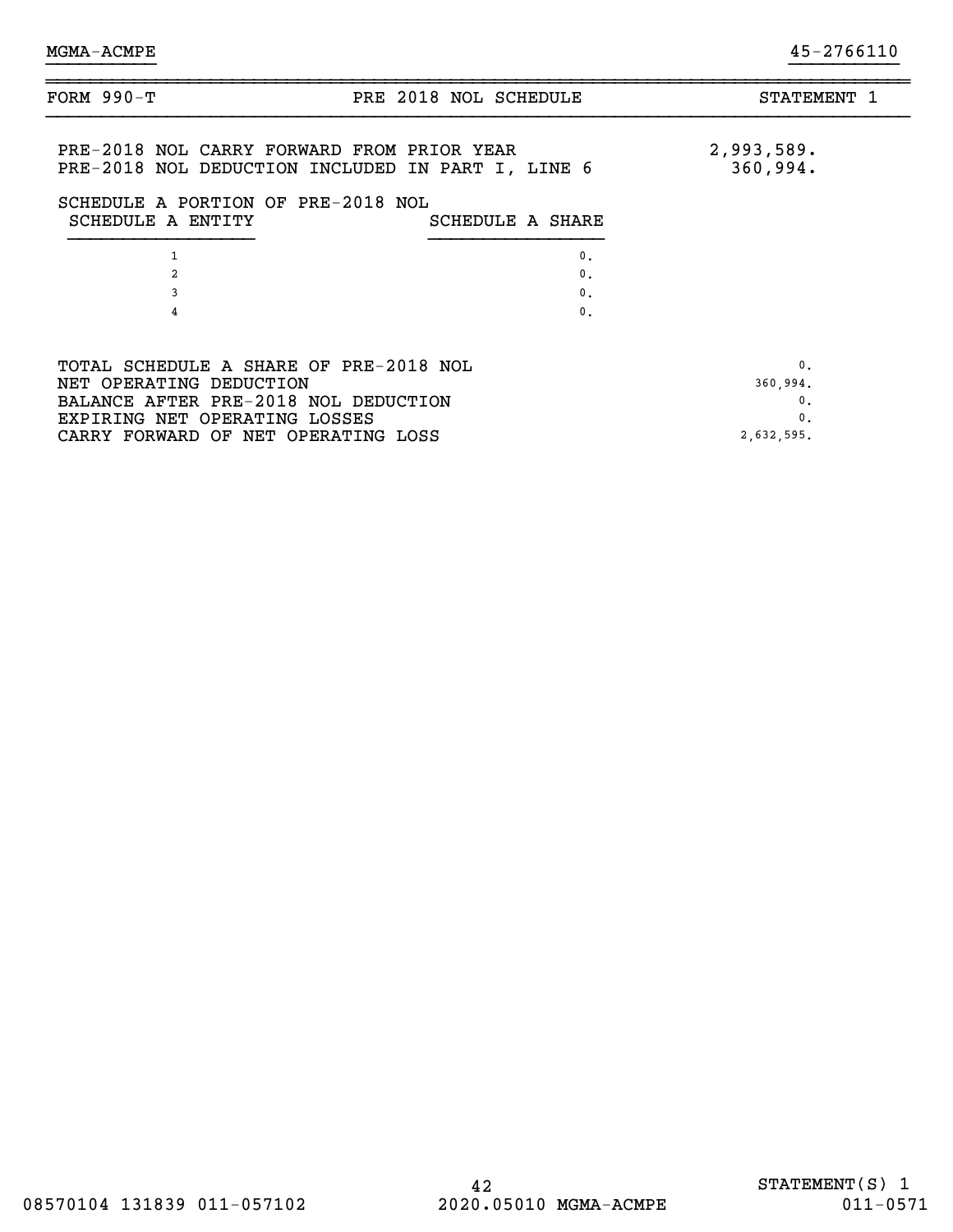### **SCHEDULE A (Form 990-T)**

Department of the Treasury Internal Revenue Service

## **Unrelated Business Taxable Income From an Unrelated Trade or Business**

**| Go to www.irs.gov/Form990T for instructions and the latest information.**

**Do not enter SSN numbers on this form as it may be made public if your organization is a 501(c)(3). |** 

OMB No. 1545-0047

Open to Public Inspection for 501(c)(3) Organizations Only

ENTITY

| A | Name of the organization | в | <b>Employer identification number</b> |
|---|--------------------------|---|---------------------------------------|
|   | MGMA-ACMPE               |   | $45 - 2766110$                        |

**C** Unrelated business activity code (see instructions)  $\rightarrow$  611430  $\mid$  **D** Sequence:  $\mid$  3 of

 $\overline{D}$  Sequence:  $\overline{1}$  of  $\overline{4}$ 611430

**E** Describe the unrelated trade or business **PROFESSIONAL EDUCATION AND CONFERENCES** 

| Part I       | <b>Unrelated Trade or Business Income</b>                         |                     | (A) Income | (B) Expenses | (C) Net |
|--------------|-------------------------------------------------------------------|---------------------|------------|--------------|---------|
| b            | <b>1a</b> Gross receipts or sales                                 | 1c                  |            |              |         |
| $\mathbf{2}$ |                                                                   | 2                   |            |              |         |
| 3<br>4а      | Capital gain net income (attach Sch D (Form 1041 or Form          | 3                   |            |              |         |
| b            | Net gain (loss) (Form 4797) (attach Form 4797) (see instructions) | 4a<br>4b            |            |              |         |
| c<br>5       | Income (loss) from a partnership or an S corporation (attach      | 4c                  |            |              |         |
|              | statement)                                                        | 5                   |            |              |         |
| 6<br>7       |                                                                   | 6<br>$\overline{7}$ |            |              |         |
| 8            | Interest, annuities, royalties, and rents from a controlled       | 8                   |            |              |         |
| 9            | Investment income of section $501(c)(7)$ , $(9)$ , or $(17)$      | 9                   |            |              |         |
| 10           |                                                                   | 10                  | 200,591.   | 125,424.     | 75,167. |
| 11<br>12     | Other income (see instructions; attach statement)                 | 11<br>12            |            |              |         |
| 13           |                                                                   | 13                  | 200,591.   | 125, 424.    | 75,167. |

**Part II** Deductions Not Taken Elsewhere (See instructions for limitations on deductions) Deductions must be directly connected with the unrelated business income

| 1  | Compensation of officers, directors, and trustees (Part X) [11] Company manufactured in the compensation of officers, directors, and trustees (Part X)                                                                                                                                                                                                                                                                                                                                      | 1            |  |    |                                     |
|----|---------------------------------------------------------------------------------------------------------------------------------------------------------------------------------------------------------------------------------------------------------------------------------------------------------------------------------------------------------------------------------------------------------------------------------------------------------------------------------------------|--------------|--|----|-------------------------------------|
| 2  |                                                                                                                                                                                                                                                                                                                                                                                                                                                                                             | $\mathbf{2}$ |  |    |                                     |
| 3  | Repairs and maintenance material continuum contracts and maintenance material contracts and maintenance material contracts and maintenance material contracts and maintenance material contracts and a series and material con                                                                                                                                                                                                                                                              |              |  | 3  |                                     |
| 4  |                                                                                                                                                                                                                                                                                                                                                                                                                                                                                             |              |  | 4  |                                     |
| 5  |                                                                                                                                                                                                                                                                                                                                                                                                                                                                                             |              |  | 5  |                                     |
| 6  | Taxes and licenses <b>communications</b> and constructions are all the constructions and licenses <b>constructions</b>                                                                                                                                                                                                                                                                                                                                                                      |              |  | 6  |                                     |
| 7  |                                                                                                                                                                                                                                                                                                                                                                                                                                                                                             |              |  |    |                                     |
| 8  |                                                                                                                                                                                                                                                                                                                                                                                                                                                                                             |              |  | 8b |                                     |
| 9  |                                                                                                                                                                                                                                                                                                                                                                                                                                                                                             | 9            |  |    |                                     |
| 10 | Contributions to deferred compensation plans<br>$\begin{minipage}{0.5\textwidth} \begin{tabular}{ l l l } \hline \multicolumn{1}{ l l l } \hline \multicolumn{1}{ l l } \multicolumn{1}{ l } \multicolumn{1}{ l } \multicolumn{1}{ l } \multicolumn{1}{ l } \multicolumn{1}{ l } \multicolumn{1}{ l } \multicolumn{1}{ l } \multicolumn{1}{ l } \multicolumn{1}{ l } \multicolumn{1}{ l } \multicolumn{1}{ l } \multicolumn{1}{ l } \multicolumn{1}{ l } \multicolumn{1}{ l } \multicolumn$ | 10           |  |    |                                     |
| 11 |                                                                                                                                                                                                                                                                                                                                                                                                                                                                                             |              |  |    |                                     |
| 12 |                                                                                                                                                                                                                                                                                                                                                                                                                                                                                             |              |  | 12 |                                     |
| 13 | Excess readership costs (Part IX) [11] [2000] [2000] [3000] [3000] [3000] [3000] [3000] [3000] [3000] [3000] [                                                                                                                                                                                                                                                                                                                                                                              |              |  | 13 |                                     |
| 14 | Other deductions (attach statement) material content and a statement of the content of the deductions (attach statement)                                                                                                                                                                                                                                                                                                                                                                    |              |  | 14 |                                     |
| 15 | Total deductions. Add lines 1 through 14 [11] [2000] [2000] [2000] [3000] [3000] [3000] [3000] [3000] [3000] [                                                                                                                                                                                                                                                                                                                                                                              |              |  | 15 | 0.                                  |
| 16 | Unrelated business income before net operating loss deduction. Subtract line 15 from Part I, line 13,                                                                                                                                                                                                                                                                                                                                                                                       |              |  |    |                                     |
|    | column (C)                                                                                                                                                                                                                                                                                                                                                                                                                                                                                  |              |  | 16 | 75,167.                             |
| 17 |                                                                                                                                                                                                                                                                                                                                                                                                                                                                                             |              |  | 17 | $\mathbf{0}$ .                      |
| 18 |                                                                                                                                                                                                                                                                                                                                                                                                                                                                                             |              |  | 18 | 75.167.                             |
|    | LHA For Paperwork Reduction Act Notice, see instructions.                                                                                                                                                                                                                                                                                                                                                                                                                                   |              |  |    | <b>Schedule A (Form 990-T) 2020</b> |

023741 12-23-20

1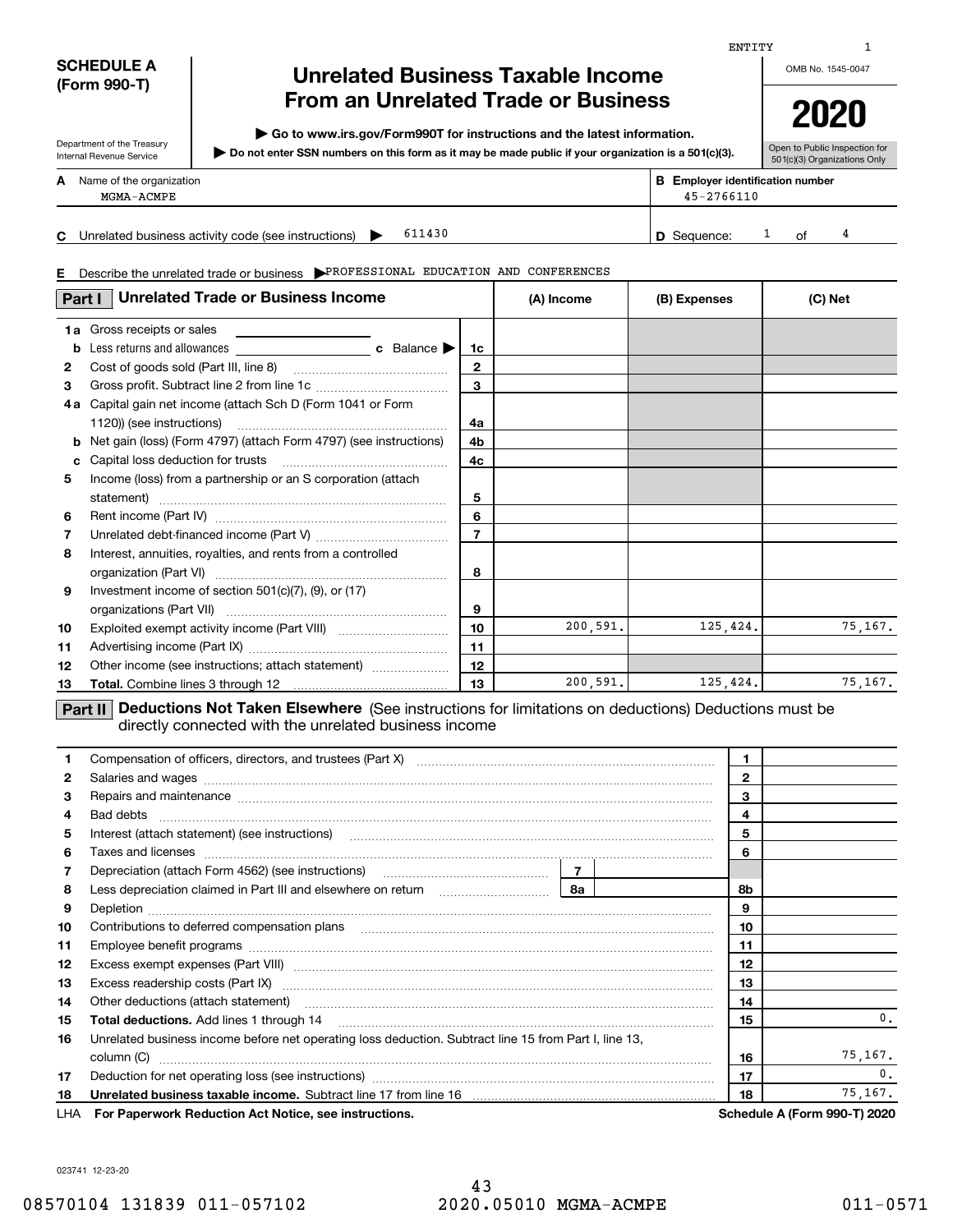|                | Schedule A (Form 990-T) 2020                                                                                                                                                                                                         |                                                                                                                                                                                                                                                                                                                                                                                                                                               |   |                | Page 2         |
|----------------|--------------------------------------------------------------------------------------------------------------------------------------------------------------------------------------------------------------------------------------|-----------------------------------------------------------------------------------------------------------------------------------------------------------------------------------------------------------------------------------------------------------------------------------------------------------------------------------------------------------------------------------------------------------------------------------------------|---|----------------|----------------|
| Part III       | <b>Cost of Goods Sold</b>                                                                                                                                                                                                            | Enter method of inventory valuation                                                                                                                                                                                                                                                                                                                                                                                                           |   |                |                |
| 1              | Inventory at beginning of year                                                                                                                                                                                                       | $\begin{minipage}{0.5\textwidth} \begin{tabular}{ l l l } \hline & \multicolumn{1}{ l l } \hline & \multicolumn{1}{ l } \multicolumn{1}{ l } \hline \multicolumn{1}{ l } \multicolumn{1}{ l } \multicolumn{1}{ l } \multicolumn{1}{ l } \multicolumn{1}{ l } \multicolumn{1}{ l } \multicolumn{1}{ l } \multicolumn{1}{ l } \multicolumn{1}{ l } \multicolumn{1}{ l } \multicolumn{1}{ l } \multicolumn{1}{ l } \multicolumn{1}{ l } \multic$ |   | 1              |                |
| 2              | Purchases <b>with a construction of the construction of the construction of the construction of the construction of the construction of the construction of the construction of the construction of the construction of the cons</b> |                                                                                                                                                                                                                                                                                                                                                                                                                                               |   | $\overline{2}$ |                |
| з              |                                                                                                                                                                                                                                      |                                                                                                                                                                                                                                                                                                                                                                                                                                               |   | 3              |                |
| 4              | Additional section 263A costs (attach statement) material content content and according terms and according te                                                                                                                       |                                                                                                                                                                                                                                                                                                                                                                                                                                               |   | 4              |                |
| 5              | Other costs (attach statement) <b>manufacture and contract at the statement of the costs</b> (attach statement)                                                                                                                      |                                                                                                                                                                                                                                                                                                                                                                                                                                               |   | 5              |                |
| 6              |                                                                                                                                                                                                                                      |                                                                                                                                                                                                                                                                                                                                                                                                                                               |   | 6              |                |
| 7              | Inventory at end of year                                                                                                                                                                                                             |                                                                                                                                                                                                                                                                                                                                                                                                                                               |   | $\overline{7}$ |                |
| 8              | Cost of goods sold. Subtract line 7 from line 6. Enter here and in Part I, line 2                                                                                                                                                    |                                                                                                                                                                                                                                                                                                                                                                                                                                               |   | 8              |                |
| 9              | Do the rules of section 263A (with respect to property produced or acquired for resale) apply to the organization?                                                                                                                   |                                                                                                                                                                                                                                                                                                                                                                                                                                               |   |                | Yes<br>No      |
| <b>Part IV</b> | Rent Income (From Real Property and Personal Property Leased with Real Property)                                                                                                                                                     |                                                                                                                                                                                                                                                                                                                                                                                                                                               |   |                |                |
| 1              | Description of property (property street address, city, state, ZIP code). Check if a dual-use (see instructions)                                                                                                                     |                                                                                                                                                                                                                                                                                                                                                                                                                                               |   |                |                |
|                | A                                                                                                                                                                                                                                    |                                                                                                                                                                                                                                                                                                                                                                                                                                               |   |                |                |
|                | В                                                                                                                                                                                                                                    |                                                                                                                                                                                                                                                                                                                                                                                                                                               |   |                |                |
|                | C                                                                                                                                                                                                                                    |                                                                                                                                                                                                                                                                                                                                                                                                                                               |   |                |                |
|                | D                                                                                                                                                                                                                                    |                                                                                                                                                                                                                                                                                                                                                                                                                                               |   |                |                |
|                |                                                                                                                                                                                                                                      | A                                                                                                                                                                                                                                                                                                                                                                                                                                             | В | C              | D              |
| 2              | Rent received or accrued                                                                                                                                                                                                             |                                                                                                                                                                                                                                                                                                                                                                                                                                               |   |                |                |
| a              | From personal property (if the percentage of                                                                                                                                                                                         |                                                                                                                                                                                                                                                                                                                                                                                                                                               |   |                |                |
|                | rent for personal property is more than 10%                                                                                                                                                                                          |                                                                                                                                                                                                                                                                                                                                                                                                                                               |   |                |                |
|                |                                                                                                                                                                                                                                      |                                                                                                                                                                                                                                                                                                                                                                                                                                               |   |                |                |
|                |                                                                                                                                                                                                                                      |                                                                                                                                                                                                                                                                                                                                                                                                                                               |   |                |                |
| b              | From real and personal property (if the                                                                                                                                                                                              |                                                                                                                                                                                                                                                                                                                                                                                                                                               |   |                |                |
|                | percentage of rent for personal property exceeds                                                                                                                                                                                     |                                                                                                                                                                                                                                                                                                                                                                                                                                               |   |                |                |
|                | 50% or if the rent is based on profit or income)                                                                                                                                                                                     |                                                                                                                                                                                                                                                                                                                                                                                                                                               |   |                |                |
| с              | Total rents received or accrued by property.                                                                                                                                                                                         |                                                                                                                                                                                                                                                                                                                                                                                                                                               |   |                |                |
|                | Add lines 2a and 2b, columns A through D                                                                                                                                                                                             |                                                                                                                                                                                                                                                                                                                                                                                                                                               |   |                |                |
| 4              | Deductions directly connected with the income<br>in lines $2(a)$ and $2(b)$ (attach statement) $\ldots$                                                                                                                              |                                                                                                                                                                                                                                                                                                                                                                                                                                               |   |                |                |
| 5.             |                                                                                                                                                                                                                                      |                                                                                                                                                                                                                                                                                                                                                                                                                                               |   |                | 0.             |
| Part V         | <b>Unrelated Debt-Financed Income</b> (see instructions)                                                                                                                                                                             |                                                                                                                                                                                                                                                                                                                                                                                                                                               |   |                |                |
| 1              | Description of debt-financed property (street address, city, state, ZIP code). Check if a dual-use (see instructions)                                                                                                                |                                                                                                                                                                                                                                                                                                                                                                                                                                               |   |                |                |
|                | A                                                                                                                                                                                                                                    |                                                                                                                                                                                                                                                                                                                                                                                                                                               |   |                |                |
|                | В                                                                                                                                                                                                                                    |                                                                                                                                                                                                                                                                                                                                                                                                                                               |   |                |                |
|                |                                                                                                                                                                                                                                      |                                                                                                                                                                                                                                                                                                                                                                                                                                               |   |                |                |
|                | C  <br>D                                                                                                                                                                                                                             |                                                                                                                                                                                                                                                                                                                                                                                                                                               |   |                |                |
|                |                                                                                                                                                                                                                                      | Α                                                                                                                                                                                                                                                                                                                                                                                                                                             | В | C              | D              |
| 2              | Gross income from or allocable to debt-financed                                                                                                                                                                                      |                                                                                                                                                                                                                                                                                                                                                                                                                                               |   |                |                |
|                |                                                                                                                                                                                                                                      |                                                                                                                                                                                                                                                                                                                                                                                                                                               |   |                |                |
|                | property<br>Deductions directly connected with or allocable                                                                                                                                                                          |                                                                                                                                                                                                                                                                                                                                                                                                                                               |   |                |                |
| з              |                                                                                                                                                                                                                                      |                                                                                                                                                                                                                                                                                                                                                                                                                                               |   |                |                |
|                | to debt-financed property                                                                                                                                                                                                            |                                                                                                                                                                                                                                                                                                                                                                                                                                               |   |                |                |
| а              | Straight line depreciation (attach statement)                                                                                                                                                                                        |                                                                                                                                                                                                                                                                                                                                                                                                                                               |   |                |                |
| b              | Other deductions (attach statement)                                                                                                                                                                                                  |                                                                                                                                                                                                                                                                                                                                                                                                                                               |   |                |                |
| c              | Total deductions (add lines 3a and 3b,                                                                                                                                                                                               |                                                                                                                                                                                                                                                                                                                                                                                                                                               |   |                |                |
|                |                                                                                                                                                                                                                                      |                                                                                                                                                                                                                                                                                                                                                                                                                                               |   |                |                |
| 4              | Amount of average acquisition debt on or allocable                                                                                                                                                                                   |                                                                                                                                                                                                                                                                                                                                                                                                                                               |   |                |                |
|                | to debt-financed property (attach statement)                                                                                                                                                                                         |                                                                                                                                                                                                                                                                                                                                                                                                                                               |   |                |                |
| 5              | Average adjusted basis of or allocable to debt-                                                                                                                                                                                      |                                                                                                                                                                                                                                                                                                                                                                                                                                               |   |                |                |
|                | financed property (attach statement)                                                                                                                                                                                                 |                                                                                                                                                                                                                                                                                                                                                                                                                                               |   |                |                |
| 6              |                                                                                                                                                                                                                                      | %                                                                                                                                                                                                                                                                                                                                                                                                                                             | % | %              | %              |
| 7              | Gross income reportable. Multiply line 2 by line 6                                                                                                                                                                                   |                                                                                                                                                                                                                                                                                                                                                                                                                                               |   |                |                |
| 8              |                                                                                                                                                                                                                                      |                                                                                                                                                                                                                                                                                                                                                                                                                                               |   |                | $\mathbf{0}$ . |
|                |                                                                                                                                                                                                                                      |                                                                                                                                                                                                                                                                                                                                                                                                                                               |   |                |                |
| 9              | Allocable deductions. Multiply line 3c by line 6                                                                                                                                                                                     |                                                                                                                                                                                                                                                                                                                                                                                                                                               |   |                |                |

**10**Total allocable deductions. Add line 9, columns A through D. Enter here and on Part I, line 7, column (B)  $\quad \ldots \rightarrow$ 

**11Total dividends-received deductions** included in line 10 …………………………………………………………………

023721 12-23-20

0. 0.

**Schedule A (Form 990-T) 2020**

 $\blacktriangleright$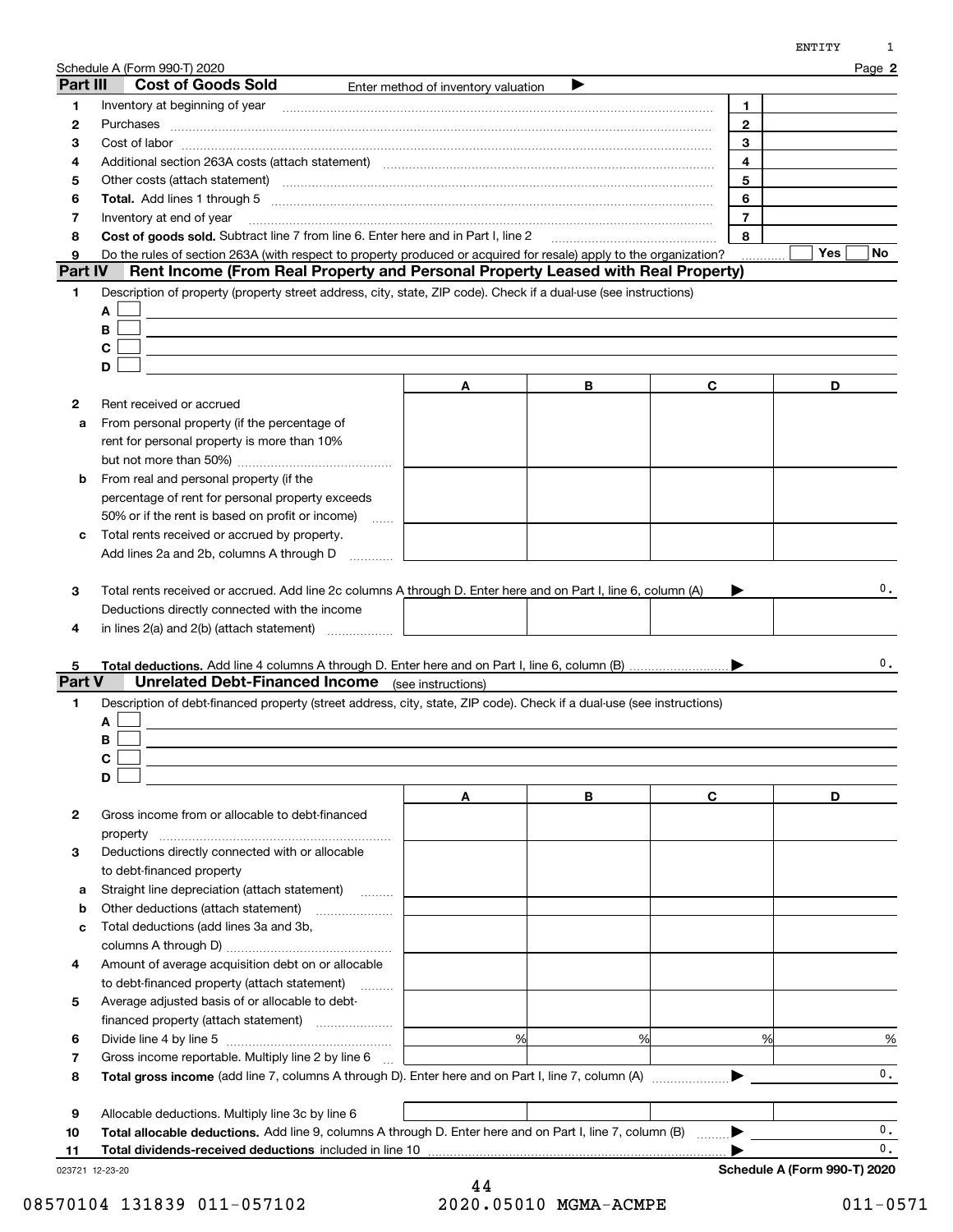|                           | Schedule A (Form 990-T) 2020<br>Part VI Interest, Annuities, Royalties, and Rents from Controlled Organizations                                                                                                                                     |                                         |                                                                        |                                                         |                                                                                |    |                                                                                      |                                                                                                |                     |                    | Page 3                                                                                    |
|---------------------------|-----------------------------------------------------------------------------------------------------------------------------------------------------------------------------------------------------------------------------------------------------|-----------------------------------------|------------------------------------------------------------------------|---------------------------------------------------------|--------------------------------------------------------------------------------|----|--------------------------------------------------------------------------------------|------------------------------------------------------------------------------------------------|---------------------|--------------------|-------------------------------------------------------------------------------------------|
|                           |                                                                                                                                                                                                                                                     |                                         |                                                                        |                                                         |                                                                                |    | <b>Exempt Controlled Organizations</b>                                               |                                                                                                | (see instructions)  |                    |                                                                                           |
|                           | 1. Name of controlled<br>organization                                                                                                                                                                                                               | 2. Employer<br>identification<br>number |                                                                        | 3. Net unrelated<br>income (loss)<br>(see instructions) |                                                                                |    | 4. Total of specified<br>payments made                                               | 5. Part of column 4<br>that is included in the<br>controlling organiza-<br>tion's gross income |                     |                    | 6. Deductions directly<br>connected with<br>income in column 5                            |
| (1)                       |                                                                                                                                                                                                                                                     |                                         |                                                                        |                                                         |                                                                                |    |                                                                                      |                                                                                                |                     |                    |                                                                                           |
| (2)                       |                                                                                                                                                                                                                                                     |                                         |                                                                        |                                                         |                                                                                |    |                                                                                      |                                                                                                |                     |                    |                                                                                           |
| (3)                       |                                                                                                                                                                                                                                                     |                                         |                                                                        |                                                         |                                                                                |    |                                                                                      |                                                                                                |                     |                    |                                                                                           |
| (4)                       |                                                                                                                                                                                                                                                     |                                         |                                                                        |                                                         |                                                                                |    |                                                                                      |                                                                                                |                     |                    |                                                                                           |
|                           |                                                                                                                                                                                                                                                     |                                         |                                                                        |                                                         | Nonexempt Controlled Organizations                                             |    |                                                                                      |                                                                                                |                     |                    |                                                                                           |
|                           | 7. Taxable Income                                                                                                                                                                                                                                   |                                         | 8. Net unrelated<br>income (loss)<br>(see instructions)                |                                                         | 9. Total of specified<br>payments made                                         |    | <b>10.</b> Part of column 9<br>that is included in the<br>controlling organization's | gross income                                                                                   |                     |                    | 11. Deductions directly<br>connected with<br>income in column 10                          |
| (1)                       |                                                                                                                                                                                                                                                     |                                         |                                                                        |                                                         |                                                                                |    |                                                                                      |                                                                                                |                     |                    |                                                                                           |
| (2)                       |                                                                                                                                                                                                                                                     |                                         |                                                                        |                                                         |                                                                                |    |                                                                                      |                                                                                                |                     |                    |                                                                                           |
| (3)                       |                                                                                                                                                                                                                                                     |                                         |                                                                        |                                                         |                                                                                |    |                                                                                      |                                                                                                |                     |                    |                                                                                           |
| (4)                       |                                                                                                                                                                                                                                                     |                                         |                                                                        |                                                         |                                                                                |    |                                                                                      |                                                                                                |                     |                    |                                                                                           |
| Totals<br><b>Part VII</b> |                                                                                                                                                                                                                                                     | 1. Description of income                | Investment Income of a Section 501(c)(7), (9), or (17) Organization    |                                                         | 2. Amount of<br>income                                                         |    | 3. Deductions<br>directly connected<br>(attach statement)                            | (see instructions)                                                                             | 0.<br>4. Set-asides | (attach statement) | 0.<br>ნ. Total deductions<br>and set-asides<br>(add cols 3 and 4)                         |
|                           |                                                                                                                                                                                                                                                     |                                         |                                                                        |                                                         |                                                                                |    |                                                                                      |                                                                                                |                     |                    |                                                                                           |
| (1)                       |                                                                                                                                                                                                                                                     |                                         |                                                                        |                                                         |                                                                                |    |                                                                                      |                                                                                                |                     |                    |                                                                                           |
| (2)<br>(3)                |                                                                                                                                                                                                                                                     |                                         |                                                                        |                                                         |                                                                                |    |                                                                                      |                                                                                                |                     |                    |                                                                                           |
| (4)                       |                                                                                                                                                                                                                                                     |                                         |                                                                        |                                                         |                                                                                |    |                                                                                      |                                                                                                |                     |                    |                                                                                           |
| Totals                    |                                                                                                                                                                                                                                                     |                                         |                                                                        |                                                         | Add amounts in<br>column 2. Enter<br>here and on Part I,<br>line 9, column (A) | 0. |                                                                                      |                                                                                                |                     |                    | Add amounts in<br>column 5. Enter<br>here and on Part I,<br>line $9$ , column $(B)$<br>0. |
| <b>Part VIII</b>          |                                                                                                                                                                                                                                                     |                                         | <b>Exploited Exempt Activity Income, Other Than Advertising Income</b> |                                                         |                                                                                |    |                                                                                      | (see instructions)                                                                             |                     |                    |                                                                                           |
| 1                         | Description of exploited activity: EVENT ADVERTISING                                                                                                                                                                                                |                                         |                                                                        |                                                         |                                                                                |    |                                                                                      |                                                                                                |                     |                    |                                                                                           |
| 2                         | Gross unrelated business income from trade or business. Enter here and on Part I, line 10, column (A)                                                                                                                                               |                                         |                                                                        |                                                         |                                                                                |    |                                                                                      |                                                                                                |                     | 2                  | 200,591.                                                                                  |
| 3                         | Expenses directly connected with production of unrelated business income. Enter here and on Part I,<br>line $10$ , column $(B)$                                                                                                                     |                                         |                                                                        |                                                         |                                                                                |    |                                                                                      |                                                                                                |                     | 3                  | 125.424.                                                                                  |
| 4                         | Net income (loss) from unrelated trade or business. Subtract line 3 from line 2. If a gain, complete                                                                                                                                                |                                         |                                                                        |                                                         |                                                                                |    |                                                                                      |                                                                                                |                     | 4                  | 75,167.                                                                                   |
| 5                         | Gross income from activity that is not unrelated business income [11] [11] content material contents income from activity that is not unrelated business income [11] [11] $\alpha$ [12] $\alpha$ [12] $\alpha$ [12] $\alpha$ [12] $\alpha$ [12] $\$ |                                         |                                                                        |                                                         |                                                                                |    |                                                                                      |                                                                                                |                     | 5                  | 0.                                                                                        |
| 6                         |                                                                                                                                                                                                                                                     |                                         |                                                                        |                                                         |                                                                                |    |                                                                                      |                                                                                                |                     | 6                  | $\mathbf{0}$ .                                                                            |
| 7                         | Excess exempt expenses. Subtract line 5 from line 6, but do not enter more than the amount on line                                                                                                                                                  |                                         |                                                                        |                                                         |                                                                                |    |                                                                                      |                                                                                                |                     |                    |                                                                                           |
|                           |                                                                                                                                                                                                                                                     |                                         |                                                                        |                                                         |                                                                                |    |                                                                                      |                                                                                                |                     | $\overline{7}$     | 0.                                                                                        |

**Schedule A (Form 990-T) 2020**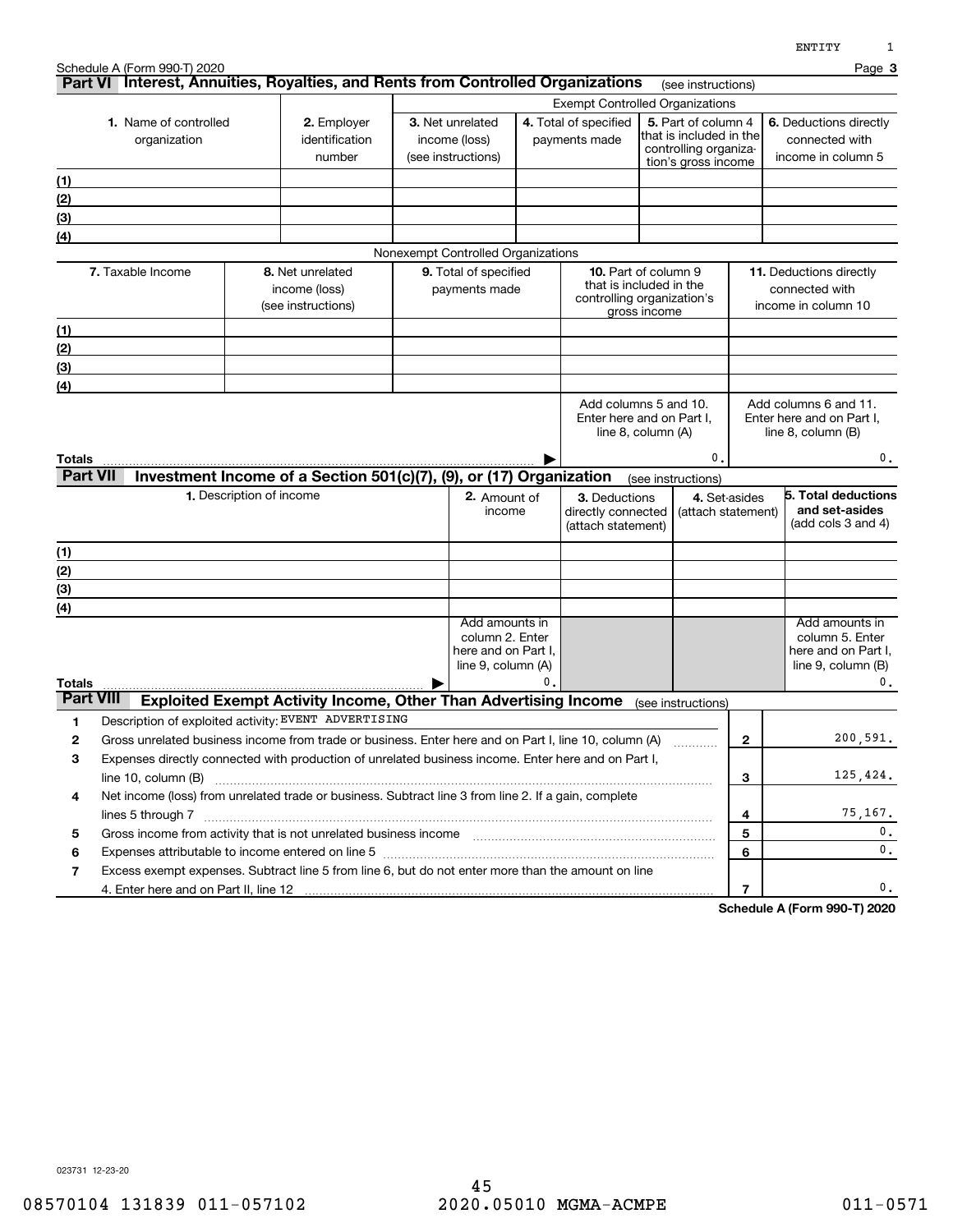|                | Schedule A (Form 990-T) 2020                                                                         |          |   |                 | Page 4             |
|----------------|------------------------------------------------------------------------------------------------------|----------|---|-----------------|--------------------|
| <b>Part IX</b> | <b>Advertising Income</b>                                                                            |          |   |                 |                    |
| 1              | Name(s) of periodical(s). Check box if reporting two or more periodicals on a consolidated basis.    |          |   |                 |                    |
|                | Α                                                                                                    |          |   |                 |                    |
|                | В                                                                                                    |          |   |                 |                    |
|                | C                                                                                                    |          |   |                 |                    |
|                | D                                                                                                    |          |   |                 |                    |
|                | Enter amounts for each periodical listed above in the corresponding column.                          |          |   |                 |                    |
|                |                                                                                                      | A        | В | C               | D                  |
| 2              | Gross advertising income                                                                             |          |   |                 |                    |
|                |                                                                                                      |          |   |                 | 0.                 |
| a              |                                                                                                      |          |   |                 |                    |
| з              | Direct advertising costs by periodical                                                               |          |   |                 |                    |
| a              |                                                                                                      |          |   |                 | 0.                 |
|                |                                                                                                      |          |   |                 |                    |
| 4              | Advertising gain (loss). Subtract line 3 from line                                                   |          |   |                 |                    |
|                | 2. For any column in line 4 showing a gain,                                                          |          |   |                 |                    |
|                | complete lines 5 through 8. For any column in                                                        |          |   |                 |                    |
|                | line 4 showing a loss or zero, do not complete                                                       |          |   |                 |                    |
|                | lines 5 through 7, and enter zero on line 8                                                          |          |   |                 |                    |
| 5              |                                                                                                      |          |   |                 |                    |
| 6              |                                                                                                      |          |   |                 |                    |
| 7              | Excess readership costs. If line 6 is less than                                                      |          |   |                 |                    |
|                | line 5, subtract line 6 from line 5. If line 5 is less                                               |          |   |                 |                    |
|                |                                                                                                      |          |   |                 |                    |
| 8              | Excess readership costs allowed as a                                                                 |          |   |                 |                    |
|                | deduction. For each column showing a gain on                                                         |          |   |                 |                    |
|                | line 4, enter the lesser of line 4 or line 7                                                         |          |   |                 |                    |
| a              | Add line 8, columns A through D. Enter the greater of the line 8a, columns total or zero here and on |          |   |                 |                    |
|                |                                                                                                      |          |   |                 | $\mathbf{0}$ .     |
| Part X         | <b>Compensation of Officers, Directors, and Trustees</b> (see instructions)                          |          |   |                 |                    |
|                |                                                                                                      |          |   | 3. Percentage   | 4. Compensation    |
|                | 1. Name                                                                                              | 2. Title |   | of time devoted | attributable to    |
|                |                                                                                                      |          |   | to business     | unrelated business |
| (1)            |                                                                                                      |          |   | %               |                    |
| (2)            |                                                                                                      |          |   | %               |                    |
| (3)            |                                                                                                      |          |   | %               |                    |
| (4)            |                                                                                                      |          |   | %               |                    |
|                |                                                                                                      |          |   |                 |                    |
|                | Total. Enter here and on Part II, line 1                                                             |          |   |                 | $\mathbf{0}$ .     |
| <b>Part XI</b> | <b>Supplemental Information</b> (see instructions)                                                   |          |   |                 |                    |
|                |                                                                                                      |          |   |                 |                    |
|                |                                                                                                      |          |   |                 |                    |
|                |                                                                                                      |          |   |                 |                    |
|                |                                                                                                      |          |   |                 |                    |

023732 12-23-20

**Schedule A (Form 990-T) 2020**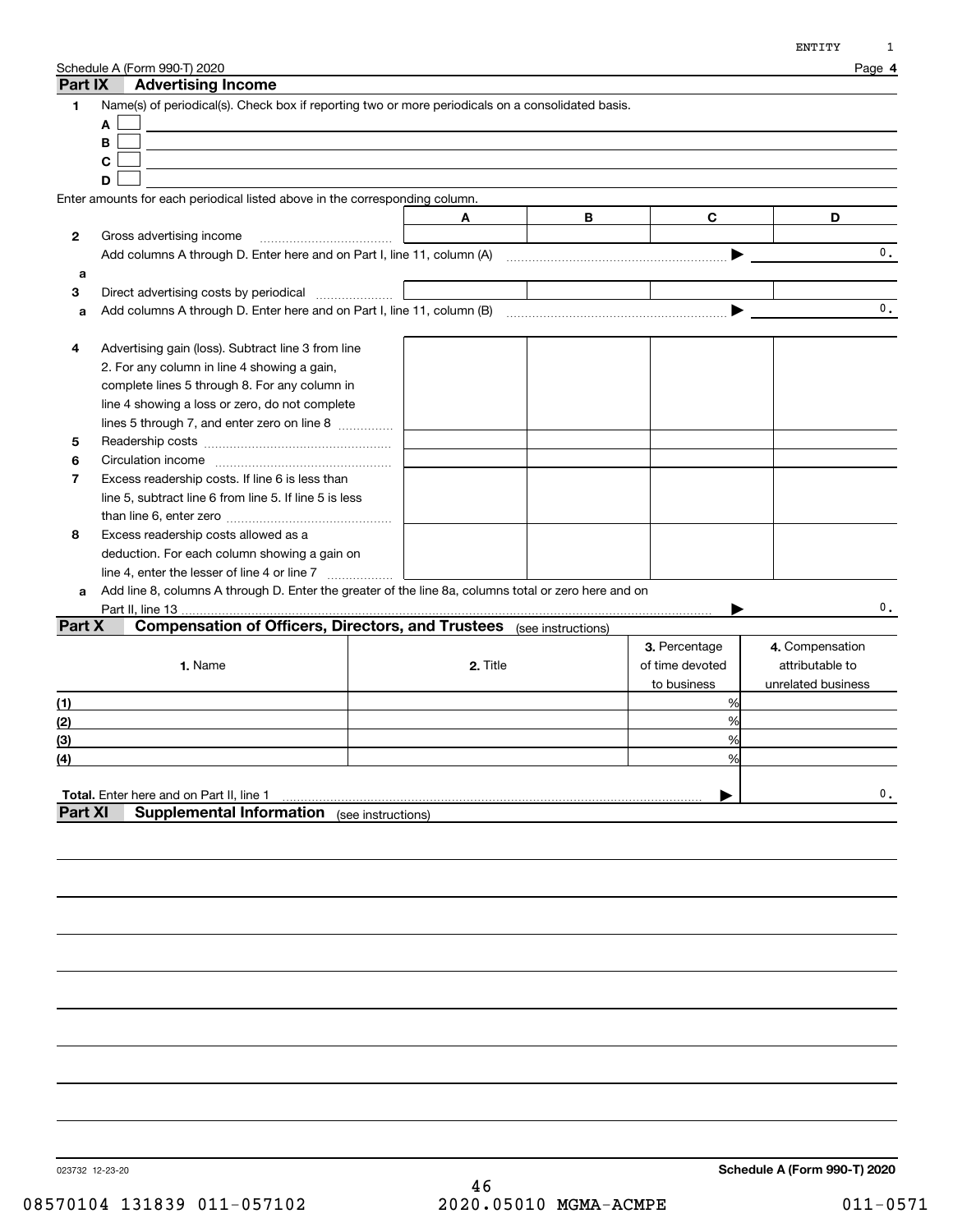~~~~~~~~~~~~~

| FORM $990-T (A)$ | STATEMENT <sub>2</sub>                               |                    |          |          |
|------------------|------------------------------------------------------|--------------------|----------|----------|
| DESCRIPTION      |                                                      | ACTIVITY<br>NUMBER | AMOUNT   | TOTAL    |
| COST OF LABOR    | - SUBTOTAL -                                         |                    | 125,424. | 125,424. |
|                  | TOTAL OF FORM 990-T, SCHEDULE A, PART VIII, COLUMN 3 |                    |          | 125,424. |

}}}}}}}}}} }}}}}}}}}}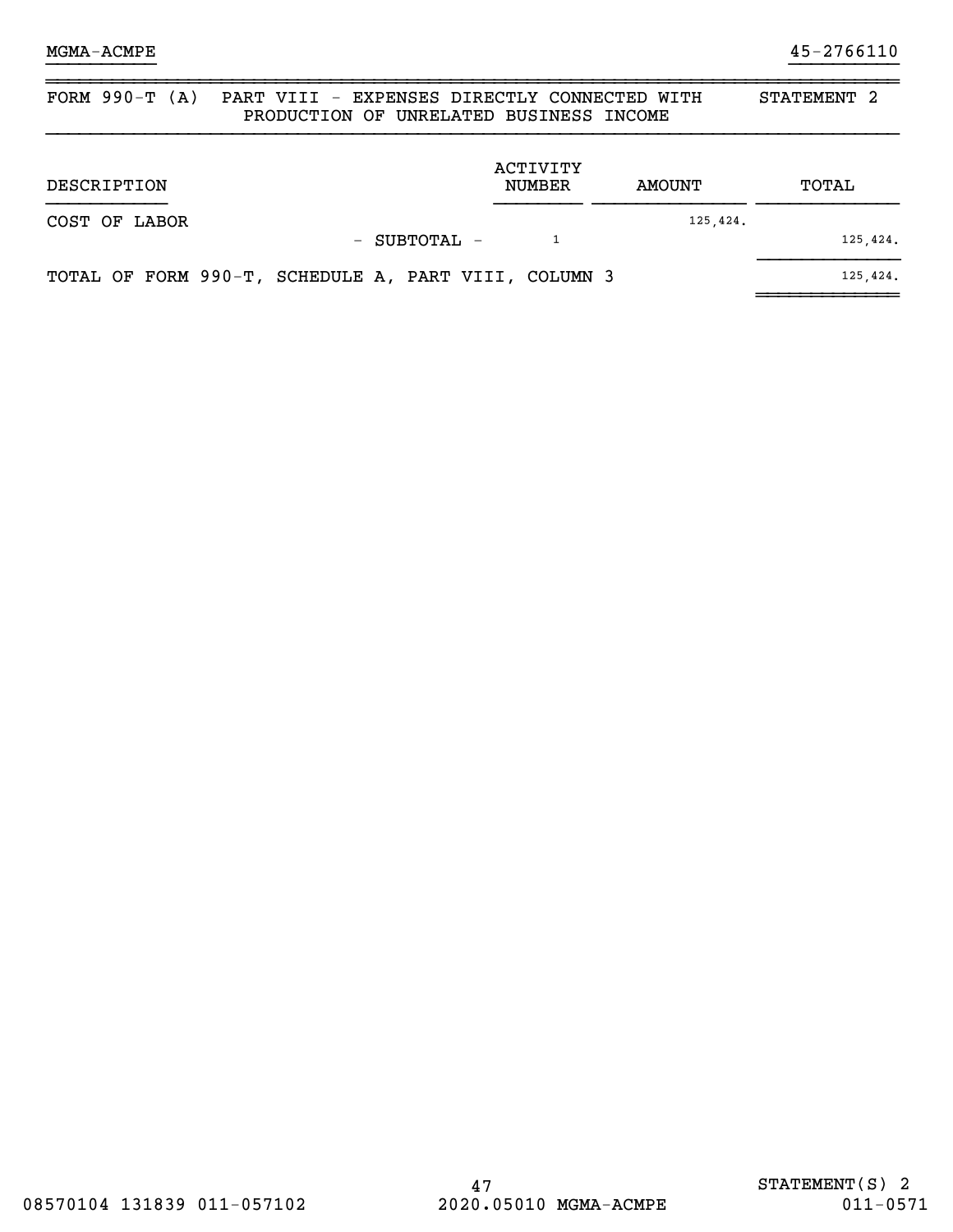### **SCHEDULE A (Form 990-T)**

Department of the Treasury Internal Revenue Service

## **Unrelated Business Taxable Income From an Unrelated Trade or Business**

**| Go to www.irs.gov/Form990T for instructions and the latest information.**

**Do not enter SSN numbers on this form as it may be made public if your organization is a 501(c)(3). |** 

**2020**

|   |                          |  |                                            | . |  |
|---|--------------------------|--|--------------------------------------------|---|--|
| А | Name of the organization |  | $-0.000$<br>Employer identification number |   |  |
|   | $MCMA$ $\lambda$ $CMDE$  |  | 15.2766110                                 |   |  |

|  | Open to Public Inspection for<br>501(c)(3) Organizations Only |
|--|---------------------------------------------------------------|
|  |                                                               |

ENTITY

|    | MGMA-ACMPE                                                    | 45-2766110 |   |    |  |
|----|---------------------------------------------------------------|------------|---|----|--|
|    |                                                               |            |   |    |  |
| C. | 511120<br>Unrelated business activity code (see instructions) | Seauence:  | ∼ | Οt |  |

### **E**Describe the unrelated trade or business | PUBLICATIONS

| <b>Unrelated Trade or Business Income</b><br>Part I |                                                                                                              |                  | (A) Income | (B) Expenses | (C) Net    |  |  |  |  |
|-----------------------------------------------------|--------------------------------------------------------------------------------------------------------------|------------------|------------|--------------|------------|--|--|--|--|
|                                                     | 1a Gross receipts or sales                                                                                   |                  |            |              |            |  |  |  |  |
| b                                                   |                                                                                                              | 1c               |            |              |            |  |  |  |  |
| $\mathbf{2}$                                        |                                                                                                              | $\mathbf{2}$     |            |              |            |  |  |  |  |
| 3                                                   |                                                                                                              | 3                |            |              |            |  |  |  |  |
| 4а                                                  | Capital gain net income (attach Sch D (Form 1041 or Form                                                     |                  |            |              |            |  |  |  |  |
|                                                     | 1120)) (see instructions)                                                                                    | 4a               |            |              |            |  |  |  |  |
| b                                                   | Net gain (loss) (Form 4797) (attach Form 4797) (see instructions)                                            | 4b               |            |              |            |  |  |  |  |
| с                                                   | Capital loss deduction for trusts                                                                            | 4c               |            |              |            |  |  |  |  |
| 5                                                   | Income (loss) from a partnership or an S corporation (attach                                                 |                  |            |              |            |  |  |  |  |
|                                                     | statement)                                                                                                   | 5                |            |              |            |  |  |  |  |
| 6                                                   |                                                                                                              | 6                |            |              |            |  |  |  |  |
| 7                                                   |                                                                                                              | $\overline{7}$   |            |              |            |  |  |  |  |
| 8                                                   | Interest, annuities, royalties, and rents from a controlled                                                  |                  |            |              |            |  |  |  |  |
|                                                     |                                                                                                              | 8                |            |              |            |  |  |  |  |
| 9                                                   | Investment income of section $501(c)(7)$ , (9), or (17)                                                      |                  |            |              |            |  |  |  |  |
|                                                     |                                                                                                              | 9                |            |              |            |  |  |  |  |
| 10                                                  |                                                                                                              | 10 <sup>10</sup> |            |              |            |  |  |  |  |
| 11                                                  |                                                                                                              | 11               | 51,447.    | 80,011.      | $-28,564.$ |  |  |  |  |
| 12                                                  | Other income (see instructions; attach statement)                                                            | 12               |            |              |            |  |  |  |  |
| 13                                                  |                                                                                                              | l 13.            | 51,447.    | 80,011.      | $-28,564.$ |  |  |  |  |
|                                                     | Part II   Deductions Not Taken Elsewhere (See instructions for limitations on deductions) Deductions must be |                  |            |              |            |  |  |  |  |

directly connected with the unrelated business income

|     |                                                                                                                                                                                                                                           | 1. |                |                              |
|-----|-------------------------------------------------------------------------------------------------------------------------------------------------------------------------------------------------------------------------------------------|----|----------------|------------------------------|
| 2   |                                                                                                                                                                                                                                           |    | $\overline{2}$ |                              |
| 3   | Repairs and maintenance material content content content and maintenance material content and maintenance material content and maintenance material content and maintenance material content and material content and material            |    | 3              |                              |
| 4   |                                                                                                                                                                                                                                           |    | 4              |                              |
| 5   |                                                                                                                                                                                                                                           |    | 5              |                              |
| 6   | Taxes and licenses <b>communications</b> and interests and interests and licenses <b>contract to the contract of the contract of the contract of the contract of the contract of the contract of the contract of the contract of the </b> |    | 6              |                              |
| 7   |                                                                                                                                                                                                                                           |    |                |                              |
| 8   | Less depreciation claimed in Part III and elsewhere on return mature content and the sales of the sea                                                                                                                                     |    | 8b             |                              |
| 9   |                                                                                                                                                                                                                                           |    | 9              |                              |
| 10  | Contributions to deferred compensation plans                                                                                                                                                                                              |    | 10             |                              |
| 11  |                                                                                                                                                                                                                                           | 11 |                |                              |
| 12  |                                                                                                                                                                                                                                           |    | 12             |                              |
| 13  |                                                                                                                                                                                                                                           |    | 13             |                              |
| 14  | Other deductions (attach statement) material content and according to the deductions (attach statement) material content and according to the deductions (attach statement) and according to the deduction of the deduction of            |    | 14             |                              |
| 15  |                                                                                                                                                                                                                                           |    | 15             | 0.                           |
| 16  | Unrelated business income before net operating loss deduction. Subtract line 15 from Part I, line 13,                                                                                                                                     |    |                |                              |
|     | column (C)                                                                                                                                                                                                                                |    | 16             | $-28,564.$                   |
| 17  |                                                                                                                                                                                                                                           |    | 17             | $\mathbf{0}$ .               |
| 18  |                                                                                                                                                                                                                                           |    | 18             | $-28,564.$                   |
| LHA | For Paperwork Reduction Act Notice, see instructions.                                                                                                                                                                                     |    |                | Schedule A (Form 990-T) 2020 |

023741 12-23-20

OMB No. 1545-0047

2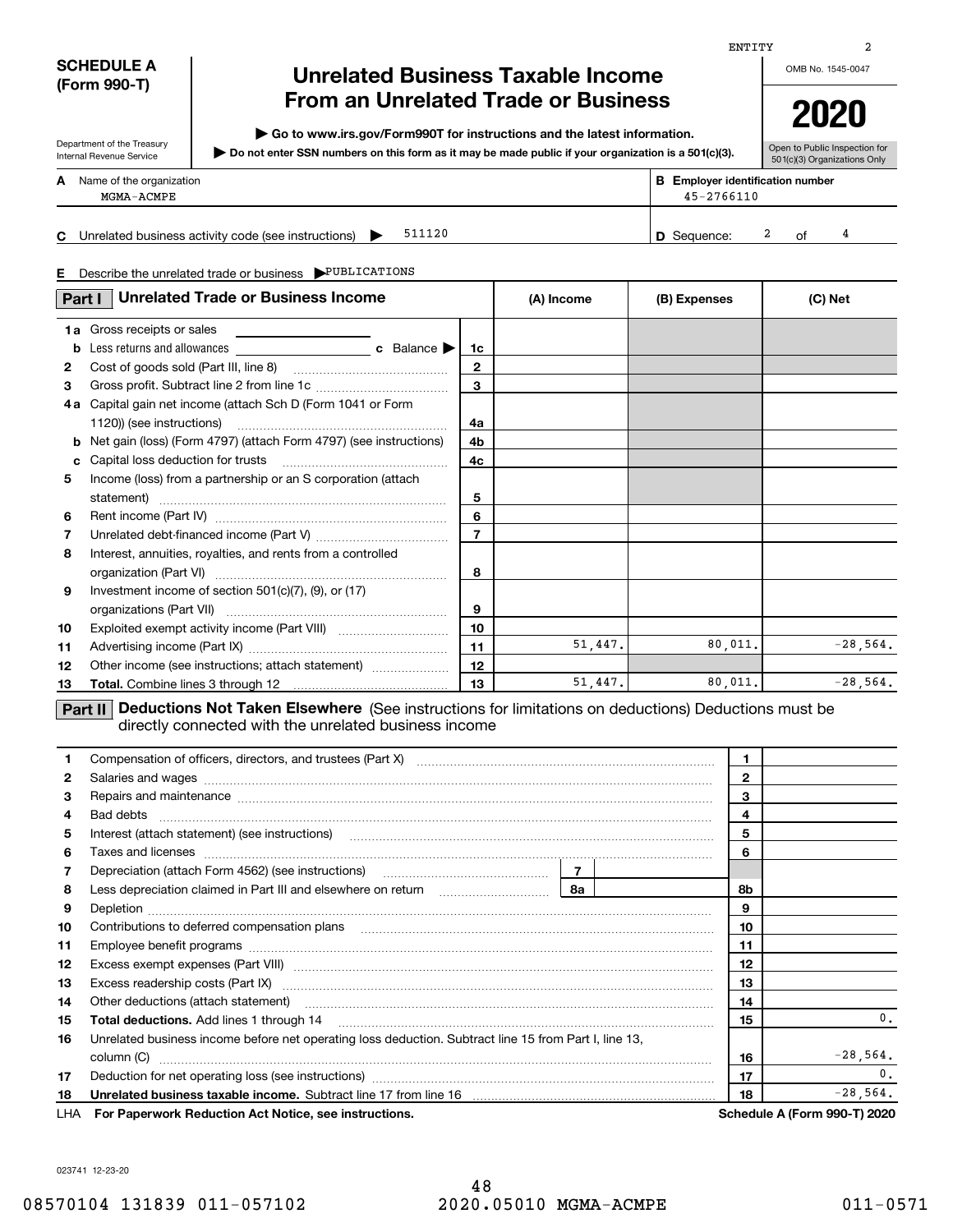|                |                                                                                                                                                                                                                                |                                     |   |                | ENTITY           |
|----------------|--------------------------------------------------------------------------------------------------------------------------------------------------------------------------------------------------------------------------------|-------------------------------------|---|----------------|------------------|
|                | Schedule A (Form 990-T) 2020                                                                                                                                                                                                   |                                     |   |                | Page 2           |
| Part III       | <b>Cost of Goods Sold</b>                                                                                                                                                                                                      | Enter method of inventory valuation | ▶ |                |                  |
| 1              | Inventory at beginning of year [11] manufactured and manufactured and manufactured and manufactured and manufactured and manufactured and manufactured and manufactured and manufactured and manufactured and manufactured and |                                     |   | 1              |                  |
| $\mathbf{2}$   | Purchases                                                                                                                                                                                                                      |                                     |   | 2              |                  |
| з              |                                                                                                                                                                                                                                |                                     |   | 3              |                  |
| 4              | Additional section 263A costs (attach statement) material content and according to the Additional section 263A                                                                                                                 |                                     |   | 4              |                  |
| 5              | Other costs (attach statement) manufactured and contract and contract and contract and contract and contract and contract and contract and contract and contract and contract and contract and contract and contract and contr |                                     |   | 5              |                  |
| 6              |                                                                                                                                                                                                                                |                                     |   | 6              |                  |
| 7              | Inventory at end of year                                                                                                                                                                                                       |                                     |   | $\overline{7}$ |                  |
| 8              | Cost of goods sold. Subtract line 7 from line 6. Enter here and in Part I, line 2 [11, 1111] Cost of goods sold. Subtract line 7 from line 6. Enter here and in Part I, line 2                                                 |                                     |   | 8              |                  |
| 9              | Do the rules of section 263A (with respect to property produced or acquired for resale) apply to the organization?                                                                                                             |                                     |   |                | Yes<br><b>No</b> |
| <b>Part IV</b> | Rent Income (From Real Property and Personal Property Leased with Real Property)                                                                                                                                               |                                     |   |                |                  |
| 1              | Description of property (property street address, city, state, ZIP code). Check if a dual-use (see instructions)                                                                                                               |                                     |   |                |                  |
|                | A                                                                                                                                                                                                                              |                                     |   |                |                  |
|                | в                                                                                                                                                                                                                              |                                     |   |                |                  |
|                | C                                                                                                                                                                                                                              |                                     |   |                |                  |
|                | D                                                                                                                                                                                                                              |                                     |   |                |                  |
|                |                                                                                                                                                                                                                                | A                                   | В | C              | D                |
| 2              | Rent received or accrued                                                                                                                                                                                                       |                                     |   |                |                  |
| a              | From personal property (if the percentage of                                                                                                                                                                                   |                                     |   |                |                  |
|                | rent for personal property is more than 10%                                                                                                                                                                                    |                                     |   |                |                  |
|                |                                                                                                                                                                                                                                |                                     |   |                |                  |
| b              | From real and personal property (if the                                                                                                                                                                                        |                                     |   |                |                  |
|                | percentage of rent for personal property exceeds                                                                                                                                                                               |                                     |   |                |                  |
|                | 50% or if the rent is based on profit or income)<br>.                                                                                                                                                                          |                                     |   |                |                  |
| c              | Total rents received or accrued by property.<br>Add lines 2a and 2b, columns A through D                                                                                                                                       |                                     |   |                |                  |
|                |                                                                                                                                                                                                                                |                                     |   |                |                  |
| 3              | Total rents received or accrued. Add line 2c columns A through D. Enter here and on Part I, line 6, column (A)                                                                                                                 |                                     |   |                | 0.               |
|                | Deductions directly connected with the income                                                                                                                                                                                  |                                     |   |                |                  |
| 4              | in lines $2(a)$ and $2(b)$ (attach statement) $\ldots$                                                                                                                                                                         |                                     |   |                |                  |
|                |                                                                                                                                                                                                                                |                                     |   |                |                  |
| 5              |                                                                                                                                                                                                                                |                                     |   |                | 0.               |
| Part V         | <b>Unrelated Debt-Financed Income</b> (see instructions)                                                                                                                                                                       |                                     |   |                |                  |
| 1              | Description of debt-financed property (street address, city, state, ZIP code). Check if a dual-use (see instructions)                                                                                                          |                                     |   |                |                  |
|                | А                                                                                                                                                                                                                              |                                     |   |                |                  |
|                | В                                                                                                                                                                                                                              |                                     |   |                |                  |
|                | С                                                                                                                                                                                                                              |                                     |   |                |                  |
|                | D                                                                                                                                                                                                                              |                                     |   |                |                  |
|                |                                                                                                                                                                                                                                | A                                   | В | C              | D                |
| 2              | Gross income from or allocable to debt-financed                                                                                                                                                                                |                                     |   |                |                  |
|                | property                                                                                                                                                                                                                       |                                     |   |                |                  |
| 3              | Deductions directly connected with or allocable                                                                                                                                                                                |                                     |   |                |                  |
|                | to debt-financed property                                                                                                                                                                                                      |                                     |   |                |                  |
| а              | Straight line depreciation (attach statement)                                                                                                                                                                                  |                                     |   |                |                  |
| b              | Other deductions (attach statement)                                                                                                                                                                                            |                                     |   |                |                  |
| C              | Total deductions (add lines 3a and 3b,                                                                                                                                                                                         |                                     |   |                |                  |
|                |                                                                                                                                                                                                                                |                                     |   |                |                  |
| 4              | Amount of average acquisition debt on or allocable                                                                                                                                                                             |                                     |   |                |                  |
|                | to debt-financed property (attach statement)                                                                                                                                                                                   |                                     |   |                |                  |
| 5              | Average adjusted basis of or allocable to debt-                                                                                                                                                                                |                                     |   |                |                  |
|                |                                                                                                                                                                                                                                |                                     |   |                |                  |
| 6              |                                                                                                                                                                                                                                | %                                   | % | %              | %                |
| 7              | Gross income reportable. Multiply line 2 by line 6                                                                                                                                                                             |                                     |   |                |                  |
| 8              |                                                                                                                                                                                                                                |                                     |   |                | $\mathbf{0}$ .   |
|                |                                                                                                                                                                                                                                |                                     |   |                |                  |
| 9              | Allocable deductions. Multiply line 3c by line 6                                                                                                                                                                               |                                     |   |                |                  |
|                |                                                                                                                                                                                                                                |                                     |   |                |                  |
| 10             |                                                                                                                                                                                                                                |                                     |   |                | 0.               |
| 11             | Total allocable deductions. Add line 9, columns A through D. Enter here and on Part I, line 7, column (B)<br>Total dividends-received deductions included in line 10                                                           |                                     |   |                | 0.               |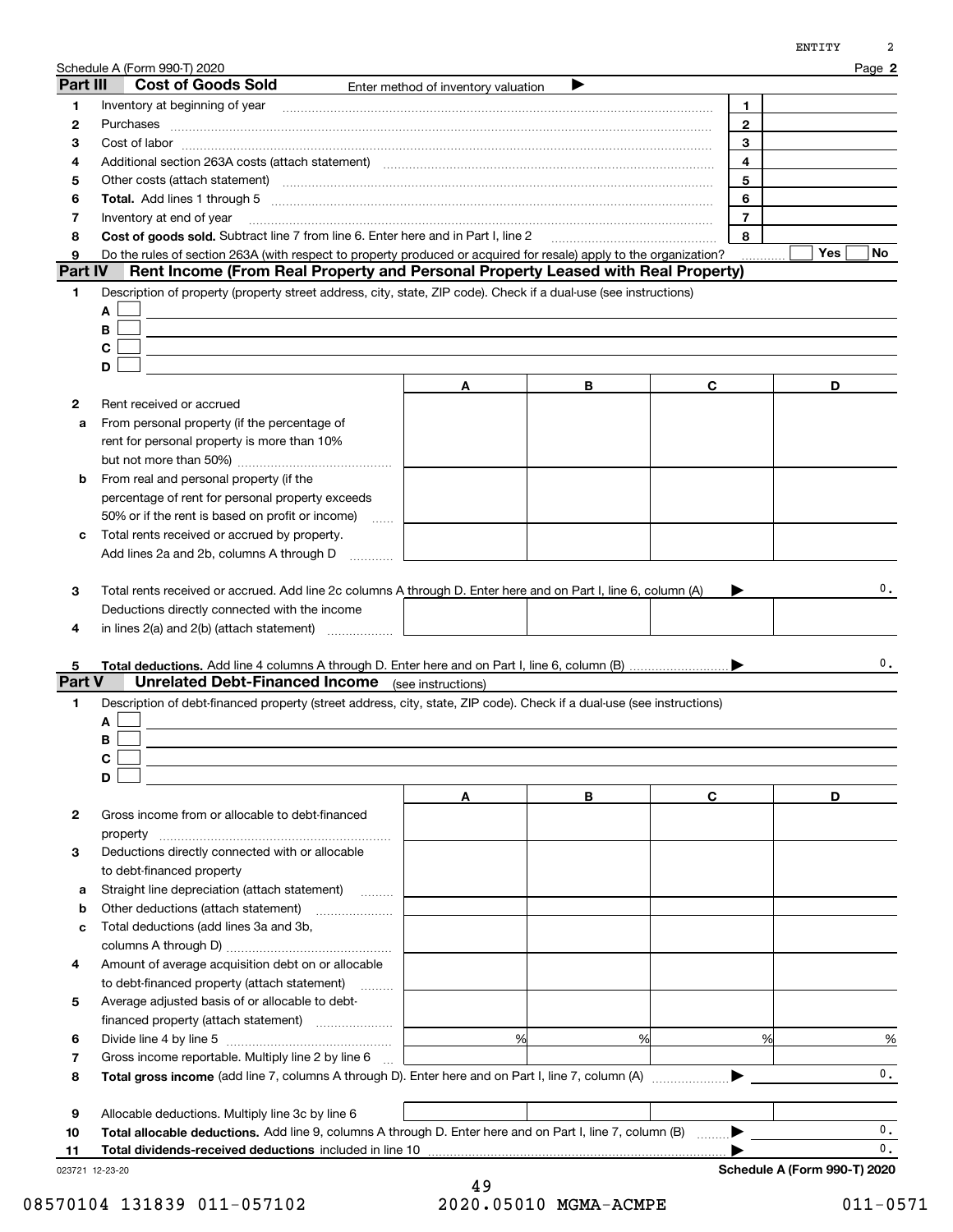|                  |                                    |                                                                                                                                                                            |                                        |    |                                                                                        |                    |                                              |                                     | <b>EMITII</b>                                   |
|------------------|------------------------------------|----------------------------------------------------------------------------------------------------------------------------------------------------------------------------|----------------------------------------|----|----------------------------------------------------------------------------------------|--------------------|----------------------------------------------|-------------------------------------|-------------------------------------------------|
|                  | Schedule A (Form 990-T) 2020       | Part VI Interest, Annuities, Royalties, and Rents from Controlled Organizations                                                                                            |                                        |    |                                                                                        |                    |                                              |                                     | Page 3                                          |
|                  |                                    |                                                                                                                                                                            |                                        |    |                                                                                        |                    | (see instructions)                           |                                     |                                                 |
|                  | 1. Name of controlled              | 2. Employer                                                                                                                                                                | 3. Net unrelated                       |    | <b>Exempt Controlled Organizations</b><br>4. Total of specified<br>5. Part of column 4 |                    |                                              |                                     | 6. Deductions directly                          |
|                  | organization                       | identification                                                                                                                                                             | income (loss)                          |    | payments made                                                                          |                    | that is included in the                      |                                     | connected with                                  |
|                  |                                    | number                                                                                                                                                                     | (see instructions)                     |    |                                                                                        |                    | controlling organiza-<br>tion's gross income |                                     | income in column 5                              |
| (1)              |                                    |                                                                                                                                                                            |                                        |    |                                                                                        |                    |                                              |                                     |                                                 |
| (2)              |                                    |                                                                                                                                                                            |                                        |    |                                                                                        |                    |                                              |                                     |                                                 |
| (3)              |                                    |                                                                                                                                                                            |                                        |    |                                                                                        |                    |                                              |                                     |                                                 |
| (4)              |                                    |                                                                                                                                                                            |                                        |    |                                                                                        |                    |                                              |                                     |                                                 |
|                  |                                    |                                                                                                                                                                            | Nonexempt Controlled Organizations     |    |                                                                                        |                    |                                              |                                     |                                                 |
|                  | 7. Taxable Income                  | 8. Net unrelated                                                                                                                                                           | 9. Total of specified                  |    | <b>10.</b> Part of column 9                                                            |                    |                                              |                                     | 11. Deductions directly                         |
|                  |                                    | income (loss)                                                                                                                                                              | payments made                          |    | that is included in the                                                                |                    |                                              |                                     | connected with                                  |
|                  |                                    | (see instructions)                                                                                                                                                         |                                        |    | controlling organization's                                                             | gross income       |                                              |                                     | income in column 10                             |
| (1)              |                                    |                                                                                                                                                                            |                                        |    |                                                                                        |                    |                                              |                                     |                                                 |
| <u>(2)</u>       |                                    |                                                                                                                                                                            |                                        |    |                                                                                        |                    |                                              |                                     |                                                 |
| (3)              |                                    |                                                                                                                                                                            |                                        |    |                                                                                        |                    |                                              |                                     |                                                 |
| (4)              |                                    |                                                                                                                                                                            |                                        |    |                                                                                        |                    |                                              |                                     |                                                 |
|                  |                                    |                                                                                                                                                                            |                                        |    | Add columns 5 and 10.                                                                  |                    |                                              |                                     | Add columns 6 and 11.                           |
|                  |                                    |                                                                                                                                                                            |                                        |    | Enter here and on Part I.                                                              | line 8, column (A) |                                              |                                     | Enter here and on Part I,<br>line 8, column (B) |
|                  |                                    |                                                                                                                                                                            |                                        |    |                                                                                        |                    |                                              |                                     |                                                 |
| Totals           |                                    |                                                                                                                                                                            |                                        |    |                                                                                        |                    | 0                                            |                                     | 0.                                              |
| <b>Part VII</b>  |                                    | Investment Income of a Section 501(c)(7), (9), or (17) Organization                                                                                                        |                                        |    |                                                                                        | (see instructions) |                                              |                                     |                                                 |
|                  |                                    | 1. Description of income                                                                                                                                                   | 2. Amount of<br>income                 |    | 3. Deductions<br>directly connected                                                    |                    |                                              | 4. Set-asides<br>(attach statement) | 5. Total deductions<br>and set-asides           |
|                  |                                    |                                                                                                                                                                            |                                        |    | (attach statement)                                                                     |                    |                                              |                                     | (add cols 3 and 4)                              |
| (1)              |                                    |                                                                                                                                                                            |                                        |    |                                                                                        |                    |                                              |                                     |                                                 |
| (2)              |                                    |                                                                                                                                                                            |                                        |    |                                                                                        |                    |                                              |                                     |                                                 |
| (3)              |                                    |                                                                                                                                                                            |                                        |    |                                                                                        |                    |                                              |                                     |                                                 |
| (4)              |                                    |                                                                                                                                                                            |                                        |    |                                                                                        |                    |                                              |                                     |                                                 |
|                  |                                    |                                                                                                                                                                            | Add amounts in                         |    |                                                                                        |                    |                                              |                                     | Add amounts in                                  |
|                  |                                    |                                                                                                                                                                            | column 2. Enter<br>here and on Part I. |    |                                                                                        |                    |                                              |                                     | column 5. Enter                                 |
|                  |                                    |                                                                                                                                                                            | line 9, column (A)                     |    |                                                                                        |                    |                                              |                                     | here and on Part I.<br>line $9$ , column $(B)$  |
| Totals           |                                    |                                                                                                                                                                            |                                        | 0. |                                                                                        |                    |                                              |                                     | 0.                                              |
| <b>Part VIII</b> |                                    | <b>Exploited Exempt Activity Income, Other Than Advertising Income</b>                                                                                                     |                                        |    |                                                                                        |                    | (see instructions)                           |                                     |                                                 |
| 1                | Description of exploited activity: |                                                                                                                                                                            |                                        |    |                                                                                        |                    |                                              |                                     |                                                 |
| 2                |                                    | Gross unrelated business income from trade or business. Enter here and on Part I, line 10, column (A)                                                                      |                                        |    |                                                                                        |                    |                                              | 2                                   |                                                 |
| 3                |                                    | Expenses directly connected with production of unrelated business income. Enter here and on Part I,                                                                        |                                        |    |                                                                                        |                    |                                              |                                     |                                                 |
|                  | line 10, column (B)                |                                                                                                                                                                            |                                        |    |                                                                                        |                    |                                              | 3                                   |                                                 |
| 4                |                                    | Net income (loss) from unrelated trade or business. Subtract line 3 from line 2. If a gain, complete                                                                       |                                        |    |                                                                                        |                    |                                              |                                     |                                                 |
|                  | lines 5 through 7                  |                                                                                                                                                                            |                                        |    |                                                                                        |                    |                                              | 4                                   |                                                 |
| 5                |                                    | Gross income from activity that is not unrelated business income [11] [11] content material content from activity that is not unrelated business income [11] [11] $\ldots$ |                                        |    |                                                                                        |                    |                                              | 5                                   |                                                 |
| 6                |                                    |                                                                                                                                                                            |                                        |    |                                                                                        |                    |                                              | 6                                   |                                                 |
| 7                |                                    | Excess exempt expenses. Subtract line 5 from line 6, but do not enter more than the amount on line                                                                         |                                        |    |                                                                                        |                    |                                              |                                     |                                                 |
|                  |                                    |                                                                                                                                                                            |                                        |    |                                                                                        |                    |                                              | 7                                   |                                                 |

**Schedule A (Form 990-T) 2020**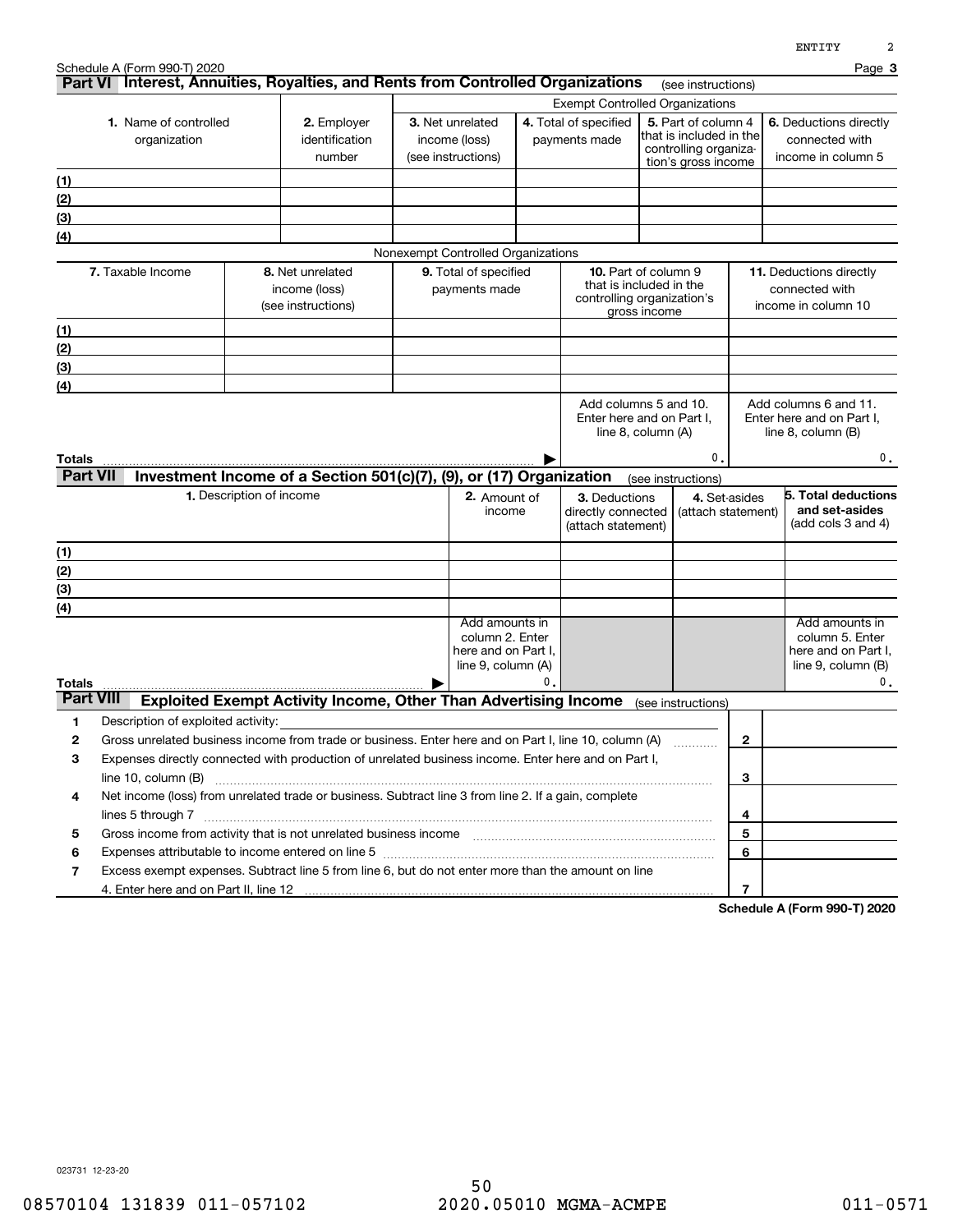|              | Schedule A (Form 990-T) 2020                                                                                           |            |   |                 | Page 4             |
|--------------|------------------------------------------------------------------------------------------------------------------------|------------|---|-----------------|--------------------|
| Part IX      | <b>Advertising Income</b>                                                                                              |            |   | STATEMENT 6     |                    |
| 1            | Name(s) of periodical(s). Check box if reporting two or more periodicals on a consolidated basis.<br>X MGMA CONNECTION |            |   |                 |                    |
|              | A                                                                                                                      |            |   |                 |                    |
|              | В                                                                                                                      |            |   |                 |                    |
|              | C                                                                                                                      |            |   |                 |                    |
|              | D                                                                                                                      |            |   |                 |                    |
|              | Enter amounts for each periodical listed above in the corresponding column.                                            |            |   |                 |                    |
|              |                                                                                                                        | A          | В | C               | D                  |
| $\mathbf{2}$ | Gross advertising income                                                                                               | 51,447.    |   |                 |                    |
|              | Add columns A through D. Enter here and on Part I, line 11, column (A)                                                 |            |   |                 | 51,447.            |
| а            |                                                                                                                        |            |   |                 |                    |
| 3            |                                                                                                                        | 80,011.    |   |                 |                    |
| а            |                                                                                                                        |            |   |                 | 80,011.            |
| 4            | Advertising gain (loss). Subtract line 3 from line                                                                     |            |   |                 |                    |
|              | 2. For any column in line 4 showing a gain,                                                                            |            |   |                 |                    |
|              | complete lines 5 through 8. For any column in                                                                          |            |   |                 |                    |
|              | line 4 showing a loss or zero, do not complete                                                                         |            |   |                 |                    |
|              | lines 5 through 7, and enter zero on line 8                                                                            | $-28,564.$ |   |                 |                    |
| 5            |                                                                                                                        |            |   |                 |                    |
| 6            |                                                                                                                        |            |   |                 |                    |
| 7            | Excess readership costs. If line 6 is less than                                                                        |            |   |                 |                    |
|              | line 5, subtract line 6 from line 5. If line 5 is less                                                                 |            |   |                 |                    |
|              |                                                                                                                        |            |   |                 |                    |
| 8            | Excess readership costs allowed as a                                                                                   |            |   |                 |                    |
|              | deduction. For each column showing a gain on                                                                           |            |   |                 |                    |
|              |                                                                                                                        |            |   |                 |                    |
| a            | Add line 8, columns A through D. Enter the greater of the line 8a, columns total or zero here and on                   |            |   |                 |                    |
|              | Part II, line 13                                                                                                       |            |   |                 | 0.                 |
| Part X       | <b>Compensation of Officers, Directors, and Trustees</b> (see instructions)                                            |            |   |                 |                    |
|              |                                                                                                                        |            |   | 3. Percentage   | 4. Compensation    |
|              | 1. Name                                                                                                                | 2. Title   |   | of time devoted | attributable to    |
|              |                                                                                                                        |            |   | to business     | unrelated business |
| (1)          |                                                                                                                        |            |   | %               |                    |
| (2)          |                                                                                                                        |            |   | %               |                    |
| (3)          |                                                                                                                        |            |   | 0/2             |                    |
| (4)          |                                                                                                                        |            |   | %               |                    |
|              |                                                                                                                        |            |   |                 |                    |
|              | Total. Enter here and on Part II, line 1                                                                               |            |   |                 | 0.                 |
| Part XI      | <b>Supplemental Information</b> (see instructions)                                                                     |            |   |                 |                    |
|              |                                                                                                                        |            |   |                 |                    |
|              |                                                                                                                        |            |   |                 |                    |
|              |                                                                                                                        |            |   |                 |                    |
|              |                                                                                                                        |            |   |                 |                    |
|              |                                                                                                                        |            |   |                 |                    |

**Schedule A (Form 990-T) 2020**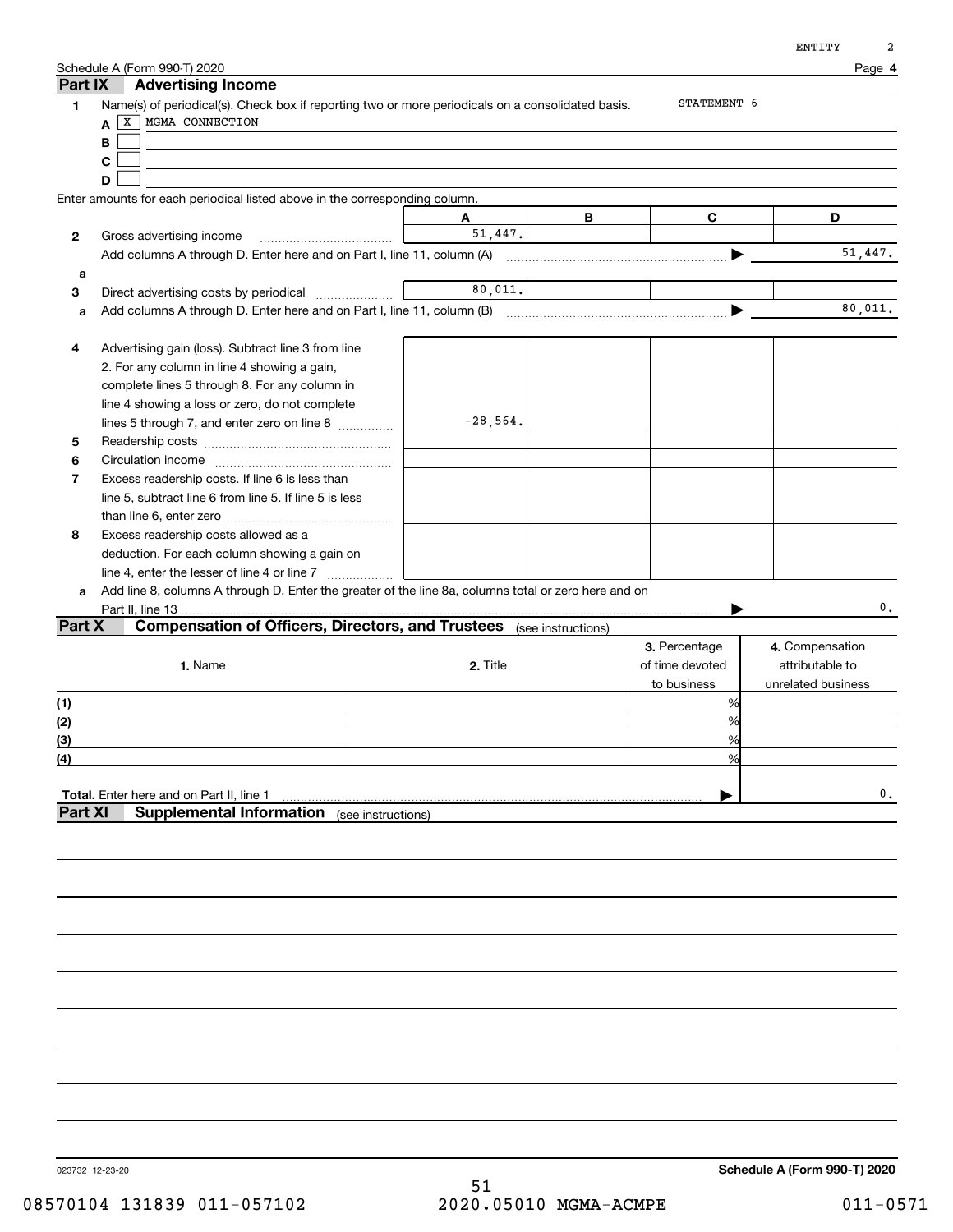|                 | SEPARATE PERIODICALS INCLUDED IN<br>A CONSOLIDATED PERIODICAL | STATEMENT 6            |                        |                        |                         |
|-----------------|---------------------------------------------------------------|------------------------|------------------------|------------------------|-------------------------|
|                 |                                                               | GROSS<br><b>INCOME</b> | DIRECT<br><b>COSTS</b> | CIRC.<br><b>INCOME</b> | RDRSHIP<br><b>COSTS</b> |
| MGMA CONNECTION | - MGMA<br>CONNECTION                                          | 51,447.                | 80.011.                | 144.160.               | 336.713.                |

}}}}}}}}}} }}}}}}}}}}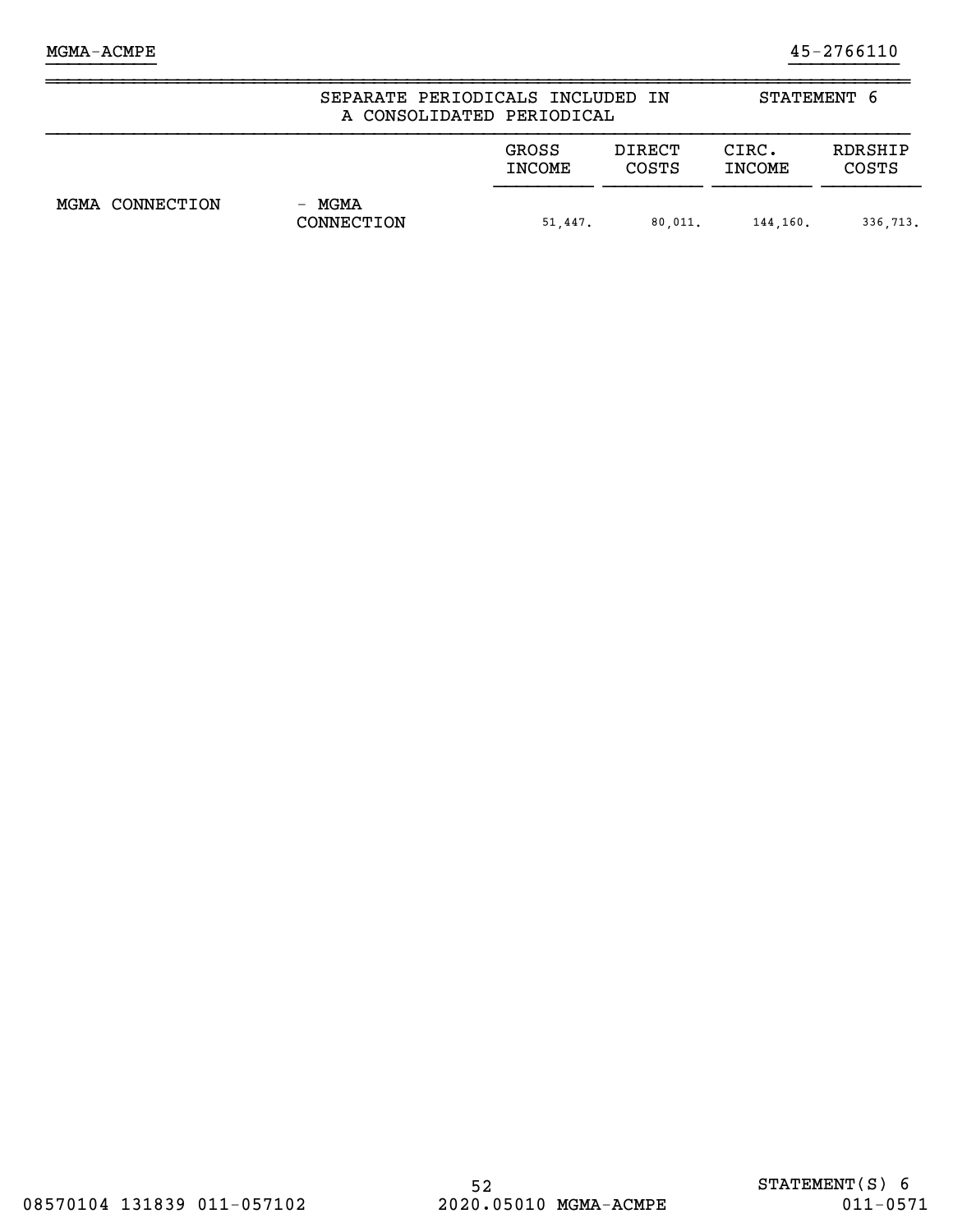### **SCHEDULE A (Form 990-T)**

Department of the Treasury

## **Unrelated Business Taxable Income From an Unrelated Trade or Business**

**| Go to www.irs.gov/Form990T for instructions and the latest information.**

**Do not enter SSN numbers on this form as it may be made public if your organization is a 501(c)(3). |** 

OMB No. 1545-0047 **2020**

ENTITY

Open to Public Inspection for

|   | Internal Revenue Service               | $\blacktriangleright$ Do not enter SSN numbers on this form as it may be made public if your organization is a 501(c)(3). |    | <b>Political dollowing poolion</b><br>501(c)(3) Organizations Only |  |
|---|----------------------------------------|---------------------------------------------------------------------------------------------------------------------------|----|--------------------------------------------------------------------|--|
| A | Name of the organization<br>MGMA-ACMPE | <b>B</b> Emplover identification number<br>$45 - 2766110$                                                                 |    |                                                                    |  |
| С |                                        | 561300<br>Unrelated business activity code (see instructions)<br><b>D</b> Sequence:                                       | Ωf |                                                                    |  |

**E**Describe the unrelated trade or business | CAREER CENTER JOB POSTING ROYALTIES

| Part I       | <b>Unrelated Trade or Business Income</b>                                                                      | (A) Income     | (B) Expenses | (C) Net |          |
|--------------|----------------------------------------------------------------------------------------------------------------|----------------|--------------|---------|----------|
|              | $\frac{379}{572}$ .<br><b>1a</b> Gross receipts or sales                                                       |                |              |         |          |
| b            | c Balance $\blacktriangleright$                                                                                | 1c             | 379,572.     |         |          |
| $\mathbf{2}$ |                                                                                                                | $\mathbf{2}$   |              |         |          |
| 3            |                                                                                                                | 3              | 379,572.     |         | 379,572. |
| 4а           | Capital gain net income (attach Sch D (Form 1041 or Form                                                       |                |              |         |          |
|              | 1120)) (see instructions)                                                                                      | 4a             |              |         |          |
| b            | Net gain (loss) (Form 4797) (attach Form 4797) (see instructions)                                              | 4b             |              |         |          |
| c            |                                                                                                                | 4c             |              |         |          |
| 5            | Income (loss) from a partnership or an S corporation (attach                                                   |                |              |         |          |
|              | statement)                                                                                                     | 5              |              |         |          |
| 6            |                                                                                                                | 6              |              |         |          |
| 7            |                                                                                                                | $\overline{7}$ |              |         |          |
| 8            | Interest, annuities, royalties, and rents from a controlled                                                    |                |              |         |          |
|              |                                                                                                                | 8              |              |         |          |
| 9            | Investment income of section $501(c)(7)$ , (9), or (17)                                                        |                |              |         |          |
|              |                                                                                                                | 9              |              |         |          |
| 10           |                                                                                                                | 10             |              |         |          |
| 11           |                                                                                                                | 11             |              |         |          |
| 12           | Other income (see instructions; attach statement)                                                              | 12             |              |         |          |
| 13           |                                                                                                                | 13             | 379,572.     |         | 379,572. |
|              | La com l'Indiana del Mal Talant Elambana (Arritra) e atribuita trattata a contratta di Indiana del comunità de |                |              |         |          |

**Part II** | Deductions Not Taken Elsewhere (See instructions for limitations on deductions) Deductions must be directly connected with the unrelated business income

| 1.           | Compensation of officers, directors, and trustees (Part X) [11] [2000] [2000] [2000] [2000] [2000] [2000] [2000] [3000] [2000] [2000] [3000] [3000] [3000] [3000] [3000] [3000] [3000] [3000] [3000] [3000] [3000] [3000] [300                                                                                                                                                                                                                                                                | 1  |          |              |                                     |
|--------------|-----------------------------------------------------------------------------------------------------------------------------------------------------------------------------------------------------------------------------------------------------------------------------------------------------------------------------------------------------------------------------------------------------------------------------------------------------------------------------------------------|----|----------|--------------|-------------------------------------|
| $\mathbf{2}$ |                                                                                                                                                                                                                                                                                                                                                                                                                                                                                               |    |          | $\mathbf{2}$ | 46,878.                             |
| 3            |                                                                                                                                                                                                                                                                                                                                                                                                                                                                                               |    |          | 3            |                                     |
| 4            |                                                                                                                                                                                                                                                                                                                                                                                                                                                                                               |    |          | 4            |                                     |
| 5            | Interest (attach statement) (see instructions)<br>$\begin{minipage}{0.5\textwidth} \begin{tabular}{ l l l } \hline \multicolumn{1}{ l l l } \hline \multicolumn{1}{ l l } \multicolumn{1}{ l } \multicolumn{1}{ l } \multicolumn{1}{ l } \multicolumn{1}{ l } \multicolumn{1}{ l } \multicolumn{1}{ l } \multicolumn{1}{ l } \multicolumn{1}{ l } \multicolumn{1}{ l } \multicolumn{1}{ l } \multicolumn{1}{ l } \multicolumn{1}{ l } \multicolumn{1}{ l } \multicolumn{1}{ l } \multicolumn$ |    |          | 5            |                                     |
| 6            | Taxes and licenses <b>communications</b> and interest and interest and interest and licenses <b>contract and interest and interest and interest and interest and interest and interest and interest and interest and interest and int</b>                                                                                                                                                                                                                                                     |    |          | 6            |                                     |
| 7            |                                                                                                                                                                                                                                                                                                                                                                                                                                                                                               |    |          |              |                                     |
| 8            | Less depreciation claimed in Part III and elsewhere on return [1, 1, 1, 1, 1, 1, 1, 1, 1, 1, 1, 1, 1                                                                                                                                                                                                                                                                                                                                                                                          | 8a |          | 8b           |                                     |
| 9            |                                                                                                                                                                                                                                                                                                                                                                                                                                                                                               |    |          | 9            |                                     |
| 10           |                                                                                                                                                                                                                                                                                                                                                                                                                                                                                               |    |          | 10           |                                     |
| 11           |                                                                                                                                                                                                                                                                                                                                                                                                                                                                                               |    |          | 11           |                                     |
| 12           |                                                                                                                                                                                                                                                                                                                                                                                                                                                                                               |    |          | 12           |                                     |
| 13           |                                                                                                                                                                                                                                                                                                                                                                                                                                                                                               |    |          | 13           |                                     |
| 14           | Other deductions (attach statement) material contracts and SEE STATEMENT 3                                                                                                                                                                                                                                                                                                                                                                                                                    |    |          | 14           | 46,867.                             |
| 15           |                                                                                                                                                                                                                                                                                                                                                                                                                                                                                               |    |          | 15           | 93,745.                             |
| 16           | Unrelated business income before net operating loss deduction. Subtract line 15 from Part I, line 13,                                                                                                                                                                                                                                                                                                                                                                                         |    |          |              |                                     |
|              | column (C)                                                                                                                                                                                                                                                                                                                                                                                                                                                                                    |    |          | 16           | 285,827.                            |
| 17           |                                                                                                                                                                                                                                                                                                                                                                                                                                                                                               |    |          | 17           | 0.                                  |
| 18           | Unrelated business taxable income. Subtract line 17 from line 16 <i>manuarrouum communication</i>                                                                                                                                                                                                                                                                                                                                                                                             | 18 | 285,827. |              |                                     |
|              | LHA For Paperwork Reduction Act Notice, see instructions.                                                                                                                                                                                                                                                                                                                                                                                                                                     |    |          |              | <b>Schedule A (Form 990-T) 2020</b> |

023741 12-23-20

3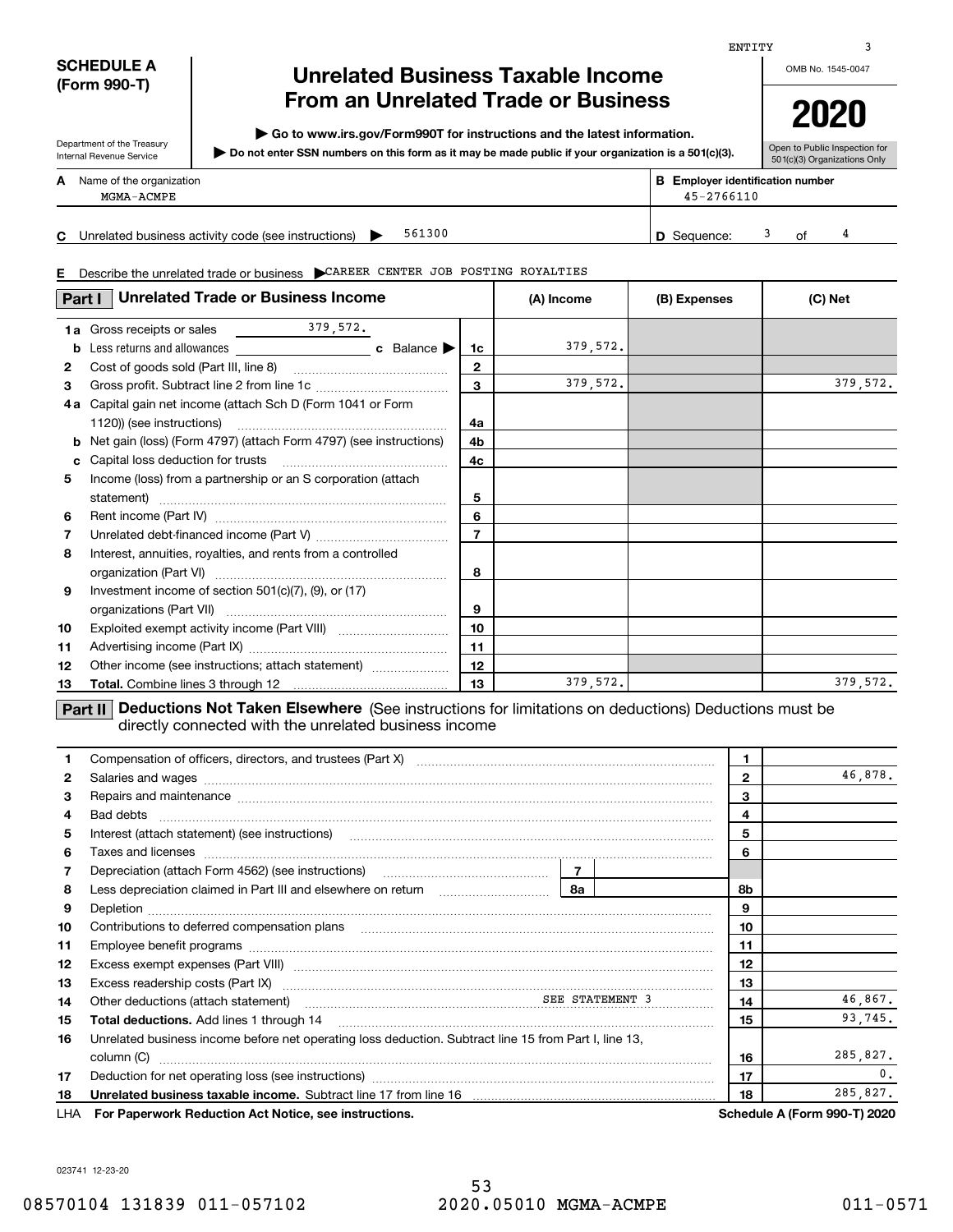|                |                                                                                                                                                                                                                                |                                     |   |                         | ENTITY<br>3                  |
|----------------|--------------------------------------------------------------------------------------------------------------------------------------------------------------------------------------------------------------------------------|-------------------------------------|---|-------------------------|------------------------------|
|                | Schedule A (Form 990-T) 2020                                                                                                                                                                                                   |                                     |   |                         | Page 2                       |
| Part III       | <b>Cost of Goods Sold</b>                                                                                                                                                                                                      | Enter method of inventory valuation |   |                         |                              |
| 1              | Inventory at beginning of year [11] manufactured and manufactured and manufactured and manufactured and manufactured and manufactured and manufactured and manufactured and manufactured and manufactured and manufactured and |                                     |   | 1                       |                              |
| 2              | Purchases                                                                                                                                                                                                                      |                                     |   | $\mathbf{2}$            |                              |
| з              |                                                                                                                                                                                                                                |                                     |   | 3                       |                              |
| 4              | Additional section 263A costs (attach statement) material content and according to the Additional section 263A                                                                                                                 |                                     |   | $\overline{\mathbf{4}}$ |                              |
| 5              | Other costs (attach statement) manufactured and contract and contract at the costs (attach statement)                                                                                                                          |                                     |   | 5                       |                              |
| 6              |                                                                                                                                                                                                                                |                                     |   | 6                       |                              |
| 7              | Inventory at end of year                                                                                                                                                                                                       |                                     |   | $\overline{7}$          |                              |
| 8              | Cost of goods sold. Subtract line 7 from line 6. Enter here and in Part I, line 2                                                                                                                                              |                                     |   | 8                       |                              |
| 9              | Do the rules of section 263A (with respect to property produced or acquired for resale) apply to the organization?                                                                                                             |                                     |   |                         | Yes<br>No                    |
| <b>Part IV</b> | Rent Income (From Real Property and Personal Property Leased with Real Property)                                                                                                                                               |                                     |   |                         |                              |
| 1.             | Description of property (property street address, city, state, ZIP code). Check if a dual-use (see instructions)                                                                                                               |                                     |   |                         |                              |
|                | A                                                                                                                                                                                                                              |                                     |   |                         |                              |
|                | В                                                                                                                                                                                                                              |                                     |   |                         |                              |
|                | C                                                                                                                                                                                                                              |                                     |   |                         |                              |
|                | D                                                                                                                                                                                                                              |                                     |   |                         |                              |
|                |                                                                                                                                                                                                                                | Α                                   | В | C                       | D                            |
| 2              | Rent received or accrued                                                                                                                                                                                                       |                                     |   |                         |                              |
| a              | From personal property (if the percentage of                                                                                                                                                                                   |                                     |   |                         |                              |
|                | rent for personal property is more than 10%                                                                                                                                                                                    |                                     |   |                         |                              |
|                |                                                                                                                                                                                                                                |                                     |   |                         |                              |
| b              | From real and personal property (if the                                                                                                                                                                                        |                                     |   |                         |                              |
|                | percentage of rent for personal property exceeds                                                                                                                                                                               |                                     |   |                         |                              |
|                | 50% or if the rent is based on profit or income)<br>$\sim$                                                                                                                                                                     |                                     |   |                         |                              |
| c              | Total rents received or accrued by property.                                                                                                                                                                                   |                                     |   |                         |                              |
|                | Add lines 2a and 2b, columns A through D                                                                                                                                                                                       |                                     |   |                         |                              |
| 5              |                                                                                                                                                                                                                                |                                     |   |                         | 0.                           |
| <b>Part V</b>  | <b>Unrelated Debt-Financed Income</b> (see instructions)                                                                                                                                                                       |                                     |   |                         |                              |
| 1              | Description of debt-financed property (street address, city, state, ZIP code). Check if a dual-use (see instructions)                                                                                                          |                                     |   |                         |                              |
|                | А                                                                                                                                                                                                                              |                                     |   |                         |                              |
|                | В                                                                                                                                                                                                                              |                                     |   |                         |                              |
|                | C                                                                                                                                                                                                                              |                                     |   |                         |                              |
|                | D                                                                                                                                                                                                                              |                                     |   |                         |                              |
|                |                                                                                                                                                                                                                                | A                                   | В | C                       | D                            |
| 2              | Gross income from or allocable to debt-financed                                                                                                                                                                                |                                     |   |                         |                              |
|                | property                                                                                                                                                                                                                       |                                     |   |                         |                              |
| з              | Deductions directly connected with or allocable                                                                                                                                                                                |                                     |   |                         |                              |
|                | to debt-financed property                                                                                                                                                                                                      |                                     |   |                         |                              |
| а              | Straight line depreciation (attach statement)                                                                                                                                                                                  |                                     |   |                         |                              |
| b              | Other deductions (attach statement)                                                                                                                                                                                            |                                     |   |                         |                              |
| c              | Total deductions (add lines 3a and 3b,                                                                                                                                                                                         |                                     |   |                         |                              |
|                |                                                                                                                                                                                                                                |                                     |   |                         |                              |
| 4              | Amount of average acquisition debt on or allocable                                                                                                                                                                             |                                     |   |                         |                              |
|                | to debt-financed property (attach statement)                                                                                                                                                                                   |                                     |   |                         |                              |
| 5              | Average adjusted basis of or allocable to debt-                                                                                                                                                                                |                                     |   |                         |                              |
|                |                                                                                                                                                                                                                                |                                     |   |                         |                              |
| 6              |                                                                                                                                                                                                                                | %                                   | % | %                       | %                            |
| 7              | Gross income reportable. Multiply line 2 by line 6                                                                                                                                                                             |                                     |   |                         |                              |
| 8              |                                                                                                                                                                                                                                |                                     |   |                         | $\mathbf 0$ .                |
| 9              | Allocable deductions. Multiply line 3c by line 6                                                                                                                                                                               |                                     |   |                         |                              |
| 10             | Total allocable deductions. Add line 9, columns A through D. Enter here and on Part I, line 7, column (B)                                                                                                                      |                                     |   |                         | 0.                           |
| 11             | Total dividends-received deductions included in line 10                                                                                                                                                                        |                                     |   |                         | 0.                           |
|                | 023721 12-23-20                                                                                                                                                                                                                |                                     |   |                         | Schedule A (Form 990-T) 2020 |

54 08570104 131839 011-057102 2020.05010 MGMA-ACMPE 011-0571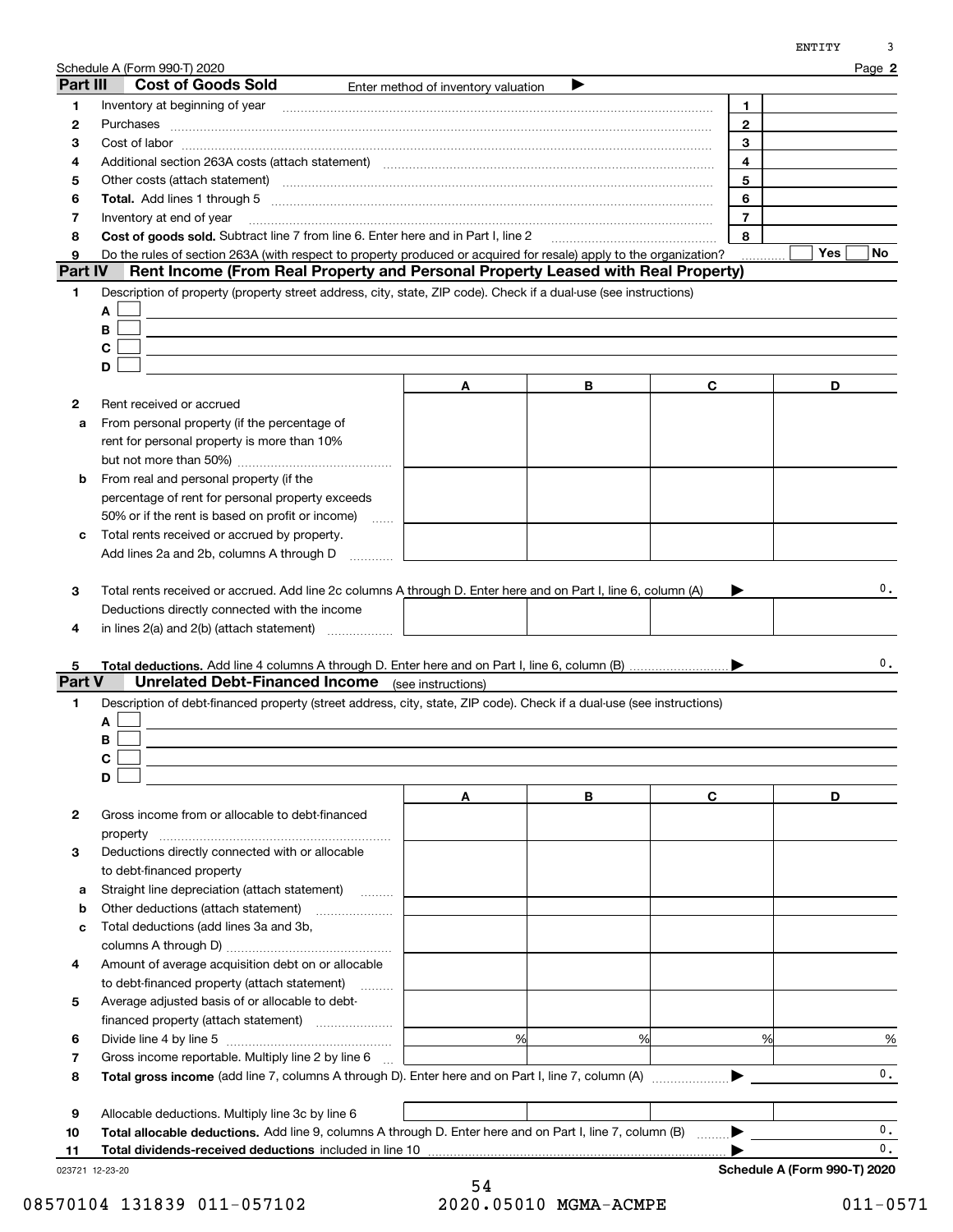|                  |                                                                                                       |                          |                                                                        |                                        |    |                                        |                                                |                    | <b>ENTITY</b>                             |  |
|------------------|-------------------------------------------------------------------------------------------------------|--------------------------|------------------------------------------------------------------------|----------------------------------------|----|----------------------------------------|------------------------------------------------|--------------------|-------------------------------------------|--|
|                  | Schedule A (Form 990-T) 2020                                                                          |                          |                                                                        |                                        |    |                                        |                                                |                    | Page 3                                    |  |
|                  | Part VI Interest, Annuities, Royalties, and Rents from Controlled Organizations                       |                          |                                                                        |                                        |    |                                        | (see instructions)                             |                    |                                           |  |
|                  |                                                                                                       |                          |                                                                        |                                        |    | <b>Exempt Controlled Organizations</b> |                                                |                    |                                           |  |
|                  | 1. Name of controlled                                                                                 |                          | 2. Employer                                                            | 3. Net unrelated                       |    | 4. Total of specified                  | 5. Part of column 4<br>that is included in the |                    | 6. Deductions directly                    |  |
|                  | organization                                                                                          |                          | identification<br>number                                               | income (loss)<br>(see instructions)    |    | payments made                          | controlling organiza-                          |                    | connected with<br>income in column 5      |  |
|                  |                                                                                                       |                          |                                                                        |                                        |    |                                        | tion's gross income                            |                    |                                           |  |
| (1)              |                                                                                                       |                          |                                                                        |                                        |    |                                        |                                                |                    |                                           |  |
| (2)              |                                                                                                       |                          |                                                                        |                                        |    |                                        |                                                |                    |                                           |  |
| (3)              |                                                                                                       |                          |                                                                        |                                        |    |                                        |                                                |                    |                                           |  |
| (4)              |                                                                                                       |                          |                                                                        |                                        |    |                                        |                                                |                    |                                           |  |
|                  |                                                                                                       |                          |                                                                        | Nonexempt Controlled Organizations     |    |                                        | 10. Part of column 9                           |                    |                                           |  |
|                  | 7. Taxable Income                                                                                     |                          | 8. Net unrelated<br>income (loss)                                      | 9. Total of specified<br>payments made |    |                                        | that is included in the                        |                    | 11. Deductions directly<br>connected with |  |
|                  |                                                                                                       |                          | (see instructions)                                                     |                                        |    |                                        | controlling organization's                     |                    | income in column 10                       |  |
|                  |                                                                                                       |                          |                                                                        |                                        |    |                                        | gross income                                   |                    |                                           |  |
| (1)              |                                                                                                       |                          |                                                                        |                                        |    |                                        |                                                |                    |                                           |  |
| (2)              |                                                                                                       |                          |                                                                        |                                        |    |                                        |                                                |                    |                                           |  |
| (3)              |                                                                                                       |                          |                                                                        |                                        |    |                                        |                                                |                    |                                           |  |
| (4)              |                                                                                                       |                          |                                                                        |                                        |    |                                        | Add columns 5 and 10.                          |                    | Add columns 6 and 11.                     |  |
|                  |                                                                                                       |                          |                                                                        |                                        |    |                                        | Enter here and on Part I,                      |                    | Enter here and on Part I,                 |  |
|                  |                                                                                                       |                          |                                                                        |                                        |    |                                        | line 8, column (A)                             |                    | line $8$ , column $(B)$                   |  |
| Totals           |                                                                                                       |                          |                                                                        |                                        |    |                                        |                                                | 0.                 | 0.                                        |  |
| <b>Part VII</b>  |                                                                                                       |                          | Investment Income of a Section 501(c)(7), (9), or (17) Organization    |                                        |    |                                        | (see instructions)                             |                    |                                           |  |
|                  |                                                                                                       | 1. Description of income |                                                                        | 2. Amount of                           |    | 3. Deductions                          |                                                | 4. Set-asides      | 5. Total deductions                       |  |
|                  |                                                                                                       |                          |                                                                        | income                                 |    | directly connected                     |                                                | (attach statement) | and set-asides                            |  |
|                  |                                                                                                       |                          |                                                                        |                                        |    | (attach statement)                     |                                                |                    | (add cols 3 and 4)                        |  |
| (1)              |                                                                                                       |                          |                                                                        |                                        |    |                                        |                                                |                    |                                           |  |
| (2)              |                                                                                                       |                          |                                                                        |                                        |    |                                        |                                                |                    |                                           |  |
| (3)              |                                                                                                       |                          |                                                                        |                                        |    |                                        |                                                |                    |                                           |  |
| (4)              |                                                                                                       |                          |                                                                        |                                        |    |                                        |                                                |                    |                                           |  |
|                  |                                                                                                       |                          |                                                                        | Add amounts in                         |    |                                        |                                                |                    | Add amounts in                            |  |
|                  |                                                                                                       |                          |                                                                        | column 2. Enter<br>here and on Part I, |    |                                        |                                                |                    | column 5. Enter<br>here and on Part I,    |  |
|                  |                                                                                                       |                          |                                                                        | line 9, column (A)                     |    |                                        |                                                |                    | line $9$ , column $(B)$                   |  |
| Totals           |                                                                                                       |                          |                                                                        |                                        | 0. |                                        |                                                |                    | 0.                                        |  |
| <b>Part VIII</b> |                                                                                                       |                          | <b>Exploited Exempt Activity Income, Other Than Advertising Income</b> |                                        |    |                                        | (see instructions)                             |                    |                                           |  |
| 1                | Description of exploited activity:                                                                    |                          |                                                                        |                                        |    |                                        |                                                |                    |                                           |  |
| 2                | Gross unrelated business income from trade or business. Enter here and on Part I, line 10, column (A) |                          |                                                                        |                                        |    |                                        |                                                | 2                  |                                           |  |
| з                | Expenses directly connected with production of unrelated business income. Enter here and on Part I,   |                          |                                                                        |                                        |    |                                        |                                                |                    |                                           |  |
|                  | line $10$ , column $(B)$                                                                              |                          |                                                                        |                                        |    |                                        |                                                | 3                  |                                           |  |
| 4                | Net income (loss) from unrelated trade or business. Subtract line 3 from line 2. If a gain, complete  |                          |                                                                        |                                        |    |                                        |                                                |                    |                                           |  |
|                  | lines 5 through 7                                                                                     |                          |                                                                        |                                        |    |                                        |                                                | 4                  |                                           |  |
| 5                |                                                                                                       |                          |                                                                        |                                        |    |                                        |                                                | 5                  |                                           |  |
| 6                |                                                                                                       |                          |                                                                        |                                        |    |                                        |                                                | 6                  |                                           |  |
| 7                | Excess exempt expenses. Subtract line 5 from line 6, but do not enter more than the amount on line    |                          |                                                                        |                                        |    |                                        |                                                |                    |                                           |  |
|                  |                                                                                                       |                          |                                                                        |                                        |    |                                        |                                                | 7                  |                                           |  |
|                  |                                                                                                       |                          |                                                                        |                                        |    |                                        |                                                |                    |                                           |  |

**Schedule A (Form 990-T) 2020**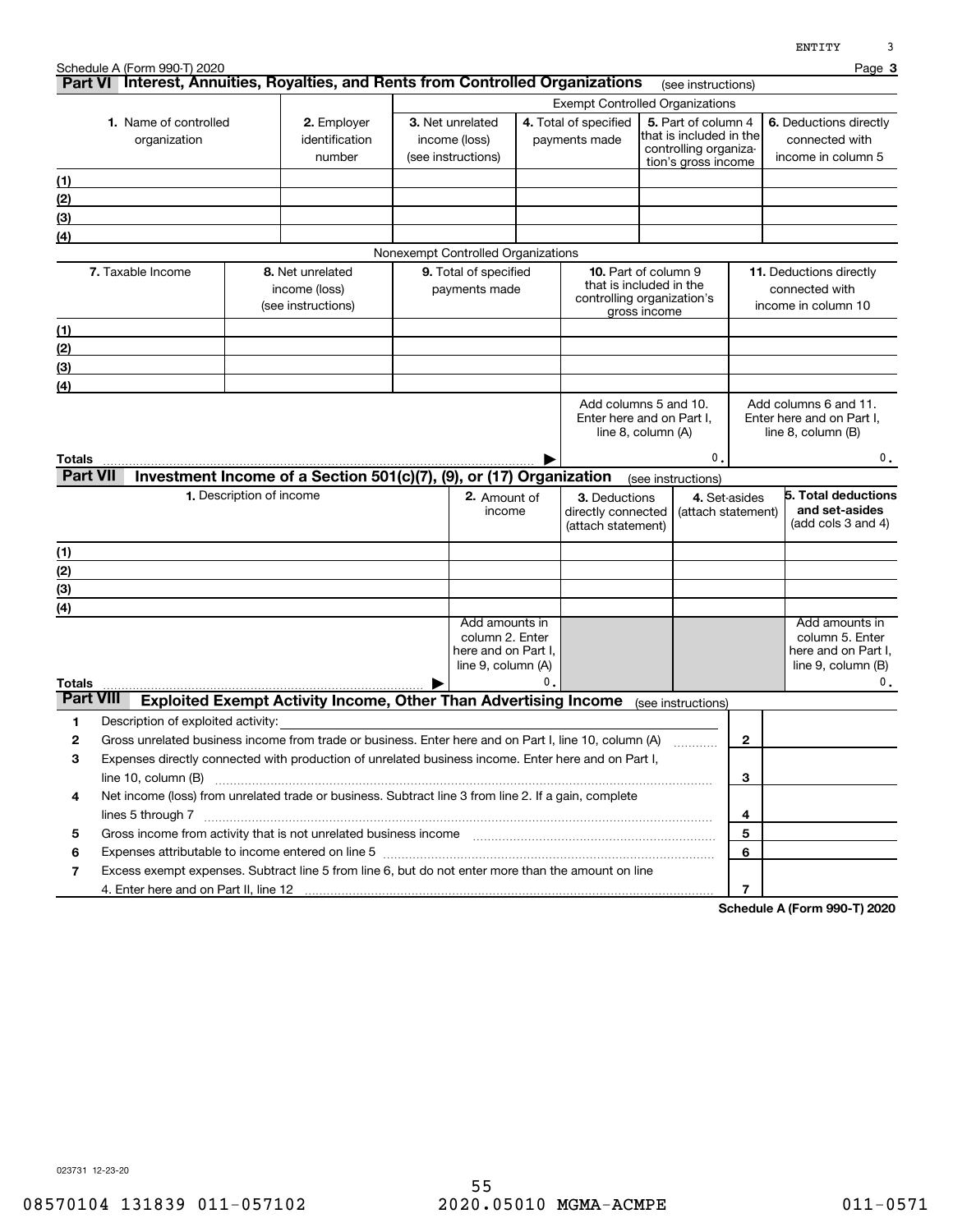|              | Schedule A (Form 990-T) 2020                                                                         |                    |   |                 | Page 4             |
|--------------|------------------------------------------------------------------------------------------------------|--------------------|---|-----------------|--------------------|
| Part IX      | <b>Advertising Income</b>                                                                            |                    |   |                 |                    |
| 1            | Name(s) of periodical(s). Check box if reporting two or more periodicals on a consolidated basis.    |                    |   |                 |                    |
|              | A                                                                                                    |                    |   |                 |                    |
|              | B                                                                                                    |                    |   |                 |                    |
|              | C                                                                                                    |                    |   |                 |                    |
|              | D                                                                                                    |                    |   |                 |                    |
|              | Enter amounts for each periodical listed above in the corresponding column.                          |                    |   |                 |                    |
|              |                                                                                                      | A                  | В | C               | D                  |
| $\mathbf{2}$ | Gross advertising income                                                                             |                    |   |                 |                    |
|              |                                                                                                      |                    |   |                 | $\mathbf{0}$ .     |
| a            |                                                                                                      |                    |   |                 |                    |
| 3            | Direct advertising costs by periodical <i></i>                                                       |                    |   |                 |                    |
| a            | Add columns A through D. Enter here and on Part I, line 11, column (B)                               |                    |   |                 | 0.                 |
|              |                                                                                                      |                    |   |                 |                    |
| 4            | Advertising gain (loss). Subtract line 3 from line                                                   |                    |   |                 |                    |
|              | 2. For any column in line 4 showing a gain,                                                          |                    |   |                 |                    |
|              | complete lines 5 through 8. For any column in                                                        |                    |   |                 |                    |
|              | line 4 showing a loss or zero, do not complete                                                       |                    |   |                 |                    |
|              | lines 5 through 7, and enter zero on line 8                                                          |                    |   |                 |                    |
| 5            |                                                                                                      |                    |   |                 |                    |
| 6            |                                                                                                      |                    |   |                 |                    |
| 7            | Excess readership costs. If line 6 is less than                                                      |                    |   |                 |                    |
|              | line 5, subtract line 6 from line 5. If line 5 is less                                               |                    |   |                 |                    |
|              |                                                                                                      |                    |   |                 |                    |
| 8            | Excess readership costs allowed as a                                                                 |                    |   |                 |                    |
|              | deduction. For each column showing a gain on                                                         |                    |   |                 |                    |
|              |                                                                                                      |                    |   |                 |                    |
| a            | Add line 8, columns A through D. Enter the greater of the line 8a, columns total or zero here and on |                    |   |                 |                    |
|              | Part II, line 13.                                                                                    |                    |   |                 | 0.                 |
| Part X       | <b>Compensation of Officers, Directors, and Trustees</b> (see instructions)                          |                    |   |                 |                    |
|              |                                                                                                      |                    |   | 3. Percentage   | 4. Compensation    |
|              | 1. Name                                                                                              | 2. Title           |   | of time devoted | attributable to    |
|              |                                                                                                      |                    |   | to business     | unrelated business |
| (1)          |                                                                                                      |                    |   | %               |                    |
| (2)          |                                                                                                      |                    |   | %               |                    |
| (3)          |                                                                                                      |                    |   | %               |                    |
| (4)          |                                                                                                      |                    |   | %               |                    |
|              |                                                                                                      |                    |   |                 |                    |
|              | Total. Enter here and on Part II, line 1                                                             |                    |   |                 | 0.                 |
| Part XI      | <b>Supplemental Information</b>                                                                      | (see instructions) |   |                 |                    |
|              |                                                                                                      |                    |   |                 |                    |
|              |                                                                                                      |                    |   |                 |                    |
|              |                                                                                                      |                    |   |                 |                    |

023732 12-23-20

56 08570104 131839 011-057102 2020.05010 MGMA-ACMPE 011-0571

**Schedule A (Form 990-T) 2020**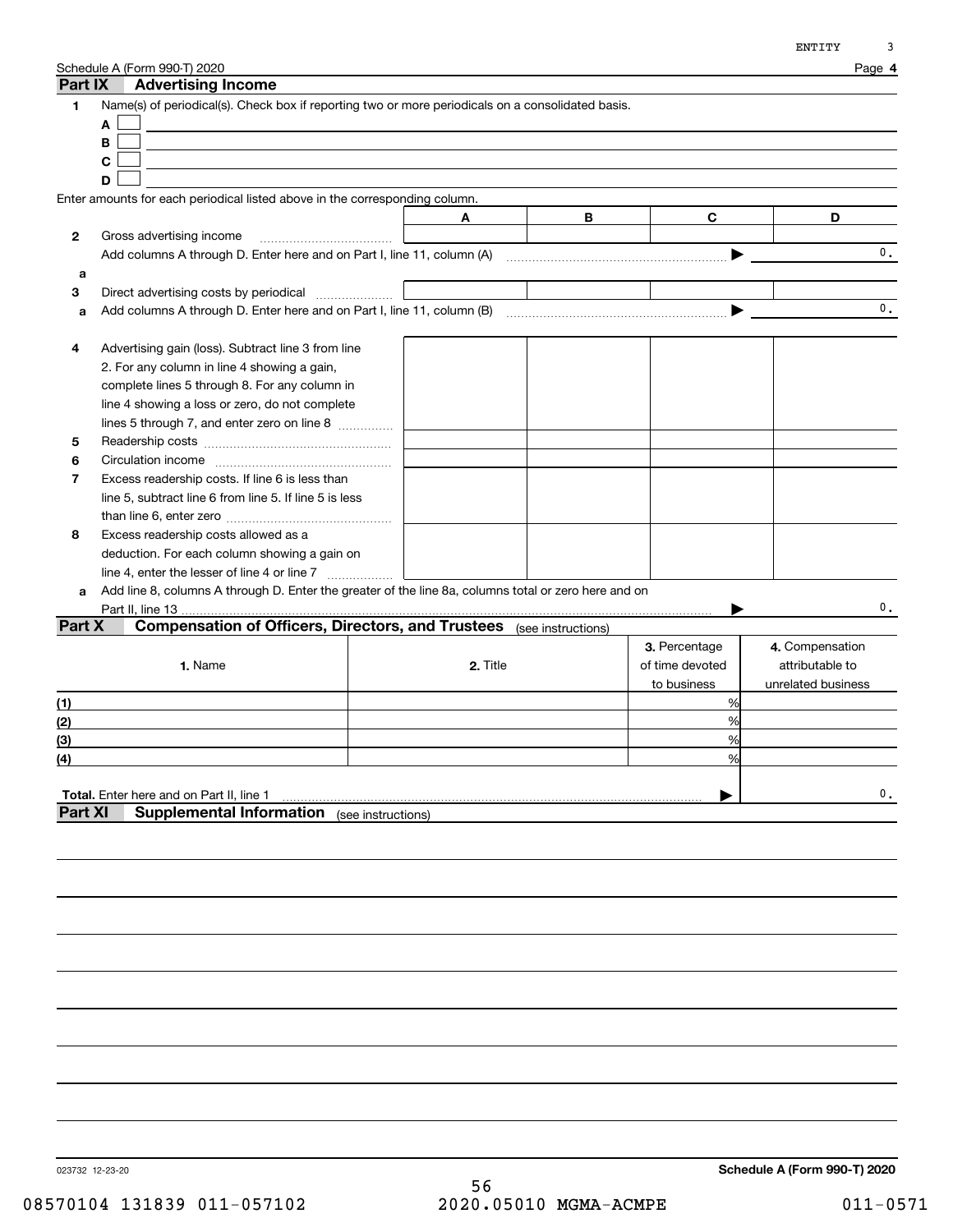| FORM $990-T (A)$                      | OTHER DEDUCTIONS | STATEMENT 3        |
|---------------------------------------|------------------|--------------------|
| DESCRIPTION                           |                  | <b>AMOUNT</b>      |
| OFFICE EXPENSE<br>ALLOCATED OVERHEAD  |                  | 21,575.<br>25,292. |
| TOTAL TO SCHEDULE A, PART II, LINE 14 |                  | 46,867.            |

}}}}}}}}}} }}}}}}}}}}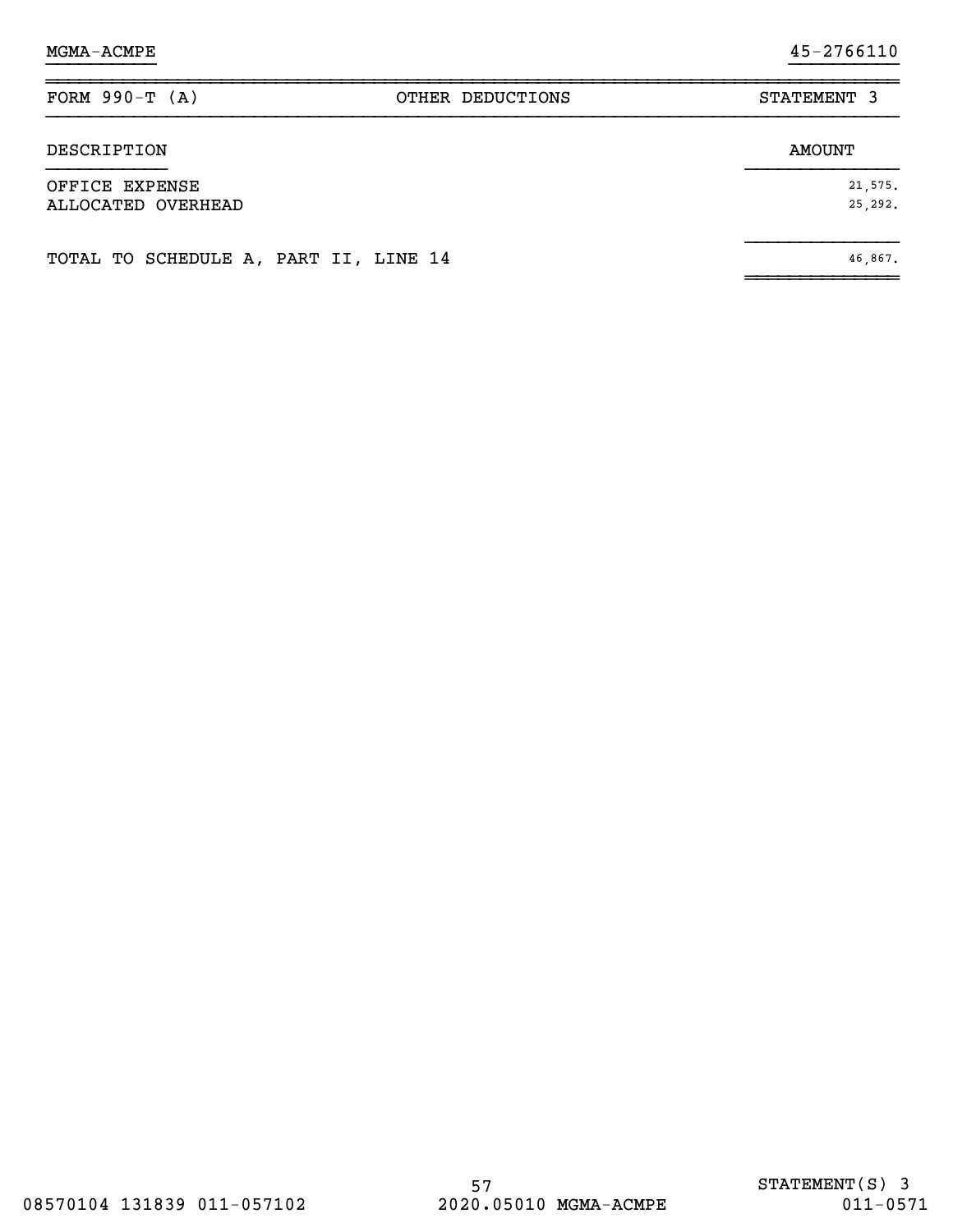### **SCHEDULE A (Form 990-T)**

Department of the Treasury Internal Revenue Service

## **Unrelated Business Taxable Income From an Unrelated Trade or Business**

**| Go to www.irs.gov/Form990T for instructions and the latest information.**

**Do not enter SSN numbers on this form as it may be made public if your organization is a 501(c)(3). |** 

**2020**

Open to Public Inspection for 501(c)(3) Organizations Only

|    |                                                               |                                                           | $\cdots$ |  |
|----|---------------------------------------------------------------|-----------------------------------------------------------|----------|--|
|    | <b>A</b> Name of the organization<br>MGMA-ACMPE               | <b>B</b> Employer identification number<br>$45 - 2766110$ |          |  |
| C. | 541900<br>Unrelated business activity code (see instructions) | <b>D</b> Sequence:                                        | ∩f       |  |

**E**Describe the unrelated trade or business | CONSULTING SERVICES

| Part I | <b>Unrelated Trade or Business Income</b>                         |                | (A) Income | (B) Expenses | (C) Net  |
|--------|-------------------------------------------------------------------|----------------|------------|--------------|----------|
| 1a     |                                                                   |                |            |              |          |
| b      |                                                                   | 1c             | 576,037.   |              |          |
| 2      | Cost of goods sold (Part III, line 8)                             | 2              |            |              |          |
| 3      |                                                                   | 3              | 576,037.   |              | 576,037. |
| 4a     | Capital gain net income (attach Sch D (Form 1041 or Form          |                |            |              |          |
|        | 1120)) (see instructions)                                         | 4a             |            |              |          |
| b      | Net gain (loss) (Form 4797) (attach Form 4797) (see instructions) | 4b             |            |              |          |
| c.     |                                                                   | 4c             |            |              |          |
| 5      | Income (loss) from a partnership or an S corporation (attach      |                |            |              |          |
|        | statement)                                                        | 5              |            |              |          |
| 6      |                                                                   | 6              |            |              |          |
| 7      |                                                                   | $\overline{7}$ |            |              |          |
| 8      | Interest, annuities, royalties, and rents from a controlled       |                |            |              |          |
|        |                                                                   | 8              |            |              |          |
| 9      | Investment income of section $501(c)(7)$ , $(9)$ , or $(17)$      |                |            |              |          |
|        |                                                                   | 9              |            |              |          |
| 10     |                                                                   | 10             |            |              |          |
| 11     |                                                                   | 11             |            |              |          |
| 12     | Other income (see instructions; attach statement)                 | 12             |            |              |          |
| 13     |                                                                   | 13             | 576,037.   |              | 576,037. |

**Part II** Deductions Not Taken Elsewhere (See instructions for limitations on deductions) Deductions must be directly connected with the unrelated business income

| 1.           | Compensation of officers, directors, and trustees (Part X) [11] [2010] [2010] [2010] [2010] [2010] [2010] [2010] [3010] [2010] [2010] [3010] [2010] [3010] [3010] [3010] [3010] [3010] [3010] [3010] [3010] [3010] [3010] [301       | 1      |              |                                     |
|--------------|--------------------------------------------------------------------------------------------------------------------------------------------------------------------------------------------------------------------------------------|--------|--------------|-------------------------------------|
| $\mathbf{2}$ | Salaries and wages <b>construction and construction of the set of the set of the set of the set of the set of the set of the set of the set of the set of the set of the set of the set of the set of the set of the set of the </b> |        | $\mathbf{2}$ | 199,895.                            |
| 3            | Repairs and maintenance material content and content and maintenance material content and maintenance material                                                                                                                       |        | 3            | 7,792.                              |
| 4            | Bad debts                                                                                                                                                                                                                            |        | 4            | $-710.$                             |
| 5            | Interest (attach statement) (see instructions) (www.community.community.community.community.community.community.community.community.community.community.community.community.community.community.community.community.community.       |        | 5            | 221.                                |
| 6            |                                                                                                                                                                                                                                      |        | 6            | 17,061.                             |
| 7            |                                                                                                                                                                                                                                      | 9.678. |              |                                     |
| 8            | Less depreciation claimed in Part III and elsewhere on return maturing maturing the last and less<br>8a                                                                                                                              |        | 8b           | 9,678.                              |
| 9            |                                                                                                                                                                                                                                      |        | 9            |                                     |
| 10           | Contributions to deferred compensation plans                                                                                                                                                                                         |        | 10           | 10,848.                             |
| 11           |                                                                                                                                                                                                                                      |        | 11           | 22,017.                             |
| 12           |                                                                                                                                                                                                                                      |        | 12           |                                     |
| 13           |                                                                                                                                                                                                                                      |        | 13           |                                     |
| 14           | Other deductions (attach statement)<br>material continuum and the SEE STATEMENT 5                                                                                                                                                    |        | 14           | 495,337.                            |
| 15           | <b>Total deductions.</b> Add lines 1 through 14                                                                                                                                                                                      |        | 15           | 762,139.                            |
| 16           | Unrelated business income before net operating loss deduction. Subtract line 15 from Part I, line 13,                                                                                                                                |        |              |                                     |
|              | column (C)                                                                                                                                                                                                                           |        | 16           | $-186, 102.$                        |
| 17           |                                                                                                                                                                                                                                      |        | 17           | $\overline{\phantom{a}}$            |
| 18           | Unrelated business taxable income. Subtract line 17 from line 16 [11] [11] Unrelated business taxable income.                                                                                                                        |        | 18           | $-186, 102.$                        |
| LHA          | For Paperwork Reduction Act Notice, see instructions.                                                                                                                                                                                |        |              | <b>Schedule A (Form 990-T) 2020</b> |

023741 12-23-20

## OMB No. 1545-0047

ENTITY

4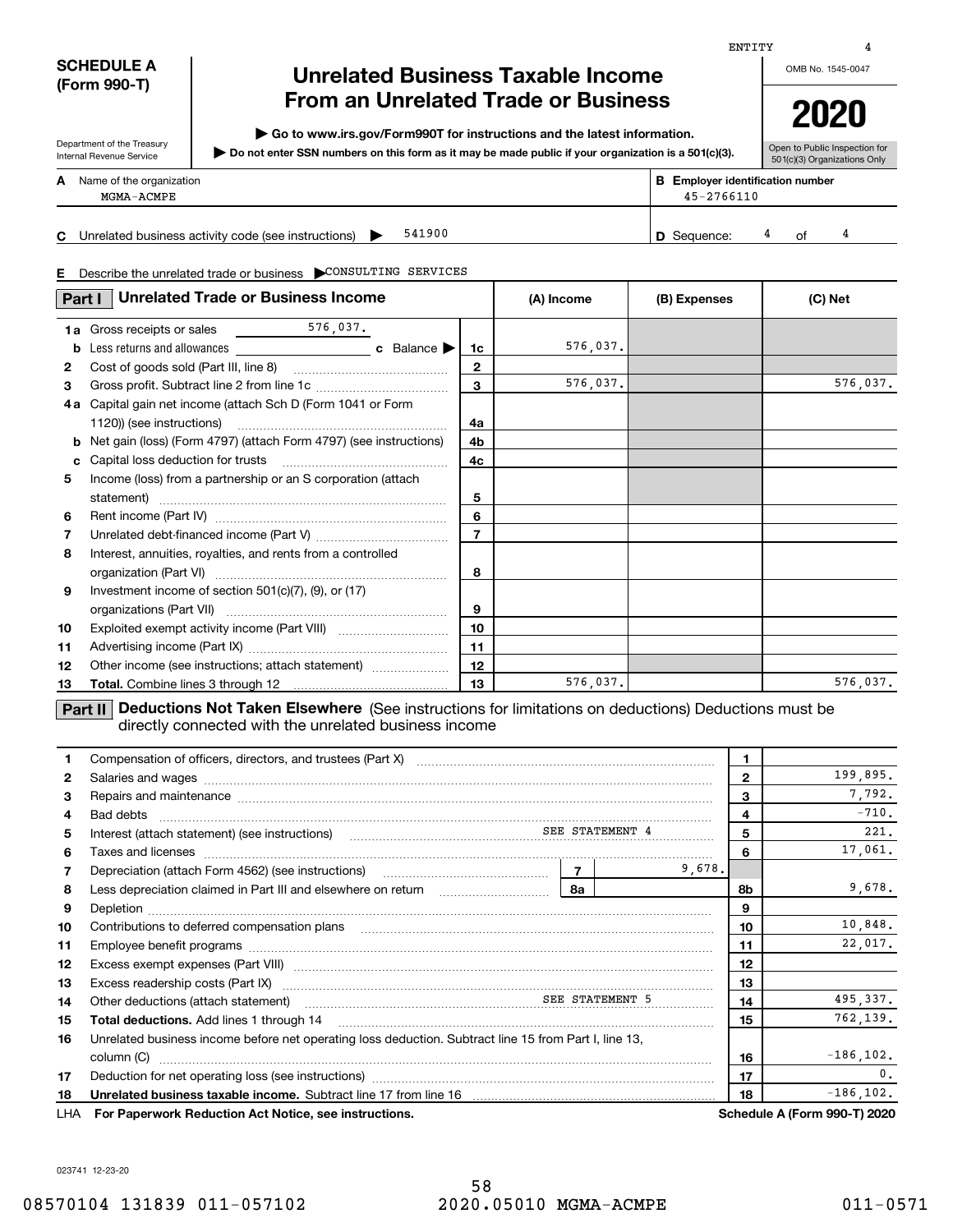| Part III | <b>Cost of Goods Sold</b>                                                                                             | Enter method of inventory valuation |   |                |           |
|----------|-----------------------------------------------------------------------------------------------------------------------|-------------------------------------|---|----------------|-----------|
| 1        |                                                                                                                       |                                     |   | 1.             |           |
| 2        | Purchases                                                                                                             |                                     |   | $\overline{2}$ |           |
| з        |                                                                                                                       |                                     |   | 3              |           |
| 4        | Additional section 263A costs (attach statement) material content content and a section 263A costs (attach statement) |                                     |   | 4              |           |
| 5        | Other costs (attach statement) manufactured and contract and attachment of the costs (attach statement)               |                                     |   | 5              |           |
| 6        |                                                                                                                       |                                     |   | 6              |           |
| 7        | Inventory at end of year                                                                                              |                                     |   | $\overline{7}$ |           |
| 8        | Cost of goods sold. Subtract line 7 from line 6. Enter here and in Part I, line 2                                     |                                     |   | 8              |           |
| 9        | Do the rules of section 263A (with respect to property produced or acquired for resale) apply to the organization?    |                                     |   |                | Yes<br>No |
| Part IV  | Rent Income (From Real Property and Personal Property Leased with Real Property)                                      |                                     |   |                |           |
| 1        | Description of property (property street address, city, state, ZIP code). Check if a dual-use (see instructions)      |                                     |   |                |           |
|          | Α                                                                                                                     |                                     |   |                |           |
|          | В                                                                                                                     |                                     |   |                |           |
|          | С                                                                                                                     |                                     |   |                |           |
|          | D                                                                                                                     |                                     |   |                |           |
|          |                                                                                                                       | A                                   | В | C              | D         |
| 2        | Rent received or accrued                                                                                              |                                     |   |                |           |
| a        | From personal property (if the percentage of                                                                          |                                     |   |                |           |
|          | rent for personal property is more than 10%                                                                           |                                     |   |                |           |
|          |                                                                                                                       |                                     |   |                |           |
| b        | From real and personal property (if the                                                                               |                                     |   |                |           |
|          | percentage of rent for personal property exceeds                                                                      |                                     |   |                |           |
|          | 50% or if the rent is based on profit or income)<br><b>Service</b>                                                    |                                     |   |                |           |
| с        | Total rents received or accrued by property.                                                                          |                                     |   |                |           |
|          | Add lines 2a and 2b, columns A through D                                                                              |                                     |   |                |           |
|          |                                                                                                                       |                                     |   |                |           |
| 3        | Total rents received or accrued. Add line 2c columns A through D. Enter here and on Part I, line 6, column (A)        |                                     |   |                | 0.        |
|          | Deductions directly connected with the income                                                                         |                                     |   |                |           |
| 4        | in lines $2(a)$ and $2(b)$ (attach statement) $\ldots$                                                                |                                     |   |                |           |
|          |                                                                                                                       |                                     |   |                |           |
| 5.       |                                                                                                                       |                                     |   |                | 0.        |
| Part V   | <b>Unrelated Debt-Financed Income</b> (see instructions)                                                              |                                     |   |                |           |
| 1        | Description of debt-financed property (street address, city, state, ZIP code). Check if a dual-use (see instructions) |                                     |   |                |           |
|          | A                                                                                                                     |                                     |   |                |           |
|          | В                                                                                                                     |                                     |   |                |           |
|          | С                                                                                                                     |                                     |   |                |           |
|          | D                                                                                                                     |                                     |   |                |           |
|          |                                                                                                                       | A                                   | В | C              | D         |
| 2        | Gross income from or allocable to debt-financed                                                                       |                                     |   |                |           |
|          | property                                                                                                              |                                     |   |                |           |
| 3        | Deductions directly connected with or allocable                                                                       |                                     |   |                |           |
|          | to debt-financed property                                                                                             |                                     |   |                |           |
| а        | Straight line depreciation (attach statement)                                                                         |                                     |   |                |           |
| b        | Other deductions (attach statement)                                                                                   |                                     |   |                |           |
| с        | Total deductions (add lines 3a and 3b,                                                                                |                                     |   |                |           |
|          |                                                                                                                       |                                     |   |                |           |
| 4        | Amount of average acquisition debt on or allocable                                                                    |                                     |   |                |           |
|          | to debt-financed property (attach statement)                                                                          |                                     |   |                |           |
| 5        | Average adjusted basis of or allocable to debt-                                                                       |                                     |   |                |           |
|          | financed property (attach statement)                                                                                  |                                     |   |                |           |
| 6        |                                                                                                                       | %                                   | % | %              | %         |

**7**Gross income reportable. Multiply line 2 by line 6 ...

**8**Total gross income (add line 7, columns A through D). Enter here and on Part I, line 7, column (A)  $\ldots$  $\ldots$  $\ldots$ 

**9**Allocable deductions. Multiply line 3c by line 6

**10**Total allocable deductions. Add line 9, columns A through D. Enter here and on Part I, line 7, column (B)  $\quad \ldots \rightarrow$  $\blacktriangleright$ 

**11Total dividends-received deductions** included in line 10 …………………………………………………………………

023721 12-23-20

Schedule A (Form 990-T) 2020

0.

0.0.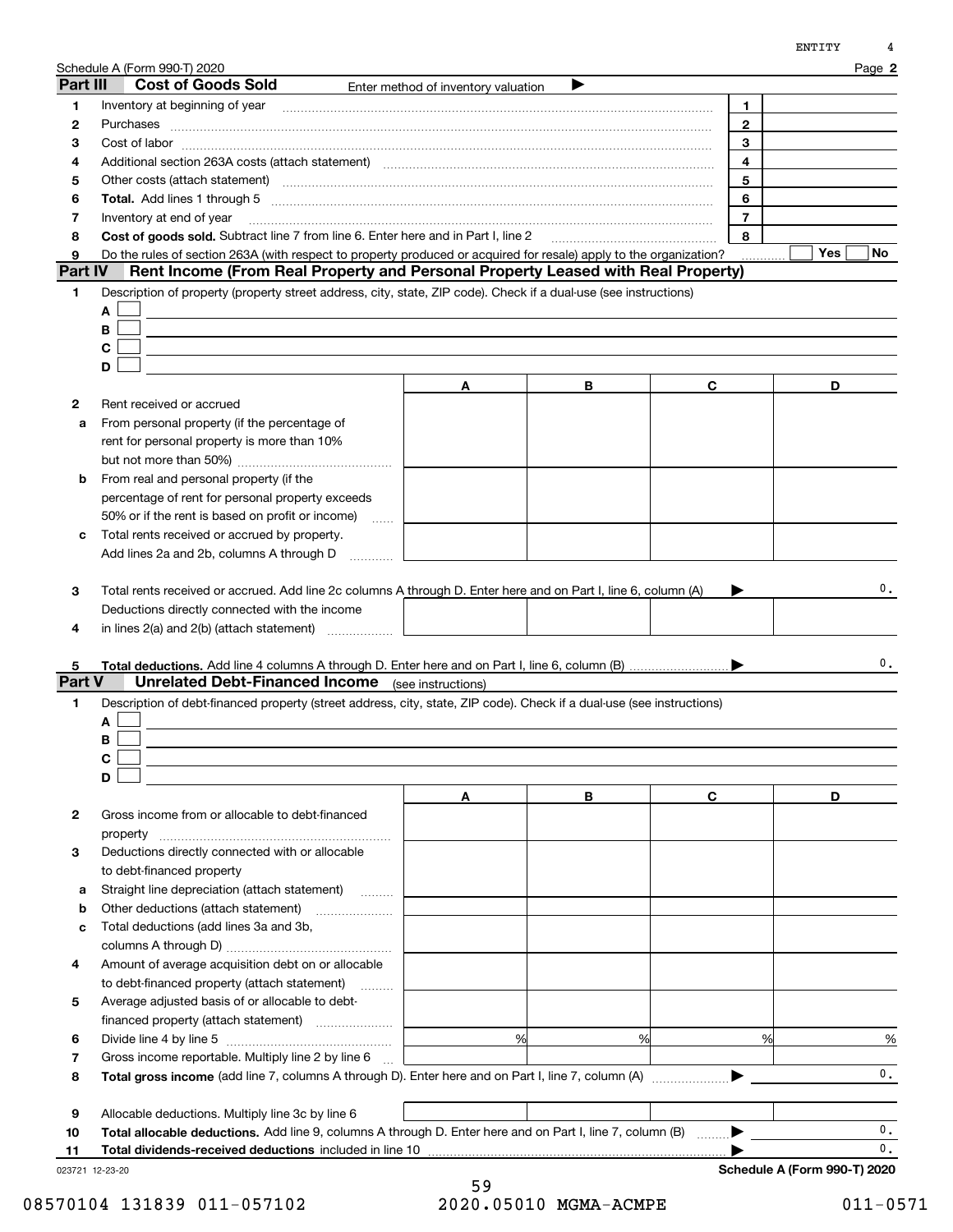|                                  | Schedule A (Form 990-T) 2020          | Part VI Interest, Annuities, Royalties, and Rents from Controlled Organizations                                                                                                                                                                       |                                                              |                                                                                |    |                                                                                      |                                                                                                                   |                     |                | Page 3                                                                               |
|----------------------------------|---------------------------------------|-------------------------------------------------------------------------------------------------------------------------------------------------------------------------------------------------------------------------------------------------------|--------------------------------------------------------------|--------------------------------------------------------------------------------|----|--------------------------------------------------------------------------------------|-------------------------------------------------------------------------------------------------------------------|---------------------|----------------|--------------------------------------------------------------------------------------|
|                                  |                                       |                                                                                                                                                                                                                                                       | (see instructions)<br><b>Exempt Controlled Organizations</b> |                                                                                |    |                                                                                      |                                                                                                                   |                     |                |                                                                                      |
|                                  | 1. Name of controlled<br>organization | 2. Employer<br>identification<br>number                                                                                                                                                                                                               |                                                              | 3. Net unrelated<br>income (loss)<br>(see instructions)                        |    |                                                                                      | 4. Total of specified<br>5. Part of column 4<br>that is included in the<br>payments made<br>controlling organiza- |                     |                | 6. Deductions directly<br>connected with<br>income in column 5                       |
| (1)                              |                                       |                                                                                                                                                                                                                                                       |                                                              |                                                                                |    |                                                                                      |                                                                                                                   | tion's gross income |                |                                                                                      |
| (2)                              |                                       |                                                                                                                                                                                                                                                       |                                                              |                                                                                |    |                                                                                      |                                                                                                                   |                     |                |                                                                                      |
| (3)                              |                                       |                                                                                                                                                                                                                                                       |                                                              |                                                                                |    |                                                                                      |                                                                                                                   |                     |                |                                                                                      |
| (4)                              |                                       |                                                                                                                                                                                                                                                       |                                                              |                                                                                |    |                                                                                      |                                                                                                                   |                     |                |                                                                                      |
|                                  |                                       |                                                                                                                                                                                                                                                       |                                                              | Nonexempt Controlled Organizations                                             |    |                                                                                      |                                                                                                                   |                     |                |                                                                                      |
|                                  | 7. Taxable Income                     | 8. Net unrelated<br>income (loss)<br>(see instructions)                                                                                                                                                                                               |                                                              | 9. Total of specified<br>payments made                                         |    | <b>10.</b> Part of column 9<br>that is included in the<br>controlling organization's | gross income                                                                                                      |                     |                | <b>11.</b> Deductions directly<br>connected with<br>income in column 10              |
| (1)                              |                                       |                                                                                                                                                                                                                                                       |                                                              |                                                                                |    |                                                                                      |                                                                                                                   |                     |                |                                                                                      |
| (2)                              |                                       |                                                                                                                                                                                                                                                       |                                                              |                                                                                |    |                                                                                      |                                                                                                                   |                     |                |                                                                                      |
| (3)                              |                                       |                                                                                                                                                                                                                                                       |                                                              |                                                                                |    |                                                                                      |                                                                                                                   |                     |                |                                                                                      |
| (4)                              |                                       |                                                                                                                                                                                                                                                       |                                                              |                                                                                |    |                                                                                      |                                                                                                                   |                     |                |                                                                                      |
| <b>Totals</b><br><b>Part VII</b> |                                       |                                                                                                                                                                                                                                                       |                                                              |                                                                                |    | Enter here and on Part I,<br>line 8, column (A)                                      |                                                                                                                   | 0.                  |                | Enter here and on Part I,<br>line $8$ , column $(B)$<br>О.                           |
|                                  |                                       | Investment Income of a Section 501(c)(7), (9), or (17) Organization                                                                                                                                                                                   |                                                              |                                                                                |    |                                                                                      |                                                                                                                   | (see instructions)  |                |                                                                                      |
|                                  |                                       | 1. Description of income                                                                                                                                                                                                                              |                                                              | 2. Amount of<br>income                                                         |    | 3. Deductions<br>directly connected<br>(attach statement)                            |                                                                                                                   | (attach statement)  | 4. Set-asides  | 5. Total deductions<br>and set-asides<br>(add cols 3 and 4)                          |
| (1)                              |                                       |                                                                                                                                                                                                                                                       |                                                              |                                                                                |    |                                                                                      |                                                                                                                   |                     |                |                                                                                      |
| (2)                              |                                       |                                                                                                                                                                                                                                                       |                                                              |                                                                                |    |                                                                                      |                                                                                                                   |                     |                |                                                                                      |
| (3)                              |                                       |                                                                                                                                                                                                                                                       |                                                              |                                                                                |    |                                                                                      |                                                                                                                   |                     |                |                                                                                      |
| (4)<br><b>Totals</b>             |                                       |                                                                                                                                                                                                                                                       |                                                              | Add amounts in<br>column 2. Enter<br>here and on Part I,<br>line 9, column (A) | 0. |                                                                                      |                                                                                                                   |                     |                | Add amounts in<br>column 5. Enter<br>here and on Part I,<br>line 9, column (B)<br>0. |
| <b>Part VIII</b>                 |                                       | Exploited Exempt Activity Income, Other Than Advertising Income                                                                                                                                                                                       |                                                              |                                                                                |    |                                                                                      |                                                                                                                   | (see instructions)  |                |                                                                                      |
| 1                                | Description of exploited activity:    |                                                                                                                                                                                                                                                       |                                                              |                                                                                |    |                                                                                      |                                                                                                                   |                     |                |                                                                                      |
| 2                                |                                       | Gross unrelated business income from trade or business. Enter here and on Part I, line 10, column (A)                                                                                                                                                 |                                                              |                                                                                |    |                                                                                      |                                                                                                                   |                     | $\mathbf{2}$   |                                                                                      |
| 3                                |                                       | Expenses directly connected with production of unrelated business income. Enter here and on Part I,                                                                                                                                                   |                                                              |                                                                                |    |                                                                                      |                                                                                                                   |                     |                |                                                                                      |
|                                  |                                       |                                                                                                                                                                                                                                                       |                                                              |                                                                                |    |                                                                                      |                                                                                                                   |                     | 3              |                                                                                      |
| 4                                |                                       | Net income (loss) from unrelated trade or business. Subtract line 3 from line 2. If a gain, complete                                                                                                                                                  |                                                              |                                                                                |    |                                                                                      |                                                                                                                   |                     |                |                                                                                      |
| 5                                |                                       |                                                                                                                                                                                                                                                       |                                                              |                                                                                |    |                                                                                      |                                                                                                                   |                     | 4<br>5         |                                                                                      |
| 6                                |                                       | Gross income from activity that is not unrelated business income [11] [11] content material content from activity that is not unrelated business income [11] [11] [11] $\alpha$ [11] $\alpha$ [11] $\alpha$ [11] $\alpha$ [11] $\alpha$ [11] $\alpha$ |                                                              |                                                                                |    |                                                                                      |                                                                                                                   |                     | 6              |                                                                                      |
| 7                                |                                       | Excess exempt expenses. Subtract line 5 from line 6, but do not enter more than the amount on line                                                                                                                                                    |                                                              |                                                                                |    |                                                                                      |                                                                                                                   |                     |                |                                                                                      |
|                                  |                                       |                                                                                                                                                                                                                                                       |                                                              |                                                                                |    |                                                                                      |                                                                                                                   |                     | $\overline{7}$ |                                                                                      |

**Schedule A (Form 990-T) 2020**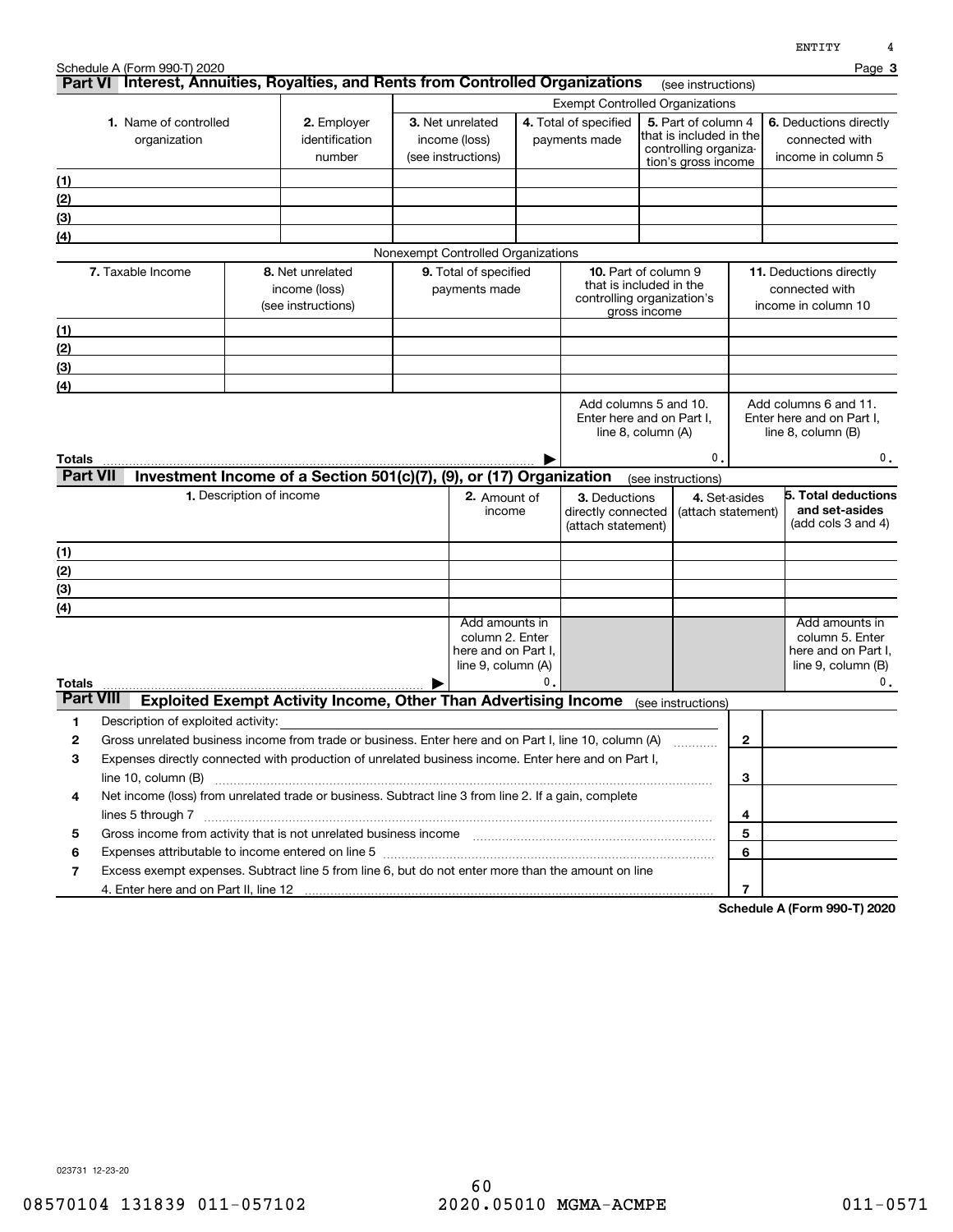| Part IX      | Schedule A (Form 990-T) 2020<br><b>Advertising Income</b>                                                             |                    |          |   |                 | Page 4             |
|--------------|-----------------------------------------------------------------------------------------------------------------------|--------------------|----------|---|-----------------|--------------------|
| 1            | Name(s) of periodical(s). Check box if reporting two or more periodicals on a consolidated basis.<br>A<br>B<br>C<br>D |                    |          |   |                 |                    |
|              | Enter amounts for each periodical listed above in the corresponding column.                                           |                    |          |   |                 |                    |
|              |                                                                                                                       |                    | A        | В | C               | D                  |
| $\mathbf{2}$ | Gross advertising income                                                                                              |                    |          |   |                 |                    |
|              |                                                                                                                       |                    |          |   | ▶               | $\mathbf{0}$ .     |
| a            |                                                                                                                       |                    |          |   |                 |                    |
| 3            | Direct advertising costs by periodical                                                                                |                    |          |   |                 | $\mathbf{0}$ .     |
| a            |                                                                                                                       |                    |          |   |                 |                    |
| 4            | Advertising gain (loss). Subtract line 3 from line                                                                    |                    |          |   |                 |                    |
|              | 2. For any column in line 4 showing a gain,                                                                           |                    |          |   |                 |                    |
|              | complete lines 5 through 8. For any column in<br>line 4 showing a loss or zero, do not complete                       |                    |          |   |                 |                    |
|              | lines 5 through 7, and enter zero on line 8                                                                           |                    |          |   |                 |                    |
| 5            |                                                                                                                       |                    |          |   |                 |                    |
| 6            |                                                                                                                       |                    |          |   |                 |                    |
| 7            | Excess readership costs. If line 6 is less than                                                                       |                    |          |   |                 |                    |
|              | line 5, subtract line 6 from line 5. If line 5 is less                                                                |                    |          |   |                 |                    |
|              |                                                                                                                       |                    |          |   |                 |                    |
| 8            | Excess readership costs allowed as a                                                                                  |                    |          |   |                 |                    |
|              | deduction. For each column showing a gain on                                                                          |                    |          |   |                 |                    |
|              | line 4, enter the lesser of line 4 or line 7                                                                          |                    |          |   |                 |                    |
| a            | Add line 8, columns A through D. Enter the greater of the line 8a, columns total or zero here and on                  |                    |          |   |                 |                    |
|              | Part II, line 13                                                                                                      |                    |          |   |                 | 0.                 |
| Part X       | <b>Compensation of Officers, Directors, and Trustees</b> (see instructions)                                           |                    |          |   |                 |                    |
|              |                                                                                                                       |                    |          |   | 3. Percentage   | 4. Compensation    |
|              | 1. Name                                                                                                               |                    | 2. Title |   | of time devoted | attributable to    |
|              |                                                                                                                       |                    |          |   | to business     | unrelated business |
| (1)          |                                                                                                                       |                    |          |   | %               |                    |
| (2)          |                                                                                                                       |                    |          |   | %               |                    |
| (3)          |                                                                                                                       |                    |          |   | %               |                    |
| (4)          |                                                                                                                       |                    |          |   | $\frac{0}{6}$   |                    |
|              | Total. Enter here and on Part II, line 1                                                                              |                    |          |   |                 | 0.                 |
| Part XI      | <b>Supplemental Information</b>                                                                                       | (see instructions) |          |   |                 |                    |
|              |                                                                                                                       |                    |          |   |                 |                    |
|              |                                                                                                                       |                    |          |   |                 |                    |

023732 12-23-20

**Schedule A (Form 990-T) 2020**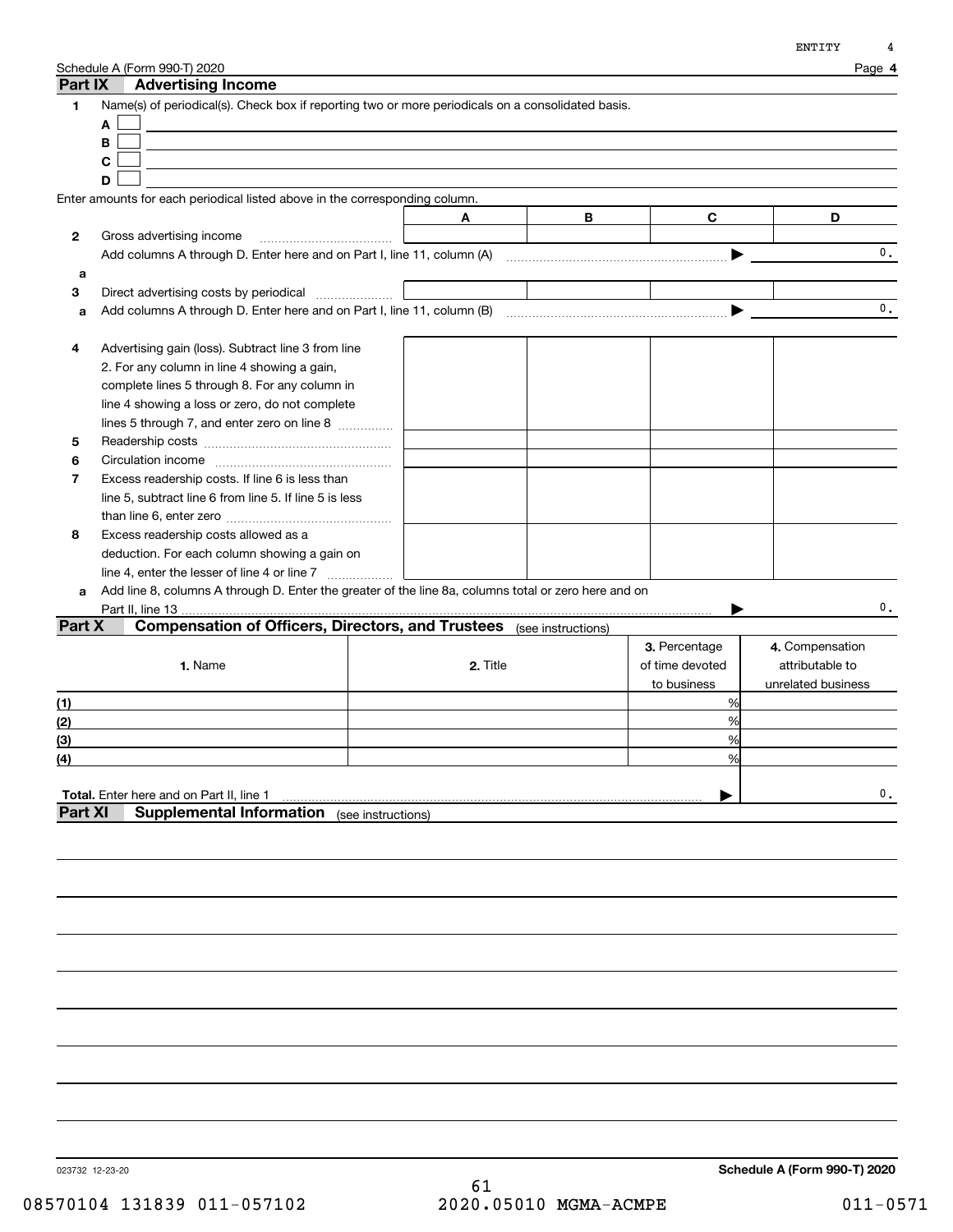| FORM $990-T (A)$                                                                        | INTEREST PAID    | STATEMENT 4                                          |
|-----------------------------------------------------------------------------------------|------------------|------------------------------------------------------|
| DESCRIPTION                                                                             |                  | <b>AMOUNT</b>                                        |
| INTEREST                                                                                |                  | 221.                                                 |
| TOTAL TO SCHEDULE A, PART II, LINE 5                                                    |                  | 221.                                                 |
| FORM $990-T (A)$                                                                        | OTHER DEDUCTIONS | STATEMENT 5                                          |
| DESCRIPTION                                                                             |                  | <b>AMOUNT</b>                                        |
| ADVERTISING AND MARKETING<br>CONSULTING<br>OFFICE EXPENSE<br>TRAVEL<br><b>OCCUPANCY</b> |                  | 14,352.<br>383,428.<br>60,525.<br>6,832.<br>30, 200. |
| TOTAL TO SCHEDULE A, PART II, LINE 14                                                   |                  | 495,337.                                             |

~~~~~~~~~~~~~~

}}}}}}}}}} }}}}}}}}}}